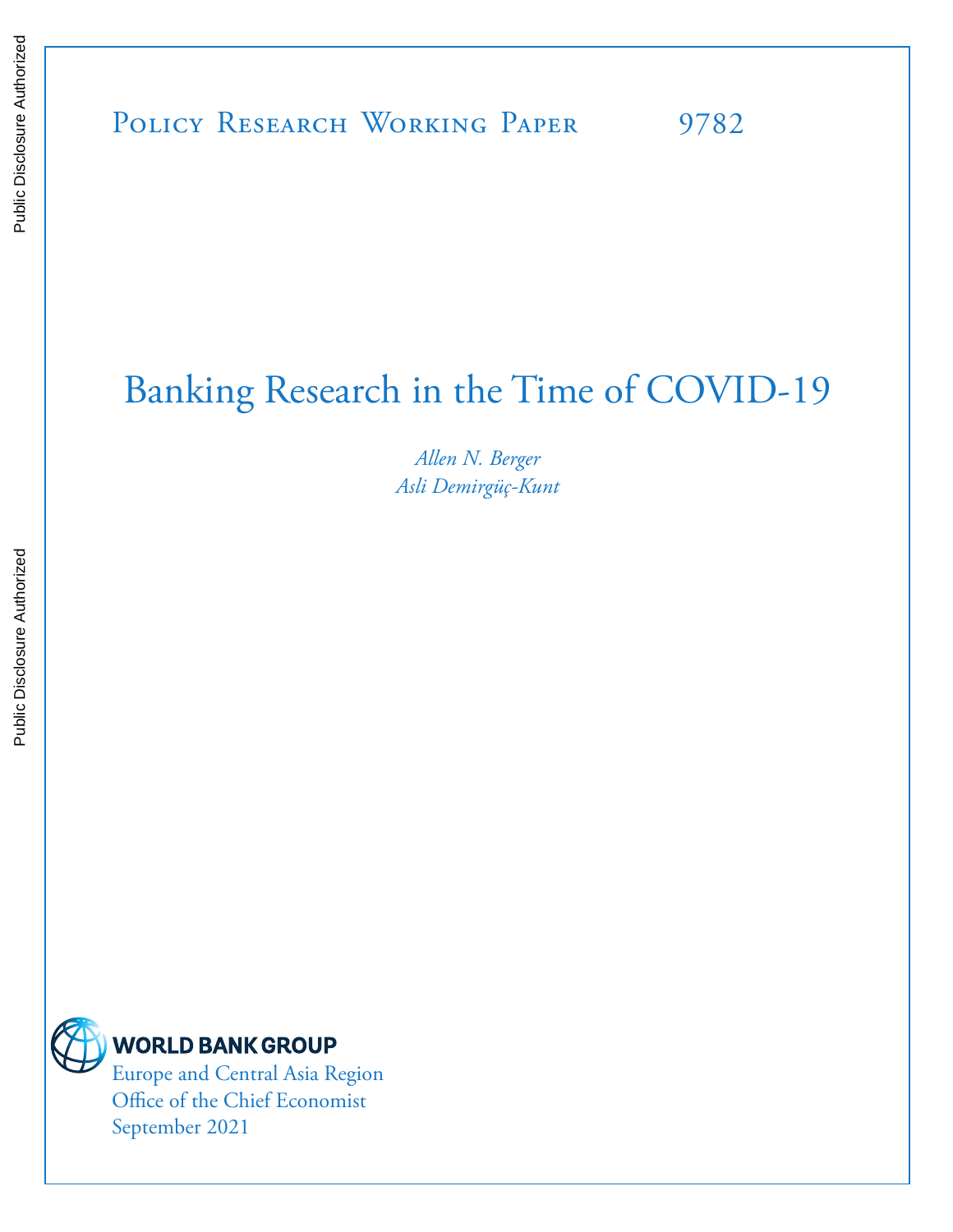### **Abstract**

Despite the devastating worldwide human and economic tolls of the COVID-19 crisis, it has created some positive economic and financial surprises and opportunities for research. This paper highlights two such favorable surprises —the shortest U.S. recession on record and the avoidance of any banking crisis—and a number of research opportunities. The paper ties the "economic surprise" of the short recession to the speed and size of U.S. stimulus programs during COVID-19—faster and larger than for the Global Financial Crisis (GFC). It connects the "financial surprise"

of the resilient banking sector to prudential policies put in place during and after the GFC that fortified U.S. banks prior to COVID-19. These twin "surprises" are also mutually reinforcing—if either the economy or banking system had failed, so would the other. The paper also reviews extant COVID-19 banking research and suggests paths for future research. It recommends that particular attention be paid to research outside of the U.S.—where fewer favorable "surprises" may be present—as the best way to advance knowledge in this area.

*The Policy Research Working Paper Series disseminates the findings of work in progress to encourage the exchange of ideas about development*  issues. An objective of the series is to get the findings out quickly, even if the presentations are less than fully polished. The papers carry the *names of the authors and should be cited accordingly. The findings, interpretations, and conclusions expressed in this paper are entirely those of the authors. They do not necessarily represent the views of the International Bank for Reconstruction and Development/World Bank and its affiliated organizations, or those of the Executive Directors of the World Bank or the governments they represent.*

This paper is a product of the Office of the Chief Economist, Europe and Central Asia Region. It is part of a larger effort by the World Bank to provide open access to its research and make a contribution to development policy discussions around the world. Policy Research Working Papers are also posted on the Web at http://www.worldbank.org/prwp. The authors may be contacted at contacted at aberger@moore.sc.edu and ademirguckunt@worldbank.org.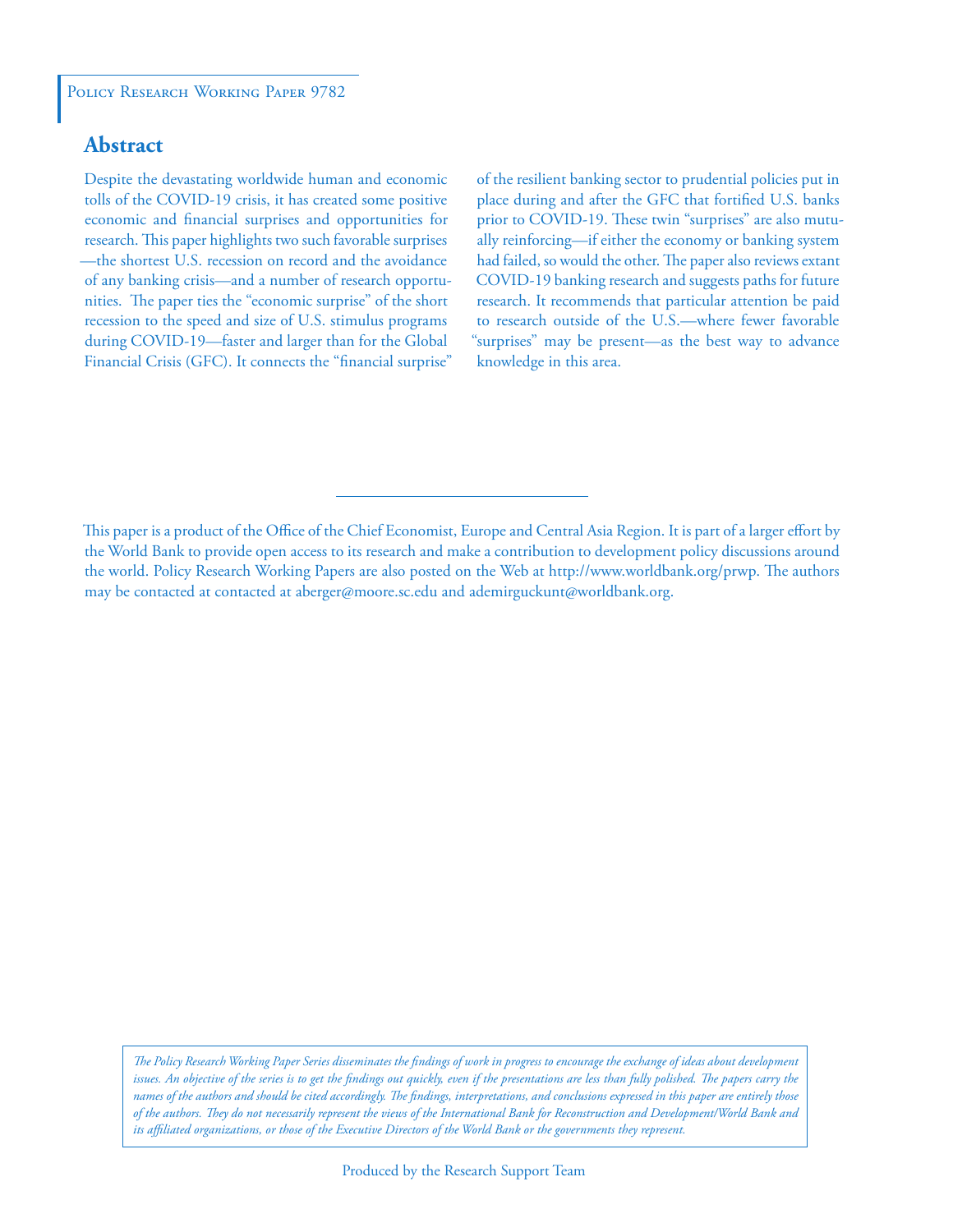### **Banking Research in the Time of COVID-19\***

Allen N. Berger\*\* University of South Carolina Center for Financial Institutions at the Darla Moore School of Business Wharton Financial Institutions Center European Banking Center [aberger@moore.sc.edu](about:blank)

Asli Demirgüç-Kunt World Bank [ademirguckunt@worldbank.org](mailto:%20ademirguckunt@worldbank.org)

**Keywords:** Banks, financial crises, COVID-19, bailouts, Paycheck Protection Program, Global Financial Crisis, TARP

#### **JEL Classification**: G01, G21, G28

\*The authors thank Fari Moshirian and Tony Saunders for working with us on this topic, Iftekhar Hasan, editor and the anonymous editor and referees at the *Journal of Financial Stability* for valuable constructive criticism. We also greatly appreciate useful suggestions and assistance from Diana Bonfim, Paul Freed, Mustafa Karakaplan, Xiaonan (Flora) Ma, Alvaro Pedraza, Leili Pour Rostami, Raluca Roman, Claudia Ruiz-Ortega, John Sedunov, Greg Udell, and Siwen Zhang. We are appreciative as well of the authors of the referenced papers who generously responded with valuable corrections and suggestions. This paper's findings, interpretations, and conclusions are entirely those of the authors and do not necessarily represent the views of the World Bank, its Executive Directors, or the countries they represent.

\*\* Corresponding author.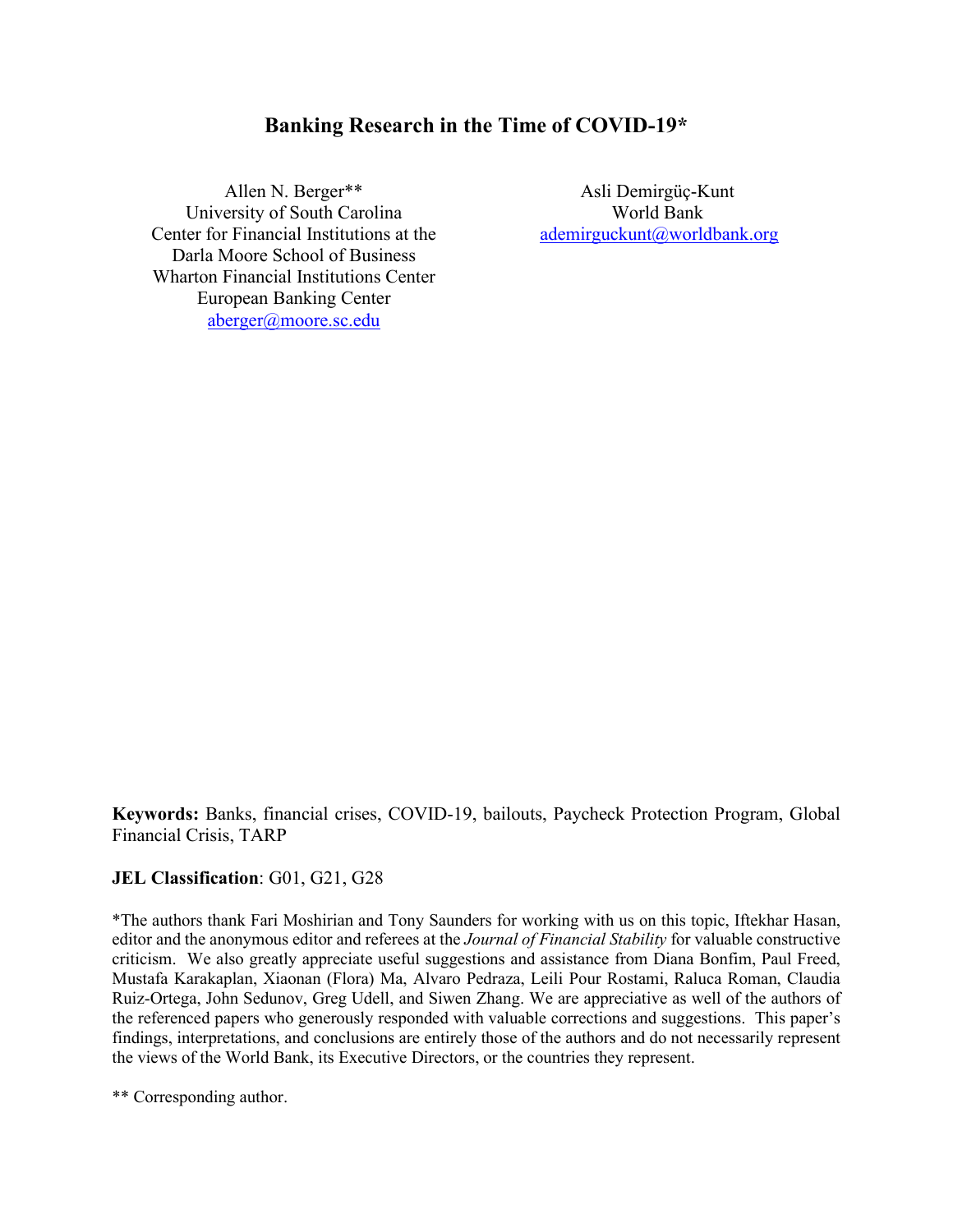#### **1. Introduction**

The human and economic tolls of COVID-19 have been devastating - it has resulted in death and physical suffering for millions as well as recessions that caused significant economic damage. But grim as they are, crises often generate research opportunities, and the COVID-19 crisis is no exception. The economic destruction and research potential are similar in some ways to the Crash of 1929 and the ensuing Great Depression, and also the Global Financial Crisis of 2007-2009 (GFC) and the Great Recession it created.

However, in other ways, COVID-19 stands alone among economic crises. It features the most unanticipated large and widespread exogenous economic shock of all time – it was even more global than the GFC, affecting developed and developing nations alike. The pandemic caused recessions around the world, including one with the sharpest economic descent in U.S. recorded history. The crisis also elicited the fastest and largest set of policy responses of all time, with the U.S. government providing stimulus in the trillions very quickly. As discussed below, the crisis also engendered two outcomes in the U.S. that we characterize as very favorable "surprises" – the shortest recession of all time and the avoidance of any banking or other financial crisis. To be clear, the policies we refer to and the "surprising" outcomes we discuss here substantially pre-date the introduction of COVID-19 vaccinations. The ultimate economic and financial outcomes in the U.S. and other nations are yet to be determined as of the time of this writing. Nonetheless, to twist a phrase that is familiar to most crisis researchers from Reinhart and Rogoff (2009), and one that is also employed by Karakaplan (2021), this time really is different. Fortunately for all crisis and banking researchers, these unusual characteristics of COVID-19 are a significant source of opportunity to those wishing to research the crisis.

There are three main reasons why crises generally create so many research opportunities.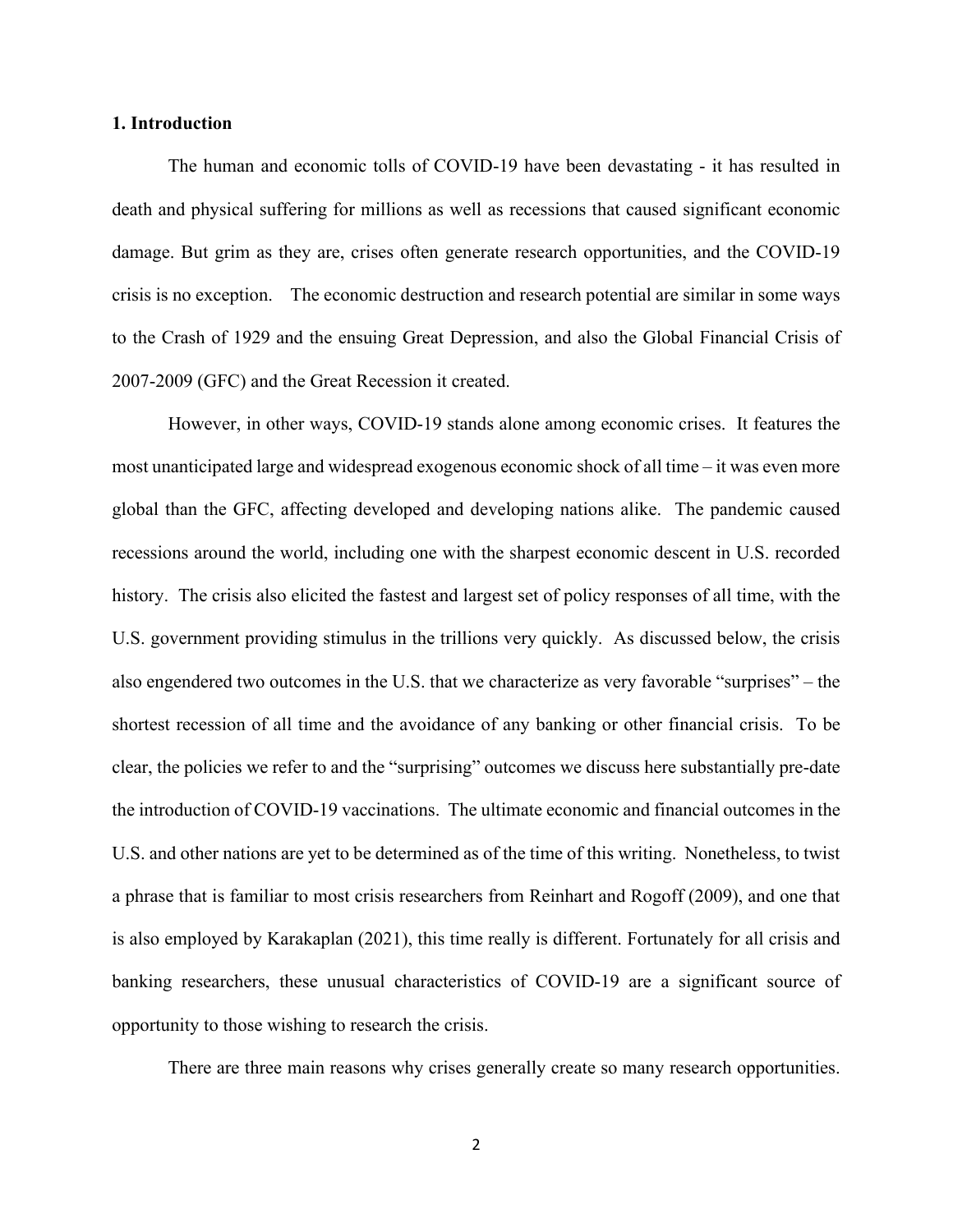First, the best way to learn what works in economics, finance, or any field of research is to study what happens when malfunctions occur, and crises are the epitome of what happens when economies and markets do not function well. During economic and financial booms, almost every business strategy appears to be profitable, almost every financial investment seems to pay off, and almost every government policy appears to succeed. In fact, booms are when most of the important mistakes are made. The seeds of future crises are sown during booms, as institutional memory problems in remembering how to deal with past problems and other difficulties occur (e.g., Rajan, 1994; Berger and Udell, 2004; Thakor 2005, 2015; Acharya and Naqvi, 2012; Berger and Bouwman, 2017). This concept is well exemplified in the banking context in remarks by former Federal Reserve Chairman Alan Greenspan, who argues that "the worst loans are made at the top of the business cycle" (Greenspan, 2001). The errors made during booms are revealed during crises, allowing researchers to differentiate between successful and unsuccessful business strategies, investments, and government policies.

Second, crises almost always bring about new government policies that generate numerous research papers assessing them. For example, the Troubled Asset Relief Program (TARP) bank bailout during the GFC brought about well over 100 new empirical research papers (e.g., see the "tree of knowledge" about this research in Berger and Roman (2020, p. 175)). These studies investigate the determinants of which banks received the bailouts, the effects of the program on the recipient banks' valuations, and the effects of TARP on banking market discipline, banks' leverage risk, bank competition, credit supply, portfolio risks, and impacts on credit customers. In addition, some studies investigate the "big picture" issues of the extent to which TARP accomplished its two main goals of improving the real economy and reducing systemic risk. As will become clear, the Paycheck Protection Program (PPP) bailout of small businesses during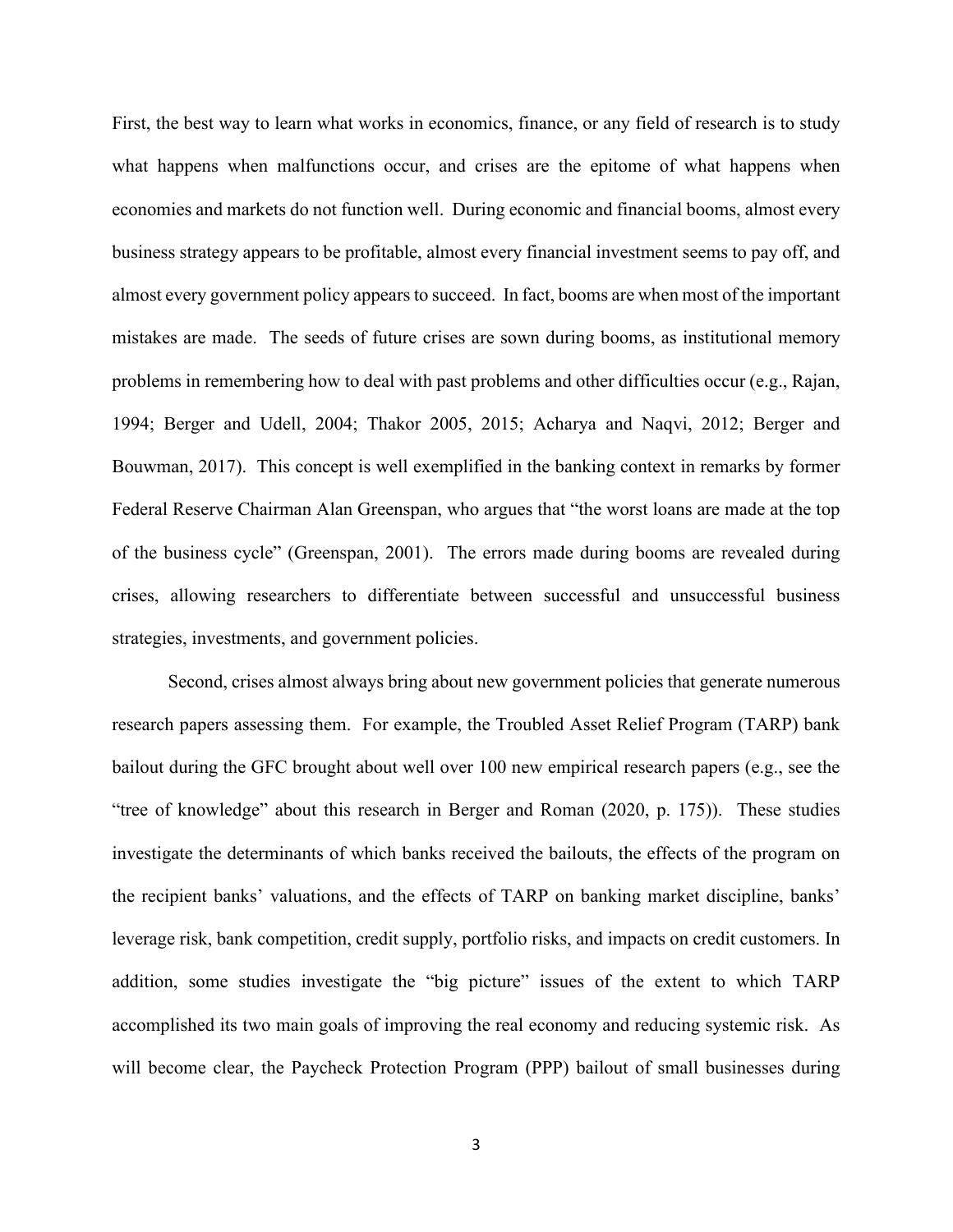COVID-19 is several times larger than TARP, has many times more participants, and involves a much greater financial stimulus as the funds are not paid back to the government as were the TARP bank bailout funds. It seems quite likely, given this comparison, that there will be many studies generated by PPP covering a wide variety of topics.

Finally, crises are sources of exogenous shocks that are employed as quasi-natural experiments to help address both existing and new research questions. To the extent that such shocks are plausibly exogenous – i.e., they affect the real economy or financial system, but are not themselves caused by economic or financial forces – they provide the best econometric identification possible. In banking research in particular, natural disaster and weather shocks, natural resource discoveries, and government policy innovations often provide quasi-natural experiments to study the impacts of banks on the real economy (see Berger, Molyneux, and Wilson, 2020 for a review). COVID-19 provides analogous versions of all three of these types of shocks. Disease outbreaks are similar to natural disaster and weather shocks. The introduction of vaccines to treat the pandemic is analogous to natural resource discoveries. Finally, the government policies that shut down economic activities to prevent spread of the virus and stimulus programs to counteract the economic damages caused by the crisis are examples of policy innovations. All of these different types of shocks are or likely will be employed as quasi-natural experiments to study the economic and financial outcomes of the crisis. Not all of these shocks are equally exogenous, but disease outbreaks were generally not predicted, and virtually no economic or financial actions were made in anticipation of these shocks, yielding very clean interpretation of the econometric results derived using these shocks.

We have already seen a large proliferation of research studies on economic and financial impacts, banking reactions, and policy choices during COVID-19. There are too many papers to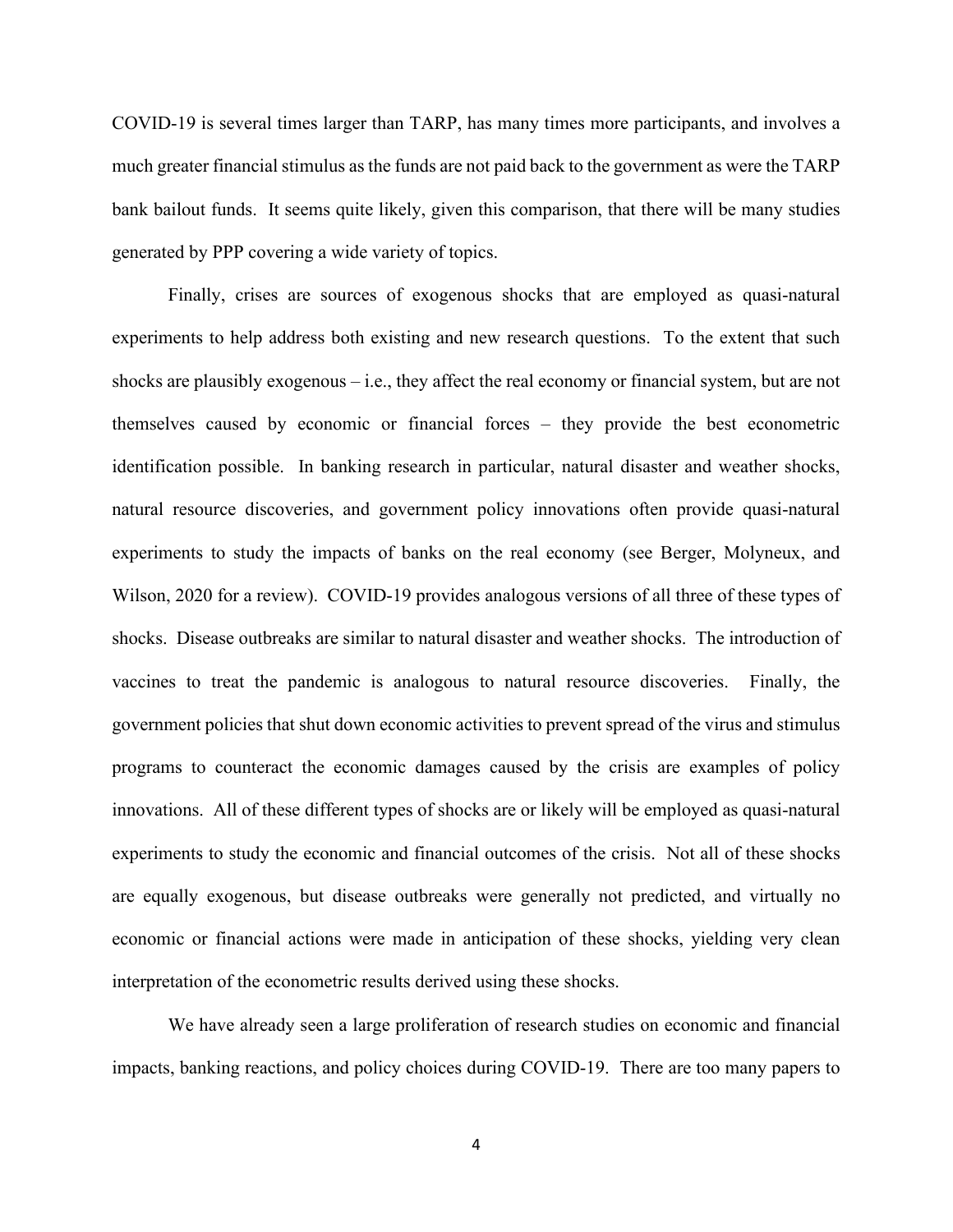cover thoroughly in one paper, and there is every reason to expect such research to continue for a long time to come. The Crash of 1929 and ensuing Great Depression resulted in over 50 years of great research. For example, it took about 30 years to discover the full role of the shrinkage of the money supply in causing and perpetuating the Great Depression (Friedman and Schwartz, 1963), and it required about 50 years to understand how the loss of bank credit supply resulting from bank failures during the crisis made the Depression much worse (Bernanke, 1983). The research on the GFC and the Great Recession it generated has been ongoing for more than a decade and is still filling the journals as of this writing. The COVID-19 crisis, with all its unique characteristics, is likely to create a tidal wave of research papers for many years to come, and we hope that this paper may help perpetuate and improve this research.

It is also notable that a number of valuable research datasets are now available to research the COVID-19 crisis that were created for the purpose of monitoring the banks in the wake of the GFC. As examples, the Federal Reserve's Y14 A, Q, and M datasets provide detailed information on large banking organizations' projections of their conditions under a variety of macroeconomic scenarios; their asset classes and capital positions; and their loan portfolios; respectively. Some of these data have already been put to work in the research we review here, and we expect much more will be forthcoming in the next years.

Our main goals are to help understand the COVID-19 crisis and the resultant economic and financial research efforts as they relate to banking. We review, to the extent feasible, the extant research from the first year or so of past research. We focus most intently on how future banking research on this crisis can be improved, broadened, and deepened. We leverage considerably on the much larger banking research agenda from the GFC, which provides some useful directions where the COVID-19 research might fruitfully proceed.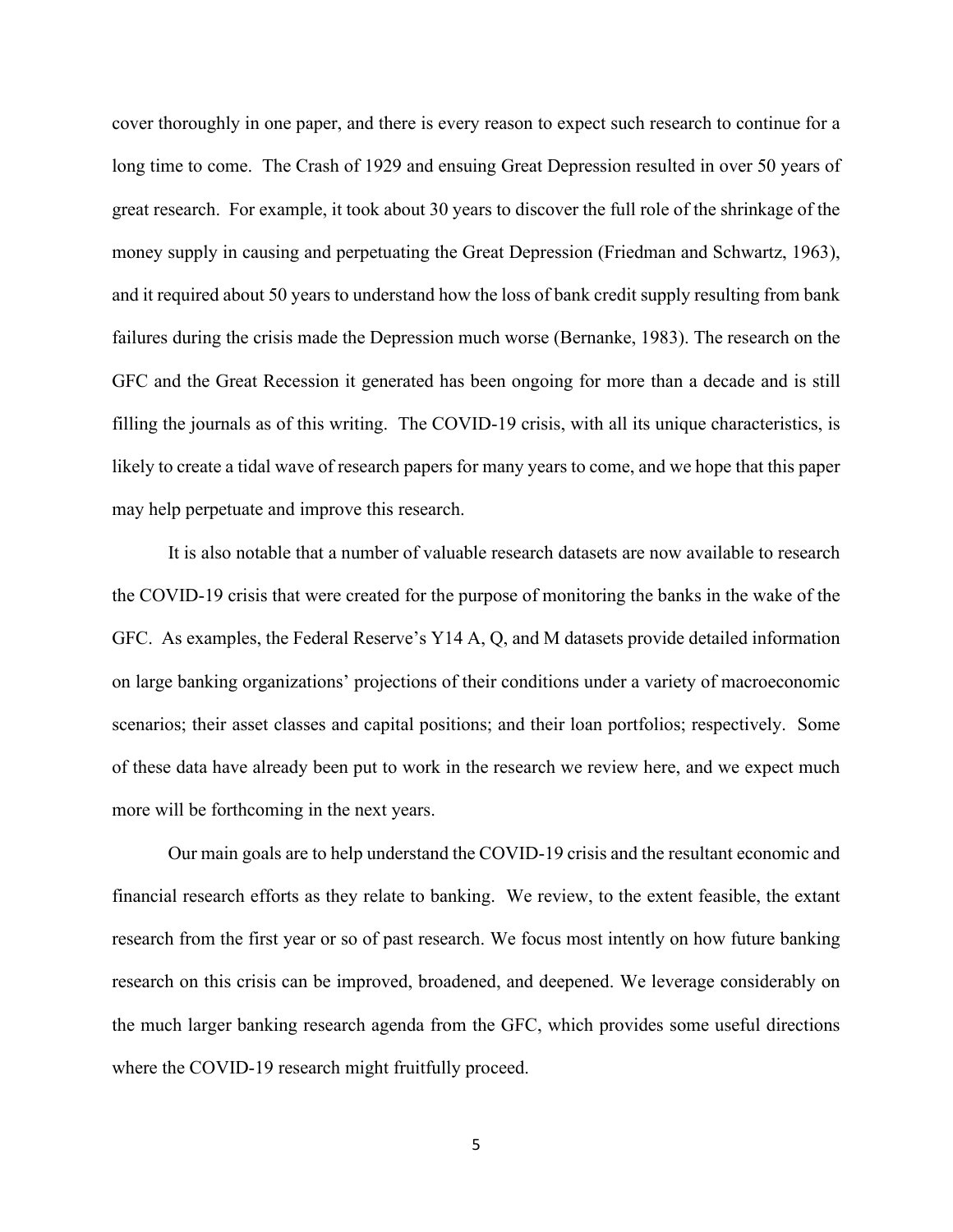As often occurs with banking and other economic and financial research, the extant research on COVID-19 reviewed here is heavily U.S.-centric. To obtain a more complete picture of the impacts of the crisis and the policies that do or do not work well, we ask that future research become more broadly based to the extent possible. As explained below, this is especially important because many other nations are likely to be experiencing more difficulties with the crisis compared with the U.S.

Nevertheless, much of the attention in this article is on the U.S. case for several reasons. First, as noted, there is more research evidence for the U.S. than for other nations. Second, the economic, banking, and financial outcomes of the crisis for the U.S. are fairly well determined at this point in time. While the associated recession is over and there was no banking or financial crisis in the U.S., but the outcomes in the rest of the world are less certain. Third, the extraordinarily fast and large policy responses and favorable "surprises" in the U.S. provide excellent examples of what can be accomplished. Finally, by introducing these "surprises" as a key research topic, we hope to generate a flood of new econometric research on explaining them.

In this paper, we offer two major reasons for the "surprises" – the large and fast U.S. government stimulus programs initiated during the COVID-19 crisis and the long-term prudential policies from the GFC that prepared U.S. banks for a future crisis. However, we leave the econometric research to support or reject these reasons as an opportunity for future researchers.

Thus, our extra attention on the U.S. case is designed for maximum impact based on what we currently know. We also suggest that focus in future research on other developed and developing nations may well be even more fruitful.

The remainder of this paper is organized as follows. Section 2 places the COVID-19 crisis in context by comparing it to the GFC. While both crises caused significant economic harm and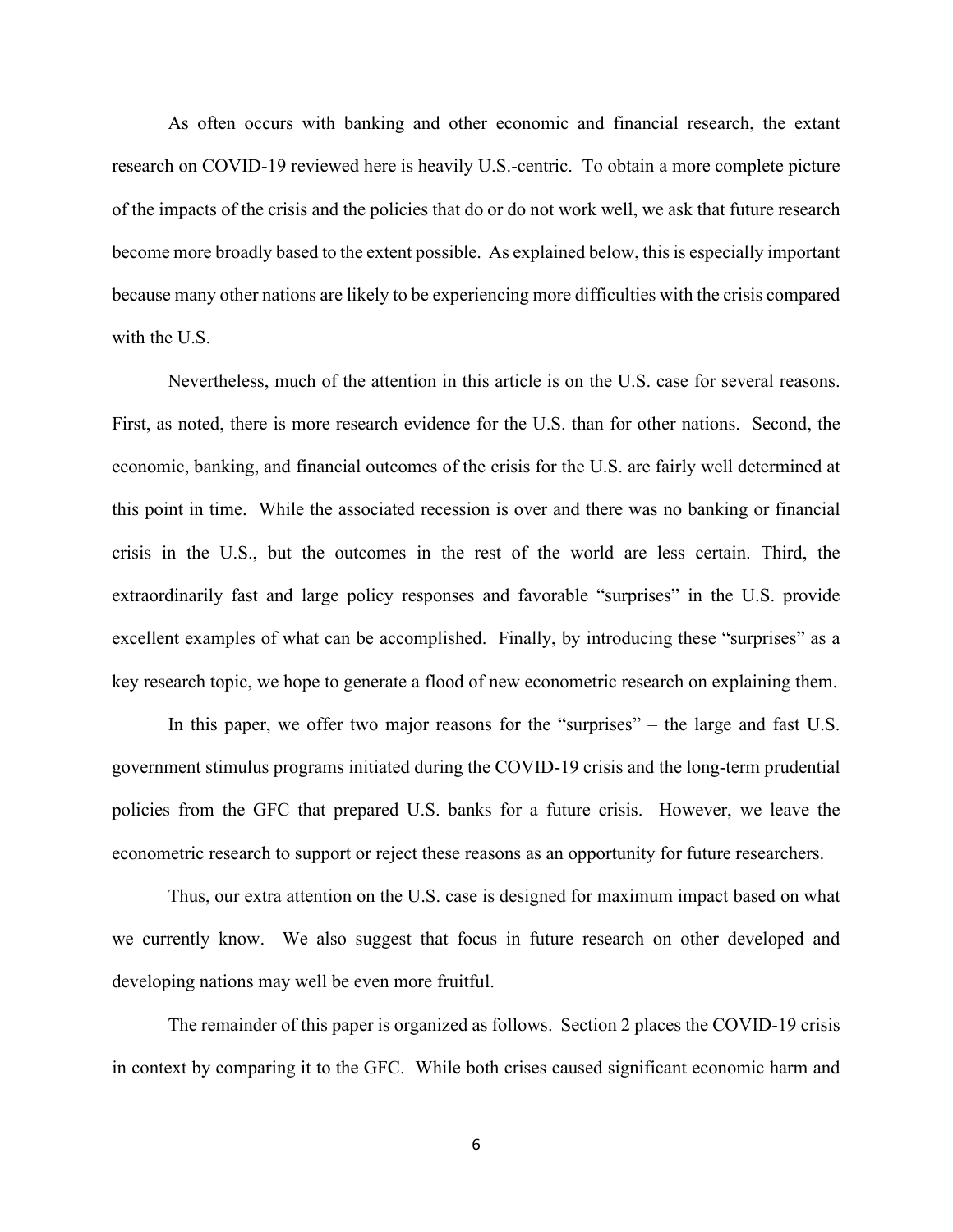have other similarities, we highlight the key distinctions of the two "surprises" of COVID-19. Section 3 briefly discusses the "economic surprise" of the short recession and fast turnaround in the U.S. economy long before the vaccines were available. Section 4 documents the "financial surprise" in the banking industry, focusing primarily on regulatory accounting data, and backing up our conclusions with some market data. Sections 5 and 6 discuss one key reason each for the two "surprises" – government stimulus programs during COVID-19 for the "economic surprise" and bank prudential policy responses to the GFC for the "financial surprise." We primarily cover just one COVID-19 stimulus program in Section 5 for brevity, comparing the Paycheck Protection Program (PPP) to the Troubled Asset Relief Program (TARP) from the GFC. In Section 6, we describe and discuss research on four different methods of strengthening prudential policies in response to the GFC – higher capital requirements, introduction of stress tests, increased microprudential supervisory scrutiny, and shift to the Orderly Liquidation Authority (OLA) bailin regime. Section 7 goes beyond the simplistic "surprises" and the key reasons behind them and discusses some of the interactions among them. Finally, Section 8 concludes by suggesting some additional directions for future research.

#### **2. Putting the COVID-19 Crisis in Context – A Comparison with the GFC**

The COVID-19 crisis may be best understood by explaining how different it is from other crises. We focus particularly on differences from the GFC. This was also a very large international crisis and caused the most economic and financial harm since the Great Depression. The two "surprises" of the COVID-19 crisis are key distinctions from the GFC. In the interest of brevity, we keep the references to the research literature to a minimum in this background section.

#### **2.1 The GFC**

The GFC was a banking crisis – a financial crisis that originated in the banking sector –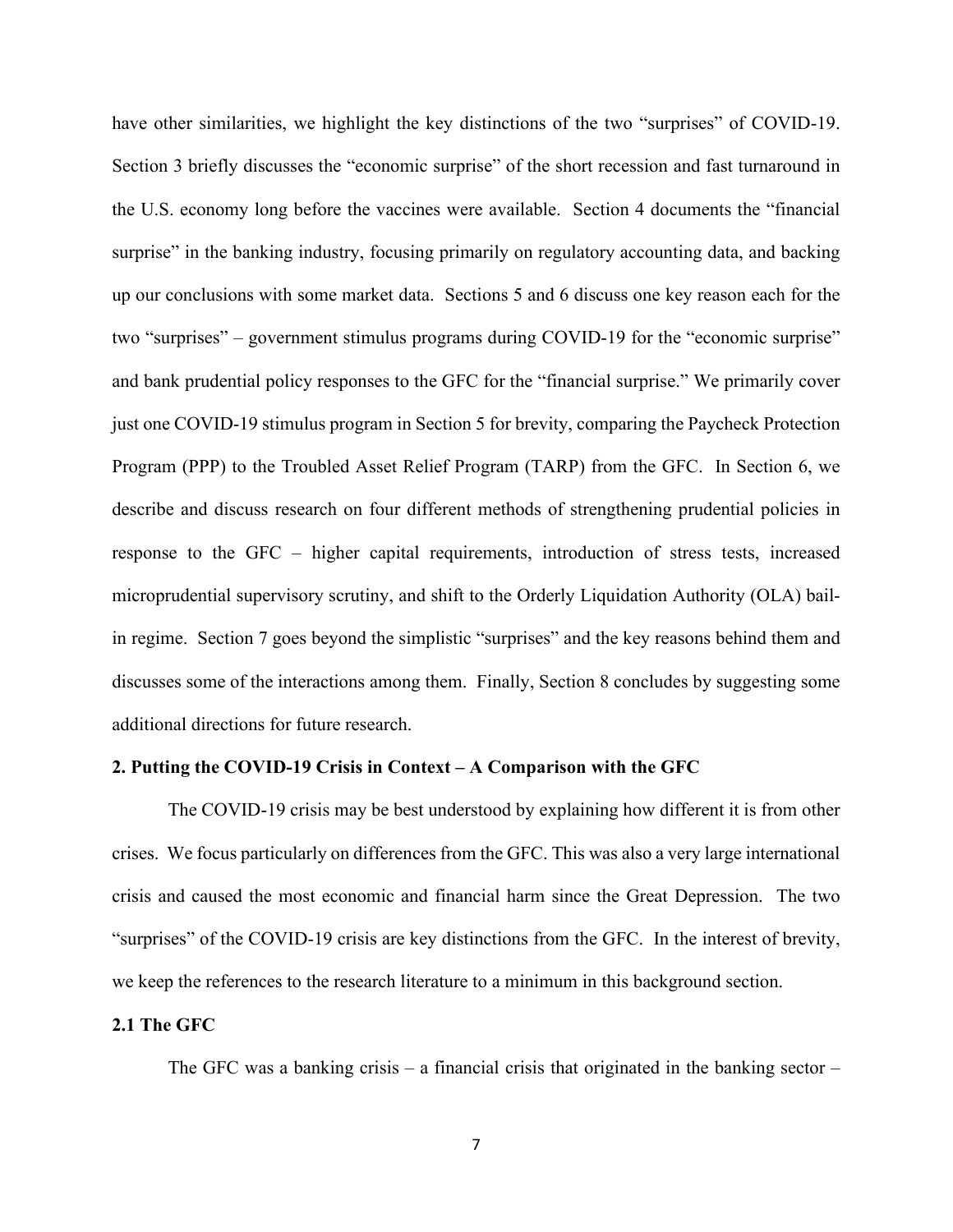that lasted about [1](#page-9-0)0 quarters in the U.S. from 2007:Q3-2009:Q4 (Berger and Bouwman, 2013).<sup>1</sup> It also begat an economic crisis known as the Great Recession, that lasted 18 months from December 2007 to June 2009 according to the National Bureau of Economic Research (NBER). The crisis started with the toxic mix that often brings about financial crises – lowered credit standards, misunderstood financial innovations, failure to diversify, and excessive leverage.

The GFC involved a lowering of credit standards during a boom, which often occurs, as lenders lose institutional memory of past credit lessons as discussed above. In this case, the banks expanded credit availability at relatively low interest rates to subprime mortgage borrowers. This practice appears to have been based on a faulty assumption that housing prices would almost surely continue to rapidly rise, so that the subprime borrowers would be able to refinance without necessarily having sufficient income or other means to make the regular mortgage payments.

The misunderstood financial innovations included the mortgage-backed securities (MBS) and other structured finance products built on subprime mortgages. The future payment flows from these mortgages were often sliced and diced multiple times to extract additional highly rated securities that were difficult to value. These securities caused massive capital losses and illiquidity when the housing price boom that underlaid the value of these securities ended, creating losses, uncertainty, and market freezes.

The lack of diversification occurred in many financial entities, including commercial banks and investment banks. Many, if not most U.S. commercial banks had very significant portions of their loan portfolios in residential and commercial real estate, and some also packaged and held MBS and other securities based on mortgages. Some investment banks also engaged actively in

<span id="page-9-0"></span> $<sup>1</sup>$  These are unofficial dates for the U.S. as established in one research paper, as we are unaware of any official dating</sup> of financial crises. Other researchers also date the financial crisis in the U.S. as ending in June 2009 when the recession ended. Some distinguish the European Sovereign Debt Crisis that continued for several years as a separate crisis, while others think of it as part of the GFC.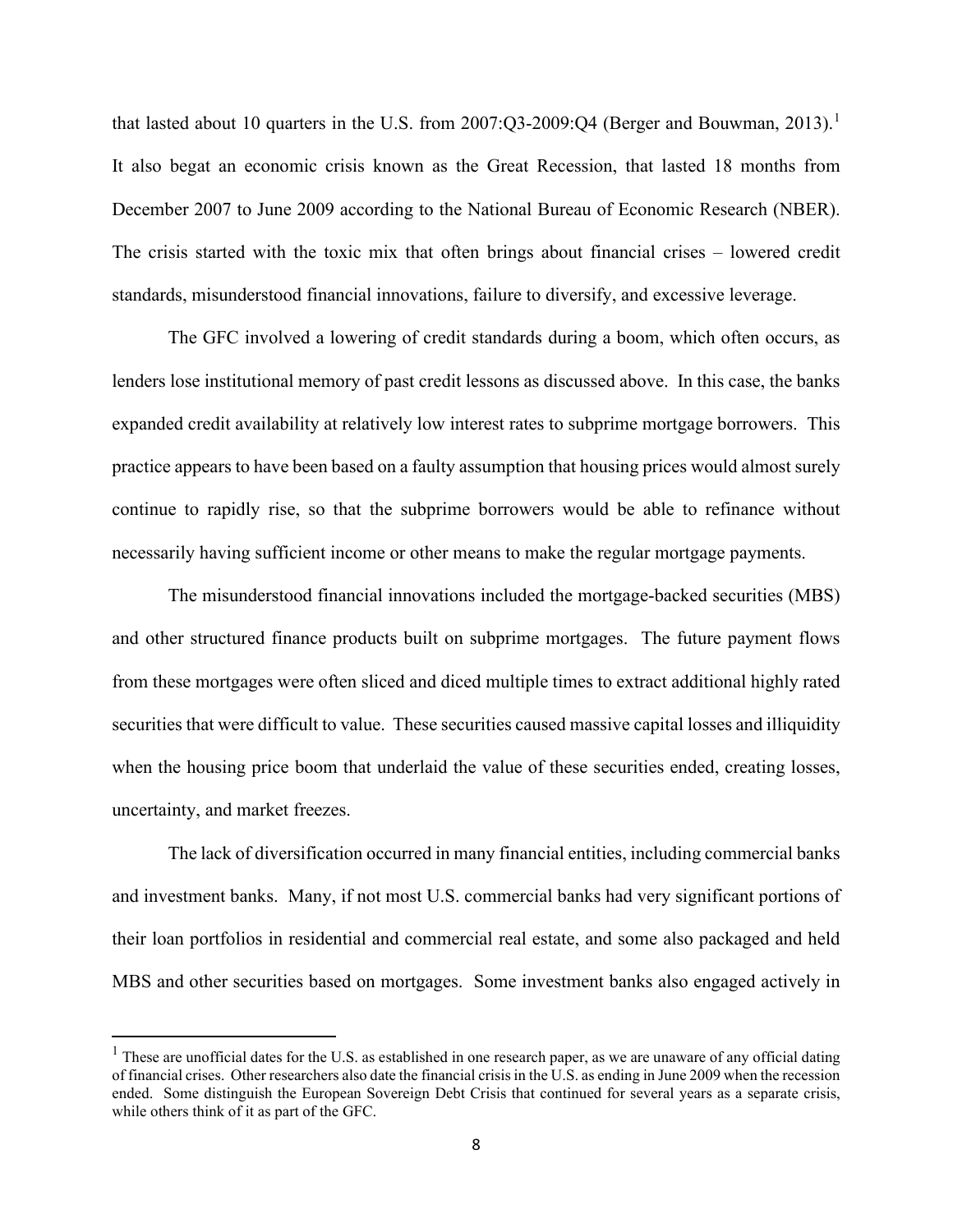packaging securities based on mortgages, which resulted in these firms also holding large inventories of these hard-to-value securities. In the cases of Bear Stearns and Lehman Brothers, the results were disastrous.

High leverage was widespread in the U.S. leading up to the GFC, from households to firms to financial institutions. Between 2000 and 2008, household debt approximately doubled from \$7.2 trillion to \$14.1 trillion, while debt in the financial sector more than doubled from \$8.7 trillion to \$18 trillion according to Federal Reserve data.<sup>[2](#page-10-0)</sup> Some of the investment banks were leveraged on the order of 30:1, so a three percent portfolio loss could potentially destroy their net worth.

A key event that triggered the GFC was the reduction in housing prices that started in 2006, which created losses on MBS and related securities, as well as questions about how to value them. By August 2007, losses of confidence and freezes impaired the operations of these and other financial markets. Issues in the interbank lending market and syndicated loan market created liquidity problems for some banks that could no longer easily borrow or sell portions of the loans they originated. These problems worsened considerably after a number of financial institutions failed or needed rescues, including Bear Stearns, Indy Mac, Countrywide, and finally Lehman Brothers, which declared bankruptcy in September 2008. The public became well aware of the problems associated with mortgages and the securities based on them, and public confidence eroded.

The commercial banks suffered liquidity problems from the market freezes and capital losses on their mortgages and securities based on mortgages, resulting in significantly reduced credit supplies. These reduced credit supplies were key factors in initiating the Great Recession.

<span id="page-10-0"></span><sup>&</sup>lt;sup>2</sup> [https://www.wsj.com/articles/from-dutch-tulips-to-internet-stocks-bubbles-often-burst-](https://www.wsj.com/articles/from-dutch-tulips-to-internet-stocks-bubbles-often-burst-11620379809?st=6lbwxzg8iuywthu&reflink=article_email_share)[11620379809?st=6lbwxzg8iuywthu&reflink=article\\_email\\_share](https://www.wsj.com/articles/from-dutch-tulips-to-internet-stocks-bubbles-often-burst-11620379809?st=6lbwxzg8iuywthu&reflink=article_email_share)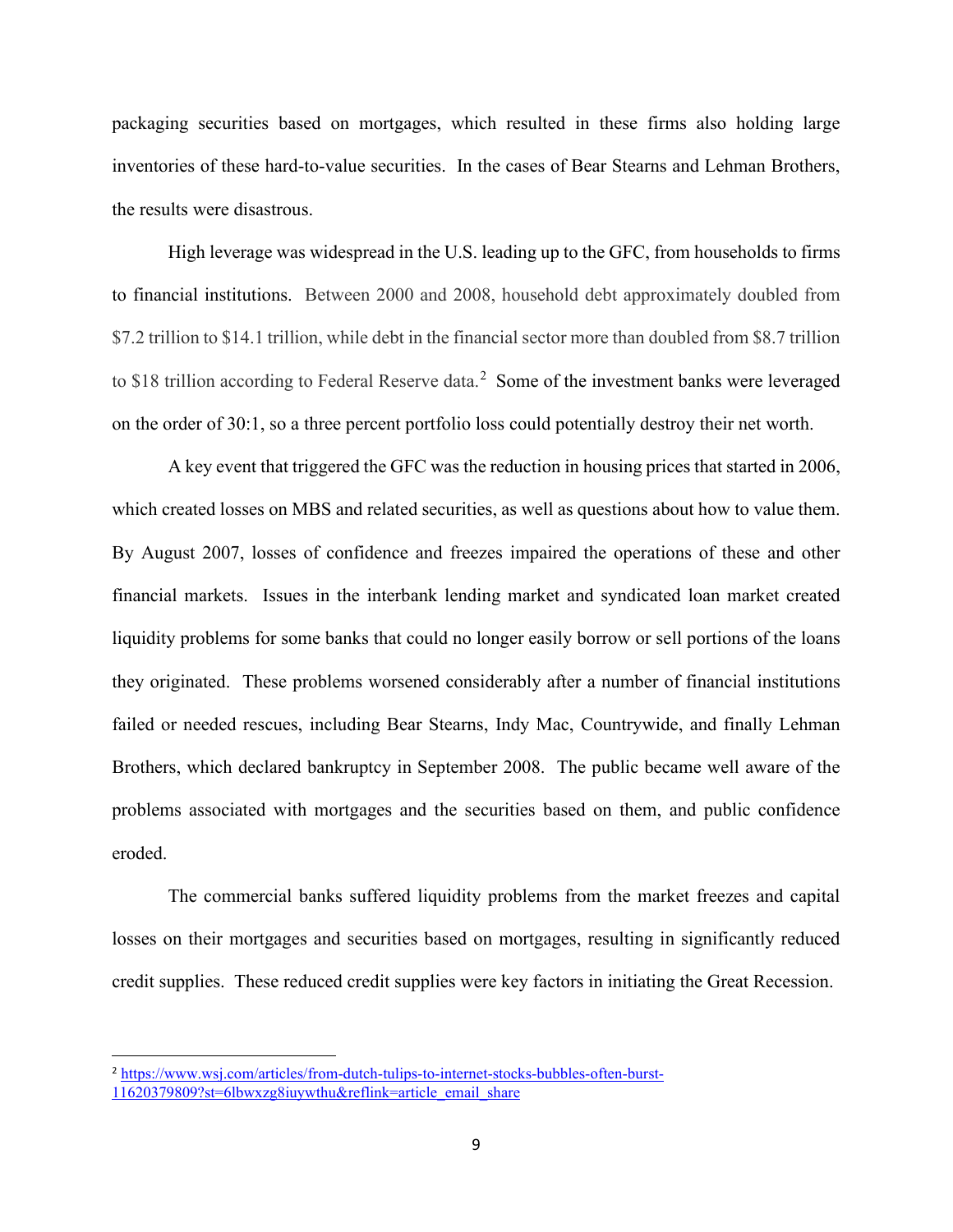The GFC was very costly in terms of reduced real economic output during the 10-quarter recession and slow recovery thereafter, as well as losses of household wealth, and the significant number of failures of financial institutions, particularly the large ones noted above with substantial franchise values. The many government interventions, most of which we do not have space to discuss in depth, also imposed costs on taxpayers. While there are many estimates of the cost of the crisis, we just briefly mention estimates from two papers. Atkinson, Luttrell, and Rosenblum (2013) estimate at least \$6 trillion to \$14 trillion of foregone real economic output or 40 to 90 percent of one year's GDP plus a loss of financial wealth of an estimated \$16 trillion, or 24 percent of household net worth. Lucas (2019) derives an estimate of the costs all of the U.S. bailouts during the GFC – including TARP, Fannie Mae, Freddie Mac, and a number of others – of about \$500 billion or 3.5% of a year's GDP based on a theoretical framework.

#### **2.2 The COVID-19 Crisis**

The COVID-19 crisis stands in sharp contrast to the GFC. COVID-19 was not a banking crisis. It did not start from financial issues involving credit standards, financial innovations, lack of diversification, or excessive leverage. The direction of causation was not from banking issues to problems in the real economy. However, like the GFC, COVID-19 did involve very significant government intervention costs – much higher in fact.

COVID-19 had its origins as a public health crisis and became an economic crisis as the economy shut down to mitigate the spread of the virus. Theoretically, it could have become a banking crisis as well, but did not. Consumers reduced their demand for goods and services involving personal contact to avoid the disease. Economic supply also contracted as workers and their employers shut down places of business involving personal contact. Government restrictions or lockdowns on businesses, schools, travel, etc. further reduced economic supply, and those not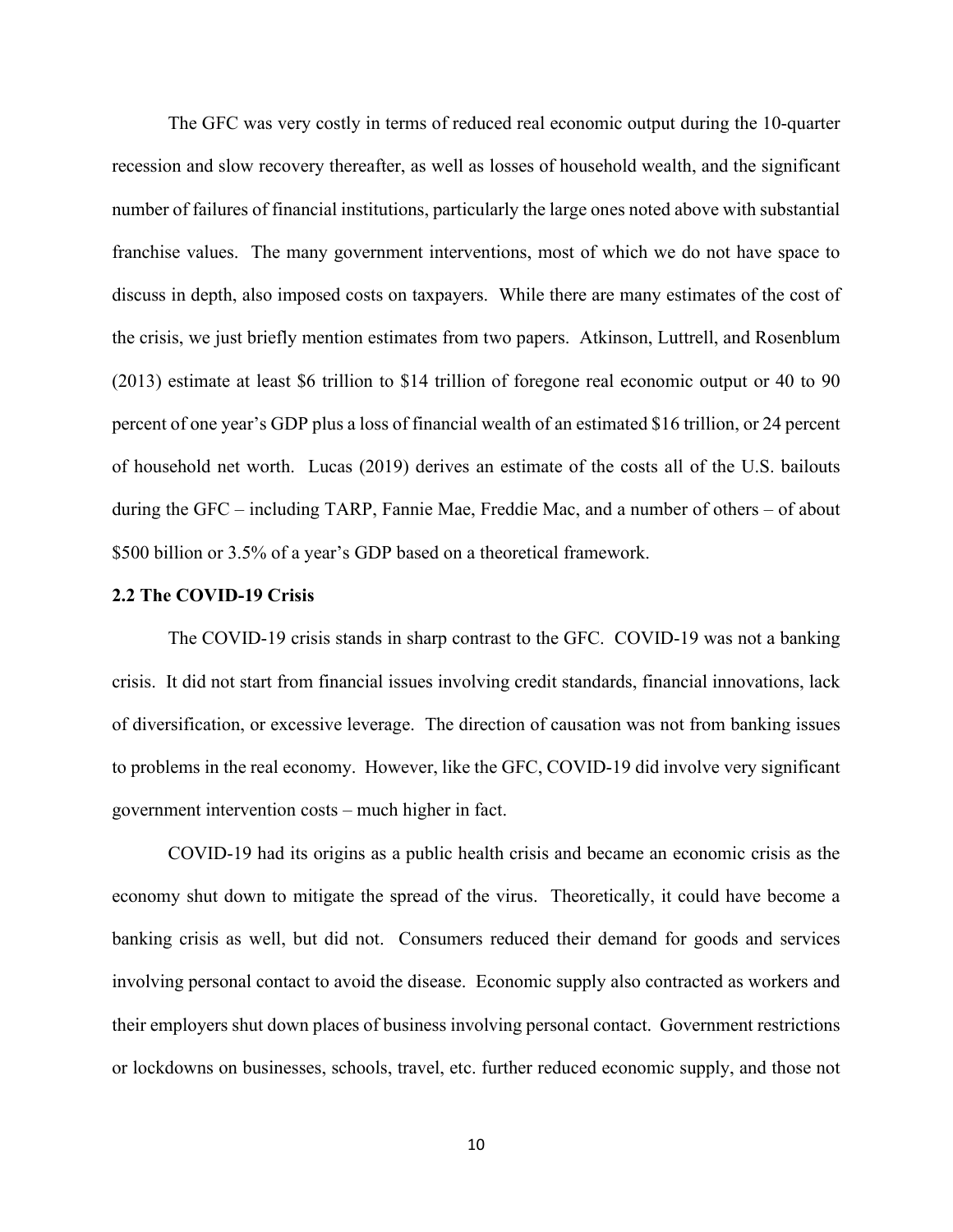working also reduced demand due to lower incomes in many cases. Small businesses and their employees generally suffered significantly more than large businesses and their workers. Many small firms suffered large decreases in demand, were unable to organize work remotely using technology, and did not have sufficient room for social distancing.<sup>[3](#page-12-0)</sup> Those in certain industries, such as hospitality and construction were particularly hard hit (e.g., Chen and Yeh, 2020), as were those in states with the strictest lockdowns (e.g., Goel and Thakor, 2020; Hale, Petherick, Phillips, and Webster, 2020). As discussed further in Section 3, there was an "economic surprise" in which the recession caused by the public health crisis was very short and the economic recovery was quite extraordinary.

Banks were also affected by COVID-19, primarily through the difficulties of their borrowers. There were justifiable fears that problems in the real economy could have resulted in significant numbers of bank failures and a financial crisis. Bank capital could have been depleted by loan losses from businesses and households that could not repay their loans. As a precaution against this, the Federal Reserve announced in June 2020 that they would cap dividends and ban stock buybacks by the large banks, and reversed this only in December 2020. As discussed in more detail in Section 4, there was a "financial surprise" in which there was no banking crisis in the U.S., nor any discernable widespread financial distress in the industry.<sup>[4](#page-12-1)</sup>

The COVID-19 effects on the economy and the banking system occurred as a result of national and local public health shocks and government activity restrictions shocks. All of these

<span id="page-12-0"></span><sup>3</sup> Humphries, Neilson, and Ulyssea (2020) report that 60% of small businesses had laid off at least one worker by March 2020, and the Wall Street Journal chronicles that about 200,000 failed during the first year of the pandemic [\(https://www.wsj.com/articles/small-businesses-on-one-chicago-street-struggle-to-meet-demand-as-covid-19-](https://www.wsj.com/articles/small-businesses-on-one-chicago-street-struggle-to-meet-demand-as-covid-19-restrictions-end-11624267802)

[restrictions-end-11624267802\)](https://www.wsj.com/articles/small-businesses-on-one-chicago-street-struggle-to-meet-demand-as-covid-19-restrictions-end-11624267802). One study suggests that some firms can benefit from "hibernation," reducing expenses to the minimum necessary to withstand the pandemic, and using credit to remain viable until the crisis subsides (Didier, Huneeus, Larrain, Schmukler, 2021).

<span id="page-12-1"></span><sup>&</sup>lt;sup>4</sup> Stock markets also suffered some short-term losses that were more than reversed by mid- 2021, but our main financial focus in this paper is on banking, rather than financial markets generally.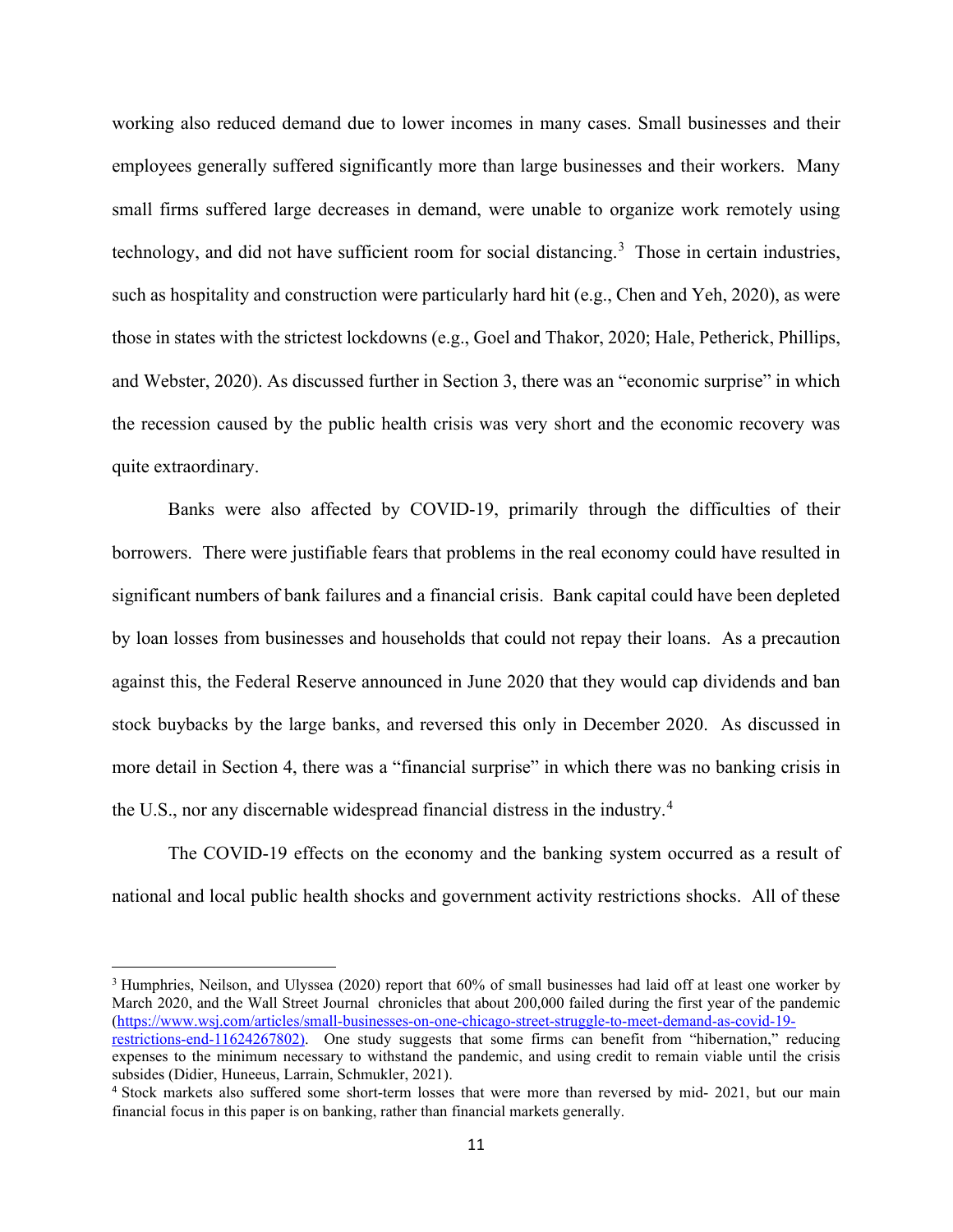shocks may be considered as exogenous to the firms, households, and banks, i.e., not significantly caused by or easily anticipated in advance by any of these economic agents. A number of measures of these shocks are readily available at the national and state levels from several publicly available sources. These are quite useful both for research and for us to discuss the crisis.<sup>[5](#page-13-0)</sup>

We focus on these shocks during the first half of 2020, which is when most of the economic damage of the crisis occurred. The public health shocks in the U.S. commenced when the first COVID-19 case was identified on January 21, 2020, and the first government activity restrictions shock in the country started on February 29, 2020, when the Governor of the State of Washington declared a state of emergency.

Berger, Bouwman, Norden, Roman, Udell, and Wang (2021a) provide an illustration of how these shocks are employed in research, and their data help us navigate the first months of the crisis. They construct 14 different COVID-19 shocksfrom the raw data. Their public health shocks include new and total COVID-19 cases and deaths at the national and state levels, and their government activity restrictions indices include totals of stay-at-home orders, business shutdown orders or limitations, quarantines, etc. at the national and state levels. The rich variation in COVID-19 shocks across the different measures allows us to see how the crisis unfolded at different rates across the nation and helps enable the precision and robustness of research on the COVID-19 crisis. Studies of the GFC and earlier crises often just compare effects during a crisis versus normal times and do not have access to such detailed exogenous shock data.

We first consider here one of the public health shocks, new disease cases per  $100,000$ (100K) population. National new cases per 100K population intensified considerably over time

<span id="page-13-0"></span><sup>5</sup> Examples include the Economic Tracker of Chetty, Friedman, Hendren, and Stepner (2020); the Johns Hopkins Coronavirus Resource Center; and the University of Washington COVID-19 Policies Database from Adolph, Amano, Bang-Jensen, Fullman, and Wilkerson (2021).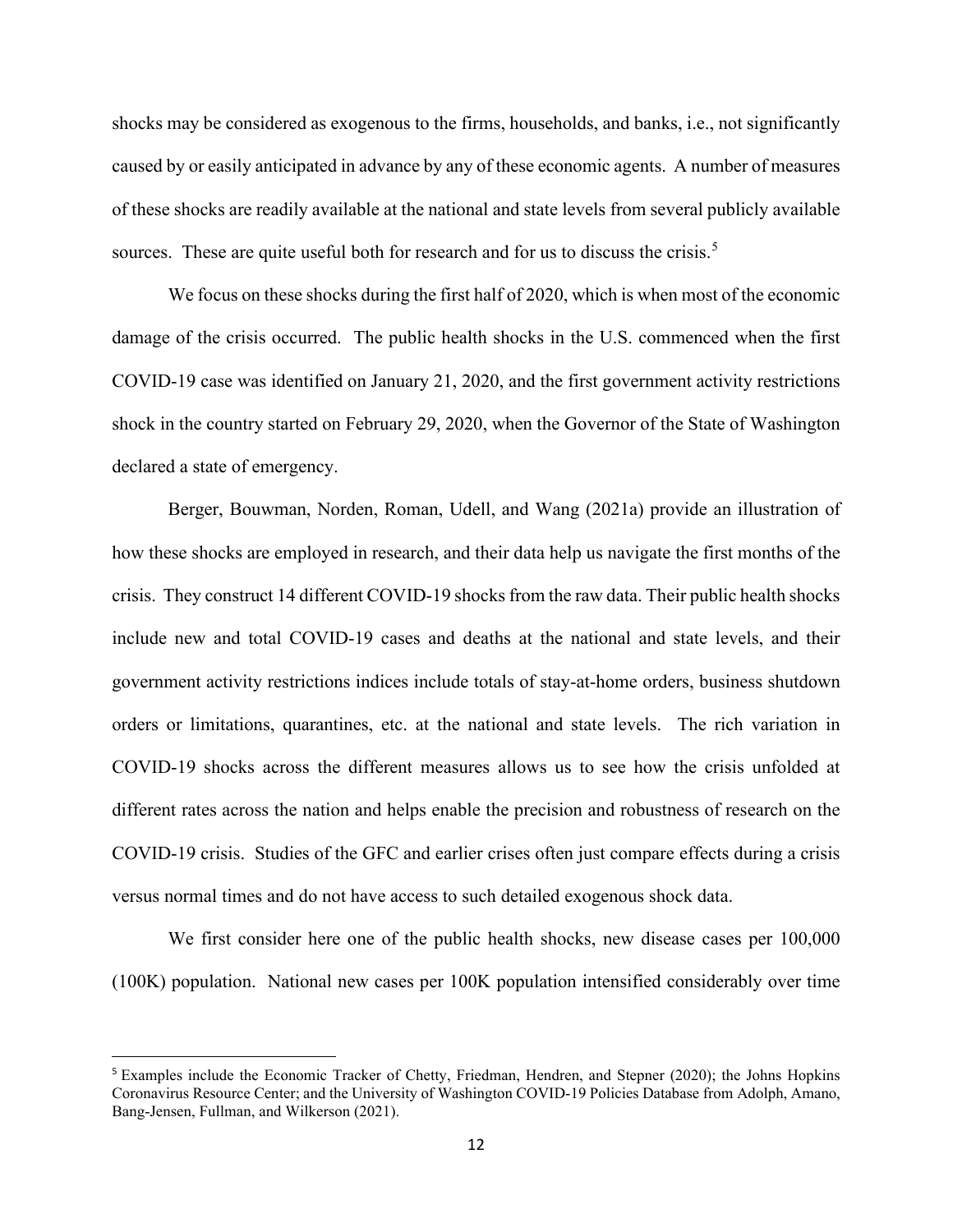from much less than one at the end of January and February to 5.84, 8.80, 6.41, and 12.60 at the end of March, April, May and June, respectively. The distributions across states show considerably more variation over space and time. New York State was the epicenter of cases at the end of March, with 37.1 reported cases per 100K – more than six times the national average. New York State had fewer cases in subsequent months, with Arizona having the highest number of new infections at the end of June with 41.2 per 100K.

We next consider the authors' index of government activity restrictions, a sum of various constraints on activities that ranges from zero to 10. The national average was exactly zero at the end of January and only 0.023 at the end of February with a single restriction in Washington State at that time. The national average across states rose to 6.85 at the end of March, peaked at 7.56 at the end of April, and fell slightly by the ends of May and June to 6.78 and 6.41, respectively. There was not as much variation across states in the restrictions as there was in the infections reported just above. Individual states hit maximums of 10 at the ends of March and April, with the maximums falling to nine and eight at the ends of May and June, respectively.

Not surprisingly, public health and government restrictions shocks had devastating effects on the U.S. economy. A recession was underway by late February and conditions worsened until April. The seasonally adjusted U.S. unemployment rate increased from 3.5% in January and February 2020, the lowest rate in many decades, to 4.4% in March to 14.8% in April, the highest rate since the Great Depression.<sup>[6](#page-14-0)</sup> Real U.S. GDP, which is measured in quarters, declined at an annualized rate of 5.0% in 2020:Q1 and a record rate of 31.4% in 2020:Q2.<sup>[7](#page-14-1)</sup> The economic decline

<span id="page-14-0"></span><sup>6</sup> <https://fred.stlouisfed.org/series/UNRATE>

<span id="page-14-1"></span> $<sup>7</sup>$  The annualized rate of decline of 31.4% amounts to about an 8% decline in the quarter.</sup> [https://fred.stlouisfed.org/graph/fredgraph.xls?bgcolor=%23e1e9f0&chart\\_type=line&drp=0&fo=open%20sans&gr](https://fred.stlouisfed.org/graph/fredgraph.xls?bgcolor=%23e1e9f0&chart_type=line&drp=0&fo=open%20sans&graph_bgcolor=%23ffffff&height=450&mode=fred&recession_bars=on&txtcolor=%23444444&ts=12&tts=12&width=412&nt=0&thu=0&trc=0&show_legend=yes&show_axis_titles=yes&show_tooltip=yes&id=A191RL1Q225SBEA&scale=left&cosd=1947-04-01&coed=2021-01-01&line_color=%234572a7&link_values=false&line_style=solid&mark_type=none&mw=3&lw=2&ost=-99999&oet=99999&mma=0&fml=a&fq=Quarterly&fam=avg&fgst=lin&fgsnd=2020-02-01&line_index=1&transformation=lin&vintage_date=2021-05-27&revision_date=2021-05-27&nd=1947-04-01) [aph\\_bgcolor=%23ffffff&height=450&mode=fred&recession\\_bars=on&txtcolor=%23444444&ts=12&tts=12&width](https://fred.stlouisfed.org/graph/fredgraph.xls?bgcolor=%23e1e9f0&chart_type=line&drp=0&fo=open%20sans&graph_bgcolor=%23ffffff&height=450&mode=fred&recession_bars=on&txtcolor=%23444444&ts=12&tts=12&width=412&nt=0&thu=0&trc=0&show_legend=yes&show_axis_titles=yes&show_tooltip=yes&id=A191RL1Q225SBEA&scale=left&cosd=1947-04-01&coed=2021-01-01&line_color=%234572a7&link_values=false&line_style=solid&mark_type=none&mw=3&lw=2&ost=-99999&oet=99999&mma=0&fml=a&fq=Quarterly&fam=avg&fgst=lin&fgsnd=2020-02-01&line_index=1&transformation=lin&vintage_date=2021-05-27&revision_date=2021-05-27&nd=1947-04-01) [=412&nt=0&thu=0&trc=0&show\\_legend=yes&show\\_axis\\_titles=yes&show\\_tooltip=yes&id=A191RL1Q225SBEA](https://fred.stlouisfed.org/graph/fredgraph.xls?bgcolor=%23e1e9f0&chart_type=line&drp=0&fo=open%20sans&graph_bgcolor=%23ffffff&height=450&mode=fred&recession_bars=on&txtcolor=%23444444&ts=12&tts=12&width=412&nt=0&thu=0&trc=0&show_legend=yes&show_axis_titles=yes&show_tooltip=yes&id=A191RL1Q225SBEA&scale=left&cosd=1947-04-01&coed=2021-01-01&line_color=%234572a7&link_values=false&line_style=solid&mark_type=none&mw=3&lw=2&ost=-99999&oet=99999&mma=0&fml=a&fq=Quarterly&fam=avg&fgst=lin&fgsnd=2020-02-01&line_index=1&transformation=lin&vintage_date=2021-05-27&revision_date=2021-05-27&nd=1947-04-01)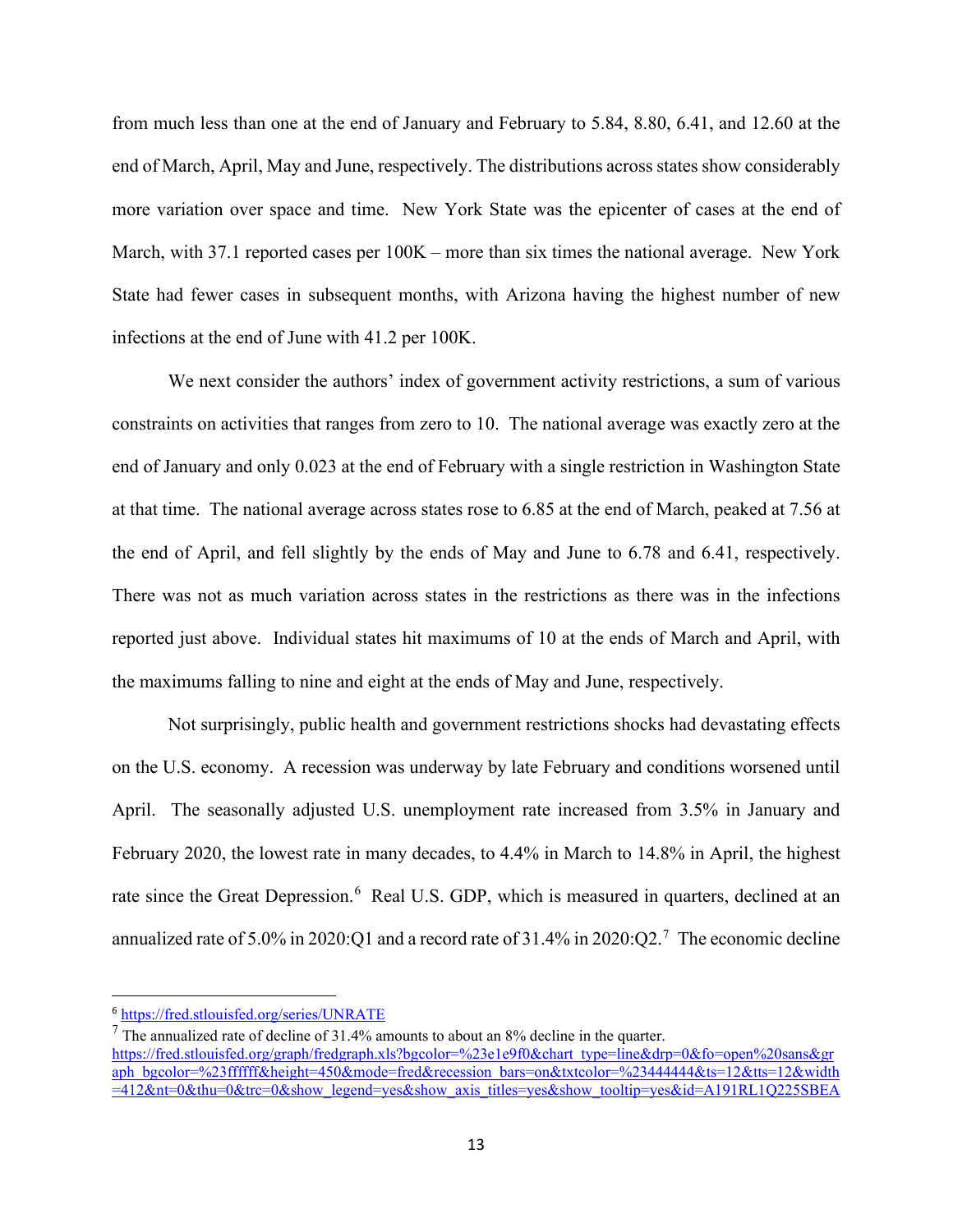was quite widespread – every state had an annualized rate decline of real GDP in 2020:Q2 of at least 20%.<sup>[8](#page-15-0)</sup> The lowest rate occurred in Washington, DC (which we consider as a state for our purposes) with a 20.4% decline, likely due to steady federal employment. The greatest percentage declines were more than twice as high at 42.2% each for Nevada and Hawaii, likely due reliance on travel and tourism, which was effectively shut down.

Despite the dramatic short-term increases in unemployment and declines in real output, an "economic surprise" soon appeared as the economy turned around, and a "financial surprise" appeared in the form of a resilient banking industry. We complete the story of the COVID-19 crisis by discussing these "surprises" in the next two sections.

#### **3. The U.S. "Economic Surprise" during the COVID-19 Crisis**

After the devastating start to the recession in February 2020 as reported above – unemployment rate increases in March and April and large drop in real GDP in 2020:Q2 – the U.S. economy improved significantly very quickly. The unemployment rate dropped steadily after the April high of 14.8% down to 6.9% by October, and reached 6.1% by April 2021. Real U.S. GDP grew at an astounding annualized rate of 33.4% in 2020:Q3, with increases across the states ranging from a minimum of 1[9](#page-15-1).2% in Washington, DC to a maximum of 52.2% in Nevada.<sup>9</sup> Increases continued at the national level at 4.3% and 6.4% annualized rates in 2020:Q4 and 2021:Q1, respectively. Some analysts are so optimistic that they now predict that by the end of 2021, the U.S. economy will have fully recovered to the point at which it would have been had the

[01&line\\_color=%234572a7&link\\_values=false&line\\_style=solid&mark\\_type=none&mw=3&lw=2&ost=-](https://fred.stlouisfed.org/graph/fredgraph.xls?bgcolor=%23e1e9f0&chart_type=line&drp=0&fo=open%20sans&graph_bgcolor=%23ffffff&height=450&mode=fred&recession_bars=on&txtcolor=%23444444&ts=12&tts=12&width=412&nt=0&thu=0&trc=0&show_legend=yes&show_axis_titles=yes&show_tooltip=yes&id=A191RL1Q225SBEA&scale=left&cosd=1947-04-01&coed=2021-01-01&line_color=%234572a7&link_values=false&line_style=solid&mark_type=none&mw=3&lw=2&ost=-99999&oet=99999&mma=0&fml=a&fq=Quarterly&fam=avg&fgst=lin&fgsnd=2020-02-01&line_index=1&transformation=lin&vintage_date=2021-05-27&revision_date=2021-05-27&nd=1947-04-01)  $999998\text{°o}$ et=99999&mma=0&fml=a&fq=Quarterly&fam=avg&fgst=lin&fgsnd=2020-02-

[<sup>&</sup>amp;scale=left&cosd=1947-04-01&coed=2021-01-](https://fred.stlouisfed.org/graph/fredgraph.xls?bgcolor=%23e1e9f0&chart_type=line&drp=0&fo=open%20sans&graph_bgcolor=%23ffffff&height=450&mode=fred&recession_bars=on&txtcolor=%23444444&ts=12&tts=12&width=412&nt=0&thu=0&trc=0&show_legend=yes&show_axis_titles=yes&show_tooltip=yes&id=A191RL1Q225SBEA&scale=left&cosd=1947-04-01&coed=2021-01-01&line_color=%234572a7&link_values=false&line_style=solid&mark_type=none&mw=3&lw=2&ost=-99999&oet=99999&mma=0&fml=a&fq=Quarterly&fam=avg&fgst=lin&fgsnd=2020-02-01&line_index=1&transformation=lin&vintage_date=2021-05-27&revision_date=2021-05-27&nd=1947-04-01)

[<sup>01&</sup>amp;line\\_index=1&transformation=lin&vintage\\_date=2021-05-27&revision\\_date=2021-05-27&nd=1947-04-01](https://fred.stlouisfed.org/graph/fredgraph.xls?bgcolor=%23e1e9f0&chart_type=line&drp=0&fo=open%20sans&graph_bgcolor=%23ffffff&height=450&mode=fred&recession_bars=on&txtcolor=%23444444&ts=12&tts=12&width=412&nt=0&thu=0&trc=0&show_legend=yes&show_axis_titles=yes&show_tooltip=yes&id=A191RL1Q225SBEA&scale=left&cosd=1947-04-01&coed=2021-01-01&line_color=%234572a7&link_values=false&line_style=solid&mark_type=none&mw=3&lw=2&ost=-99999&oet=99999&mma=0&fml=a&fq=Quarterly&fam=avg&fgst=lin&fgsnd=2020-02-01&line_index=1&transformation=lin&vintage_date=2021-05-27&revision_date=2021-05-27&nd=1947-04-01) <sup>8</sup> <https://www.bea.gov/news/2020/gross-domestic-product-state-2nd-quarter-2020>

<span id="page-15-0"></span>

<span id="page-15-1"></span><sup>9</sup> <https://www.bea.gov/news/2020/gross-domestic-product-state-3rd-quarter-2020>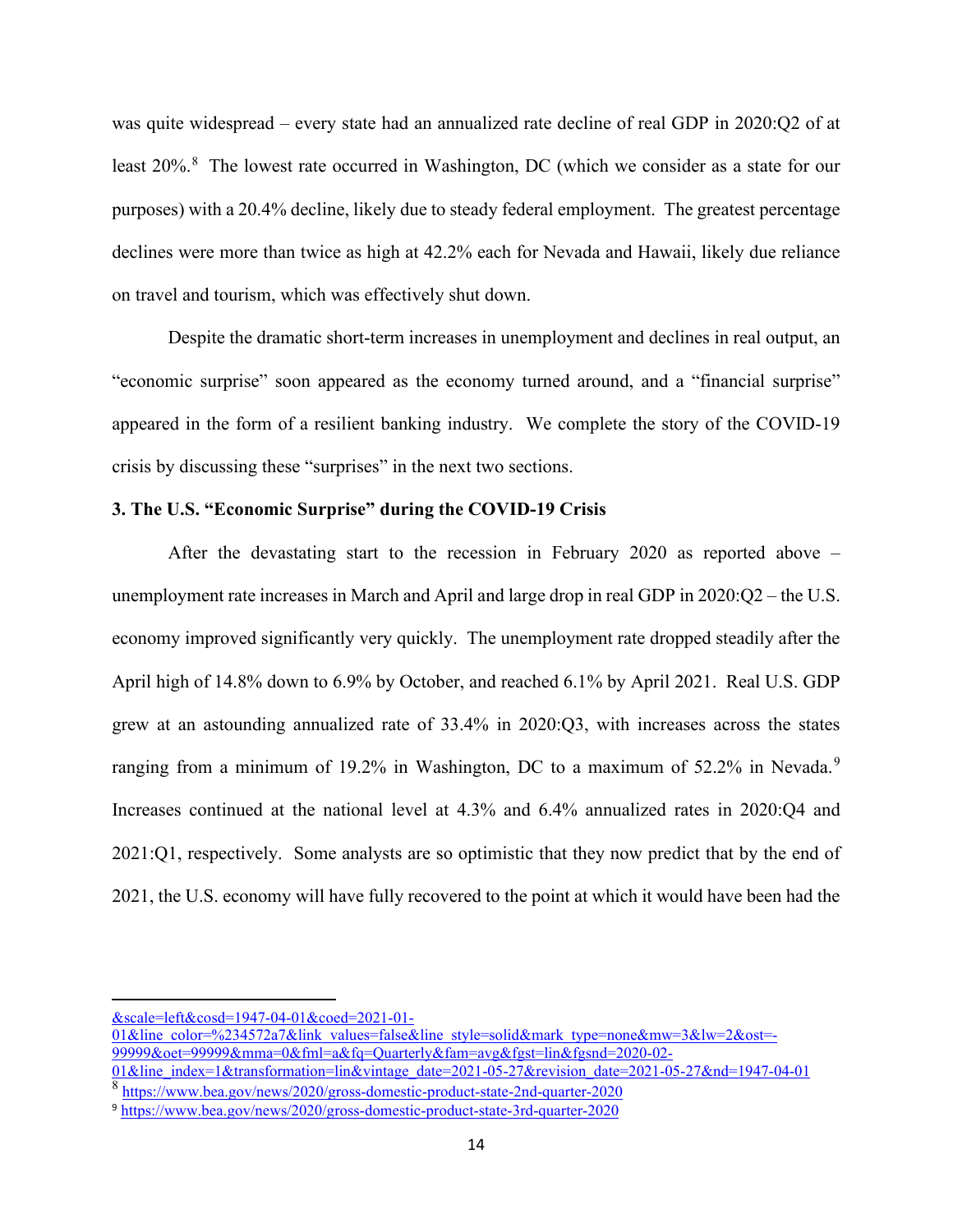crisis never occurred. [10](#page-16-0) 

The turnaround that began in April 2020 was officially acknowledged on July 19, 2021, when the National Bureau of Economic Research (NBER), the arbiter of recessions, officially declared that the U.S. recession ended in April 2020.<sup>[11](#page-16-1)</sup> The two-month duration make it the shortest recession in U.S. history, just one-third as long as the six-month 1980 recession, the prior shortest on record since 1854.<sup>[12](#page-16-2)</sup>

During the recession as economic output fell, personal incomes of many Americans actually rose, and debt loads lightened due to government stimulus programs providing additional income. Research suggests that government policies during the pandemic led poverty rates to fall and low percentiles of income to rise across a range of demographic groups and geographies (e.g., Han, Meyer, and Sullivan, 2020). An Experian report suggests that the average consumer credit scores increased significantly in 2020, mostly driven by a significant reduction in the number of consumers with subprime designation [\(Lembo Stolba,](https://www.experian.com/blogs/ask-experian/author/stefan-lembo-stolba/) 2021). Credit card balances reported in the G.19 Consumer Credit statistical release fell by a very large annualized rate of 32 percent by 2020:Q2 (Adams and Bord, 2020). The Wall Street Journal reports that most Americans got richer during the first year of the pandemic owing to fiscal and monetary stimulus, as well as stock and housing market booms.<sup>[13](#page-16-3)</sup>

The fates of small businesses – which often are the key income sources for the proprietors and employees that operate them – were not as bleak as first predicted. While many businesses failed during the COVID-19 crisis as discussed above, one study using Bureau of Labor Statistics

<span id="page-16-0"></span>[https://www.wsj.com/articles/the-economic-recovery-is-here-rebound-jobs-stock-market-unemployment-biden](https://www.wsj.com/articles/the-economic-recovery-is-here-rebound-jobs-stock-market-unemployment-biden-aid-package-11622642152)[aid-package-11622642152](https://www.wsj.com/articles/the-economic-recovery-is-here-rebound-jobs-stock-market-unemployment-biden-aid-package-11622642152)

<sup>&</sup>lt;sup>11</sup> <https://www.nber.org/news/business-cycle-dating-committee-announcement-july-19-2021>

<span id="page-16-2"></span><span id="page-16-1"></span><sup>1</sup>[2https://earlyretirementnow.com/2020/08/25/the-shortest-recession-ever-my-thoughts-on-the-state-of-the-economy/](https://earlyretirementnow.com/2020/08/25/the-shortest-recession-ever-my-thoughts-on-the-state-of-the-economy/)

<span id="page-16-3"></span><sup>&</sup>lt;sup>13</sup> [https://www.wsj.com/articles/during-covid-19-most-americans-got-richerespecially-the-rich-11624791602\)](https://www.wsj.com/articles/during-covid-19-most-americans-got-richerespecially-the-rich-11624791602).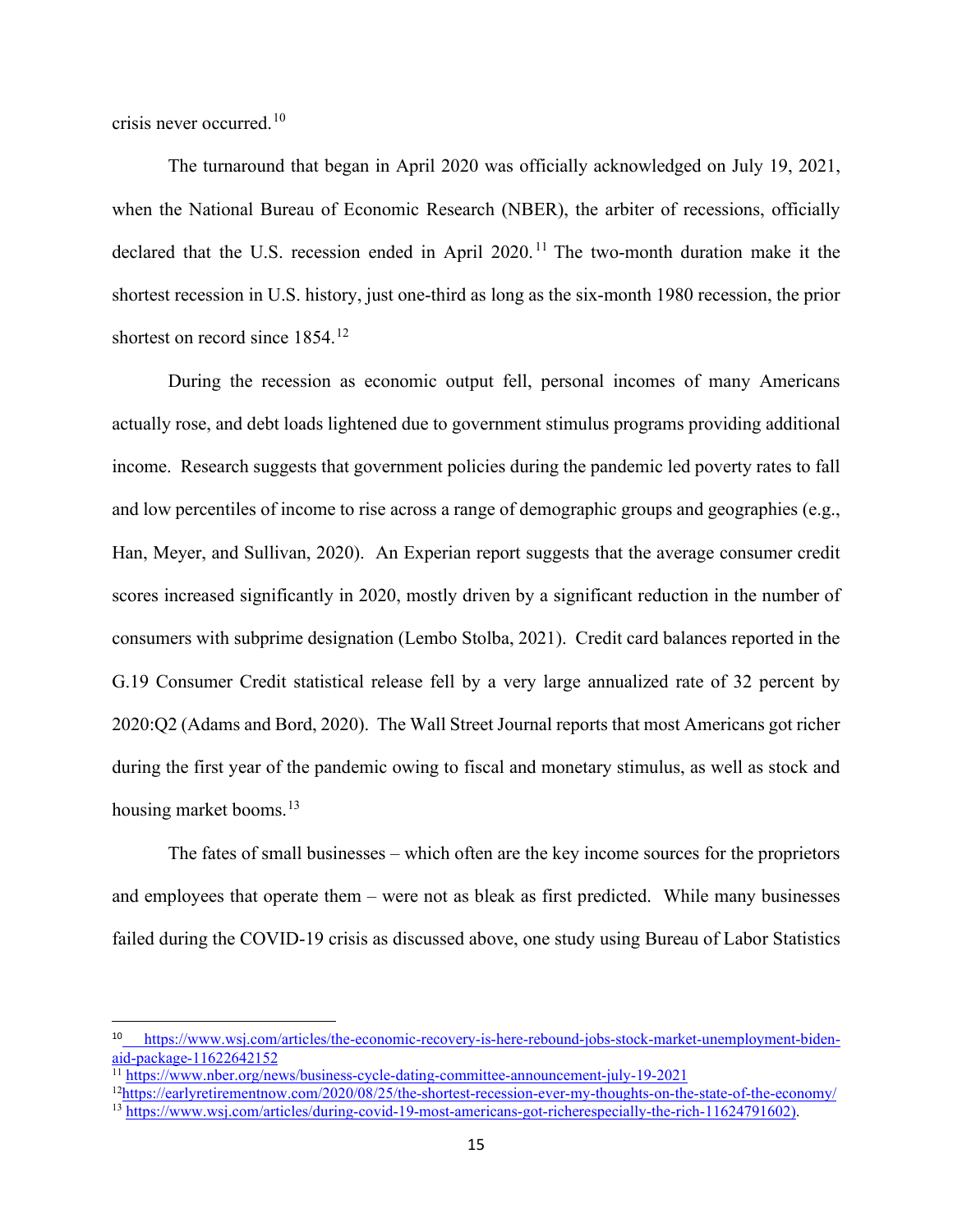data comparisons over time suggests that business exits were much less severe than were expected early in the crisis, likely due to swiftly enacted government policies (Crane, Decker, Flaaen, Hamins-Puertolas, and Kurz, 2021).

Thus, we argue that the swift, widespread, and relatively quickly acknowledged turnarounds in GDP growth and unemployment rates and employment, as well as the improvements in personal incomes, poverty rates, credit scores, consumer debt, and business exits clearly describe a favorable "economic surprise." To be sure, the U.S. economy may not be completely out of the woods as of this writing in mid-2021. Supply bottlenecks, the withdrawal of economic and monetary stimuli, and most importantly the spread of the very infectious Delta variant could still lead to a deceleration and undermine recovery. However, we argue that the ultra-fast economic recovery to date qualifies as the "economic surprise" of this crisis.

#### **4. The U.S. Banking "Surprise" during the COVID-19 Crisis**

The very steep slide in the U.S. and global economies during COVID-19 might have been expected to result rapidly in banking crises due to large credit losses and uncertainty about future prospects. However, more than a year later, we are surprisingly unaware of banking crises to date anywhere in the world, although there are areas of significant concern (e.g., OECD, 2021).

In this section, we dig deeper to explore the impact on the U.S. banking system primarily using raw data from regulatory Call Reports from 2019:Q4 to 2020:Q4, as well as other information. What we see supports our claim of a favorable "financial surprise" for the U.S. banking system during the COVID-19 crisis. Not only was there no banking crisis, but the banks performed very well and did not suffer any noticeable financial distress.

This is not an econometric analysis, but a rough look at how the industry performed during some very volatile economic circumstances from before the crisis to well into the economic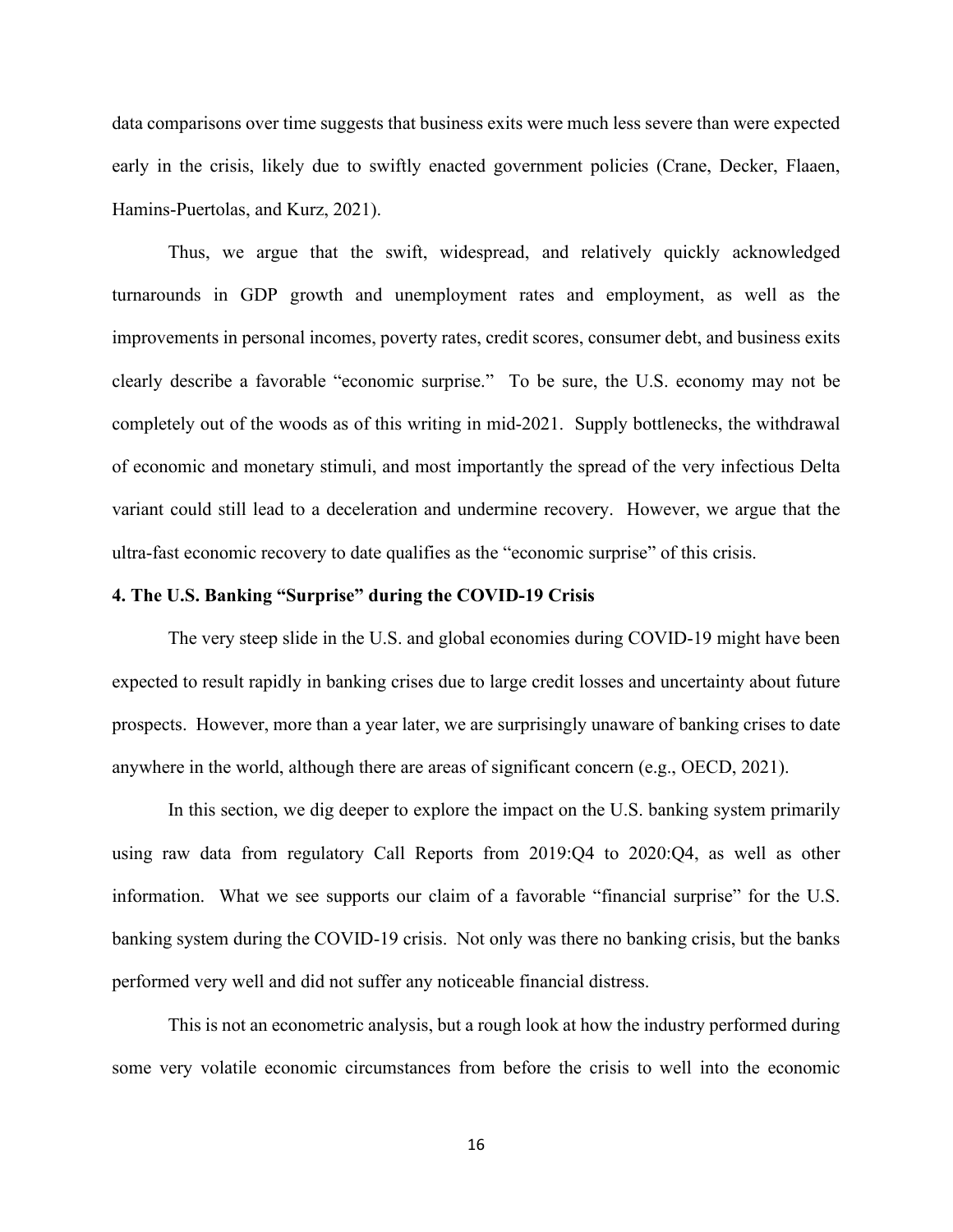recovery. We find no evidence of problems in multiple statistics for bank conditions, credit performance, or portfolio allocations across any of the eight financial ratios examined for the distribution of all banks or for the distribution of large, systemically important banks.

Before proceeding, however, we provide three caveats regarding the regulatory accounting data due to easing actions by U.S. regulators and supervisors, and how they may affect our analysis. First, regulators made a number of changes to how the Basel III regulatory capital ratios were computed during the crisis to make it easier for banks to meet the requirements. For this reason, we view these regulatory capital ratios as potentially less informative during the crisis and exclude them from consideration. We focus attention instead only on a non-regulatory equity capital ratio that is measured consistently over time.

Second, supervisors allowed for forbearance of missed or late payments on some debt, which may affect the accuracy of our calculation of the nonperforming loans ratio based on credits that are past due at least 90 days or in nonaccrual status and/or charge-offs on these loans. While we keep these figures, we view them with additional caution and also include a ratio for loan and lease loss allowances, which should reveal whether banks are keeping sufficient reserves for eventual losses on these loans.

Third, supervisors temporarily reduced focus on bank examinations, which could result in some institutions taking advantage of lessened oversight and reporting inaccurately favorable Call Report data. While we do not expect substantial inaccuracies to occur as a result, this could affect the books of a small number of banks, and so we recommend overall caution in interpreting the data. Thus, while the statistics we report may be imperfect, they are the best that we have available and they tell a very consistent story.

As a further caveat, we certainly cannot claim that there will be no banking crises or other

17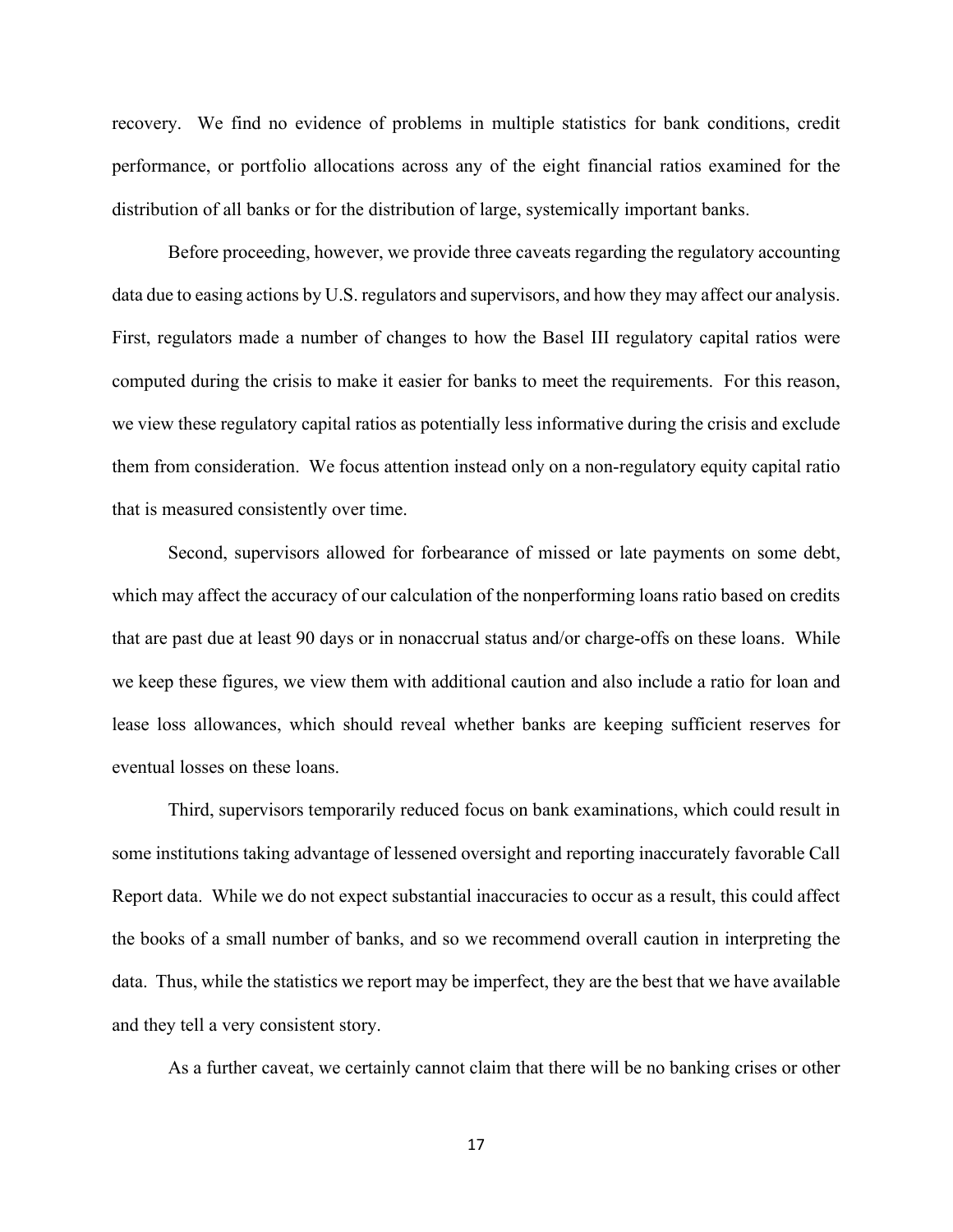financial distress in the near future in the U.S. There are plenty of economic dislocations, inflationary fears, and frothy financial markets that resulted from the crisis and some of the policies to deal with it, that have the potential to create near-term banking problems. Nonetheless, the facts that the year 2020 went by without any significant financial distress reflected in the regulatory accounting data in the U.S. banking industry, that the limited information on stock market values suggest that the industry is now more valuable than before the crisis, and that systemic risk is measured as lower than before the pandemic qualifies as a favorable "financial surprise" in our view.

After our presentation of the accounting data in Section 4.1, we provide a few additional statistics that do not depend on accounting data to bolster our claims in Section 4.2. We briefly offer some more sobering thoughts for banking conditions in the remainder of the world in Section 4.3, and provide some suggestions for future research in Section 4.4.

#### **4.1 U.S. Banking Data from 2019:Q4 to 2020:Q4**

Table 1 provides quarter-by-quarter snapshots of the U.S. banking system from 2019:Q4 to 2020:Q4 from the regulatory Call Reports, showing several dimensions of bank performance. Thus, we cover the industry from the quarter before COVID-19 struck in the U.S. in 2019:Q4, to the quarter containing the economic peak in 2020:Q1, to the quarter with the recession trough of 2020:Q2, to the two subsequent quarters of recovery, 2020:Q3 and 2020:Q4.

For each quarter, we show summary statistics for eight ratios of various ratios to Gross Total Assets (GTA), expressed in percent terms.<sup>[14](#page-19-0)</sup> These ratios cover dimensions of bank condition (capital and liquidity ratios, based on equity and cash, due from, and securities,

<span id="page-19-0"></span><sup>&</sup>lt;sup>14</sup> GTA equals total assets plus the allowance for loan and lease losses and the allocated transfer risk reserve (a reserve for certain foreign loans). It is a more accurate representation of the size of the balance sheet than total assets because it includes all the dollars of assets that need to be financed with bank equity and liabilities.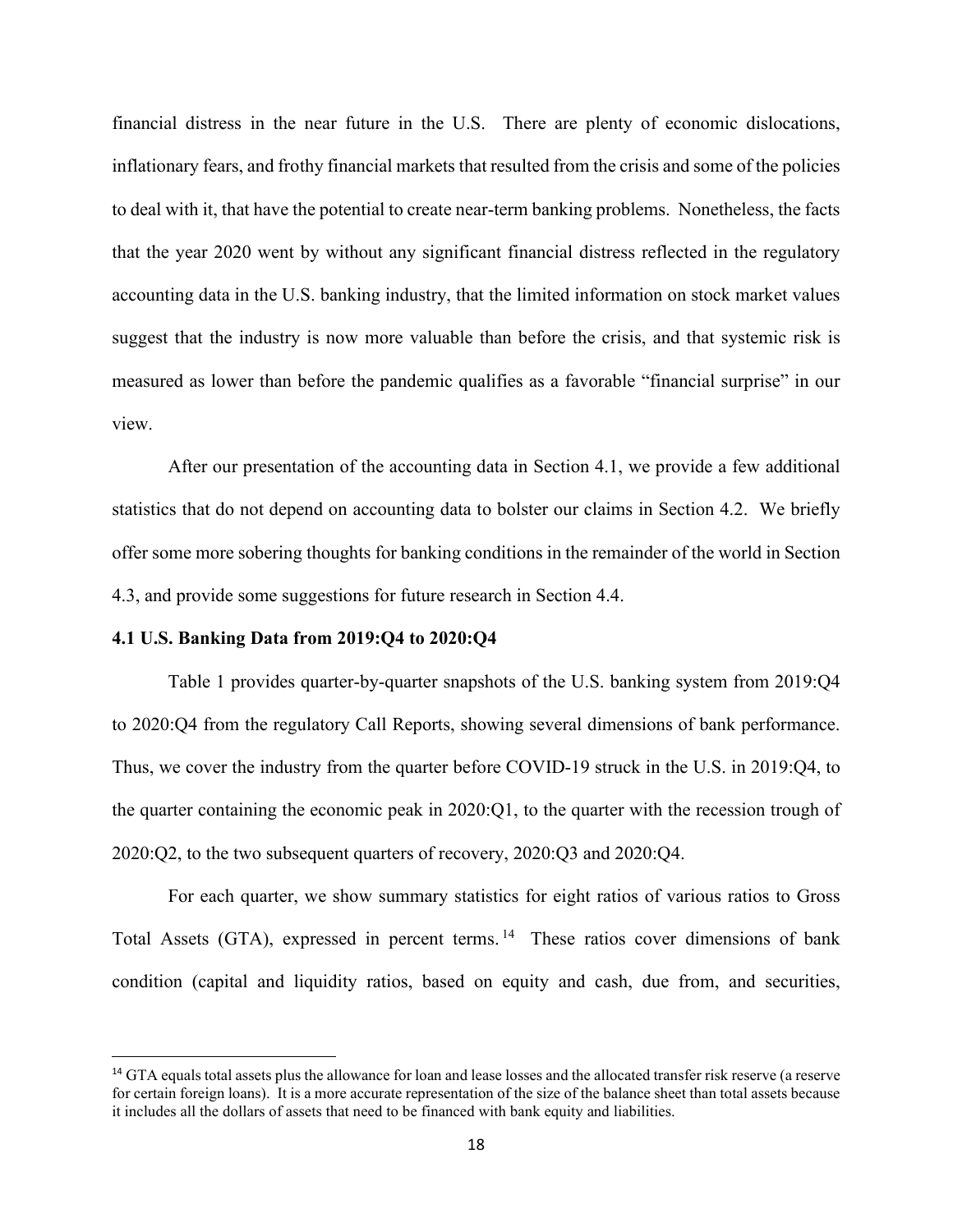respectively), credit performance (charge-offs, nonperforming loans, loan and lease loss allowances), and portfolio allocations (loans, unused commitments, deposits) to see if the COVID-19 crisis caused significant distress in any of several areas of bank operations. For each ratio, we show for the entire U.S. banking industry the number of banks, mean, standard deviation (SD), and P10, P25, P50, P75, and P90 percentiles.

We also want to be sure that summary statistics for the industry are not masking any systemic risk being posed by large, systemically important institutions that could bring down the banking and financial systems. For this reason, we show additional summary statistics for the eight U.S. Globally Systemically Important Banks (G-SIBs).<sup>[15](#page-20-0)</sup> This relatively small number of banks are those deemed by international regulators to pose global systemic risks and hold more than half of all U.S. banking assets. For the G-SIBs, we show the number of banks, mean, SD, minimum (min), P50, and maximum (max), given that some of the other percentiles are not sensible for a sample of only 8 observations per quarter.<sup>[16](#page-20-1)</sup>

While there are many statistics that may tell complex stories in Table 1, in the interest of brevity, we narrow our focus in the text to the simplest cases. With only one exception of a potentially misleading mean, for all variables and all time periods and for both all banks and the G-SIBs subsample, we discuss only the mean and the extreme statistic – P10, P90, min, or max – that would signal the worst performance problem if there were one. Thus, for the capital ratio, we focus on the mean and P10 for all banks, and the mean and the min for G-SIBs. In contrast, since

<span id="page-20-0"></span><sup>&</sup>lt;sup>15</sup> The [Financial Stability Board](https://en.wikipedia.org/wiki/Financial_Stability_Board) (FSB) publishes a list of Globally Systemically Important Banks (G-SIBs) based on their scale and the degree of influence in global and domestic financial markets. In 2020, 30 institutions qualified, including eight U.S. institutions – Citigroup, JP Morgan Chase, Bank of America, Bank of New York Mellon, Goldman Sachs, Morgan Stanley, State Street, and Wells Fargo. The G-SIBs generally refer to bank holding companies (BHCs) that own commercial banks, rather than commercial banks themselves. The Call Report data in Table 1 is for the largest or only commercial bank in each BHC.

<span id="page-20-1"></span><sup>&</sup>lt;sup>16</sup> We do not construct separate summary statistics for small banks, since the vast majority of U.S. banks have less than \$1 billion in assets. Thus, the summary statistics for the industry cover small banks well.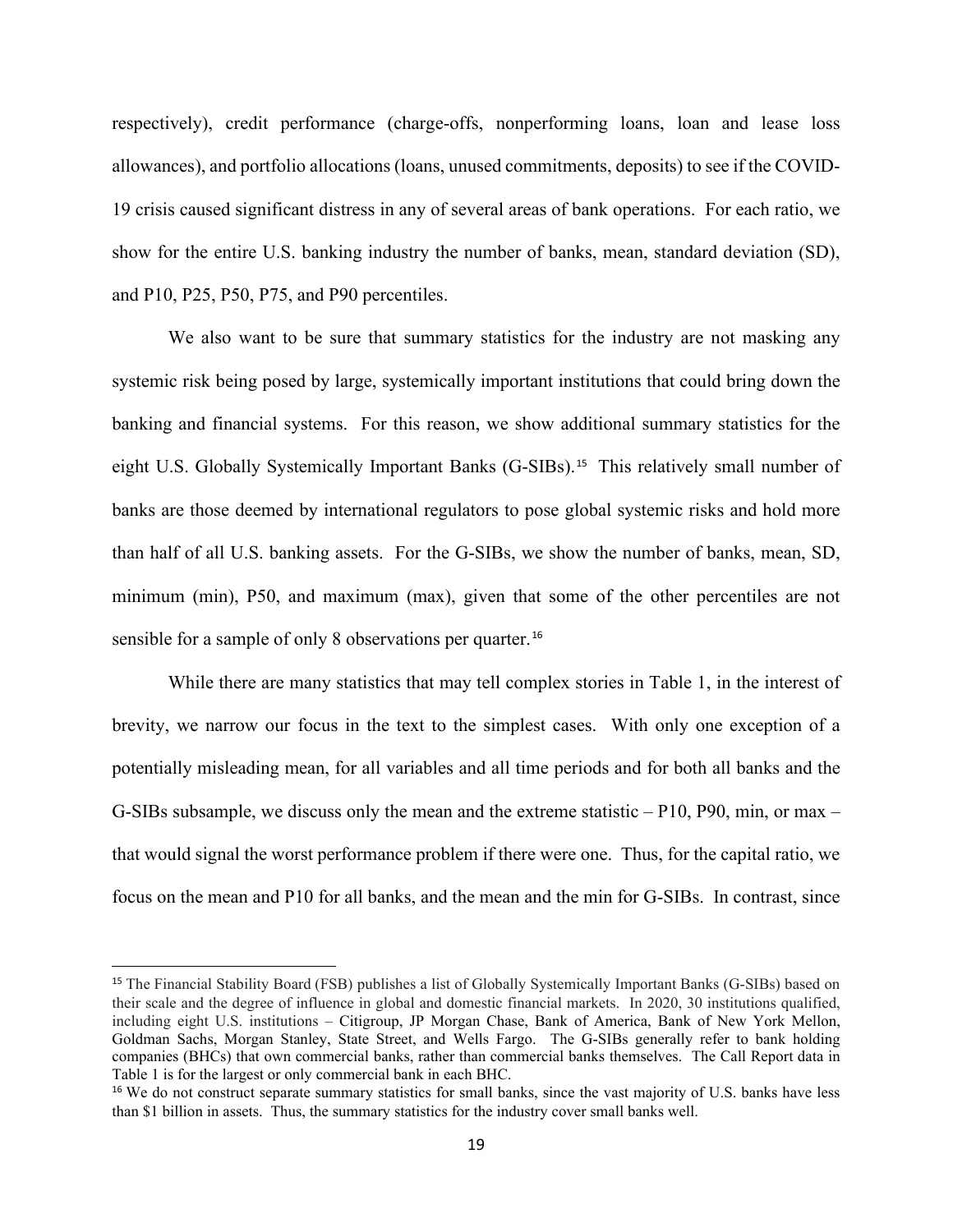high values are problematic for charge-offs, we look at P90 and max statistics instead of P10 and min, respectively.

#### **4.1.1 Bank Conditions**

The bank equity ratio (equity/GTA) and similar ratios are frequently employed in banking research as summary measures for bank health and the ability to absorb shocks. As noted above, it is consistently measured over time and is not subject to temporary easing of what counts as regulatory capital during COVID-19. We find that the equity ratio is stable for the banking industry for the entire set of five quarters. The mean equity ratio for the U.S. banking industry stays in the tight range of less than one percentage point variation between 12.56 and 13.41 percent, suggesting that the industry remained well capitalized throughout. Focusing next on the P10 points to see if there is trouble with the least capitalized set of banks, the figures range between 8.30 and 8.98 percent, showing relatively little movement, no sign of a banking crisis, and much higher than in troubled times of the past.

We next turn to the bank liquidity ratio, which includes cash, due from, and securities normalized by GTA, for potential signs of trouble that might signal a liquidity problem that would require fire sales or reduced credit supply. The mean bank liquidity ratio varies from 30.33 to 35.27 percent, rising over time as banks become more liquid after the crisis starts. The P10 also rose from 12.69 to 17.34 percent over time as the industry becomes more liquid, clearly indicating that the COVID-19 crisis did not induce liquidity problems in the U.S. banking industry.

The U.S. G-SIBs, whose data are shown on the right side of the table, normally maintain significantly lower capital ratios and higher liquidity ratios than other banks. The mean capital ratio ranges between 9.13 and 10.54 percent, with the minimum varying between 6.96 and 8.35 percent. Again, these ratios achieved their minimums in 2020:Q1, and were recovering thereafter.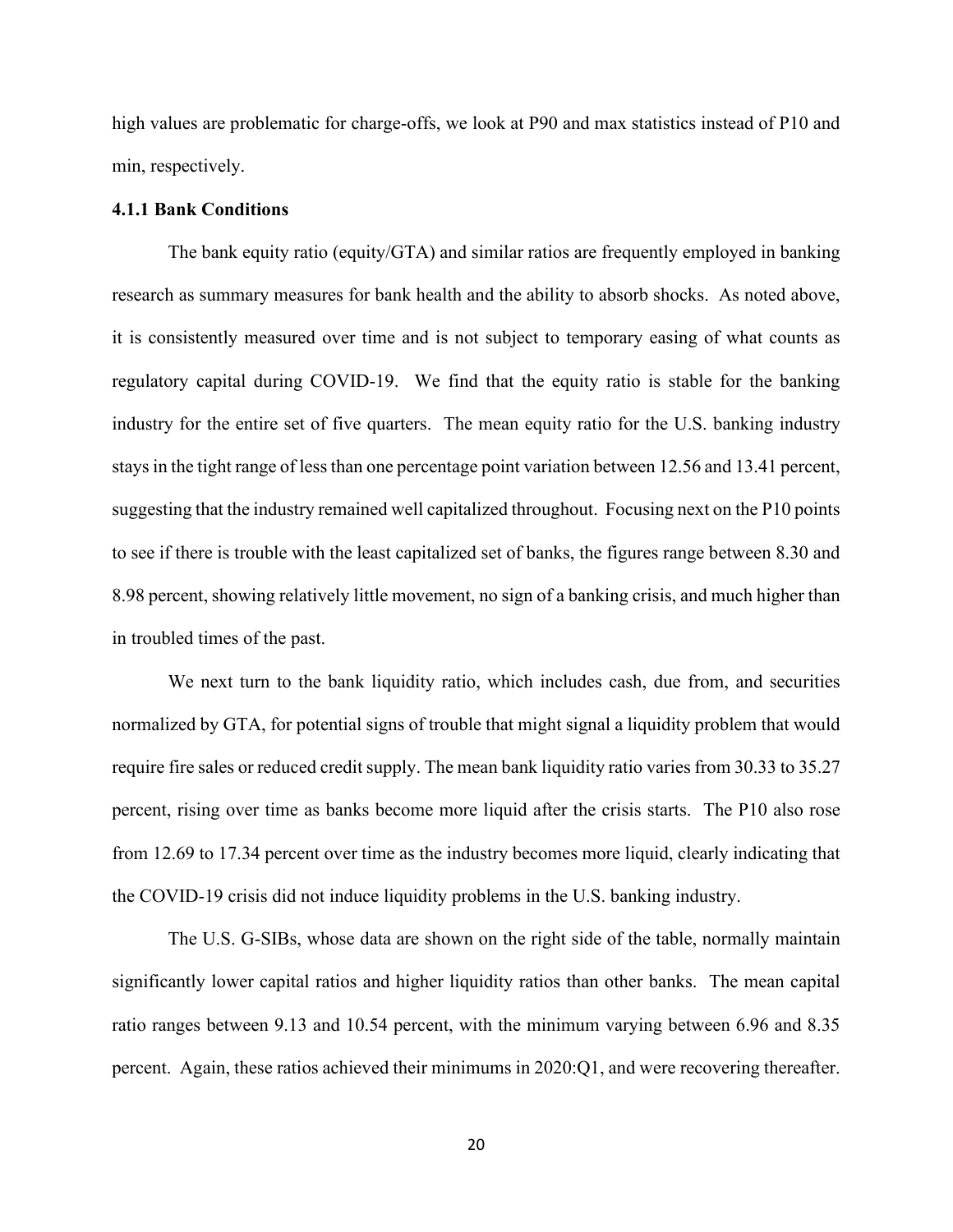As noted above, the Federal Reserve capped dividends and banned stock buybacks by large banks from June until the end of the year, which may have helped keep bank capital ratios from falling below healthy levels. Similar to the full sample, the mean liquidity ratio increased after the start of the COVID-19 crisis from 47.71 to 55.13 percent and the minimum rose from 28.03 to 39.14 percent, indicating no liquidity problems.

#### **4.1.2. Bank Credit Performance**

We scrutinize several statistics to evaluate bank credit performance during the crisis. We examine credits that are recognized as current losses, represented by charge-offs; nonperforming loans with payment delays that may turn into credit losses, represented by the past due of at least 90 days plus nonaccrual ratio; and whether banks have enough funds set aside for expected losses, measured by loan and lease loss allowances. To the extent that current and impending losses are high and there are insufficient allowances for them, the industry could be in trouble. We again note that charge-offs and nonperforming loans could be biased downward for some institutions during the crisis due to forbearance rules on some bank debt.

Examining the credit performance data for the industry, mean charge-offs remain low throughout the time interval, and are actually lower after the COVID-19 crisis begins than their local peak of 0.14 percent in 2019:Q4. There is a minor upward movement in nonperforming loans from 0.61 percent in 2019:Q4 to 0.65 percent in 2020:Q1, but the ratio fell from there to 0.54 percent in 2020:Q4. We acknowledge that these data means may obscure the view of some banks with more severe credit performance problems – researchers find that nonperforming loans problems are more concentrated where banks more exposed to the pandemic and lockdown policies (e.g., Beck and Keil, 2021). Switching to the more adverse values of these performance issues, however, does not raise alarm bells. The P90 for charge-off rates are lower in every quarter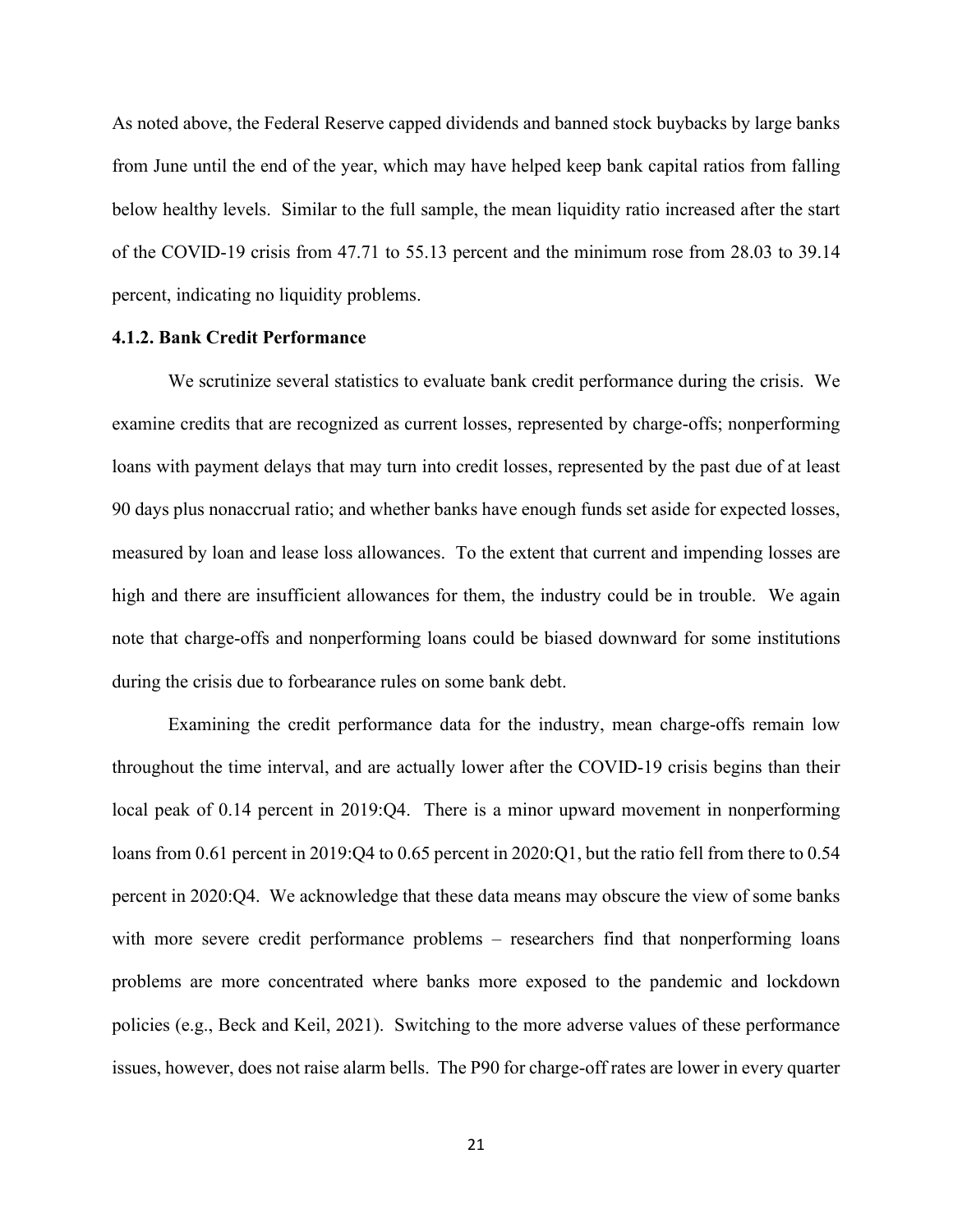of 2020 than in 2019:Q4. The P90 for nonperforming loans is 1.42 percent in 2019:Q4, and is lower than that for every subsequent quarter except 2020:Q2, when it reaches 1.51 percent, which is only slightly larger.

It is likely the case, as argued elsewhere (e.g., Beck and Keil, 2021), that reported loan performance would have been significantly worse were it not the case that the bank portfolios included hundreds of billions of dollars of Paycheck Protection Program (PPP) loans. These loans are largely not intended to be paid back, so should contribute little to nothing to charge-offs and nonperforming loans. As discussed in more detail below, this suggests that part of the "financial surprise" of a lack of banking crisis or significant financial distress is likely due to government stimulus during COVID-19 in addition to prior fortification of the industry in response to the GFC. Some of the improvements may also be illusory due to the forbearance rules discussed above, but it is not possible to determine how much this may be the case. Nonetheless, it is reassuring that reported loan performance problems did not significantly worsen during the crisis.

Checking next for insufficient loss allowances for the industry, this also does not appear to be problematic. The mean allowance of 0.81 percent in 2019:Q4 is slightly exceeded in every quarter of 2020, ranging between 0.82 and 0.84 percent. Similarly, the P10 values of the allowance also modestly exceed the 0.36 percent in 2019:Q4 in 2020, ranging between 0.37 and 0.38 percent. We cannot say whether the increase in allowances in 2020 are sufficient to cover the increased risks from the pandemic, but the banks at least made some effort to maintain slightly higher reserves to absorb these risks.

Turning to the credit performance data for the G-SIBs, the story is much the same – no substantial problems. Mean charge-offs are low in 2020, between 0.05 and 0.14 percent, and remain below the 2019:Q4 peak of 0.20 percent. There is some upward movement in

22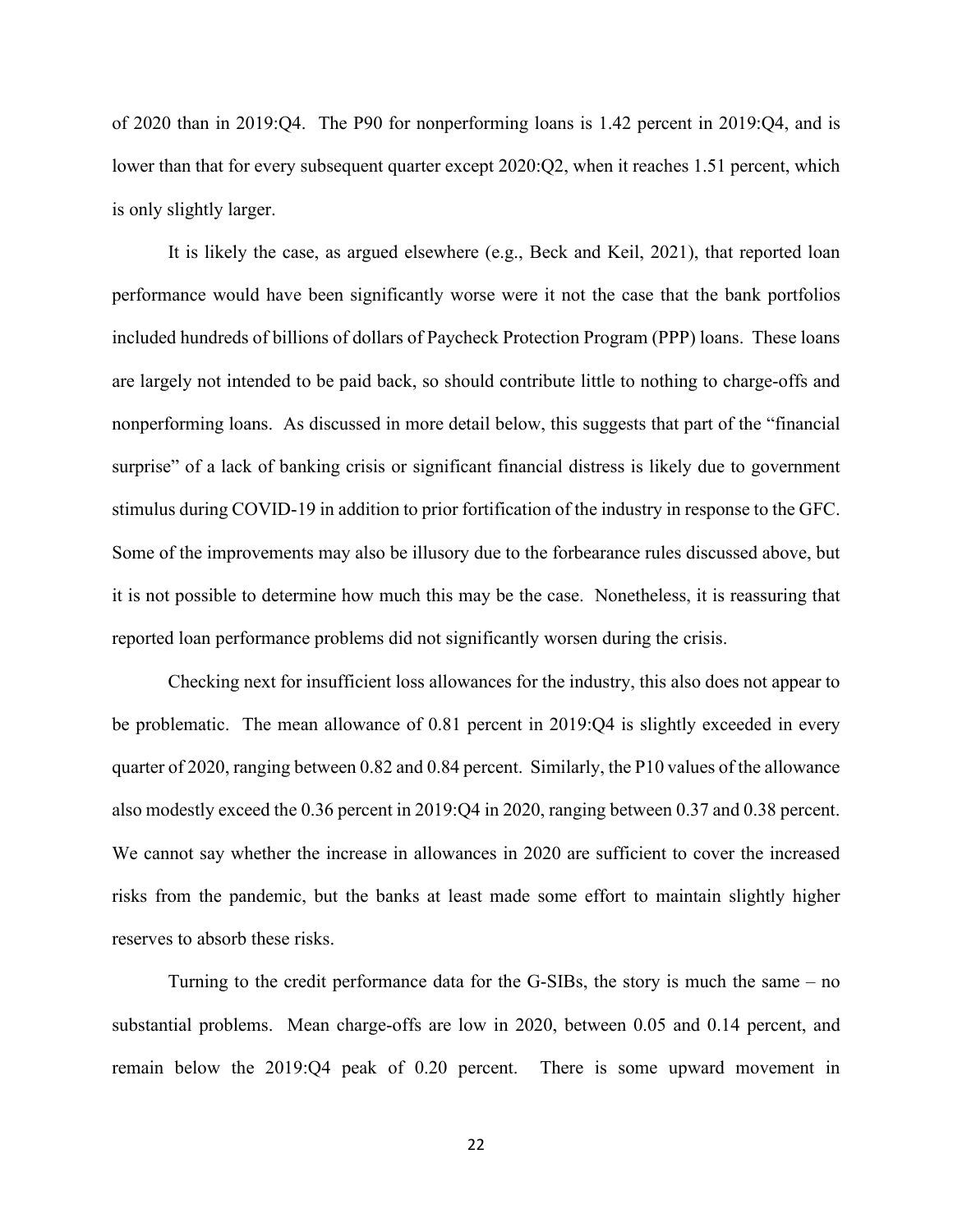nonperforming loans, rising from 0.31 percent in the first two quarters to a peak of 0.43 percent in 2020:Q4. However, in all cases, nonperforming loans for the G-SIBs are below the industry averages, suggesting no concentration of loan risk for the systemically important banks. For the most adverse values charge-offs, recoveries, and nonperforming loans, the maximum 2020 chargeoff ratios are always below the 2019:Q4 maximum, and the maximum nonperforming loans for the large banks is in all cases below the P90 values for the industry.

We next check if loss allowances show any insufficiencies for the G-SIBs. We find that the G-SIBs actually increased their allowances significantly. The mean ratio is 0.36 percent in 2019:Q4, and ranges between 0.54 and 0.72 percent in the quarters of 2020, suggesting the G-SIBs are prepared for credit losses. The minimum values of the allowance also increase in 2020, but are low throughout the sample period, between 0.03 and 0.05 percent. This may reflect a risky G-SIB bank, but it is not an increase in risk during the COVID-19 crisis.

#### **4.1.3. Bank Portfolio Allocations**

We finally check bank portfolio allocations to investigate the possibility that there are some significant increases or decreases in major portfolio categories that may suggest banking industry problems. We specifically look at loans, unused commitments, and deposits.

The industry mean loan ratios declined significantly from 64.48 to 60.01 percent over the sample period, with a more modest decline for the P90 statistic from 82.45 to 79.15 percent. A decline in loans generally suggests a reduction in credit risk, which would make the banks safer, although we caution that we do not know the risk characteristics of the loans that are retained. As discussed further in Section 6 below, the lending decline likely detracted from the "economic surprise" of the short recession, but it likely contributed to the "financial surprise" of a relatively healthy banking industry. It is not possible to discern the extent to which these declines may reflect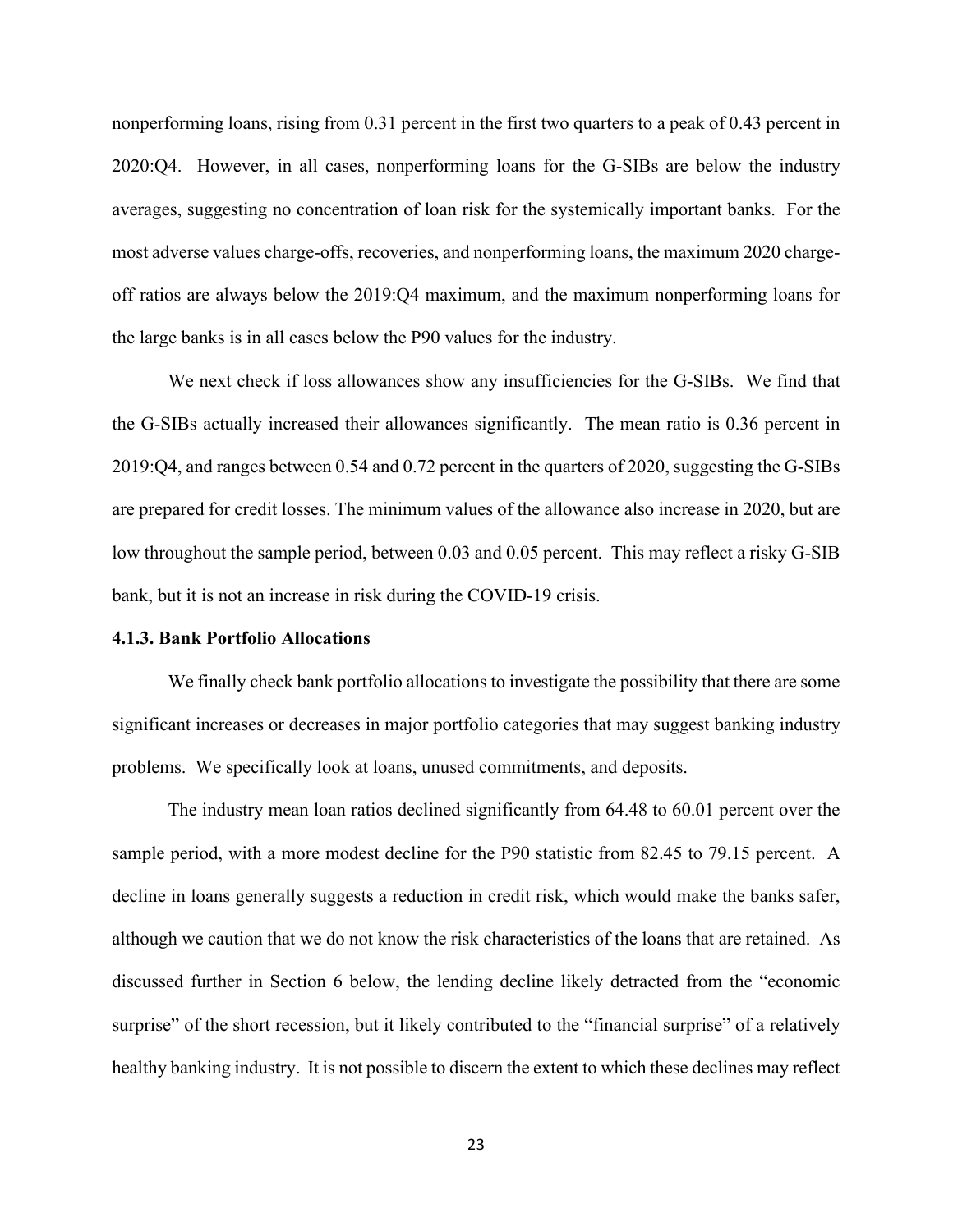changes in credit supply versus credit demand.

For the unused commitment ratio, we ignore the mean values, which may mainly reflect some extreme outliers, given that they are always many times greater than the P90 values. Focusing instead on the P50 and P90 values, they are both remarkably steady and suggest no significant increases or decreases. The P50 value remains in a tight range between 9.16 and 9.69 percent and the P90 statistic varies between 18.29 and 19.85 percent.

The deposit ratios for the industry as a whole show only some very modest increases. The mean and P90 deposit ratios each increase less than one percentage point and stay near 81 and 89 percent, respectively. However, as above for the loan ratios, the industry statistics may disguise some significant heterogeneity. One study using weekly branch-level deposit data finds substantial movements of deposits and the rates paid on these deposits that vary with COVID-19 infection rates (Levine, Lin, Tai, and Xie, forthcoming).

The loan ratios for the G-SIBs are much lower than for the industry, and again show substantial reductions in lending and possibly credit risk. The mean loan ratio declines from 36.80 to 31.49 percent, and the maximum ratio similarly declines from 54.80 percent in 2019:Q4 to 49.84 percent in 2020:Q4.

Unused commitments for the G-SIBs decline very considerably during the COVID-19 crisis, likely primarily due to the "dash for cash" by corporations drawing down their commitments at the largest banks described in some of the research discussed later in this paper. The P50 and P90 values fall from 48.48 and 69.29 percent in 2019:Q4 to ranges of 38.35 to 42.18 percent and 60.20 to 62.46 percent, respectively.

Deposits at the G-SIBs increase more than for the industry as a whole, which may reflect in part a flight to safety by some depositors that believe these institutions are "too big to fail," as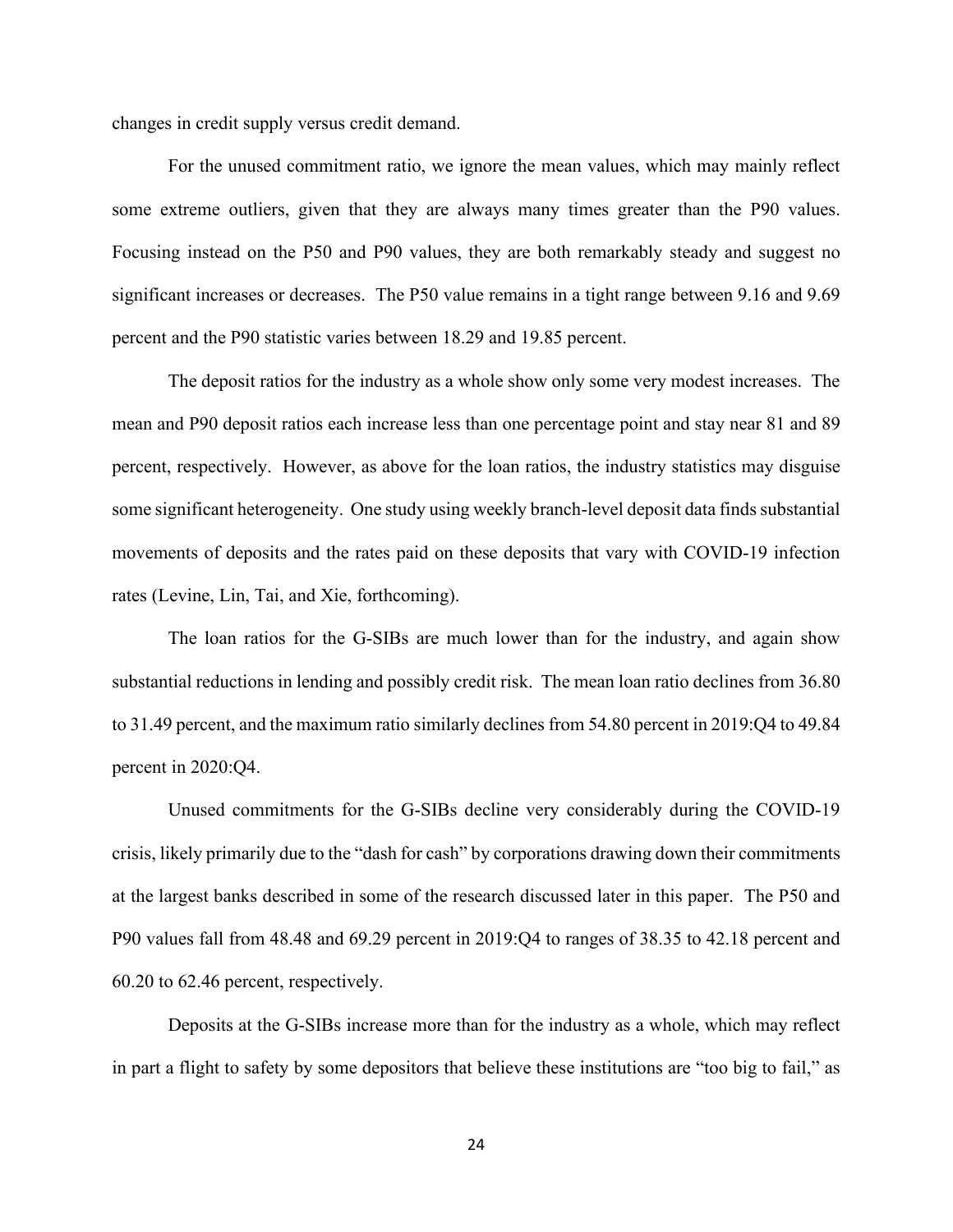well as liquidity hoarding by corporate customers as part of the "dash for cash." The G-SIB deposit ratios increase from mean and P90 values of 78.18 and 85.31 percent in 2019:Q4 to 81.45 and 88.41 percent in 2020:Q4, respectively.

#### **4.2 Additional Statistics That Do Not Depend on Accounting Data**

We evaluate whether bank failures during the crisis may have distorted the accounting data and masked significant problems in the U.S. banking industry. The FDIC reports only four of the over 5,000 U.S. banks failed in 2020, including one failure on February 14 before COVID-19 slowed the U.S. economy. The failed banks had combined assets of just \$458 million in an industry with assets over \$[17](#page-26-0) trillion.<sup>17</sup> These very mild failure data provide additional evidence that the banking system was not in significant distress, and also suggest that missing Call Reports from failing banks are not obscuring our view of any substantial industry problems.

We consider as well the possibility that accounting data may generally be less accurate indicators of bank financial distress than market indicators. The KBW Bank Index, which covers stock market values for 24 banking organizations, did fall from 113.4 to 97.9 from December 31, 2019 to December 31, 2020, and has since risen to 134.5 as of this writing on May 17, 2021.[18](#page-26-1) Thus, there were some market losses during the calendar year, but the index is currently higher than before COVID-19, not revealing any market value indications of forthcoming financial distress.

Another market-based measure is SRISK for the U.S. financial system, an indicator of systemic risk that is employed in many research studies. It rose from 286 to 562 from December 20[19](#page-26-2) to December 2020, but then fell to 247 in May 2021.<sup>19</sup> Again, there was some market

<span id="page-26-0"></span><sup>17</sup> <https://www.fdic.gov/bank/historical/bank/bfb2020.html>

<span id="page-26-1"></span><sup>18</sup> <https://www.nasdaq.com/market-activity/index/bkx/historical>

<span id="page-26-2"></span><sup>19</sup> <https://vlab.stern.nyu.edu/welcome/srisk>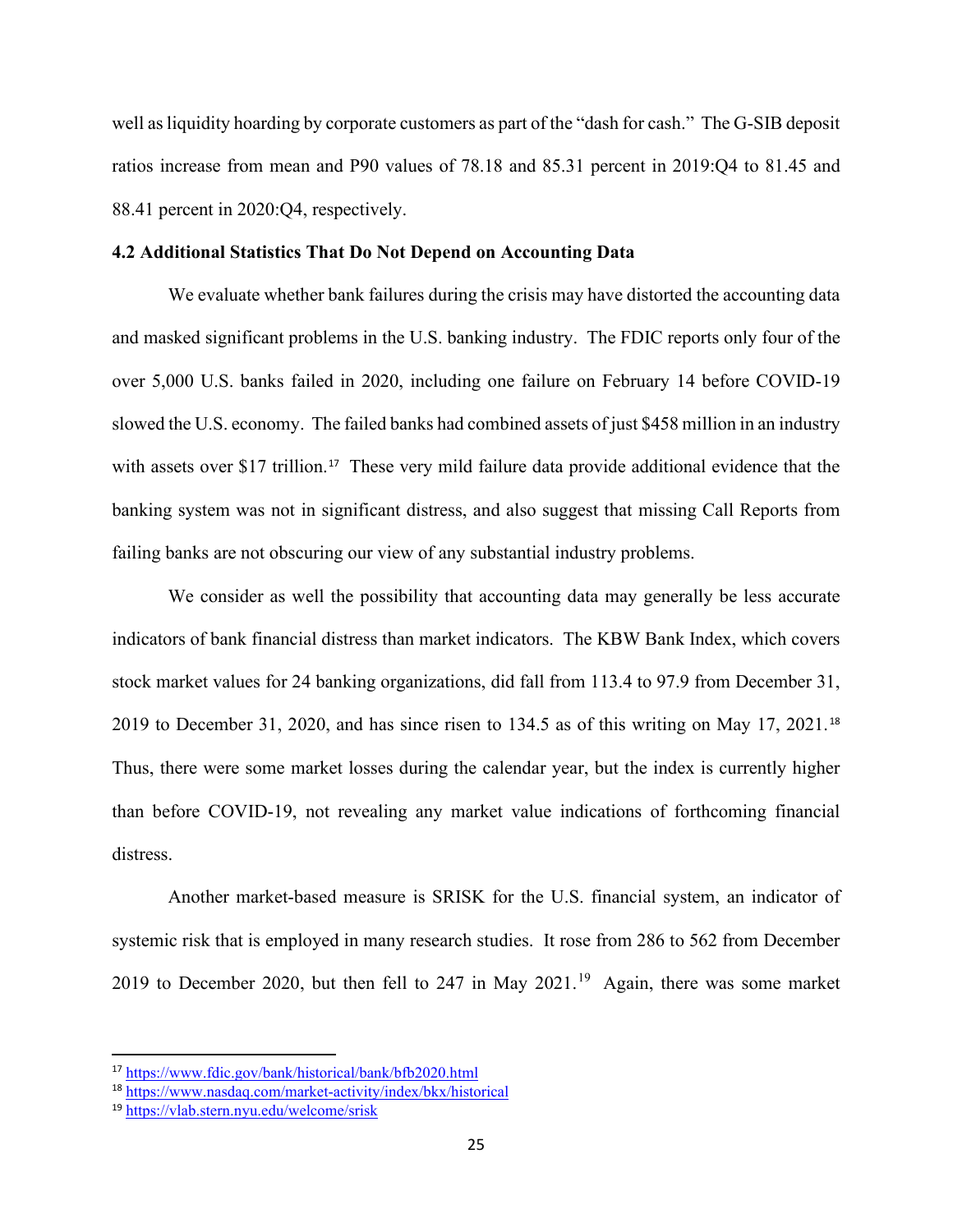indication of risk during the year of 2020, but the financial system is measured as safer now than before the COVID-19 crisis.

Finally, some research suggests strong connections between public sentiment about banks and the general stock market in the U.S. John and Li (2021) find that an index of banking sentiment derived from Google search data reduces jump volatility in the S&P 500 index during the COVID-19 pandemic.

# **4.3. Suggestions for Additional Research on Banks and Financial Markets in the Remainder of the World**

We close this U.S.-oriented data section with suggestions for more research on banking and financial conditions in the rest of the world. We first note that while we remain unaware of visible banking crises outside of the U.S. during the COVID-19 crisis, we are less confident in the conditions of banks in other developed or developing countries. For most countries, there are fewer accessible comparable quality datasets, hindering similar investigations as in this paper. However, a key exception is Europe, which has a number of datasets available of equal or higher quality as the U.S. We recommend using these in future research.

Second, we have reasons to suspect that the favorable "surprises" observed in the U.S. may not be replicated in many other nations, which may be more likely to have unfavorable outcomes instead. Our reasons are that the causes of the U.S. "surprises" that we review in Sections 5 and 6 below likely do not hold to the same degrees elsewhere. While governments of many nations around the world also introduced stimulus programs, these were not as large or introduced as quickly as the U.S. did, as discussed in Section 5 (e.g., Feyen, Gispert, Kliatskova, and Mare, 2021). Additionally, the extent to which the safety of different banking systems were fortified and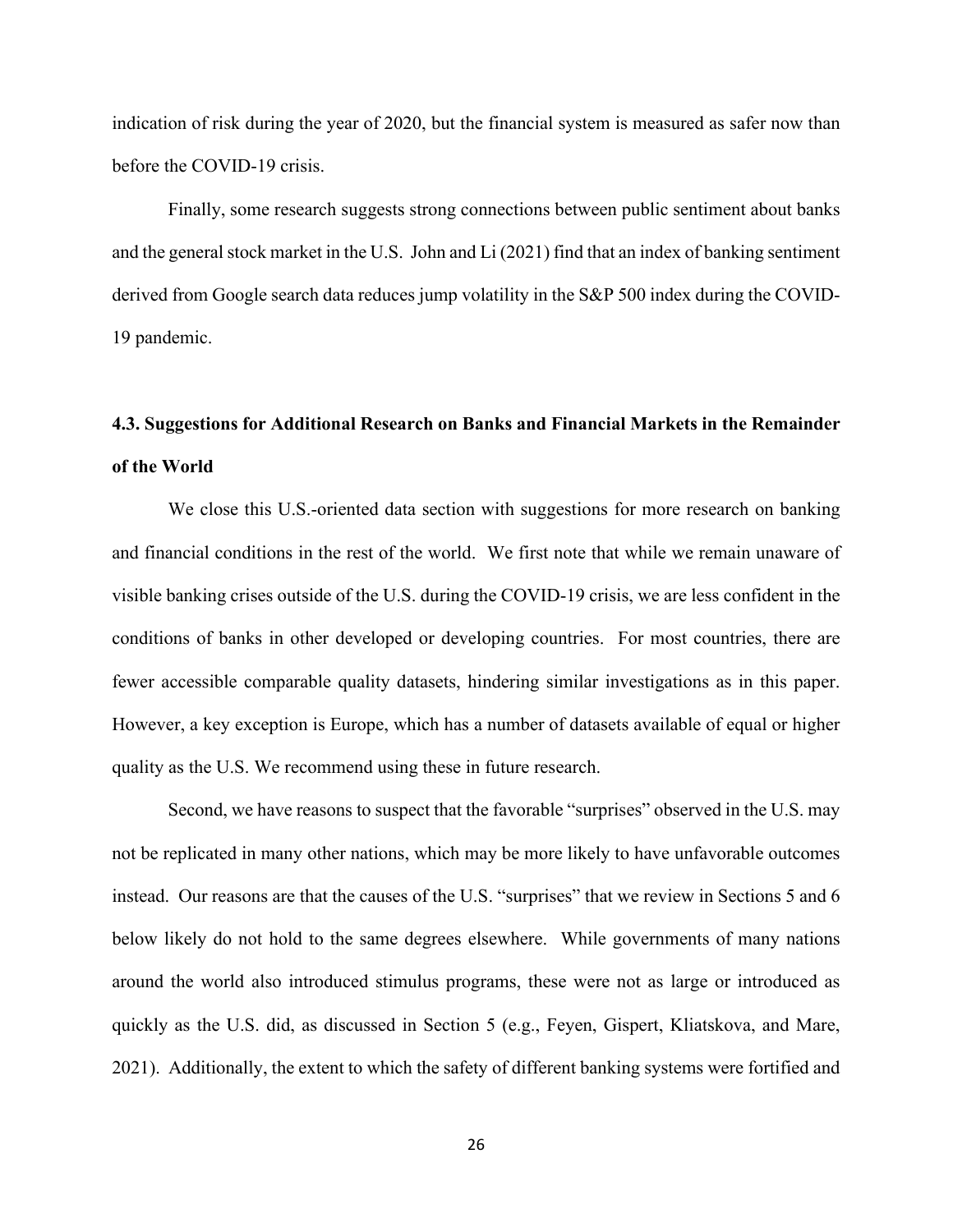strongly capitalized following the GFC as in the U.S. as discussed in Section 6 varies significantly across the rest of the world (e.g., Anginer, Bertay, Cull, Demirguc-Kunt, and Mare, 2021). We encourage future research on both the impact of the various stimulus programs and the post-GFC prudential reforms on banking systems performance during and after COVID-19 using international banking data.

Third, the problems noted above for the U.S. with the potential to create near-term economic and banking problems – such as economic dislocations, inflation, and financial market issues created by the crisis and policy responses – are likely to be even more threatening of nearterm problems in other countries. For example, some countries relaxed their banking regulations on nonperforming loan provisioning and classification much more than in the U.S. (e.g., Feyen, Gispert, Kliatskova, and Mare, 2021). Moreover, borrower assistance and prudential measures may have exacerbated the bank stress significantly in countries that operate with little fiscal space due to strongly expansionary fiscal and monetary policies (e.g., Demirgüç-Kunt, Pedraza, and Ruiz-Ortega, 2021; Reinhart, 2021). When these forbearance policies come to an end and fiscal and monetary support are reduced, the extent of financial sector problems will become clearer. If the crisis has indeed seriously damaged financial institutions' balance sheets, repairing such damage will take time, possibly leading to deleveraging and credit crunches that can hamper recovery in these countries for many years. We suggest that both policy makers and researchers pay close attention to these issues around the world.

We strongly encourage more international banking research for the same reason brought up in the introduction for why crises are so informative to research. The best way to learn what works is to study what happens when things do not work. It is likely that future research will uncover a significant number of things not working across the world during COVID-19.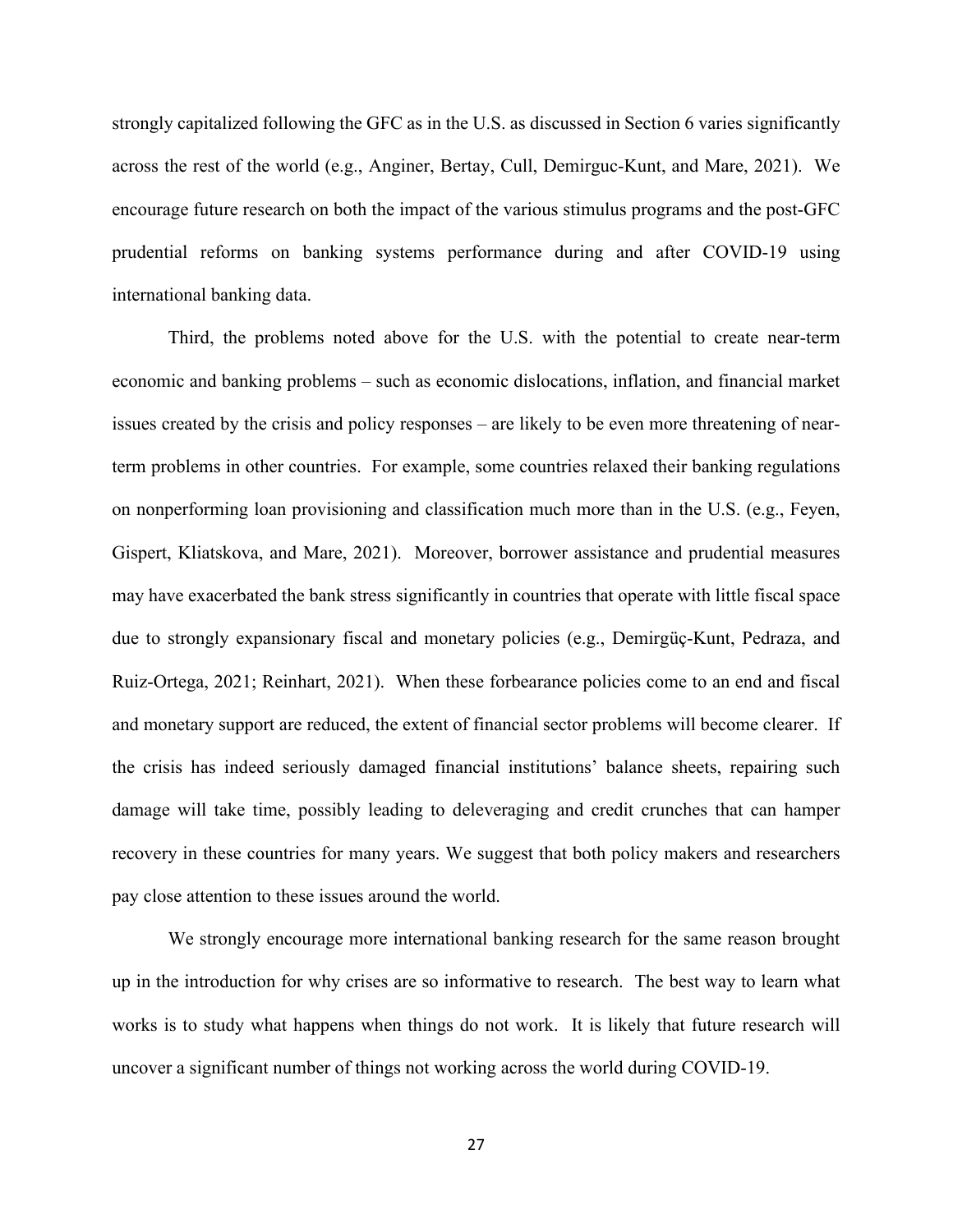We call researchers' attention to the fact that COVID-19 also did not result in any longlived crises in financial markets, although these markets are not the main focus of this article. U.S. stock markets fell sharply initially, and demonstrated a strong negative reaction in the skewness and total market price of risk, more negative even than the GFC (Delis, Savva, and Theodossiou, 2021). The contagion effects across stock markets in different nations was also quite pronounced during COVID-19 (e.g., Iwanicz-Drozdowska, Rogowicz, Kurowski, and Smaga, 2021). However, the market came back even stronger during the pandemic, likely due in part to the policy interventions that helped the real economy and Federal Reserve policies that boosted financial markets. The S&P 500 index achieved a record closing high of 3,386 on February 19, 2020. However, 16 sessions later, the market closed at 2,481 on March 12, 2020, a decline of about 26 percent, a bear market. Nonetheless, financial markets have now recovered, with the S&P 500 closing at 4,163 on May 17, 2021. However, Demirguc-Kunt, Pedraza, and Ruiz-Ortega (2021) analyze stock price data to show that banks around the world, particularly those that operate in countries with little fiscal space, were put under stress in 2020 despite many policies introduced to moderate this impact.<sup>[20](#page-29-0)</sup> We recommend that future research extend this analysis to monitor these vulnerabilities and developments across the world.

## **5. Key Reason for the "Economic Surprise" – Government Stimulus Programs during COVID-19**

We argue in this section that a key reason why the COVID-19 economic outcomes in the U.S. became a favorable "surprise" may be the large government stimulus programs that were quickly put into place during the crisis. Both the COVID-19 and GFC crises featured many stimulus programs in the U.S. from government payments to households, to aggressive Federal

<span id="page-29-0"></span> $^{20}$  Ding, Levine, Lin, and Xie (2021) explore the determinants of stock price reactions to the pandemic for nonfinancial corporations around the world.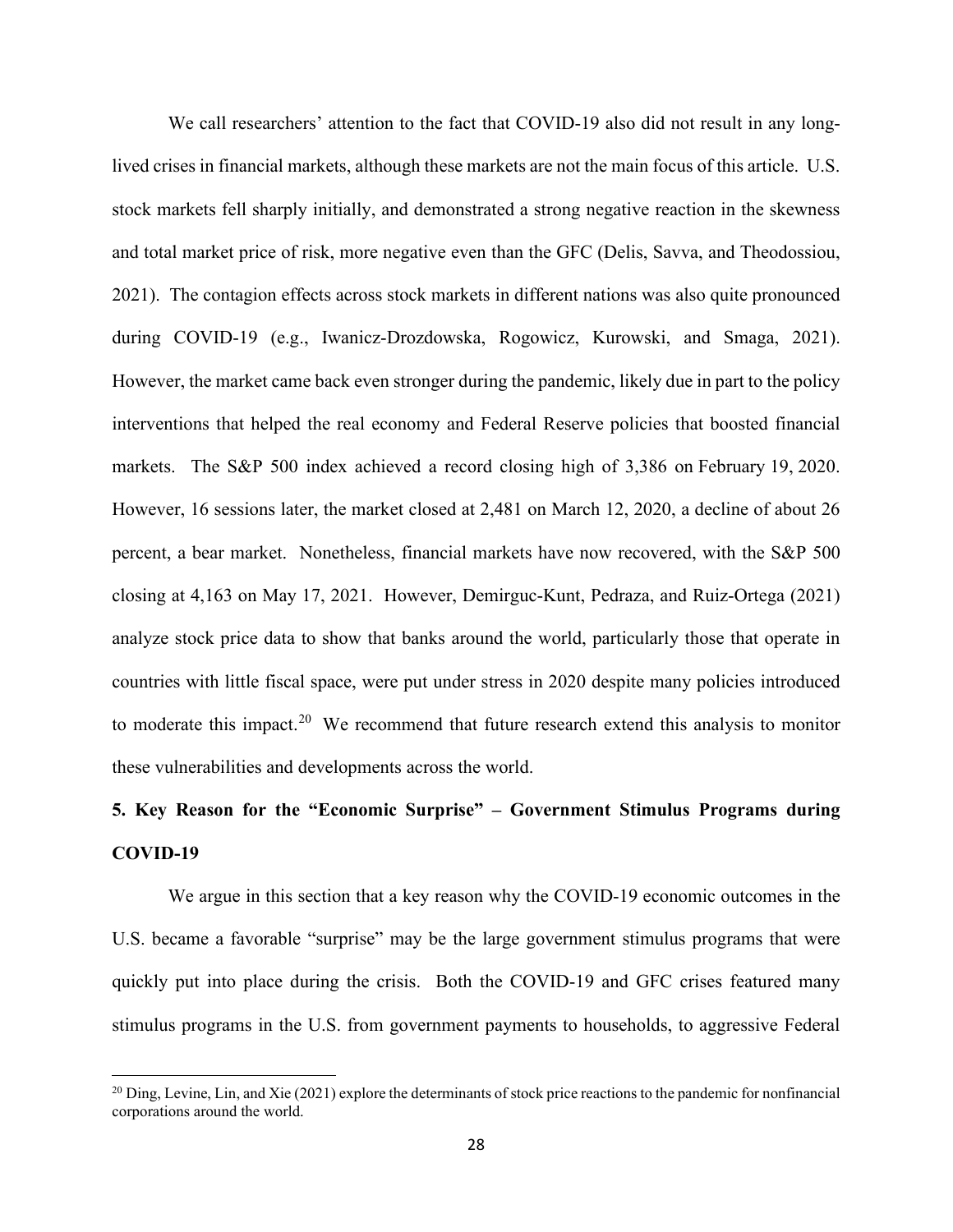Reserve interest rate targeting and asset purchases, to large bailouts of firms and markets, but these actions were much faster and larger during COVID-19.<sup>21</sup>

To illustrate, the GFC had started in the U.S. by August 2007 and the recession had begun by December 2007, but the main policy responses were not until late 2008 or 2009. While some Federal Reserve actions were reasonably fast,  $22$  the fiscal stimulus did not occur until 2009 and was under \$1 trillion, the Federal Reserve did not change its target range for the federal funds rate to the lower bound of 0 to 25 basis points and begin its large asset purchase programs until late 2008, and the Treasury's TARP bank bailout did not start until October 2008.

In contrast, the COVID-19 crisis and recession started in late February 2020, and the larger policy responses were underway the very next month. In March, the much larger fiscal stimulus in the multiple trillions of dollars, the Federal Reserve near-zero federal funds rate targeting and purchases, and the PPP bailout that was several times larger than TARP were enacted, and the PPP funds were flowing by April.

Despite the much slower start and smaller magnitudes of some of the policy moves in the GFC relative to the COVID-19 crisis, it is notable that one study finds that Federal Reserve emergency policies during the GFC may have been more effective in containing systemic risk than those during COVID-19. Sedunov (2021) finds that [lender of last resort](https://www.sciencedirect.com/topics/economics-econometrics-and-finance/lender-of-last-resort) and liquidity provision during the GFC were effective in reducing systemic risk in the U.S. and in some cases other nations

<span id="page-30-0"></span><sup>&</sup>lt;sup>21</sup> The timing and strictness of lockdowns and other restrictions introduced at the state-level may have also contributed to the speed of recovery across states (e.g., Demirgüç-Kunt, Lokshin, and Torre, 2021). In the interest of brevity, we only focus on aggregate recovery and the fiscal stimulus, but how the restrictions interact with the speed and size of the stimulus may be an interesting area for future research.

<span id="page-30-1"></span> $^{22}$  On August 17, 2007, the Federal Reserve began offering discount window funds with maturities beyond overnight, and it created the Term Auction Facility (TAF) on December 12, 2007, tofurther encourage bank borrowing from the Federal Reserve. Research is mixed on the benefits of these programs (e.g., Cyree, Griffiths, and Winters, 2013; Armantier, Ghysels, Sarkar, and Shrader, 2015; Berger, Black, Bouwman, and Dlugosz, 2017; Helwege, Boyson, and Jindra, 2017). The Federal Reserve Open Market Committee also started decreasing its federal funds target on September 18, 2017, lowering it by 50 basis points to 4.75%.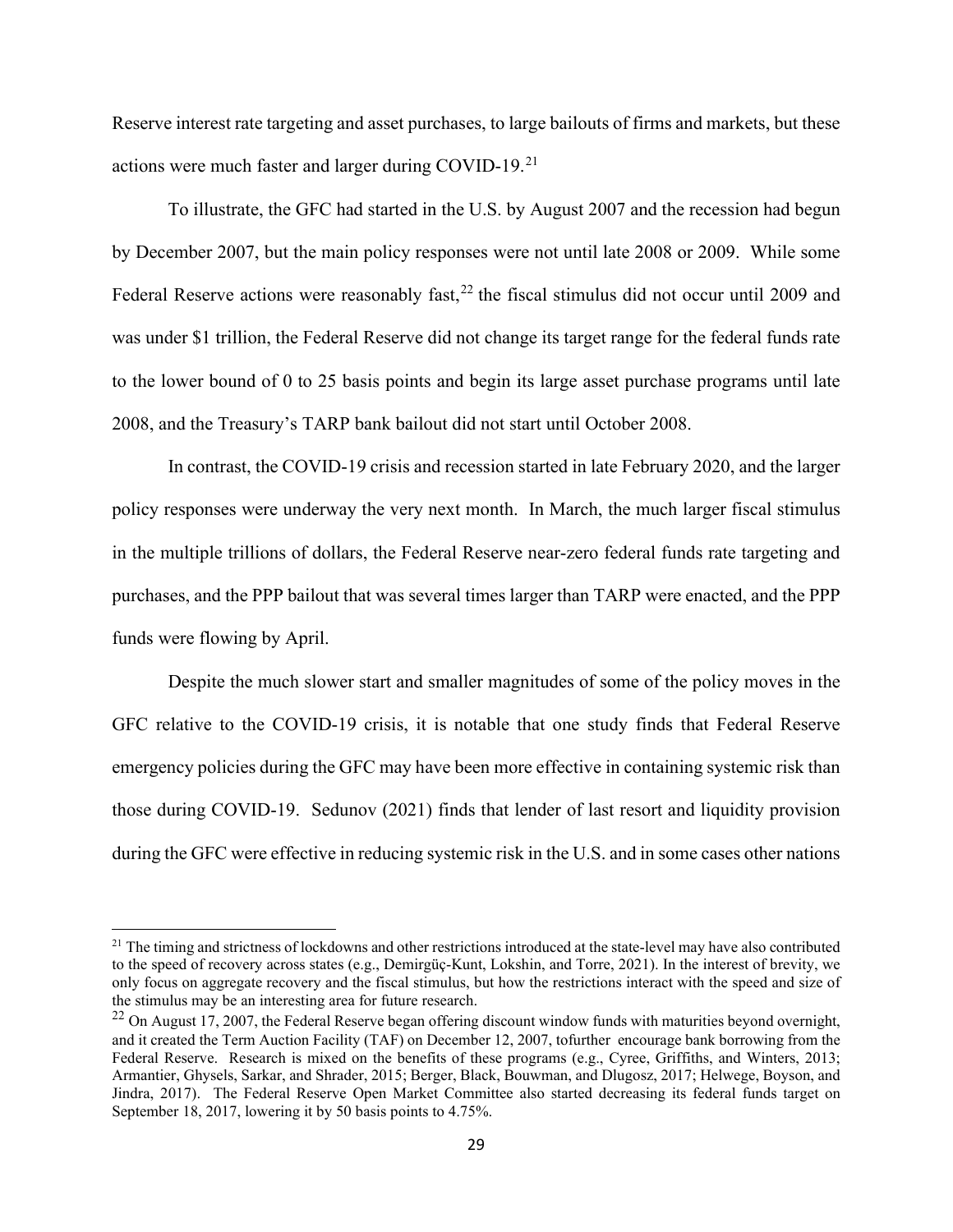as well. However, the author finds no relation between Federal Reserve actions and systemic risk during the first part of the COVID-19 crisis. An international study of systemic risk during the COVID-19 crisis suggests other moderating effects. Duan, El Ghoul, Guedhami, Li, and Li (2021) finds that the increased systemic risk caused by the crisis is moderated by bank regulation, such as deposit insurance; ownership structure, such as foreign and government ownership, and informal institutions, such as culture and trust.

In the interest of brevity, we contrast one large comparable policy program from each crisis – the TARP bailout of banks during the GFC and the PPP bailout of small businesses during COVID-19.<sup>23</sup> Both bailouts were targeted toward where the largest problems were – bank distress in the GFC and the distress of small businesses and their employees during COVID-19. However, key differences are that the PPP was a much larger and more widely applied stimulus and occurred much earlier in its crisis than TARP.

#### **5.1 TARP**

The TARP bank bailout passed Congress on its second try in October 2008 as part of Emergency Economic Stabilization Act of 2008 (EESA). Its main goals were to save the real economy and financial system via purchasing up to \$700 billion of "troubled assets" for which markets were frozen or asset values were massively depressed. This would allow markets to stabilize, avoid further losses, and encourage banks to increase lending to improve the real economy.

TARP was later changed to a direct bailout of banks. Its main component, the Capital Purchase Program (CPP), invested in the preferred equity of selected financial institutions to enhance their capital ratios. This included an initial total of \$125 billion to nine large institutions

<span id="page-31-0"></span><sup>&</sup>lt;sup>23</sup> Details of initial policy responses to COVID-19 in the U.S. and around the world may be found in International Monetary Fund (2020).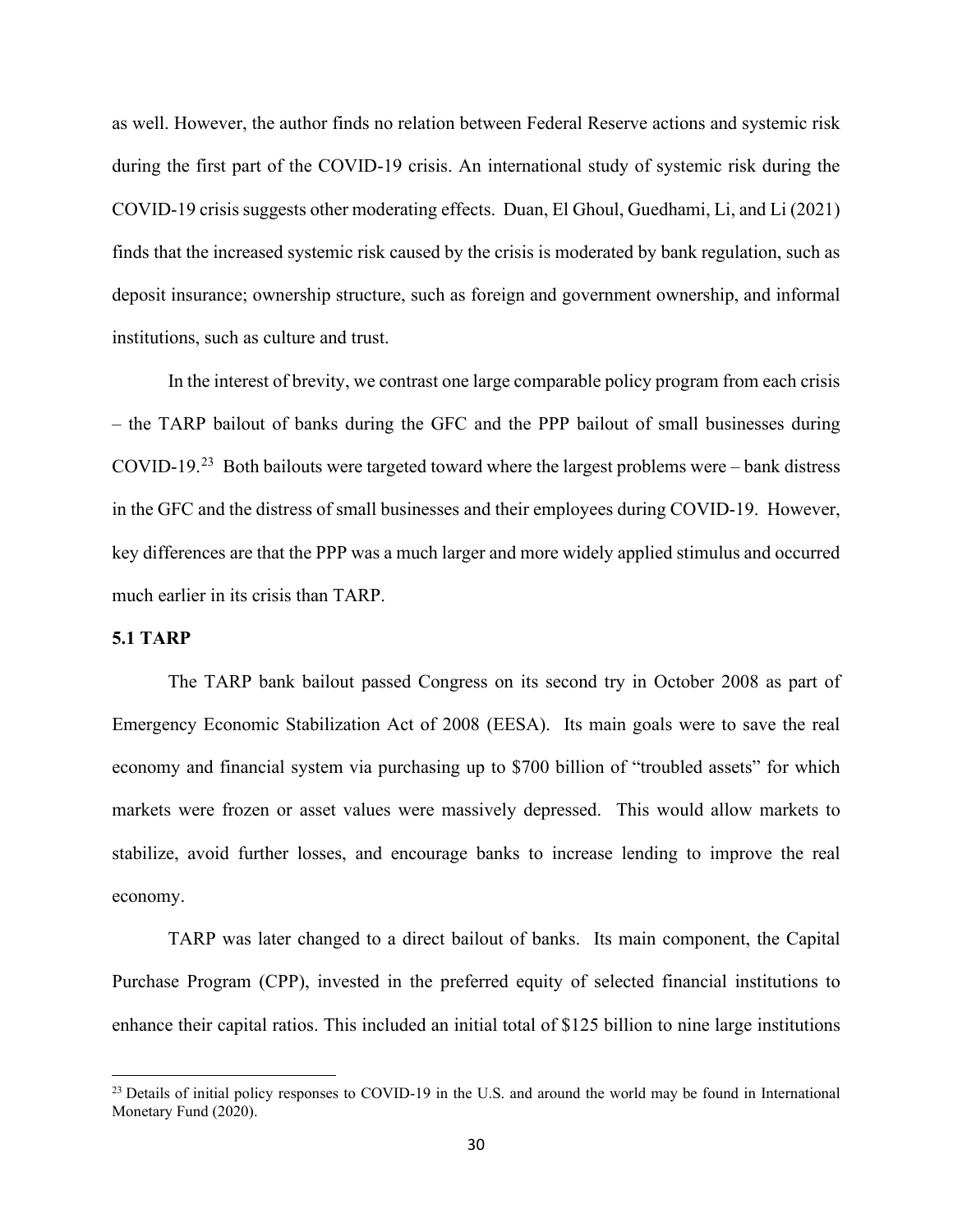(Citigroup, Bank of America, J.P. Morgan Chase, Wells Fargo, Goldman Sachs Group, Morgan Stanley, State Street Corporation, Bank of New York, and Merrill Lynch) on October 28, 2008. These nine institutions were essentially involuntary participants, who were strongly encouraged to take the funds, possibly to reduce any stigma associated with the program and/or disguise which large banking organizations may have been in most financial distress. TARP eventually infused \$204.9 billion into 709 banking organizations including the \$125 billion to the first 9 institutions. It was initially expected that the U.S. Treasury would lose money, but eventually it recovered 112.7% of the total money invested. [24](#page-32-0) On an *ex post facto* basis, this was a relatively low rate of return to U.S. taxpayers, given the risks (e.g., Flanagan and Purnanandam, 2021).<sup>[25](#page-32-1)</sup>

Our review of the TARP research that follows is limited to discussion of how well the program achieved its primary goals of promoting the real economy and reducing risks. For more complete reviews of TARP research, see Calomiris and Khan (2015), Berger (2018), Roman (2019), and Berger and Roman (2020).

There is significant evidence that TARP improved the real economy in the U.S., which may have shortened the recession. One direct study of the effects of TARP on the real economy finds significant improvements in multiple economic conditions affecting households and businesses at the state level (Berger and Roman, 2017). Others find that TARP softened the unfavorable real economic impacts of bank failures that did occur (e.g., Contreras, Delis, Ghosh, and Hasan, 2021; Contreras, Ghosh, and Kong, 2021).

A key channel though which TARP may have improved the real economy is increased bank credit supplies, and there are many investigations of these credit supply effects. Most such studies

<span id="page-32-0"></span><sup>24</sup> <http://www.treasury.gov/initiatives/financial-stability/reports/Pages/Monthly-Report-to-Congress.aspx>

<span id="page-32-1"></span><sup>&</sup>lt;sup>25</sup> However, other research using conference call transcripts suggests that bank managers thought that the funds were relatively expensive *ex ante* after the Federal Reserve had lowered the federal funds target to near zero (Helwege and Liu, 2021).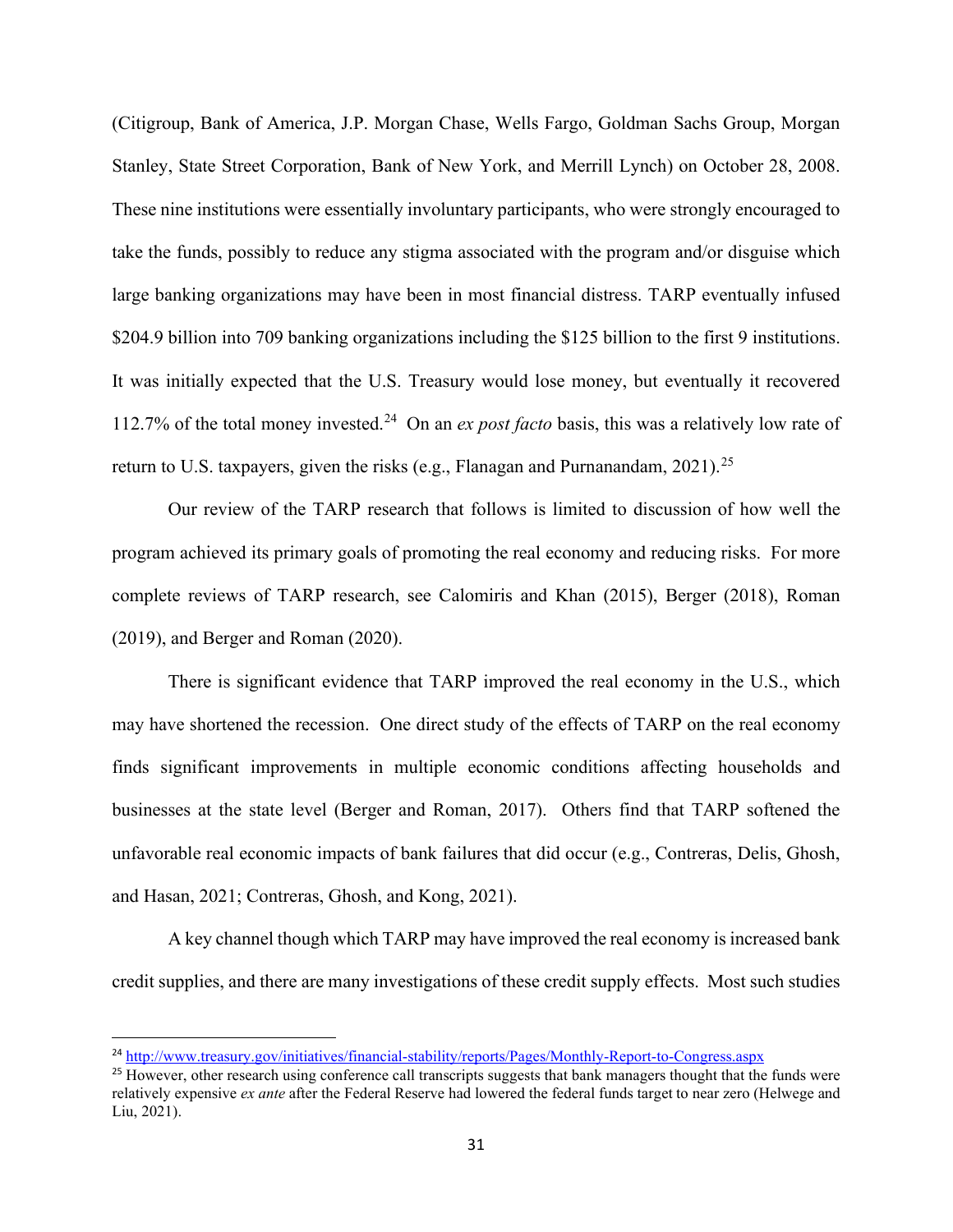find positive effects, but there are key differences in results by bank and borrower size. Some studies of credit supply by large banks to large businesses find increases in credit supply (e.g., Berger, Makaew, and Roman, 2019), and these large businesses also used some of the funds to significantly increase their trade credit to their partners in the supply chain (e.g., Norden, Udell, and Wang, 2020). Others find no changes in credit supply by large banks (e.g., Duchin and Sosyura, 2014).

To the extent that TARP was successful in increasing credit supply to large businesses, the market values of the large relationship borrowers would likely increase. Studies of this issue are also mixed, with both increases and decreases in relationship firm value reported (e.g., Norden, Roosenboom, and Wang, 2013; Lin, Liu, and Srinivasan, 2017).

However, the studies that focus on either small business loans or include small banks that mostly make small business loans generally find positive credit supply effects of the program (e.g., Taliaferro, 2009; Black and Hazelwood, 2013; Li, 2013; Puddu and Waelchli, 2015; Jang, 2017). This support for more credit to small businesses may be critical for the real economy because small businesses are generally much more often financially constrained than large businesses.

We next turn to the issue of the banking crisis. The GFC banking crisis was in effect for more than a year and worsening by the time that TARP began, so the relevant issue is whether TARP helped reverse the banking crisis by reducing systemic risk. One study addresses the question directly by measuring whether TARP banks increased or decreased their contributions to systemic risk. Berger, Roman, and Sedunov (2020) use systemic risk measures and find evidence that TARP decreased systemic risk contributions. The finding is mostly due to a reduction in market leverage risk by TARP banks. Consistent with this, several studies also find that TARP reduced accounting-based leverage risk by increasing common equity-to-assets ratios of recipients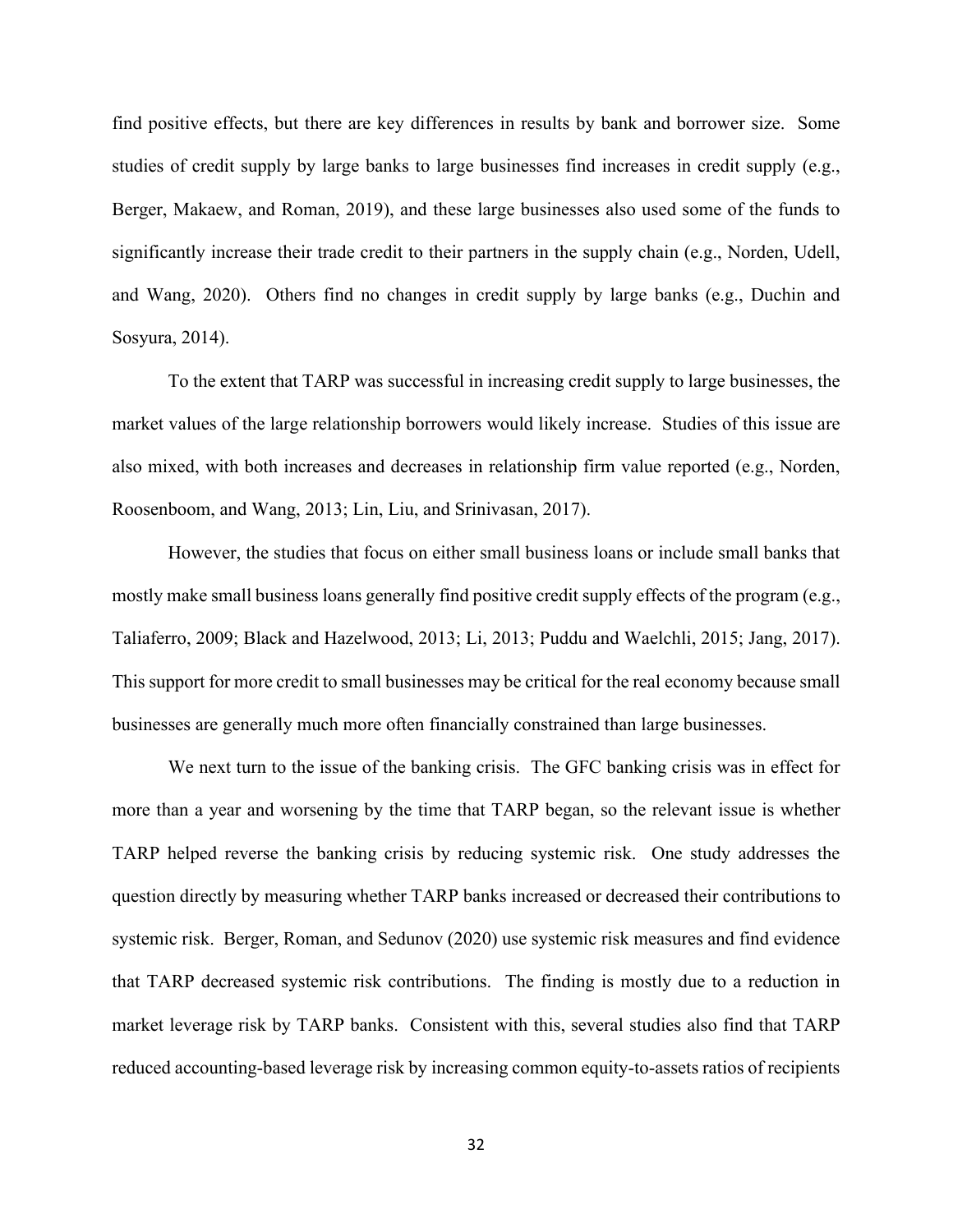(e.g., Duchin and Sosyura, 2014; Calabrese, Degl'Innocenti, and Osmetti, 2017; Berger, Roman, and Sedunov, 2020). One study suggests that some troubled TARP banks may have raised capital and kept up their dividend payments due to threats of Treasury Department appointments of outside directors under a provision of TARP (Muecke, Pelizzon, Pezone, and Thakor, 2021).

However, somewhat offsetting the decreased leverage risk appears to be increased portfolio risk from several sources. The increase in credit supply to small businesses discussed above clearly increased portfolio credit risk. There are also studies finding that large banks shifted into riskier credits or eased credit terms more for riskier borrowers (e.g., Duchin and Sosyura, 2014; Black and Hazelwood, 2013; Berger and Roman, 2017; Berger, Makaew, and Roman, 2019; Cao-Alvira and Nunez-Torres, 2019).

A few studies examine overall risk at the bank level, as opposed to the system level, using measures such as Z-score. These authors mostly find increased bank risk (e.g., Duchin and Sosyura, 2014; Del Viva, Kasanen, Saunders, and Trigeorgis, 2017; Semaan and Drake, 2016), although one study finds reduced overall bank risk (Berger, Roman, and Sedunov, 2020).

Despite the short-term benefits of TARP in terms of reducing systemic risk during the heart of the GFC and improving the real economy during the Great Recession, there were also some long-term costs, of which we briefly just mention two. The research suggests that moral hazard incentives were created, with some TARP banks shifting into riskier loans (e.g., Duchin and Sosyura, 2014; Berger, Makaew, and Roman, 2019), mixed results on market discipline (e.g., Forssbaeck and Nielsen, 2016; Berger, Lamers, Roman, and Schoors, 2021), and higher estimated systemic risk in the long run (Berger, Roman, and Sedunov, 2020). TARP funds may have also kept alive some banks that should not have stayed in business, given the evidence that political connections were involved in some banks obtaining the funds (e.g., Duchin and Sosyura, 2012,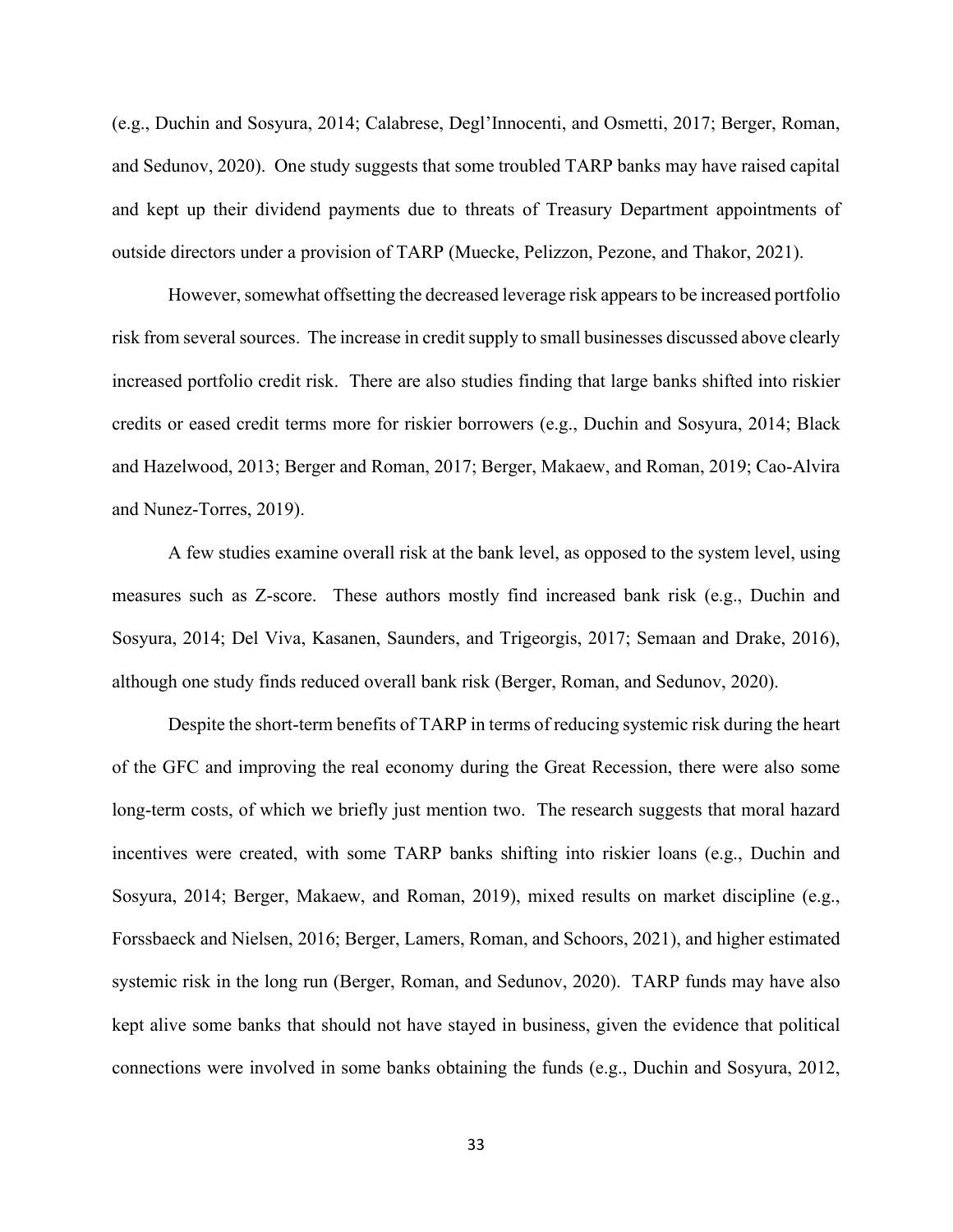2014; Blau, Brough, and Thomas, 2013; Li, 2013; Berger and Roman, 2015, 2017; Berger, Makaew, and Roman, 2019; Chavaz and Rose, 2019; Berger, Roman, and Sedunov, 2020).

#### **5.2. PPP**

The PPP bailout of small businesses during the COVID-19 crisis was part of the 2020 [CARES Act](https://www.congress.gov/116/bills/hr748/BILLS-116hr748enr.pdf) that was passed into law on March 27, 2020, only about a month into the crisis and recession. In addition to being much faster than TARP, the PPP was an even bigger bailout of small businesses than TARP was of banks. The \$525 billion dollars distributed to 5.2 million small businesses during the first round of PPP was much larger than the \$204.9 billion of TARP funds for 709 banking organizations, and most of the PPP funds did not have to be repaid with interest to the government, contrary to the TARP conditions.

The PPP was reopened with additional funds on January 11, 2021, well after the recession ended.[26](#page-35-0) The research discussed here focuses on the first round of PPP both because only the first round could have helped end the recession and promote the "economic surprise" and because there has been insufficient time for researchers to analyze the second round. We encourage future research on the second round and the extent to which it may helped continue economic growth and other effects.

The PPP was aimed at providing economic relief to small businesses affected by COVID-19 and incentivizing these businesses to keep their workers on payroll and reduce the incidence of unemployment. The Small Business Administration (SBA), which administers the program, forgives loans if all employee retention criteria are met, and if the funds are used for eligible expenses, including payroll, so many low-income households were likely aided as well. The loan

<span id="page-35-0"></span><sup>&</sup>lt;sup>26</sup> The program was closed to new applications by the SBA on May 28, 2021 "due to the high volume of originations…," although more of the total of \$961 billion total available for the PPP program was to be processed after that date. As of May 23, 2021, about \$796 billion in loans were approved over the first and second rounds (Omeokwe, 2021).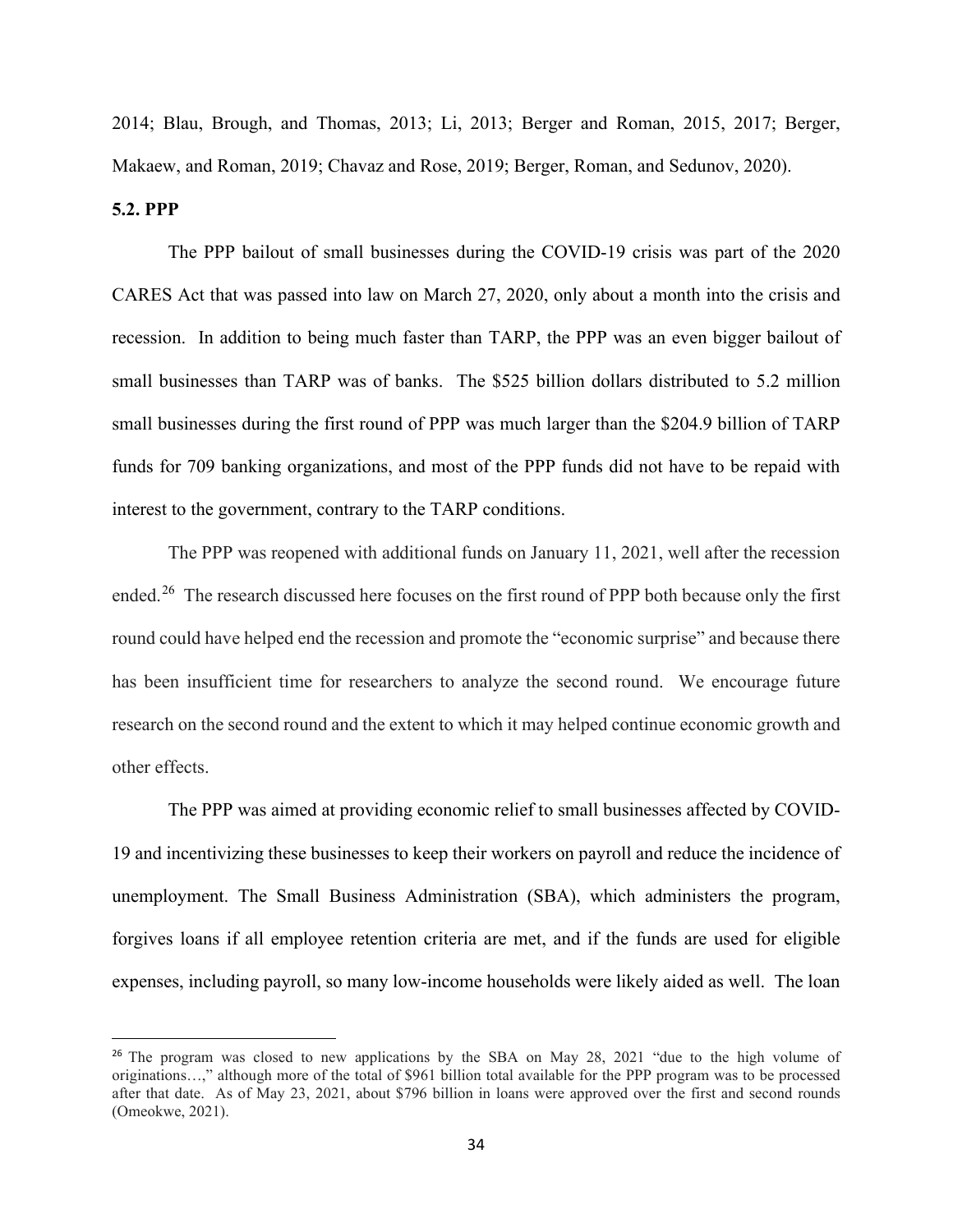forgiveness rules – that the loans are forgiven if the funds are used as intended for 8 weeks – suggest that the PPP is presumably designed to be short-term in nature. As discussed below in Section 7, the PPP almost surely aided the banks as well and helped contribute to the "financial surprise" of their remarkable resilience during the COVID-19 crisis.

In contrast to the limits we placed on our review of the TARP research, we review to the extent possible all of the empirical research on PPP to date, recognizing that we are likely missing a number of contemporaneous working papers that are coming out at this time. The empirical PPP research literature does address a surprisingly large number of important questions, given how recently the program was initiated. However, as will become clear, there is too little attention to date on most of these issues, requiring additional future research.

Some research investigates the extent to which PPP recipient firms, their employees, and communities benefited from the program. Starting with the PPP firms, one paper finds that the PPP helped alleviate the financial and economic constraints of relatively small recipients – those with nine or fewer employees – leaving the owners of these firms more satisfied with their access to credit and better able to hire and pay their employees (Berger, Freed, Scott, and Zhang, 2021).<sup>[27](#page-36-0)</sup> These authors also find that these results hold only in the short-term, a month or two at most, consistent with the presumed short-term design of the program. Other research suggests that PPP had mixed results on firm credit scores, and helped only modestly with medium-term survival (Hubbard and Strain, 2020), which another study finds improvements in medium-run firm survival, but only for microbusinesses (Bartlett and Morse, forthcoming).

Those that investigate employment effects at PPP recipient firms have positive outcomes of different degrees. Some papers suggests that PPP loans increased employment at small

<span id="page-36-0"></span><sup>&</sup>lt;sup>27</sup> The study finds no effects for somewhat larger small businesses with ten or more employees, but it does not cover relatively large firms close to the 500-employee limit for the program.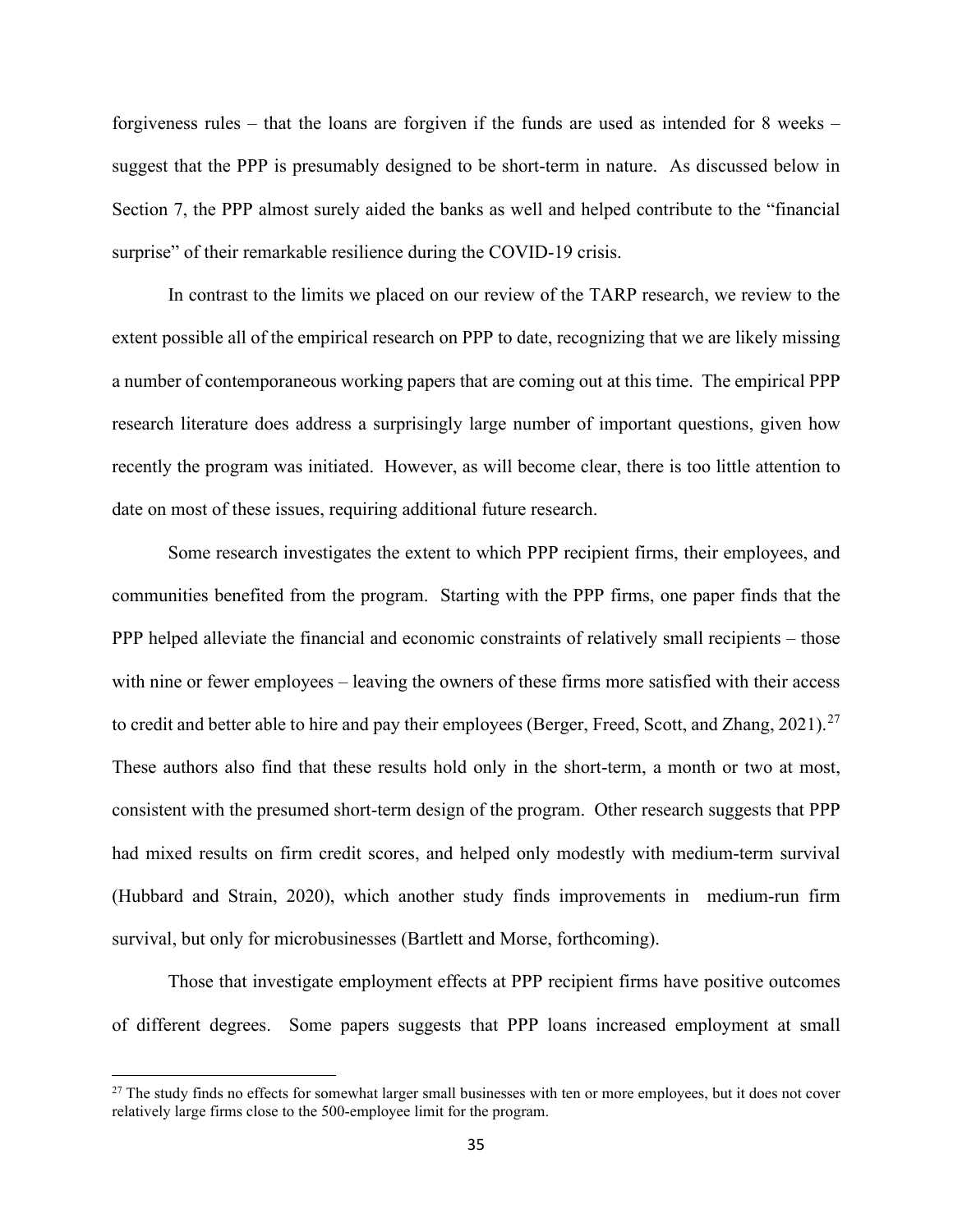businesses only modestly (e.g., Chetty, Friedman, Hendren, and Stepner, 2020; Hubbard and Strain, 2020), another concludes that PPP may have boosted employment on the order of about 3.5 percent at eligible firms (Autor, Cho, Crane, Goldar, Lutz, Montes, Peterman, Ratner, Villar, and Yildirmaz (2020), and a third suggests that PPP firms were nine percentage points less likely to reduce employment (Humphries, Neilson, and Ulyssea, 2020).

Turning to the community level, a number of studies link PPP with reduced unemployment (Barraza*,* Rossi. Yeager, 2020; Bartik, Cullen, Glaeser, Luca, Stanton, and Sunderam, 2020; Granja, Makridis, Yannelis, and Zwick, 2020; Duchin and Hackney, forthcoming; Li and Strahan, forthcoming). One study also suggests that subprime consumer debt declined in local markets in which banks made more PPP loans (Berger, Epouhe, and Roman,  $2021$ ).<sup>[28](#page-37-0)</sup>

A key issue is whether PPP funds serve as substitutes versus complements for conventional loans from banks and other financial institutions. In theory, the PPP funds might have essentially substituted for credit from banks and other financial institutions, in which case other loans from these institutions would decline as a result of the program, with relatively little net total increase in small business funding. Alternatively, PPP funds may have made the recipient firms more creditworthy, and allowed them to borrow more conventional credit, resulting in a "multiplier effect" (Karakaplan, 2021). In addition, any subsidies to the banks from the fee income and rescues of their relationship borrowers may allow the banks to supply more credit to other borrowers. Distinguishing between these different potential outcomes is important for determining the extent to which the PPP program actually increased access to funds for small businesses and by how much.

Four studies using bank Call Report data find very strong multiplier effects supporting

<span id="page-37-0"></span><sup>&</sup>lt;sup>28</sup> This same study finds opposing results for localities with more TARP banks during the GFC. Subprime consumer debt increased where more banks were bailed out.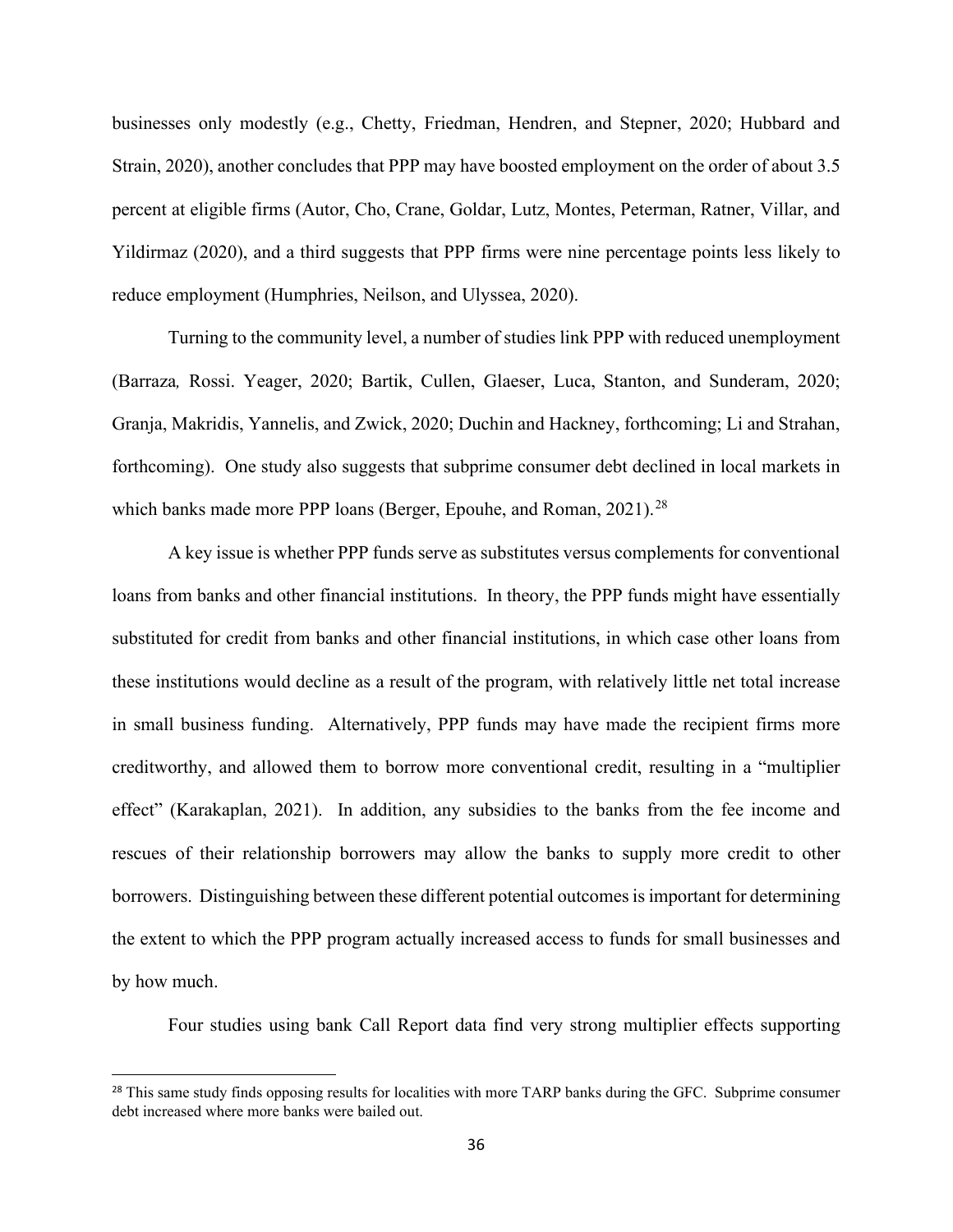complementarities. Karakaplan (2021) finds that conventional small business loans of up to \$1 million went up on the order of magnitude of an additional dollar of conventional loans for a marginal dollar of PPP loans, particularly for small banks. Berger, Karakaplan, and Roman (2021) similarly find strong positive effects especially for smaller banks and smaller businesses. Marsh and Sharma (2021) also find significant increases in lending by small banks, while Lopez and Spiegel (2021) find increases in small business and farm lending by all bank sizes. In contrast, another study using the Federal Reserve's Y-14 data on conventional loans over \$1 million suggests strong substitution effects. Chodorow-Reich, Darmouni, Luck, and Plosser (forthcoming) find firms that receive PPP loans obtain fewer conventional credits over \$1 million from very large banks. Thus, there may be key differences by firm and bank size that need more research to obtain a clearer picture of the answer to this important question.<sup>[29](#page-38-0)</sup>

Some research focuses on the financial institutions that issued the PPP loans. Several studies find that small, community banks played an outsized role in PPP, disbursing outsized shares of the PPP loans (e.g., Levine, Lin, and Xie, 2020; James, Lu, and Sun, 2021). Another study finds that FinTech firms also played a key role in distributing PPP funds, providing greater roles in local markets with fewer bank branches, lower incomes, larger minority shares of the population, in industries with bank small business lending (Erel and Liebersohn, 2020).

There may also be some long-term costs of PPP to the extent that the funds were misused or were allocated to unproductive firms that should otherwise not be kept alive. One theoretical study emphasizes the potential for misallocation of the PPP funds to firms by banks (Joaquim and Netto, 2021). Some empirical evidence suggests that some PPP funds were not employed as

<span id="page-38-0"></span> $^{29}$  Although it is not our focus here, some evidence suggests that another much smaller program to stimulate bank lending, the Main Street Lending Program, also increased bank lending outside the program (Minoiu, Zarutskie, and Zlate, 2021).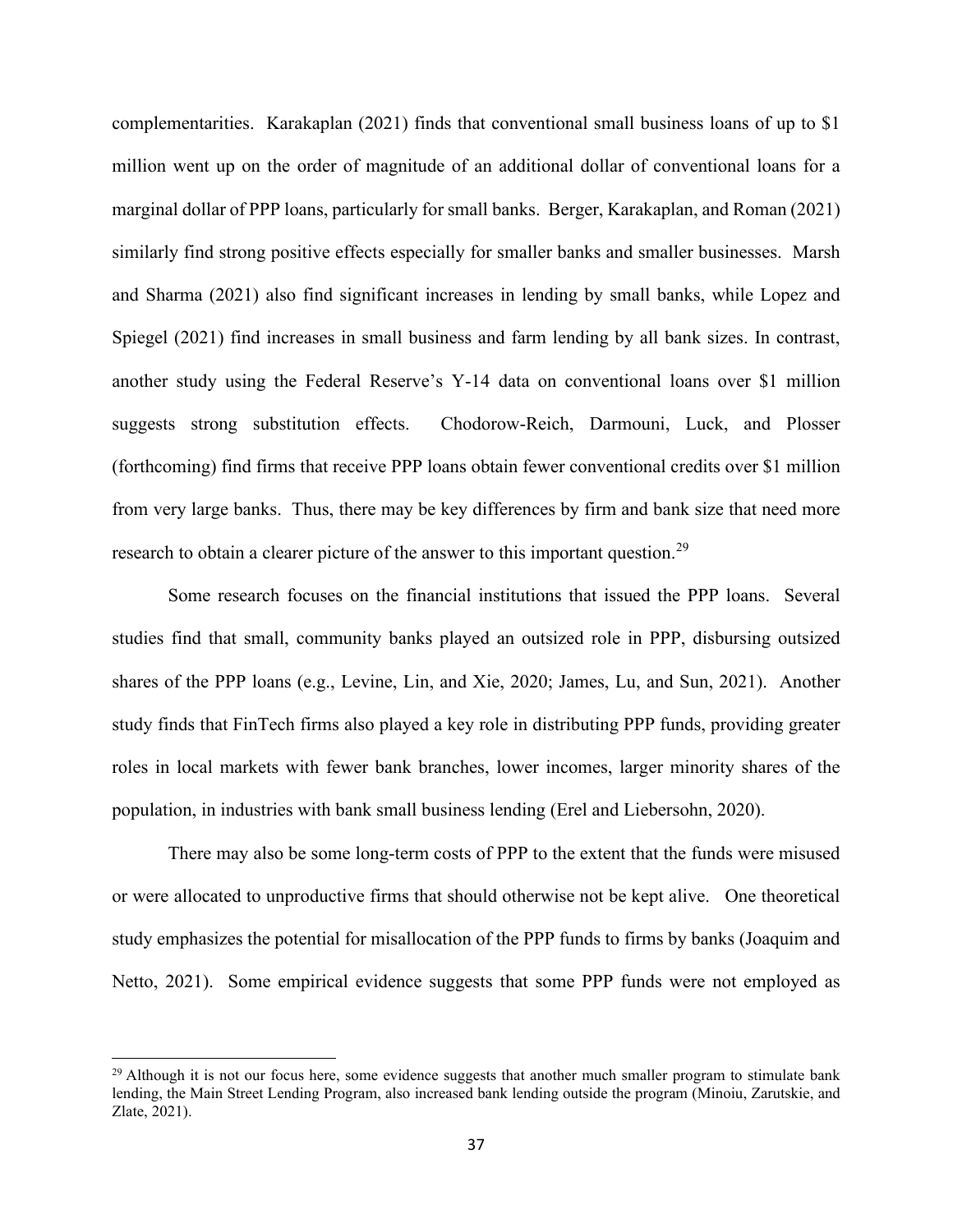intended, despite rules on uses of funds (e.g., Granja, Makridis, Yannelis, and Zwick, 2020). Larger firms may have received outsized amounts, despite program limits. One study finds that fraud was much more prevalent in the distribution of PPP funds by FinTech firms (Griffin, Kruger, and Mahajan, 2021). The Small Business Administration (SBA) reports that 1.6% of the initial 5.2 million loans received \$1 million or more each, accounting for about 34% of the funds.<sup>[30](#page-39-0)</sup> About 600 firms obtained the maximum loan amount of  $$10$  million.<sup>31</sup> One study suggests that information frictions and the "first-come, first-served" design of the program favored larger firms (Humphries, Neilson, and Ulyssea, 2020). Another paper also finds that larger borrowers enjoyed earlier access, particularly from large banks, and documents significant hesitancy to take the PPP funds or return the funds by many firms as well (Balyuk, Prabhala, and Puri, 2021). There is also some evidence of fewer funds for minorities, with one study finding that Black-owned firms received about half the amounts of observationally similar white-owned businesses (Atkins, Cook, and Seamans, forthcoming).

Some researchers also find evidence consistent with the policy suggestion of prioritizing firms with existing bank relationships (e.g., Amiram and Rabetti, 2020; Bartik, Cullen, Glaeser, Luca, Stanton, and Sunderam, 2020; Balyuk, Prabhala, and Puri, 2021; Li and Strahan, forthcoming). One of these studies suggests that while large firms are often prioritized, this effect is mitigated for small firms with relationships with small banks, likely reflecting the importance of small firms to small banks (Balyuk, Prabhala, and Puri, 2021). The priorities given to relationship borrowers could be either an efficient use of funds to known borrowers with histories of repayment, but could also reinforce existing inequities in the distribution of conventional bank loans.

<span id="page-39-0"></span><sup>30</sup> <https://home.treasury.gov/system/files/136/SBA-Paycheck-Protection-Program-Loan-Report-Round2.pdf>

<span id="page-39-1"></span><sup>&</sup>lt;sup>31</sup> <https://www.nytimes.com/2020/12/02/business/paycheck-protection-program-coronavirus.html>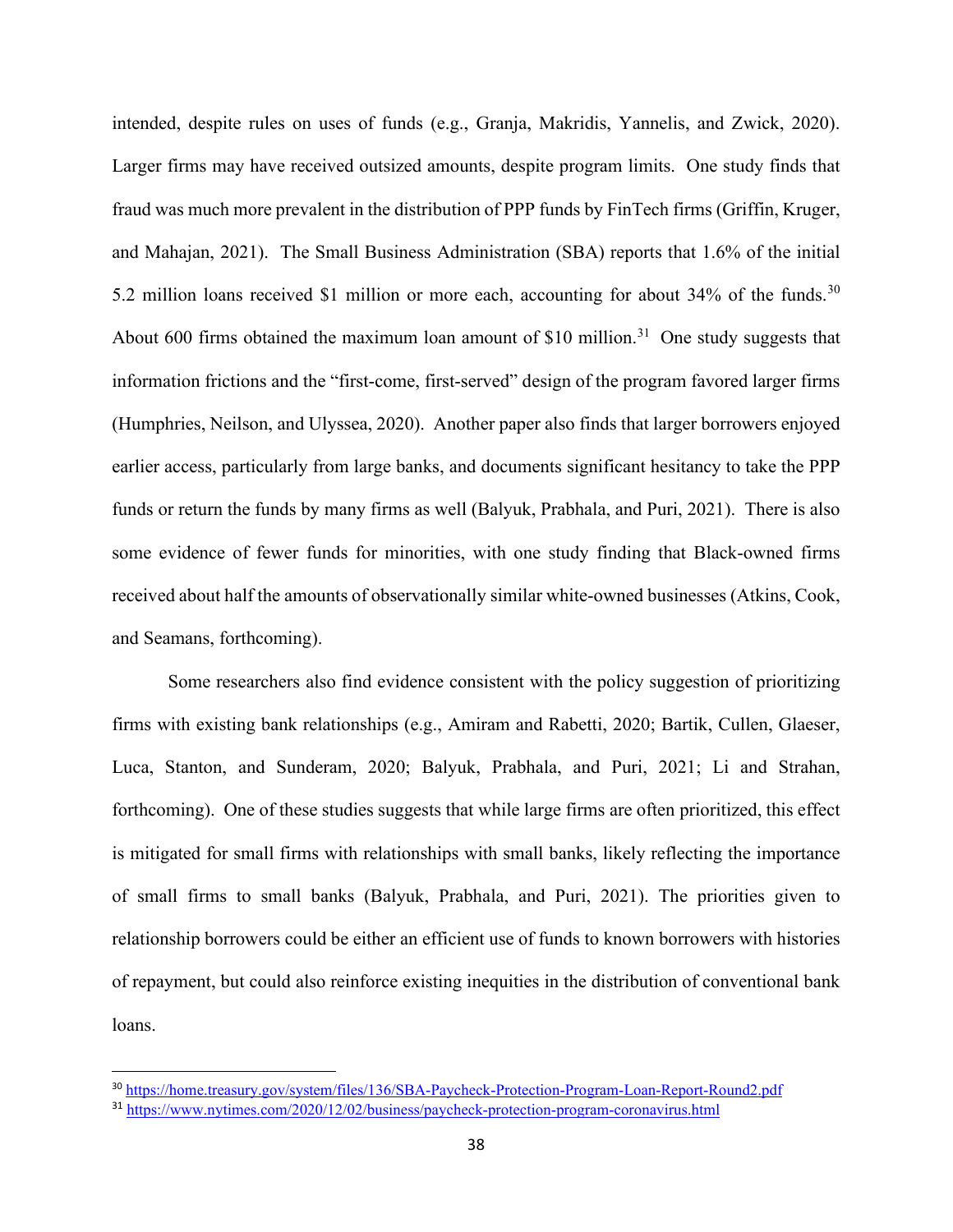Additional research suggests that PPP funds may have been allocated to some extent according to political connections. Duchin and Hackney (forthcoming) find that partisan politics played a role. PPP funds were more likely to fund small businesses in battleground states and congressional districts where Democratic and Republican voters are relatively equally split and to Republican areas. Their findings suggest that PPP funds may have directed to small businesses in part to sway the 2020 presidential and congressional elections toward Republicans.<sup>32</sup>

Berger, Karakaplan, and Roman (2021) find that the partisan political connections of the banks that provided the PPP funds influenced the distribution of these funds, but those of the small businesses did not. The setup of the PPP approval process facilitated this. The small businesses applied to the banks (and other financial institutions), and the banks chose among the small businesses and presented the cases to the Small Business Administration (SBA) for approval, so that the SBA effectively picked the banks as much if not more than the small businesses. The fee structure and other benefits to the banks from PPP discussed in Section 7.2 below may have also motivated the banks to use their political connections. These authors also find that nonpartisan political connections matter for the small businesses – they were more likely to obtain PPP funds if their local U.S. Congressional Representative was a member of the House Small Business Committee, independent of party. The representatives may have acted to provide constituent services to the small businesses in their districts to help reassure their own reelections. Thus, the political connections of both the banks and the small businesses may have helped influence the distribution of PPP funds – partisan political connections for the banks and nonpartisan connections for small businesses.

### **6. Key Reason for the "Financial Surprise" – Bank Prudential Policy Responses to the GFC**

<span id="page-40-0"></span> $32$  These authors also find that the political orientations of the small businesses' industries may have affected the allocation of PPP funding.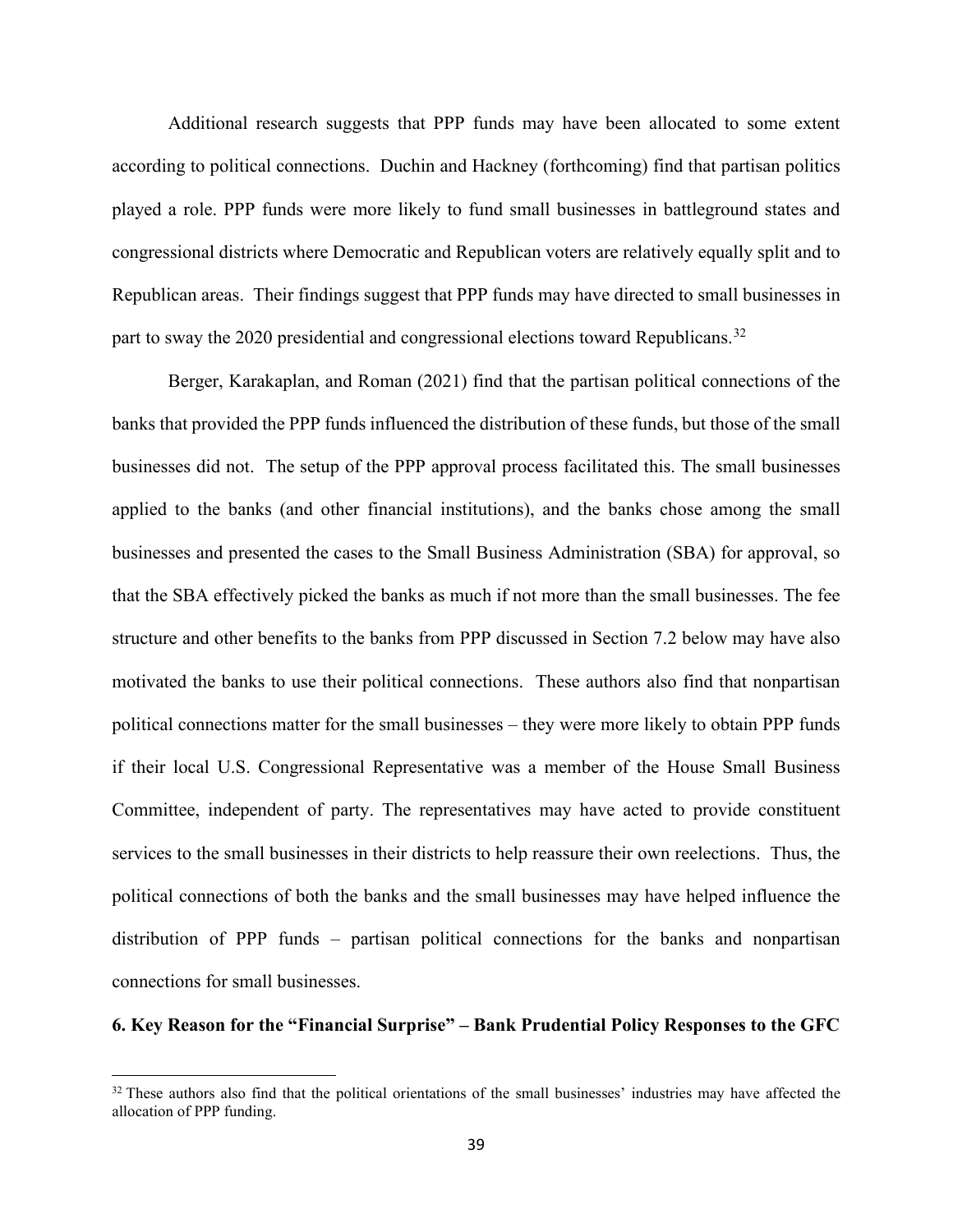We next argue that bank prudential policies put into place in the U.S. in response to the GFC likely made the banking system more resilient to future crises and helped create the favorable U.S. "financial surprise." The safer, better capitalized, and more prepared banks of 2020 likely directly reduced the probability of a banking crisis and improved bank performance during COVID-19.

Bank prudential regulation and supervision are designed in large part to reduce the likelihood and severity of future bank financial distress in the event of a crisis or other adverse scenario. To the extent that regulators and supervisors are successful in these goals, the likelihood and severity of future banking crises may also be reduced. The primary tools used in these endeavors – such as capital and liquidity requirements, stress tests, activity restrictions, and prudential supervision – may be called "first lines of defense" that mitigate bank risks before financial distress occurs through different mechanisms (Berger and Roman, 2020).

A second key component of bank prudential regulation and supervision is the set of resolution policies that are employed when banks become financially distressed and are in danger of failure. These policies include bailouts, bail-ins, reorganizations using living wills, forbearance, and allowing the banking organizations to fail. While the main purpose of resolution policies is to find the best *ex post facto* outcome of the financial distress for society, these policies also provide *ex ante* risk-taking incentives for the banks. The most well-known of these is the moral hazard incentive to undertake excessive risk from bailouts.

Both the first lines and the resolution policies were substantially toughened in the U.S. in reaction to the GFC to make the banks safer and better fortified against future crises and other adverse scenarios. Among the "first lines" changes were higher capital requirements, formal liquidity requirements for the first time, annual stress tests for the first time, more activity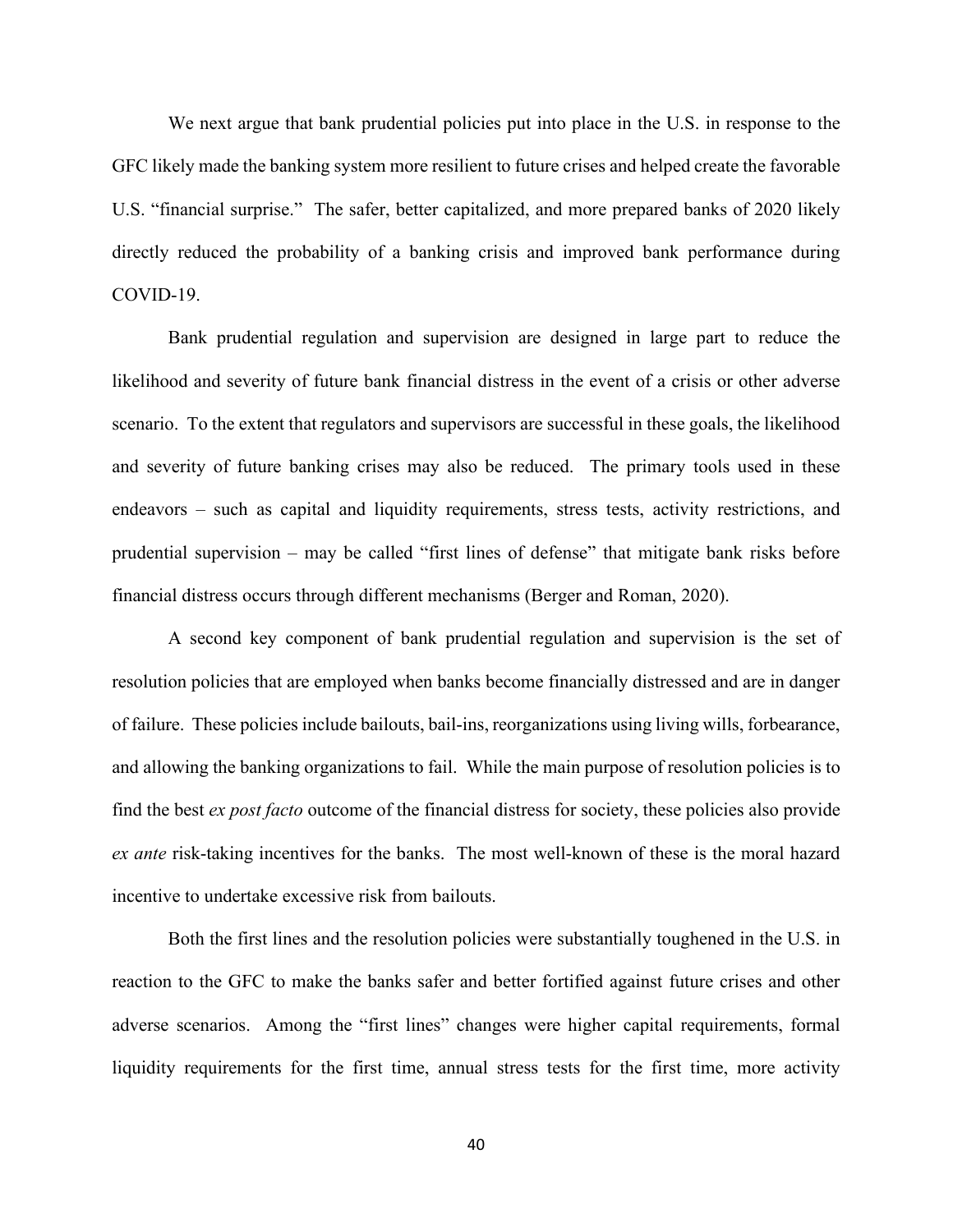restrictions, and increased supervisory scrutiny. Resolution policy changes included introduction of a bail-in regime and living will requirements.

In the interest of brevity, we cover only "two and a half" of the lines of defense – higher capital requirements, introduction of stress tests, and increased microprudential supervisory scrutiny that were strengthened or introduced during and after the GFC. We exclude macroprudential scrutiny, the other "half" of the prudential scrutiny line of defense, as explained below. We also discuss one resolution policy change – the adoption of the Orderly Liquidation Authority (OLA), a type of bail-in regime. We briefly describe each of these changes and review extant research on their effects on bank risk.

We again note that the purpose of this paper is to not to provide rigorous econometric analysis of the "surprises" and their causes, but rather to be suggestive and leave the econometric analysis to future researchers. We show statistics above in Table 1 Panel A that reflecting a fortified U.S. banking sector going into the crisis in 2019:Q4 with strong capital and liquidity bank conditions, little in the way of credit performance, and reasonable portfolio allocations. We argue that this fortification is partly due to the strengthening/introductions of "first lines" and resolutions policies that we describe here and for which we provide extant research background.

### **6.1 Higher Capital Requirements**

Capital requirements generally specify regulatory minimum accounting capital ratios. Numerators include equity and low-priority financial instruments that absorb risks, and denominators consist of assets and off-balance sheet activities that are sometimes weighted to reflect their perceived effects on portfolio risks. Banks often must comply with multiple ratios to reduce the likelihood of regulatory arbitrage or "gaming" the requirements. Higher requirements are also sometimes imposed on large, complex institutions that individually pose risks to the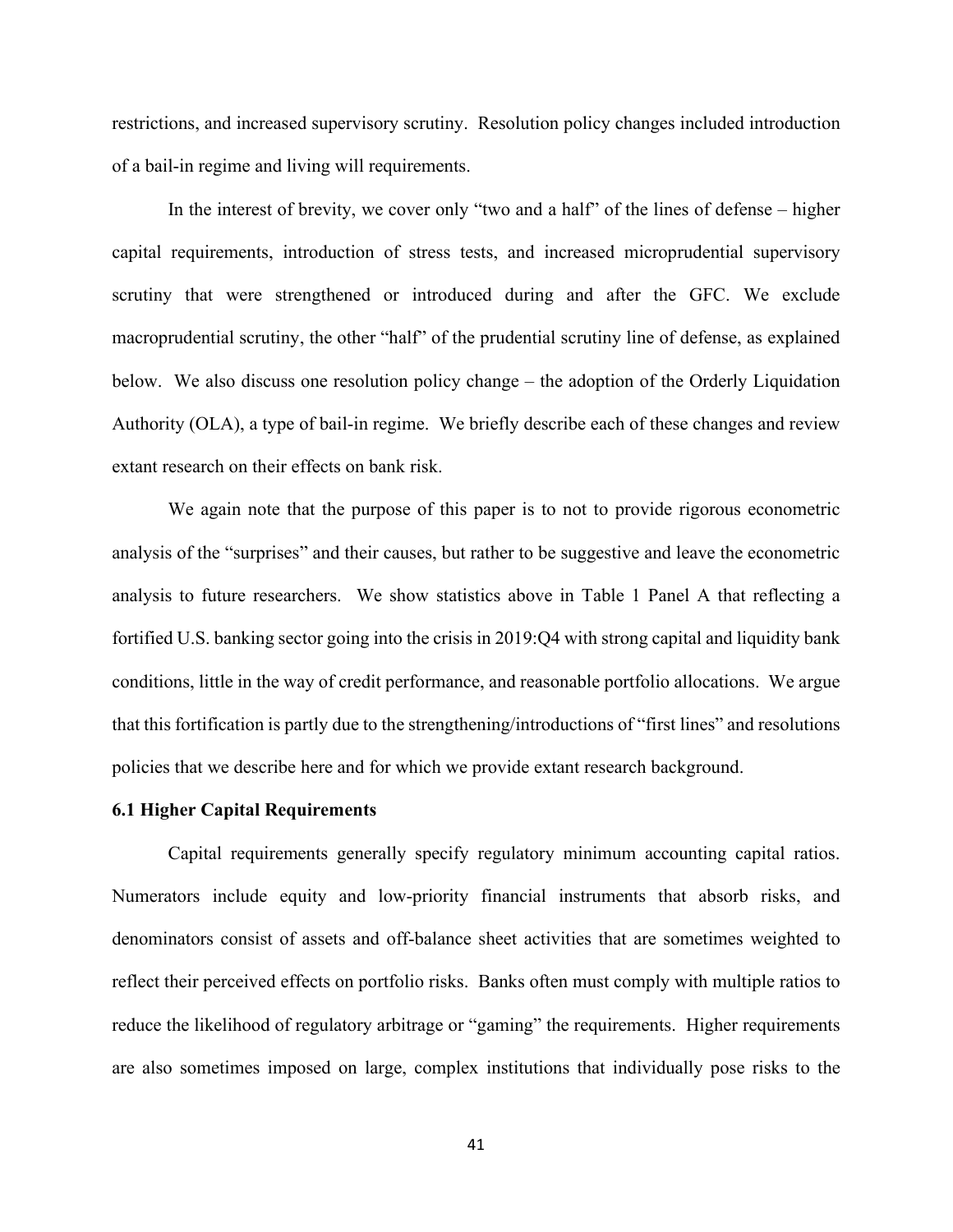financial system for the purpose of counteracting systemic risk.

After the GFC, banks in the U.S. and many other nations were transitioned into Basel III capital requirements, which require compliance with four capital ratios. The requirements are significantly tougher and include an additional capital ratio relative to the Basel I requirements that most U.S. banks were previously following. The new requirements are also much more rigorous than the Basel II requirements into which some of the large banks were transitioning. The G-SIBs are also required to hold additional capital buffers because of their contributions to systemic risk. See Van Der Weide and Zhang (2019) for a more complete details on capital requirements generally and Basel III in particular.

Before turning to the research on capital requirements and bank risk, we first distinguish between actual bank capital ratios and capital requirements, since most of the relevant research employs actual ratios, rather than changes in requirements. Actual ratios are determined by a mix of regulatory requirements, supervisory pressures on individual banks to hold higher capital ratios, and "market capital requirements" on each institution. "Market capital requirements" are the capital ratios that individual banks would hold in the absence of regulation and supervision. These "requirements" reflect trade-offs among the effects of taxes, costs of financial distress, transactions costs, asymmetric information, and other deviations from the frictionless world assumptions of Modigliani and Miller's (1958) that would otherwise make capital ratios irrelevant to markets (e.g., Berger, 1995; Berger, Herring, and Szegö, 1995; Thakor, 2019).

Most U.S. banking organizations, including the largest, hold capital ratios well in excess of what is required by regulators and supervisors, and these banks adjust these ratios often in response to market forces (e.g., Berger, DeYoung, Flannery, Lee, and Oztekin, 2008). These findings suggest that "market capital requirements" are important, so care must be taken not to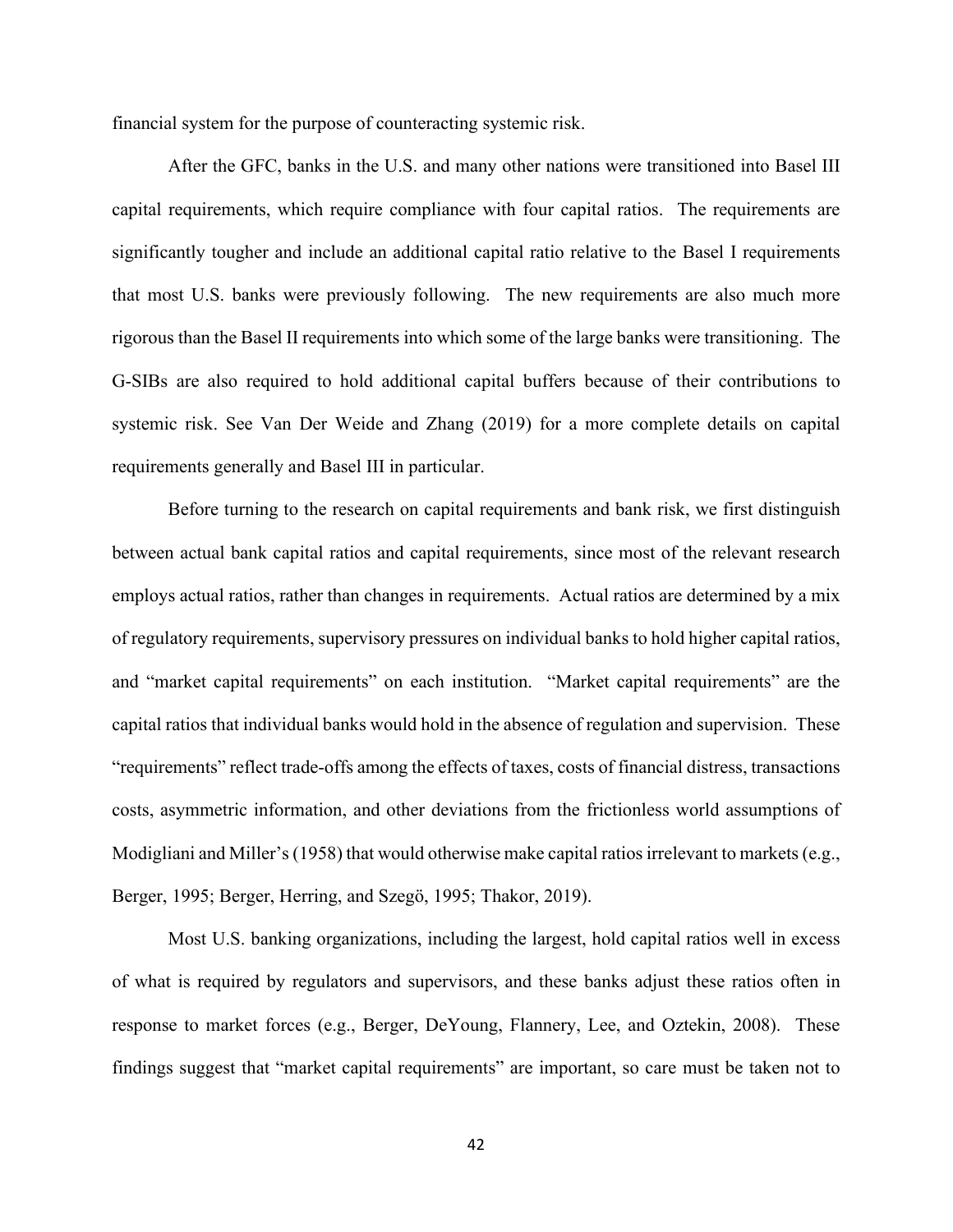confuse the research findings on the effects of a given increase in actual capital ratios with the effects of the same magnitude increase in capital requirements.

In theory, capital requirements reduce leverage risks because if equity capital is higher as a result of these requirements, it serves as a cushion to absorb losses, reducing leverage risks. To the extent that the requirements result in higher actual capital ratios, these requirements may also reduce moral hazard incentives to take on excessive portfolio risks are engendered by limited liability, deposit insurance, and other government protections, such as "too big to fail." Moral hazard incentives to take on risks are blunted by forcing shareholders to bear more of the losses from these risks (e.g., Admati, DeMarzo, Hellwig, and Pfleiderer, 2013; Anginer and Demirgüç-Kunt, 2019; Thakor, 2019). Risk-based capital requirements may additionally reduce portfolio risks by encouraging safer choices that reduce the capital ratio denominators. To the extent that capital requirements successfully operate through this prudential mechanism of encouraging banks to reduce their risks, there may also be a certification mechanism in which the nonbank public is better assured of bank safety, reducing the incidence of destructive runs by risk-sensitive counterparties.

It is alternatively argued by some that banks may react to higher capital standards by taking on other portfolio risks to counteract reduced leverage risk and increase rates of return for shareholders (e.g., Koehn and Santomero, 1980; Kim and Santomero, 1988; Calem and Rob, 1999). This could also increase the incidence of destructive runs. See Freixas and Rochet (2008) for a review of the theories that suggests that the reduced-risk view generally dominates.

The empirical literature overwhelming suggests that higher capital ratios are associated with lower bank risk. Almost all U.S. bank failure studies find that higher capital reduces the likelihood of failure (e.g., Cole and Gunther, 1995; Wheelock and Wilson, 2000; Cole and White,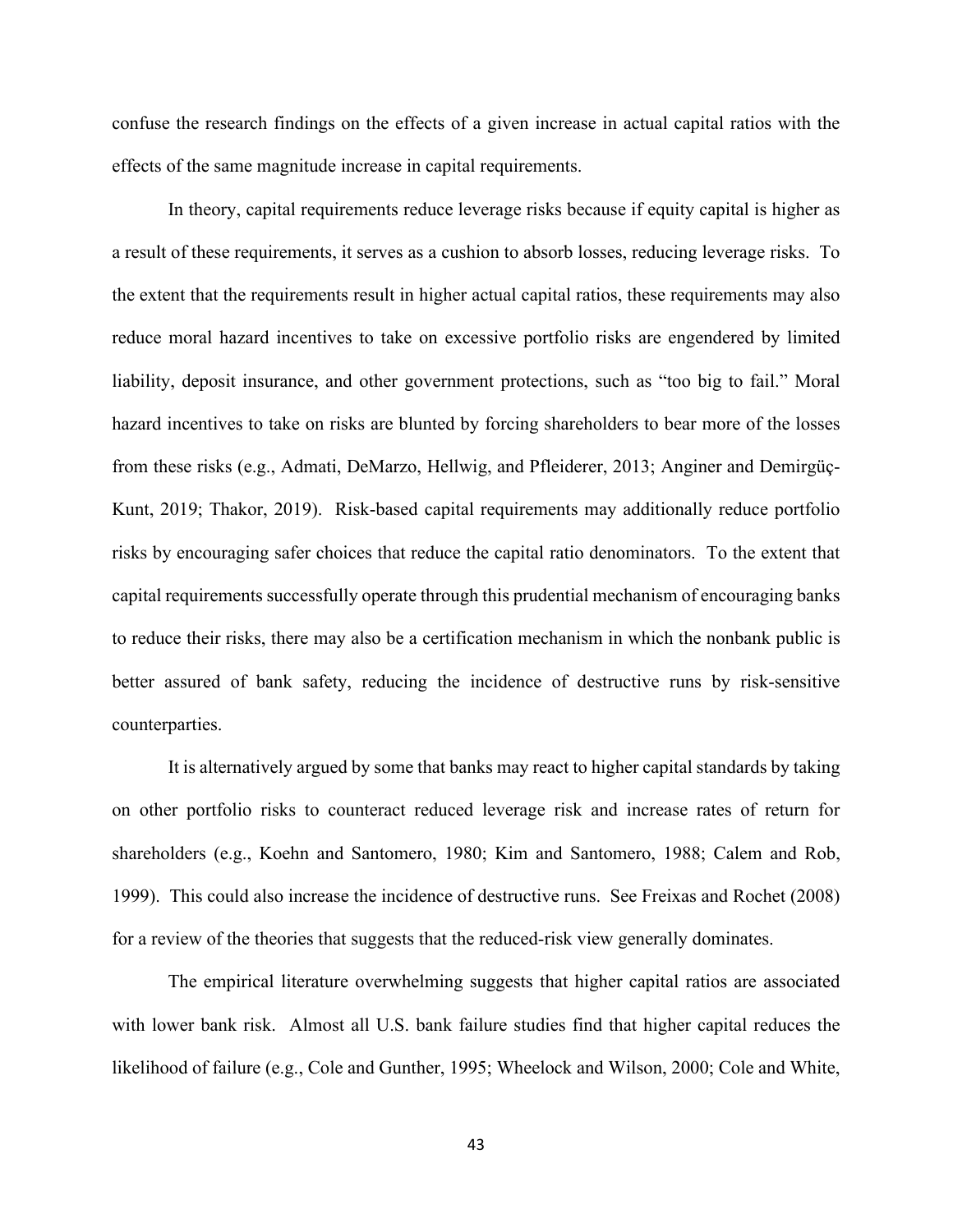2012; DeYoung and Torna, 2013; Berger, Imbierowicz, and Rauch, 2016). Anecdotal evidence from U.S. history with also suggests that higher capital requirements themselves are also associated with reduced incidence of bank failures. There were many U.S. bank failures per year during the problem years of the late 1980s and early 1990s – sometimes exceeding 200 per year – before full implementation of Basel I capital requirements and leverage requirements imposed under the FDIC Improvement Act of 1991. There were far fewer during and after the GFC in which these requirements were in force, and as noted above, only four very small U.S. banks out of over 5,000 failed during 2020.

Also important for drawing conclusions about the effects of increased capital requirements imposed prior to the COVID-19 crisis are studies of the effects of bank capital ratios during prior crises. Studies find that during both U.S. banking and market crises of the past, banks with higher capital ratios fared much better than other banks during these crises.<sup>33</sup> More capitalized banks had reduced likelihoods of failure and other financial distress resolutions, decreased risk, higher profitability, and increased market shares during these crises (e.g., Berger and Bouwman, 2013; Assaf, Berger, Roman, and Tsonias, 2019).

Thus, the theoretical and empirical research literatures support the notion that increased capital ratios from the U.S. implementation of Basel III capital requirements likely helped reduce bank risk and helped produce the U.S. banking "surprise." This is subject to the limitations noted about drawing conclusions for capital requirements mostly from research on actual capital ratios. One study of the condition of the banking industry during the COVID-19 pandemic credits capital and liquidity requirements for making the industry resilient (Abboud, Duncan, Horvath, Iercosan,

<span id="page-45-0"></span><sup>&</sup>lt;sup>33</sup> Berger and Bouwman (2013) describe banking and market crises as those that originated in the banking sector and that originated outside banking in the financial markets, respectively, and identify two banking crises and three market crises between 1984 and 2009.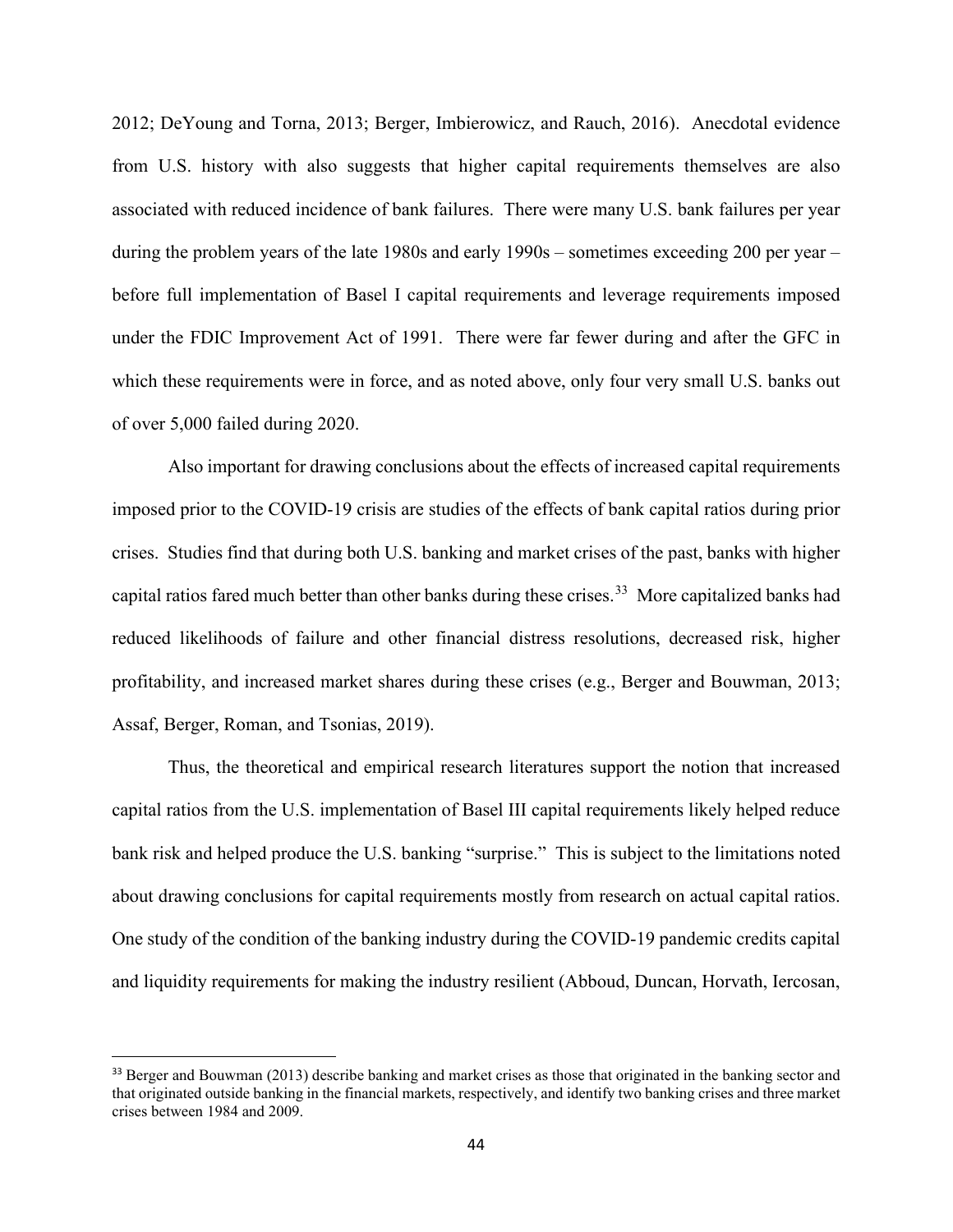Loudis, Martinez, Mooney, Ranish, Wang, Warusawitharana, Wix, 2021).

Notably, Basel III also includes countercyclical capital buffers, additional capital that can be built up during booms, and drawn down during problem periods. Many nations, including 12 in Europe, have such buffers, but the U.S. implementation of Basel III does not require any buffer.<sup>[34](#page-46-0)</sup> It is argued that such a buffer could have resulted in even better U.S. bank performance during COVID-19 (Kohn, 2020). There is also evidence that relaxation of the supplementary leverage ratio (SLR) in April 2020 was instrumental in promoting bank credit provision, contributing to the "financial surprise" (Koont and Walz, 2021). We encourage more research on the effects of changes in capital requirements around the world on bank risk and financial crises, including the effects of countercyclical capital buffers.

#### **6.2 Introduction of Stress Tests**

Stress tests evaluate whether banks have sufficient capital to continue lending and engaging in other banking functions in simulated adverse future scenarios. Institutions that fail the tests are generally required to take actions to shore up their capital through restricting dividends and share buybacks, and in some cases actively issuing new capital. Stress tests are essentially forwardlooking capital requirements that mandate sufficient capital to absorb future risks. The forwardlooking nature differs from the backward-looking risk perceptions used in the risk weights in conventional capital requirements, such as Basel III. Key issues in stress testing include the disclosure of supervisory private information (e.g., Goldstein and Sapra, 2014), the reputation of the supervisor (e.g., Shapiro and Skeie, 2015), and the choices of the adverse scenarios (e.g., Parlatore and Philippon, 2021).

Bank stress tests began in the U.S. and Europe during the GFC, and there have been three

<span id="page-46-0"></span><sup>34</sup> [https://www.esrb.europa.eu/national\\_policy/ccb/html/index.en.html](https://www.esrb.europa.eu/national_policy/ccb/html/index.en.html)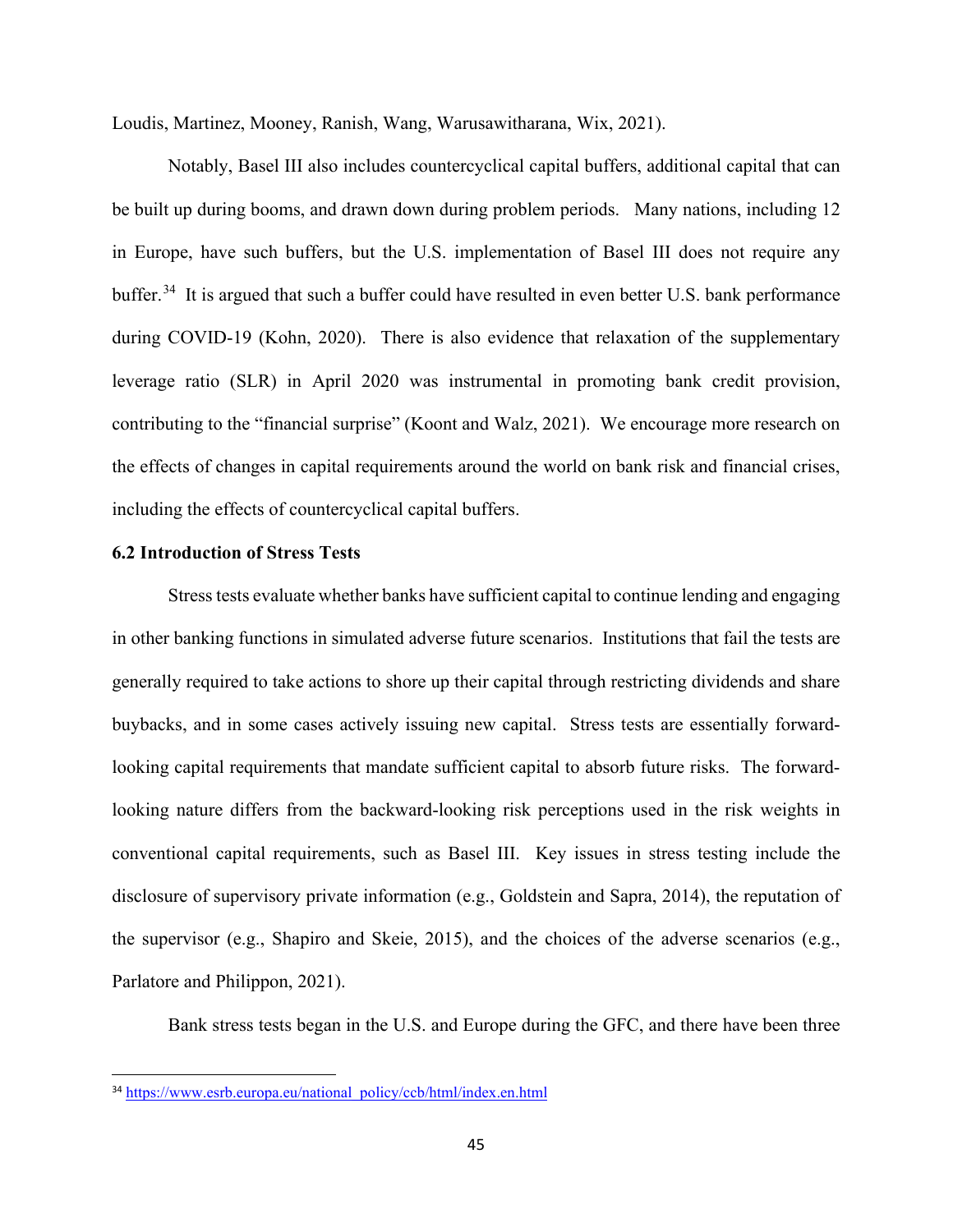U.S. programs since then. The Supervisory Capital Assessment Program (SCAP) was a one-time test in 2009 that was intended in part to help assure the public of the safety of the largest 19 banks with over \$100 billion in assets. The Comprehensive Capital Analysis and Review (CCAR) and the Dodd-Frank Act Stress Tests (DFAST) are annual events that started in 2011 and 2013, respectively, and remain on-going for large U.S. banking organizations, although the exact bank size cutoffs for inclusion vary over time. Details on U.S. stress tests may be found in Berger and Roman (2020, Chapter 22).

Theoretically, stress tests work similarly to conventional capital requirements and may reduce bank risks through both the prudential and certification mechanisms, but could be counterproductive if banks react by increasing risks. Theoretically, at least, stress tests may be more effective than conventional capital requirements in preparing banks for crises such as COVID-19 because of their forward-looking nature.

The extant empirical evidence on the effects of U.S. stress tests is mostly on performance during normal times and suggests that stress tests reduce bank risk. Research finds that stresstested banks increased interest rate spreads on commercial loans, particularly to relatively risky DealScan borrowers, and cut back their small business loans, all of which reduce credit risk, and also register higher capital ratios, reflecting less leverage risk (Acharya, Berger, and Roman, 2018). These banks are also found to cut back credit supply to small businesses (Covas, 2017; Cortés, Demyanyk, Li, Loutskina, and Strahan, 2020), reduce loan quantities to DealScan borrowers (Connolly, 2018; Berrospide and Edge, 2019), and reduce credit limits to credit card customers (Agarwal, An, Cordell, and Roman, 2021), further evidence of reduced credit risks.

There are fewer research papers on stress tests than on conventional capital requirements due to the relative newness of stress tests and their applications only to large banks. Nonetheless,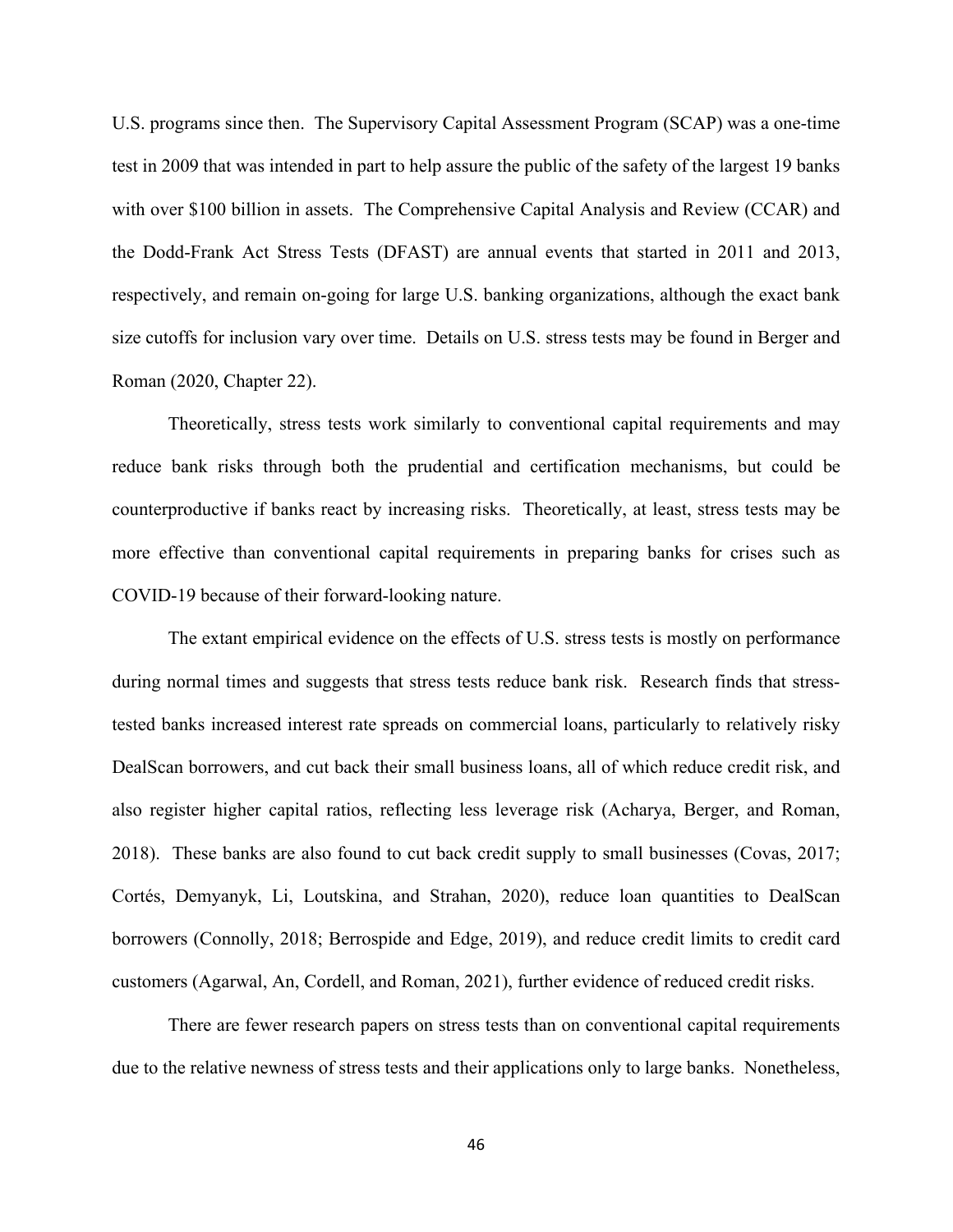the findings are consistent with those for conventional requirements, and suggests that another of the prudential policies put into place in the U.S. in response to the GFC likely contributed to a safe banking system and a "financial surprise" during COVID-19.

### **6.3 Increased Microprudential Supervisory Scrutiny**

We distinguish between microprudential supervision, which focuses on the safety and soundness of individual banks, and macroprudential supervision concerning overall financial stability. As noted, we limit attention to increased microprudential supervision "half" here for brevity.

Microprudential supervisors engage in three main activities to limit the risks of individual banks. They assess compliance with bank prudential rules and regulations, monitor for excessive individual bank risks through off-site and on-site examinations, and take formal or informal actions against banks that are out of regulatory compliance or excessively risky.

Evaluation of whether this supervision became stricter during and after the GFC, and research on whether such changes likely made banks safer going into the COVID-19 crisis are difficult because information on the key elements of monitoring, on-site examinations, and informal actions are all confidential. For example, much of what prudential supervisors do is conduct on-site examinations, evaluate whether the banks are excessively risky, and pressure the banks to hold higher capital ratios to offset these risks, but none of these are public information.

Much of what is known is from research by economists at regulatory agencies that have access to confidential information. Other research that is not limited to regulatory agency personnel employs observations on formal supervisory enforcement actions (EAs) taken against individual banking organizations or managers that are publicly reported by the supervisory agencies. EAs include cease and desist orders that stop illegal or unsafe practices, formal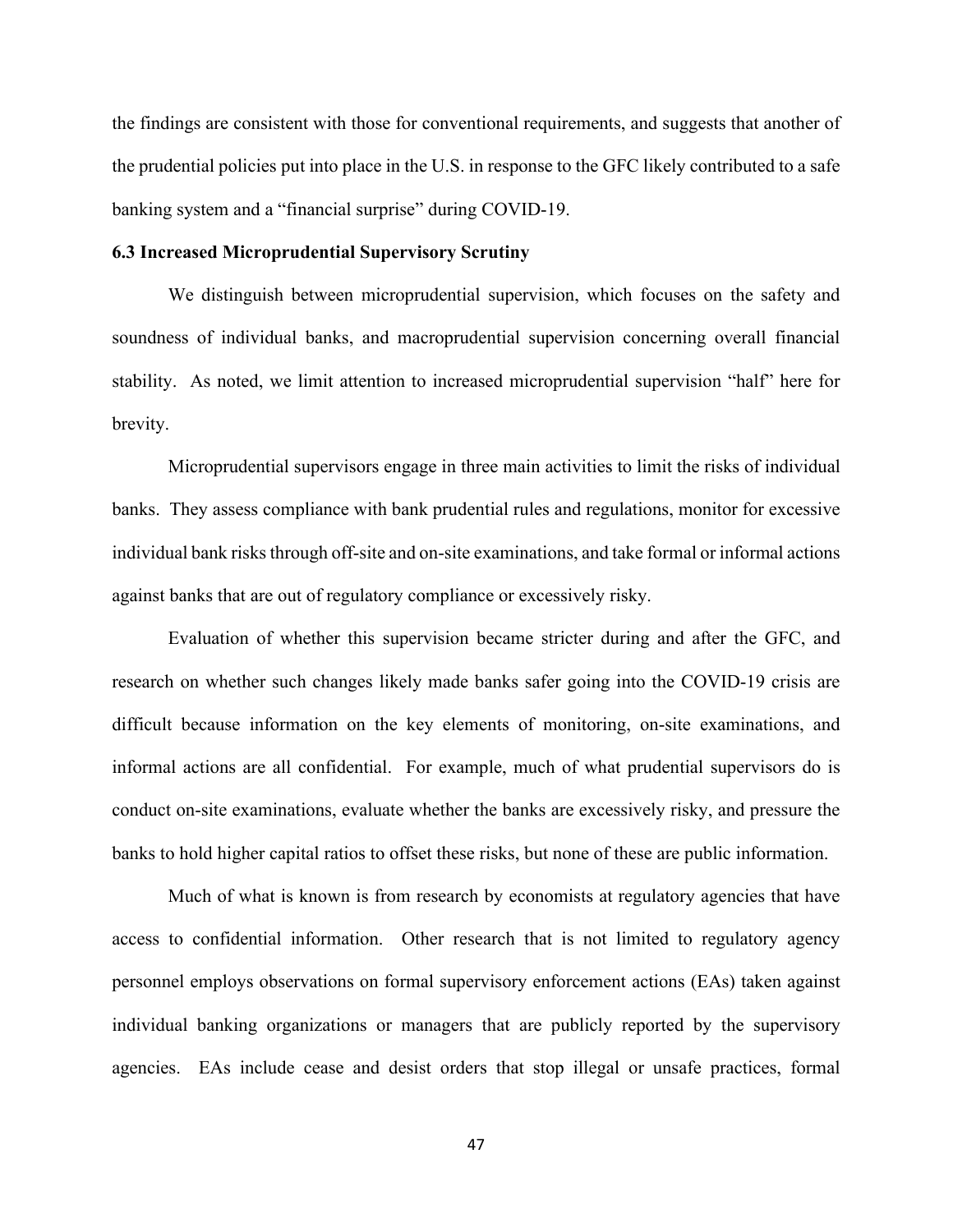agreement consent orders that banks agree to that correct past deficiencies or violations, and sanctions against individual managers, such as removing them from the bank (see Berger, Cai, Roman, and Sedunov, forthcoming, for more details). Finally, we may infer some of the effects on microprudential supervision on risk from the research summarized above on the effects of bank capital, since much of what supervisors do is encourage or require more bank capital. Thus, the earlier-reported finding that higher capital ratios are associated with lower bank risk provide some *prima facie* evidence that microprudential supervision also reduces bank risk.

Both anecdotal and research evidence suggests that U.S. supervisors stepped up their regulatory scrutiny during and after the GFC. Many articles in the popular press reported incidents of representatives of supervisory agencies engaging in formal and informal meetings with the board members of banking organizations to discourage risk-taking. EAs also increased dramatically, more than doubling from a total of 2,129 in the three years from 2006-2008, to 4,605 in the three years from 2009-2011 (Srinivas, Byler, Wadhwani, Ranjan, and Krishna, 2015).

Theoretically, microprudential supervision may reduce risks by incentivizing or forcing banks to correct their deficiencies or hold more capital to protect against themselves from other risks, and by reducing the likelihood of destructive panic runs by market participants that believe that the banks are safe (e.g., Barth, Caprio, and Levine 2006). Alternatively, supervision could be counterproductive if it is politically abused, corrupt, or inefficient in evaluating risks, if it results in excessively lax market discipline of banks, or if the revelation of supervisory actions such as EAs causes panic runs (e.g., Shleifer and Vishny, 2002; Quintyn and Taylor, 2003).

The empirical evidence is generally consistent with reduced bank risks from supervision. A number of papers suggest that bank examination results provide valuable information about risk beyond what is available from accounting data (e.g., DeYoung, Hughes, and Moon, 2001; Gunther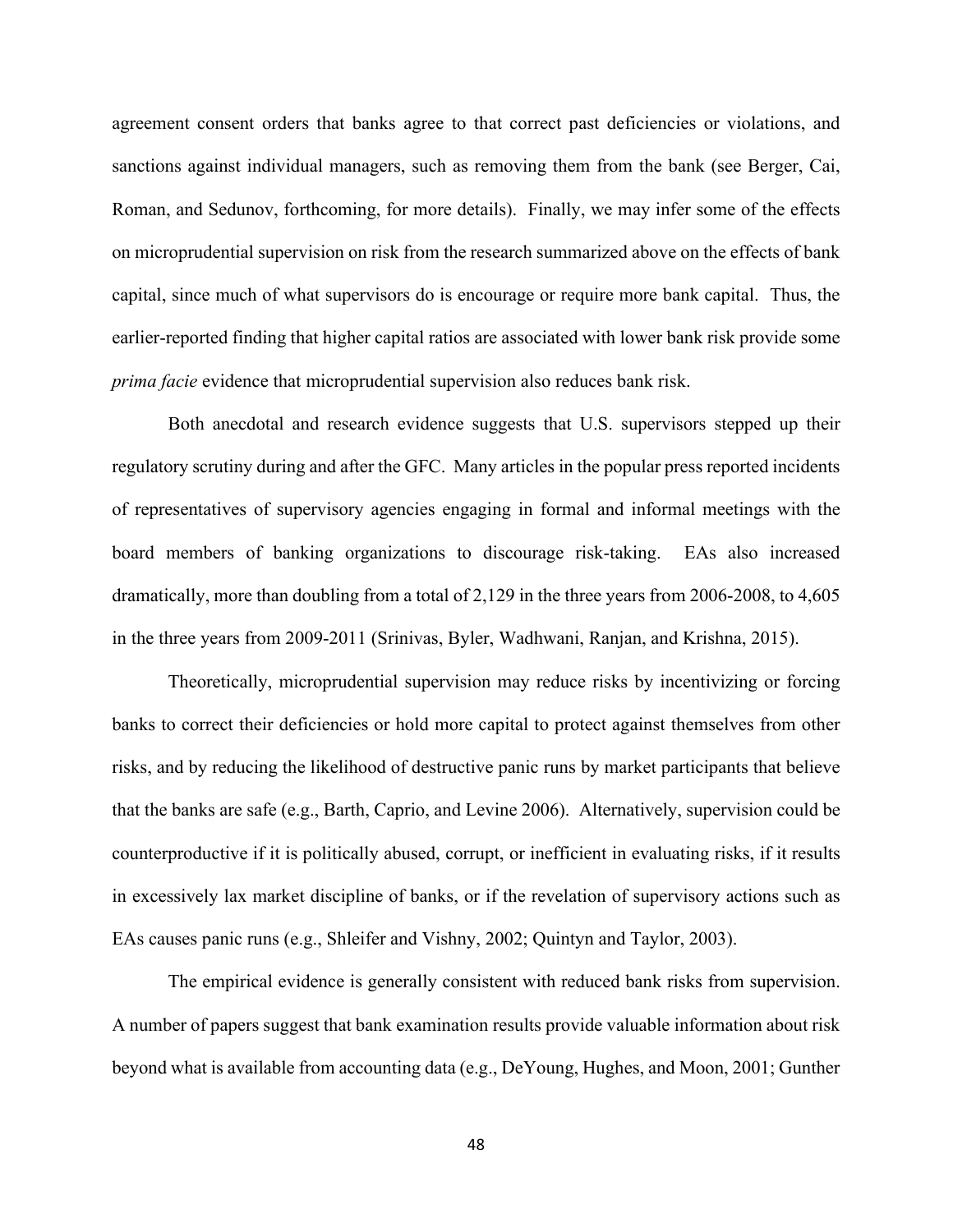and Moore, 2003; Wheelock and Wilson, 2005) and also have information beyond market data (e.g., Cole and Gunther, 1998; Berger, Davies, and Flannery, 2000). Of course, more important to whether this supervisory discipline works to reduce risks is how this valuable information is employed. One paper focuses on EAs against publicly traded banking organizations and finds that EAs result in reduced individual bank risk and systemic risk (Berger, Cai, Roman, and Sedunov, forthcoming). The risk reductions operate through several channels of reduced leverage risks and portfolio risks. Another analysis of EAs focuses on single-market banks, and finds that these banks reduce their risks in reaction to the EAs, cutting back supplies of credit and liquidity creation (Danisewicz, McGowan, Onali, Schaeck, 2018).

Some evidence also suggests that increased microprudential supervision may trigger more market discipline, which may further help reduce bank risks. The research finds that bank market values decline after revelation of examination downgrades (Berger and Davies, 1998) and EAs (Jordan, Peek, and Rosengren, 1999; Roman, 2020). As noted, the findings above of reduced risk from higher capital ratios may also be considered supportive evidence for reduced risk benefits of microprudential supervision.

Thus, the evidence suggests that the increases in microprudential supervision during and after the GFC likely reduced bank risks and helped the banks stay safer during the COVID-19 shock. We add one caveat that the increase in EAs after the GFC was not maintained all the way through to 2020, so it may be the case that some of the reduced risk benefits from increased supervision may have dissipated by the time of COVID-19.

#### **6.4 Shift to the Orderly Liquidation Authority (OLA) Bail-In Resolution Regime**

As discussed above, policies for resolution of banks in financial distress *ex post* also provide *ex ante* risk-taking incentives for the banks. Under a bailout regime in which banks expect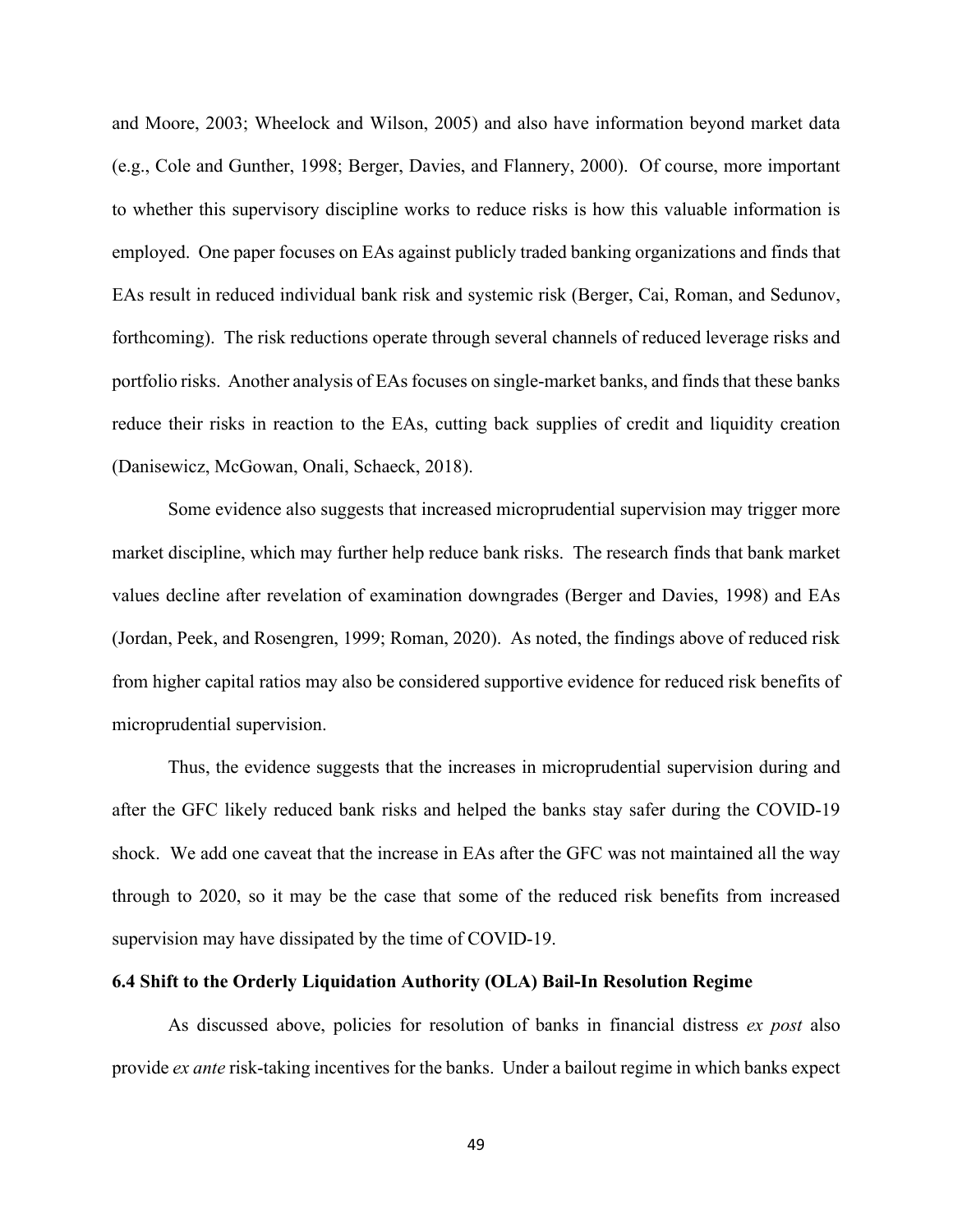government aid in the event of their financial distress, moral hazard incentives may result in greater risk taking. Such moral hazard incentives are likely reduced under a bail-in regime in which debt holders or other private-sector agents provide the aid and may apply more market discipline to keep bank risks under control.

With the passage of 2010 Dodd-Frank Act and its Orderly Liquidation Authority (OLA) provision, the U.S. officially moved to a bail-in regime for the resolution of large bank holding companies. Under OLA, shareholders of large financial distressed organizations lose their shares and subordinated debtholders or other junior creditors have some or all of their claims turned into equity capital. While it is uncertain whether OLA bail-ins would be invoked instead of bailouts in the event of significant financial distress, the possibility that this may occur can affect *ex ante* bank risk choices.

Theoretical research suggests that a bail-in regime provides strong incentives for banks to raise equity capital ratios *ex ante* to reduce the likelihood of shareholders losing their claims in the event of financial distress (Berger, Himmelberg, Roman, and Tsyplakov, 2021). Empirical research on OLA also suggests that it was successful in terms of increasing the level and speed of adjustment of capital ratios (Berger, Himmelberg, Roman, and Tsyplakov, 2021). OLA additionally appears to have improved market discipline, putting more risk premiums into bond ratings (Moody's Investor Service, 2013, 2015; Standard and Poor's Rating Services, 2015), and increasing CDS spreads for large banks (Bai, Cabanilla, and Middeldorp, 2012). Research on bailins in Europe, where the practice is more widespread, is also supportive of the risk-reducing and improved market discipline benefits of bail-ins (e.g., Schafer, Schnabel, and Weder, 2016; Boccuzzi and De Lisa, 2017; Giuliana, 2017; Lindner and Redak, 2017; Bonfim and Santos, 2020; Beck, Da-Rocha-Lopes, and Silva, 2021), but some of the benefits may only be short term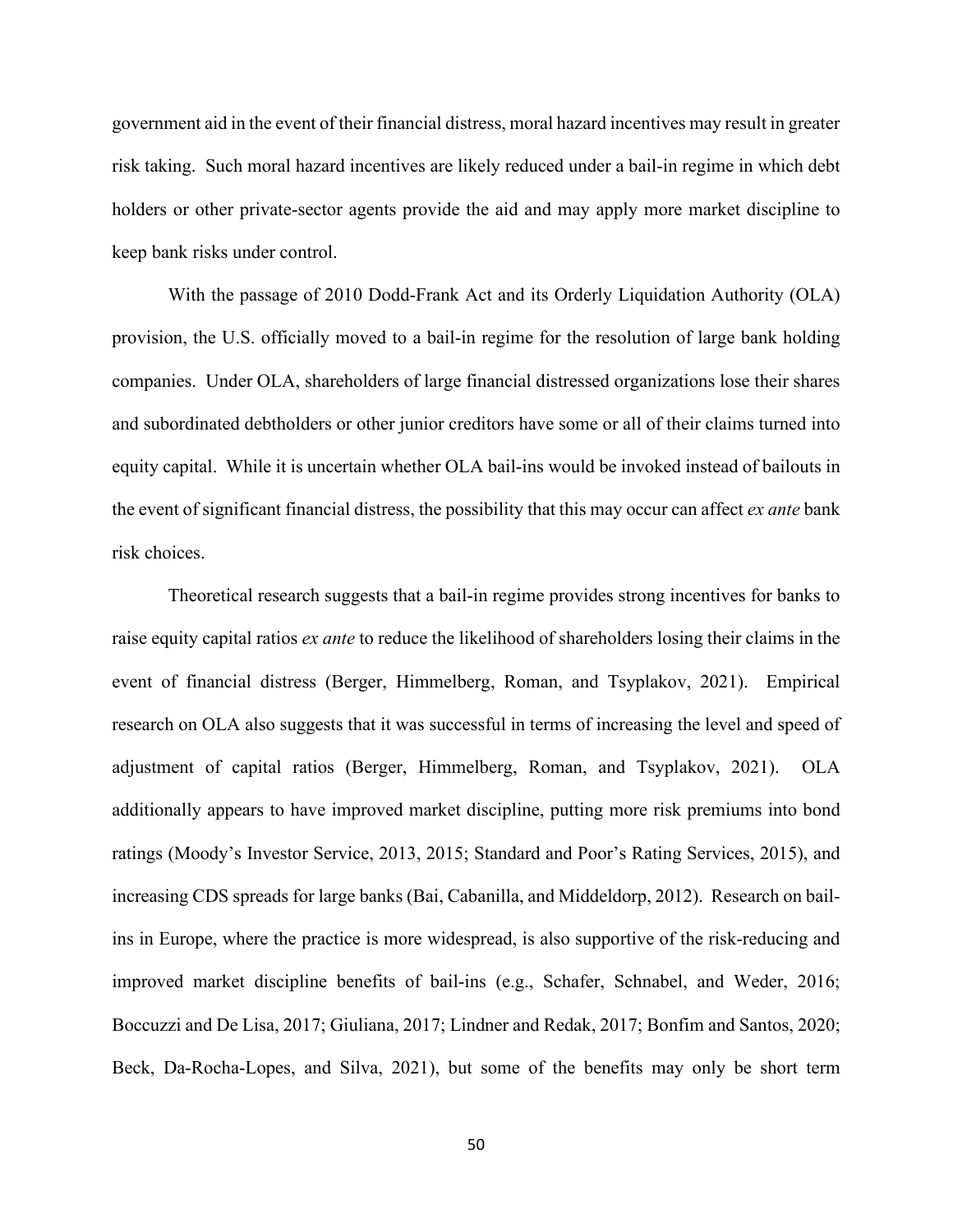(Neuberg, Glasserman, Kay, and Rajan, 2019). Thus, it appears likely that that the OLA provision of the Dodd-Frank Act helped fortify the U.S. banking industry in advance of the COVID-19 shock.

### **6.5 Suggestions for Future Research on Bank Prudential Policies**

Overall, the research in Section 5 strongly suggests that the bank prudential policy responses to the GFC helped prepare the U.S. banking industry to be resilient to the COVID-19 crisis. In terms of future research, we recommend further pursuit of this issue with research that specifically ties the performance of individual banks during COVID-19 with some of the prudential changes before the crisis. For example, sensible research agendas would include measure the effects of stress test failures and EAs on individual banks prior to the COVID-19 crisis on their relative performance during the crisis.

### **7. Interactions Among the "Surprises" and the Key Reasons behind Them**

The prior four sections that individually describe the two "surprises" and the key reasons for each are considerably simplified for the purposes of exposition. We recognize that the real economy and financial system are interlinked and that the relatively exogenous factors that affect one also affect the other.

In this section, we recognize and discuss some of these interactions. We first briefly discuss how the two "surprises" are related, followed by a short discussion of how the government stimulus programs helped the banks as well as the real economy. We then discuss in more detail the issue of the effects on the real economy of the prudential policies that protected the banking system. This issue is more complex and requires a more in-depth review of the arguments and extant research, including the research on bank credit supplies during the COVID-19 crisis.

#### **7.1 Interactions between the Two "Surprises"**

51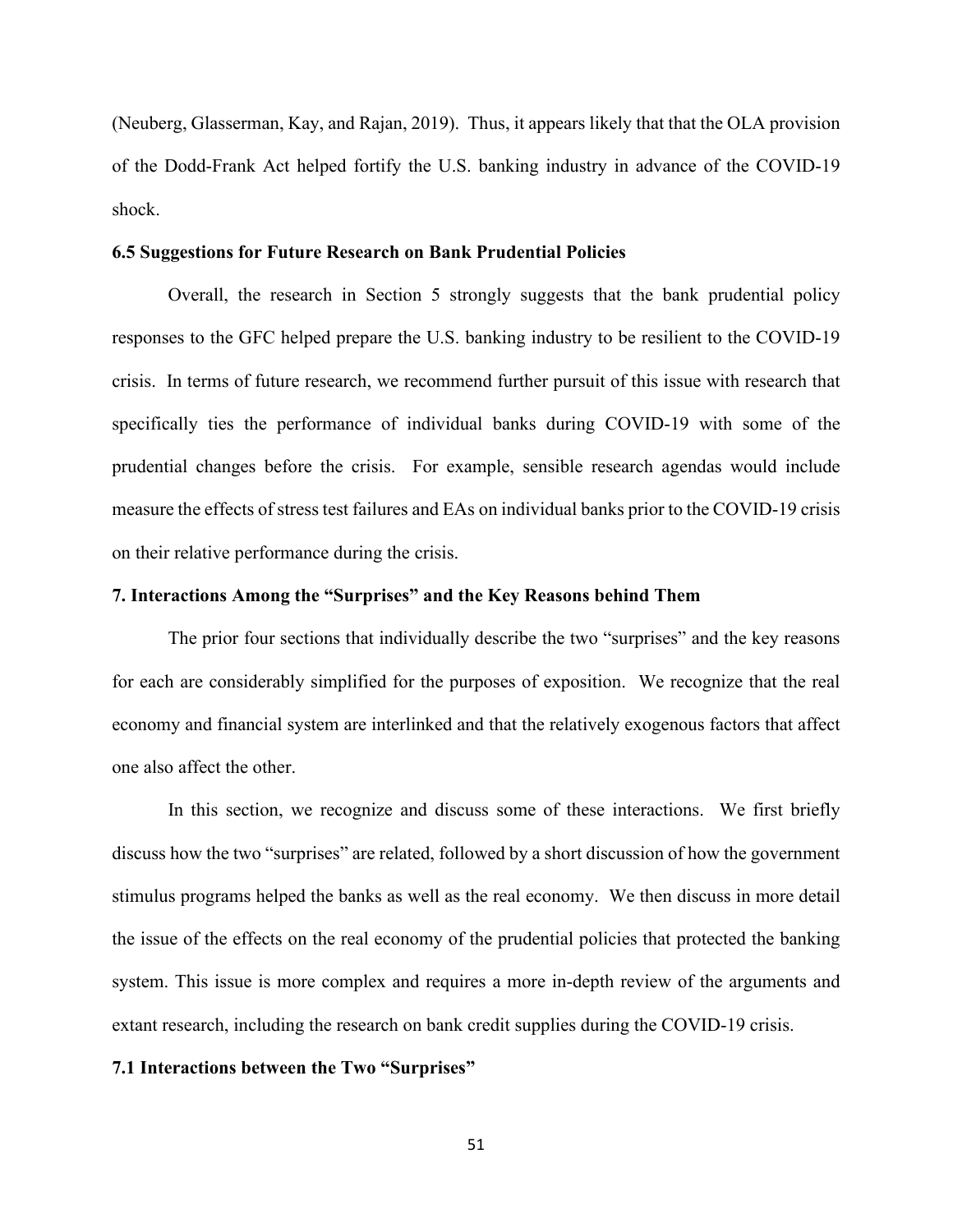We first note that the "economic surprise" and "financial surprise" are mutually reinforcing. If the economy had collapsed, the loan losses would have depleted the capital of the banks and resulted in a banking crisis. Similarly, if the banking industry had suffered widespread failures or financial distress, the resulting significant pullback in credit supply would have undermined the economic recovery. Thus, the only realistic outcomes of the COVID-19 shocks were that either both or neither of the "surprises" would have occurred.

## **7.2 Effects of the Government Stimulus Programs during COVID-19 on the "Financial Surprise"**

We next briefly acknowledge that the fast and large government stimulus programs that rescued that real economy also helped promote the "financial surprise" of the relatively healthy banks. Without these stimulus programs promoting the real economy, it is likely that there would be many more defaults on bank loans that would have endangered the banks.

In addition, at least one of the stimulus measures, the PPP, also aided the banks both directly and indirectly. Institutions that participated in PPP earned fees between one and five percent for essentially making risk-free loans that require little in the way of monitoring, collection costs, or potential credit losses, given that these loans were not expected to be paid back. The banks may also be indirectly supported because some of their relationship borrowers to whom the banks distributed the PPP funds may be more likely to repay other loans. The PPP may have also generated other banking business from the relationship and non-relationship recipients, aiding the banks further. The evidence presented in Section 5.2 above suggests that in most cases, PPP banks increased their loan portfolios. Additional findings in the research literature suggest higher bank profitability associated with PPP participation (e.g., Berger, Karakaplan, and Roman, 2021; Marsh and Sharma, 2021), as well as competitive advantages over other banks (e.g., Berger, Karakaplan,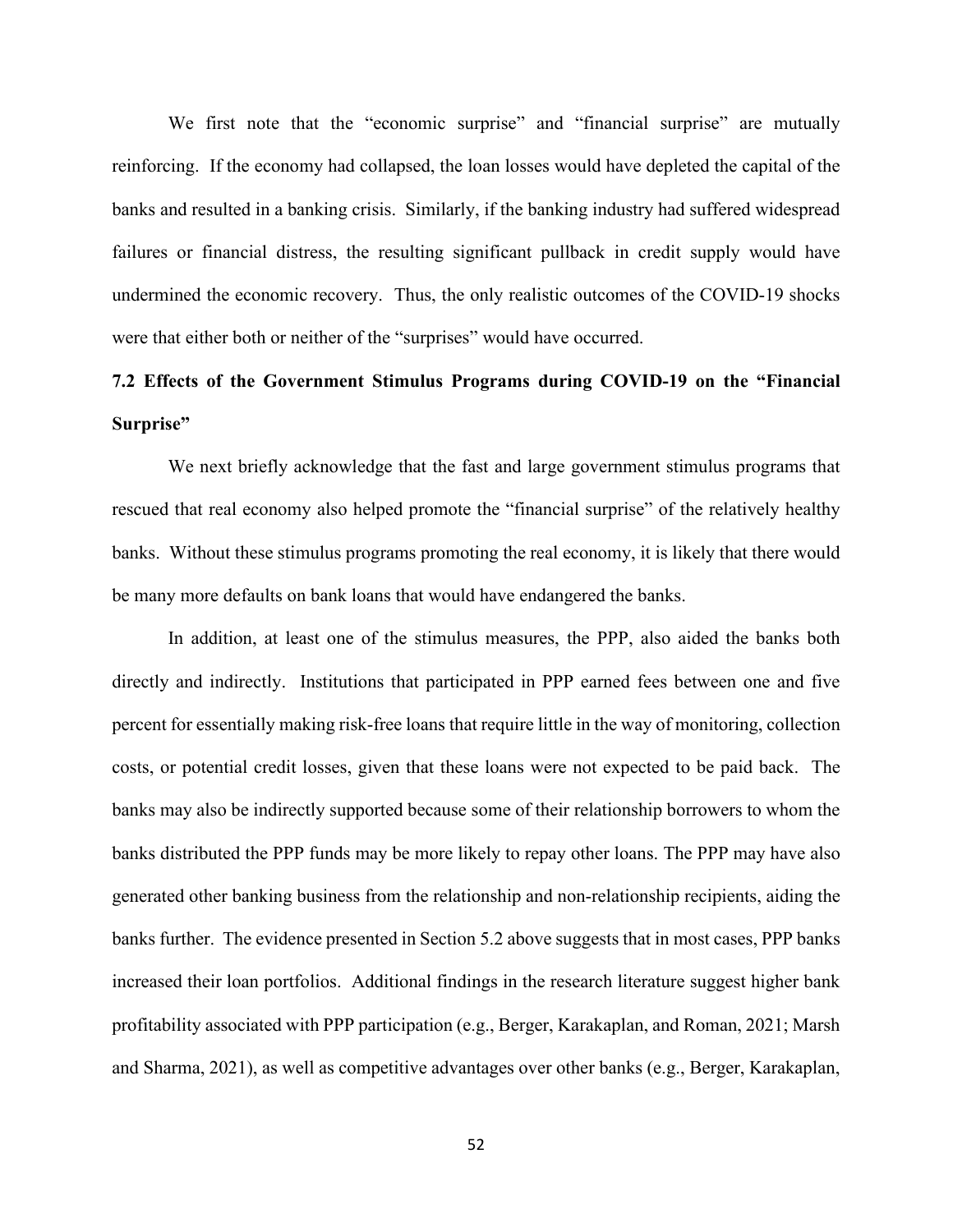and Roman, 2021). We suggest more research on this topic.

### **7.3 Effects of the Bank Prudential Policy Responses to the GFC on the "Economic Surprise"**

The more complex issue concerns the effects of the bank prudential policies implemented in response to the GFC on the "economic surprise." Up to some point, these prudential policies, including the four topics reviewed above – higher capital requirements, introduction of stress tests, increased microprudential supervisory scrutiny, and shift to the Orderly Liquidation Authority (OLA) bail-in resolution regime – likely aided the real economy and helped achieve the "economic surprise." By preventing the banking system from significant financial distress, the tighter prudential policies likely averted a substantial credit crunch. That is, they probably prevented a significant decline in credit supplies that would have harmed the real economy when it was already in difficulties due to the public health and government restrictions shocks.

However, beyond some point, the responses of the banks to these tougher prudential policies was almost surely to reduce credit supplies at the margin, which likely hindered shortterm economic growth and kept the "economic surprise" from being even greater. We summarize three sets of research findings that bear on the likely extent of these effects – findings on these prudential policies themselves, results on the causes of the U.S. credit crunch and recession of the early 1990s, and research on bank credit supplies other than the PPP effects during the COVID-19 crisis.

## **7.3.1 Research on Bank Prudential Policy Responses on Bank Credit Supplies and the Real Economy**

A very straightforward bank response to the tightening of almost any prudential policy would be to reduce credit risk by curtailing credit supply. This applies all four of the bank prudential policy responses to the GFC reviewed above, which we briefly discuss here in order.

53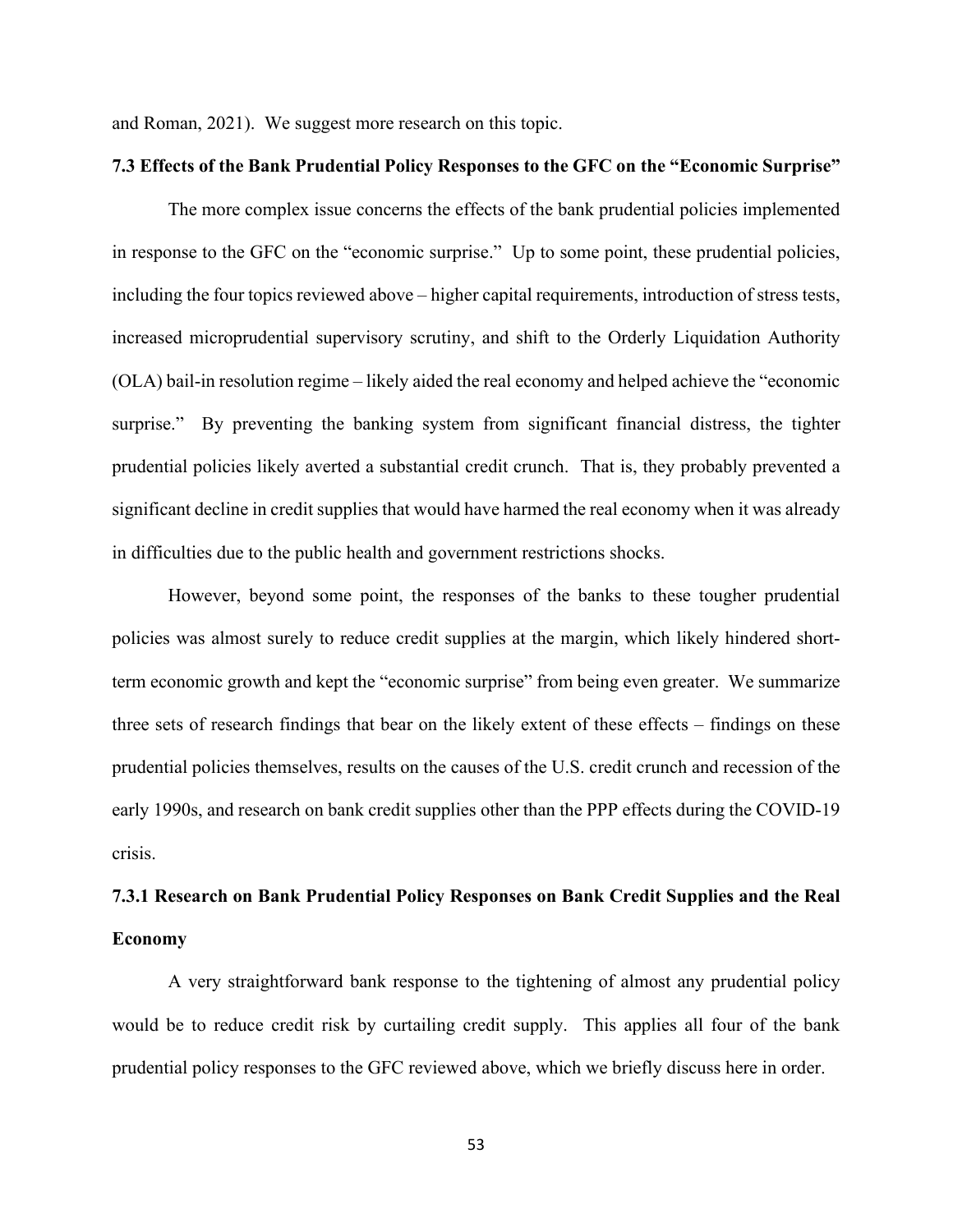### **7.3.1.1 Higher Capital Requirements and Bank Credit Supplies and the Real Economy**

Starting with higher capital requirements, the theoretical research findings summarized above strongly suggest that the higher capital ratios brought about by higher capital requirements help offset moral hazard incentives to take on excessive portfolio risks (e.g., Admati, DeMarzo, Hellwig, and Pfleiderer, 2013; Thakor, 2019), and the empirical bank failure literature (e.g., Cole and Gunther, 1995; others) and empirical financial crisis literature (e.g., Berger and Bouwman, 2013) supports this view. The easiest and fastest method of reducing portfolio risks is to reduce lending, which may also harm the real economy at the margin.

With respect to the implementation of the Basel III capital requirements specifically, there is an additional "mechanical" incentive to reduce lending. Banks can directly increase their riskbased capital ratios under Basel III by attenuating their credit supplies. Fewer loans reduce the risk-weighted assets measures in the denominators of these capital ratios.

### **7.3.1.2 Introduction of Stress Tests and Bank Credit Supplies and the Real Economy**

The logic for the introduction of stress tests is similar to that for capital requirements, given that these tests are essentially forward-looking capital requirements. Reducing credit supply is a very direct way to reduce the likelihood that a simulated adverse future scenario would cause credit losses that would impair a bank's capital. The research evidence is overwhelmingly consistent with this argument. The stress test papers cited above showing risk reductions – Covas (2017); Acharya, Berger, and Roman (2018); Connolly (2018); Berrospide and Edge (2019); Cortés, Demyanyk, Li, Loutskina, and Strahan (2020) – unanimously find that stress tests result in credit supply reductions. Such credit supply decreases may harm the real economy at the margin, particularly the reductions found in the supply of small business credit, given that many small businesses are financially constrained.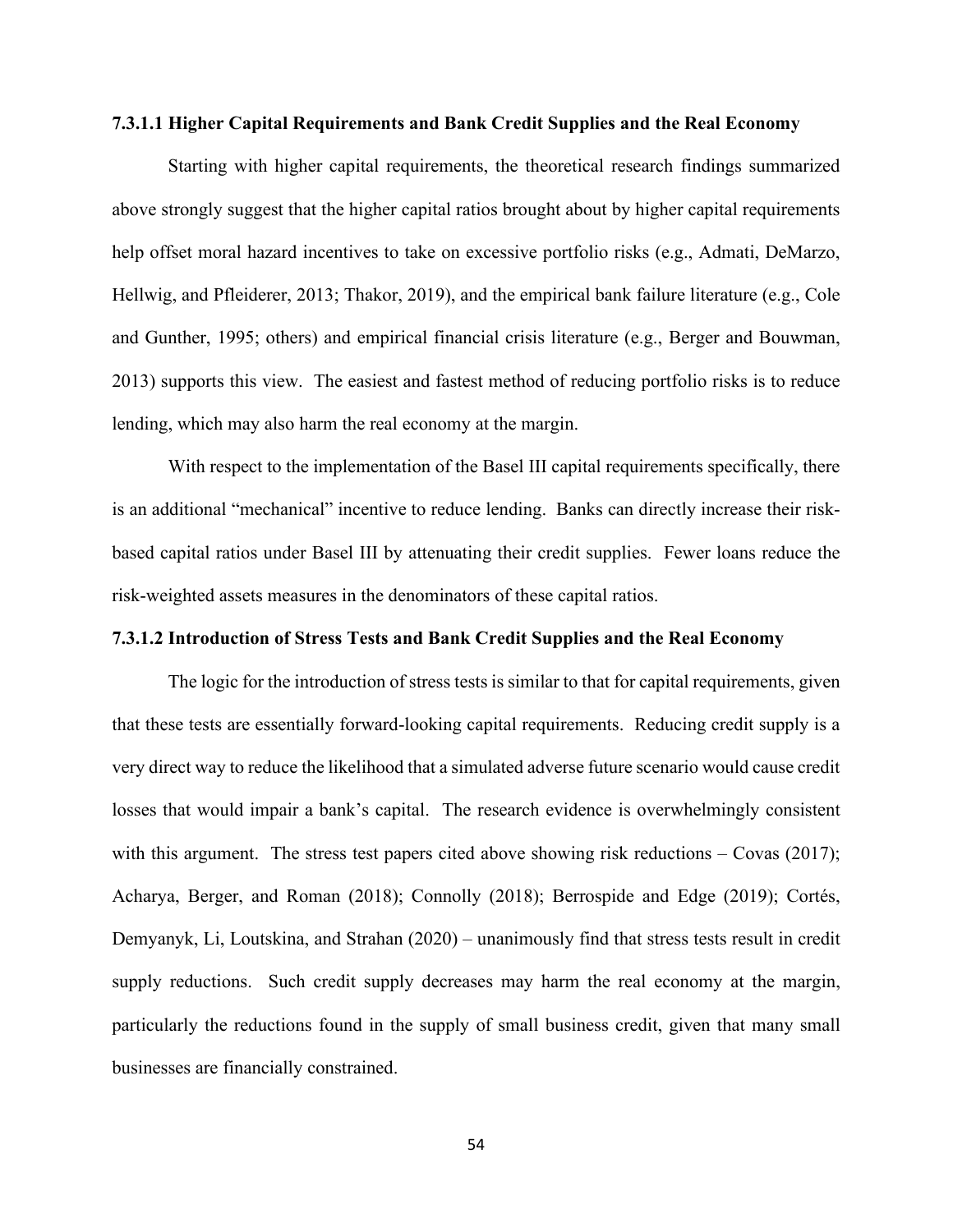## **7.3.1.3 Increased Microprudential Supervisory Scrutiny and Bank Credit Supplies and the Real Economy**

Reducing credit supply is also clearly a rational bank reaction to increased microprudential supervisory scrutiny. The on-site bank examinations that supervisors use to monitor bank risks focus squarely on evaluating credit risks in the loan portfolio by reviewing loan documents. These credit risks are most easily reduced by cutting back credit supplies. As discussed above, the EA papers find that these supervisory actions are effective in reducing portfolio risks, which include reducing credit supplies (Danisewicz, McGowan, Onali, Schaeck, 2018; Berger, Cai, Roman, and Sedunov, forthcoming). Danisewicz, McGowan, Onali, Schaeck (2018) also provide direct evidence of that EAs that harm the real economy at the margin.

## **7.3.1.4 Shift to the Orderly Liquidation Authority (OLA) Bail-In Resolution Regime and the Real Economy**

The theoretical evidence provided above suggests that the shift to the OLA bail-in regime would reduce *ex ante* risk-taking incentives for the banks (Berger, Himmelberg, Roman, and Tsyplakov, 2021). The empirical evidence also suggests that it did so in terms of capital ratios (Berger, Himmelberg, Roman, and Tsyplakov, 2021), bond ratings (Moody's Investor Service, 2013, 2015; Standard and Poor's Rating Services, 2015), and CDS spreads (Bai, Cabanilla, and Middeldorp, 2012). These risk reductions are consistent with, but are not direct evidence of the effects of OLA bail-in implementation resulting in reduced lending and harming the real economy.

The more extensive European empirical research on bail-ins cited above also suggests at least short-term reductions in risk from bail-ins (e.g., Schafer, Schnabel, and Weder, 2016; others), and does provide some evidence that bail-ins reduce bank credit and harm the real economy at the margin. Beck, Da-Rocha-Lopes, and Silva (2021) investigates a European bail-in and finds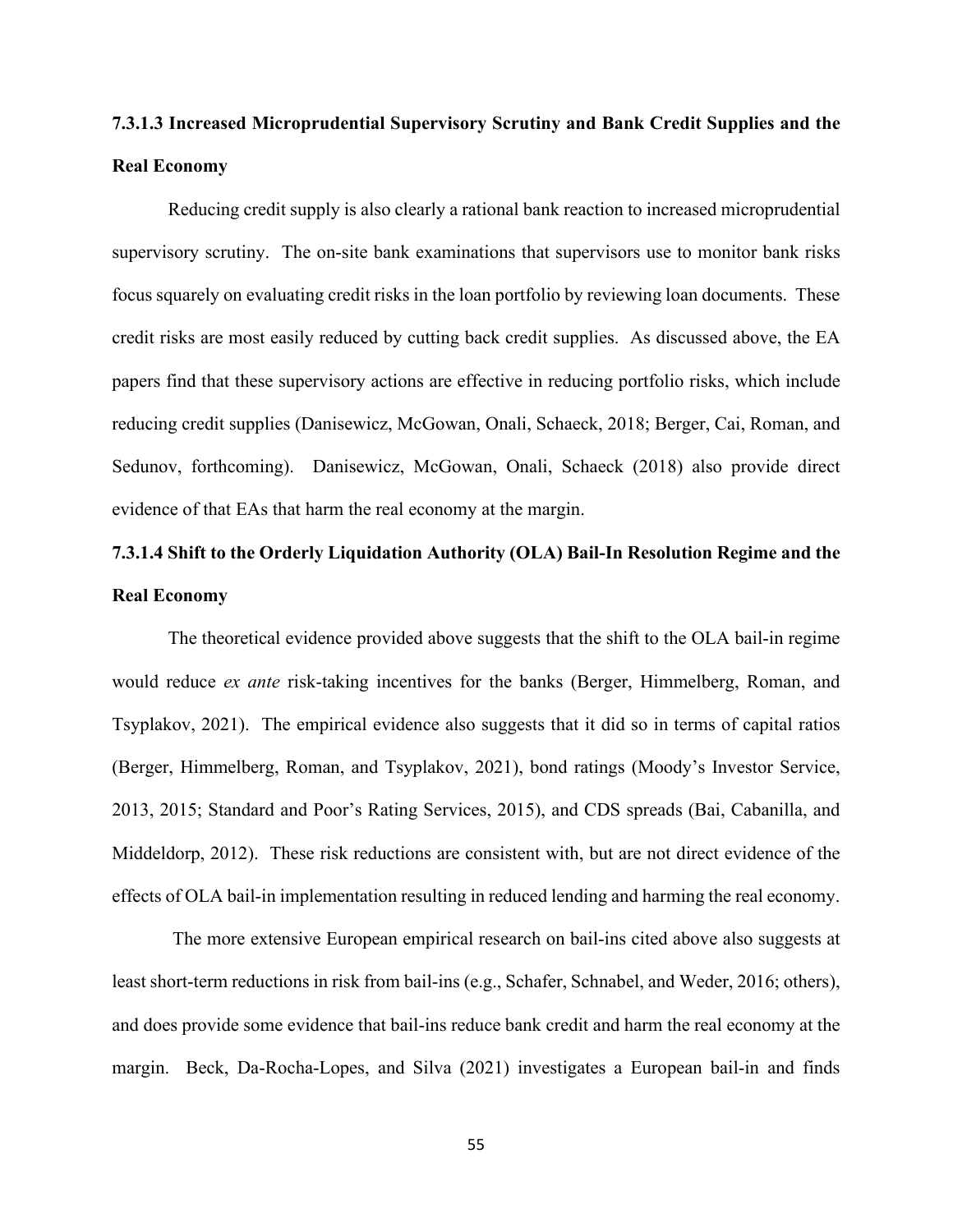evidence of a significant reduction in credit supply to financially constrained small firms, reducing their investment and employment.

# **7.3.2 Research on Bank Prudential Policies and the U.S. Credit Crunch and Recession of the Early 1990s**

We also draw guidance about the likely effects of the strengthening of bank prudential policies in response to the GFC on credit supplies and the real economy during the COVID-19 crisis by looking back at research on a prior crisis. The U.S. credit crunch and recession of the early 1990s provides an example of a well-researched case of the potential effects of a tightening of prudential policies on bank credit supplies and real economy during a crisis and recession.

To set the stage, the first Basel Accord, later known as Basel I, was agreed to in 1988. It was implemented in stages in the U.S., with partial compliance required by December 1990 and full compliance by December 1992. There were also increased explicit and implicit leverage requirements (simple ratios of capital to assets) imposed by regulators and supervisors, respectively, around these times, including the Prompt Corrective Action (PCA) rules of the FDIC Improvement Act (FDICIA) of 1991.

It was also widely believed that bank supervisors became tougher in the late 1980s and early 1990s in reaction to the widespread bank capital shortfalls and failures of the late 1980s. Research confirms the increases in supervisory toughness with evidence that bank supervisors assigned worse examination ratings and required greater allocations for loan and lease losses (which reduce reported capital ratios) for a given set of bank conditions during these times (e.g., Bizer, 1993; Berger, Kyle, and Scalise, 2001).

During the early 1990s, banks in the U.S. significantly reduced their commercial lending. There was a drop of 23.2% in aggregate bank commercial and industrial (C&I) loans during the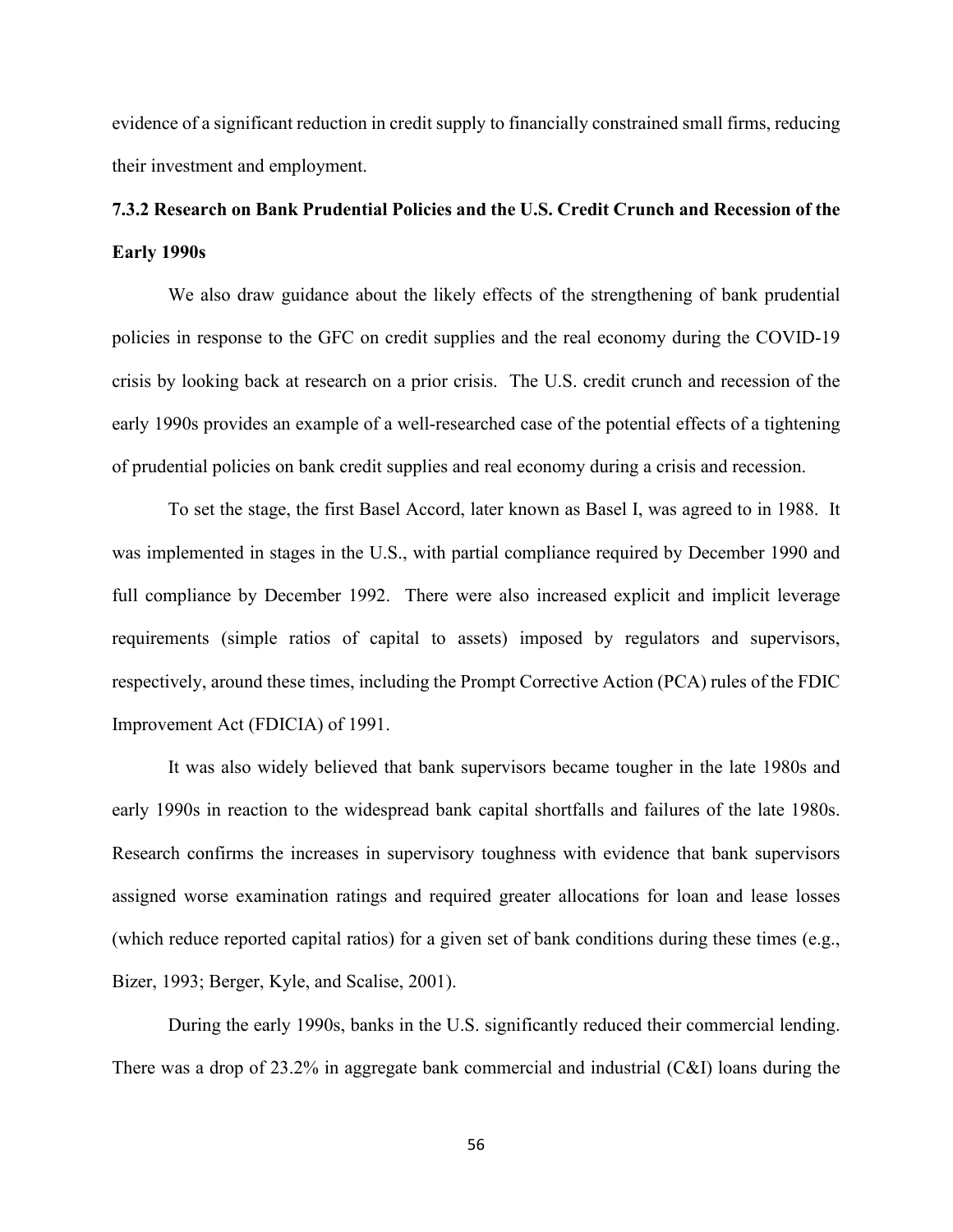first three years of the 1990s based a comparison of Call Report data from 1989:Q4 with 1992:Q4 (Berger, Kashyap, and Scalise, 1995). Although some of the decline may be due to reduced credit demand, the massive size of the drop and the fact that it corresponds with a period of significant bank distress means that there was almost surely a credit crunch, or significant reduction in credit supply.

The extent to which the credit crunch harmed the real economy depends in large part on alternative opportunities of the potential borrowers. Large businesses more often have alternative sources of external finance, while small businesses are more often bank-dependent and face financial constraints. Call Reports at that time reported no information on loan or firm size, but one study combines the Call Report data with information from the Federal Reserve's Survey of Terms of Bank Lending to Business (STBL) to try to differentiate the effects by firm size. The authors' estimates suggest much more severe credit cuts for small businesses – reductions of 38.5% in loans to firms with less than \$1 million in bank credit, and 45.2% for small business borrowers with credit below \$250,000 (Berger, Kashyap, and Scalise, 1995, Tables 8, A2, A8, A10). It seems very likely from these results that the credit crunch had significant negative real economic consequences and contributed to the recession.

A significant amount of banking research focuses on whether the toughening of bank prudential policies helped cause the credit crunch. Some test the effects of implementation of the Basel I risk-based capital requirements (e.g., Haubrich and Wachtel 1993, Berger and Udell 1994, Hancock and Wilcox 1994, Wagster 1999), and some test the effects of higher explicit (regulatory) or implicit (supervisory) capital standards based on leverage ratios (e.g., Berger and Udell 1994, Peek and Rosengren 1994, 1995, Hancock and Wilcox 1994, Hancock, Laing, and Wilcox 1995, Shrieves and Dahl 1995). It is difficult to differentiate between them, but the research provides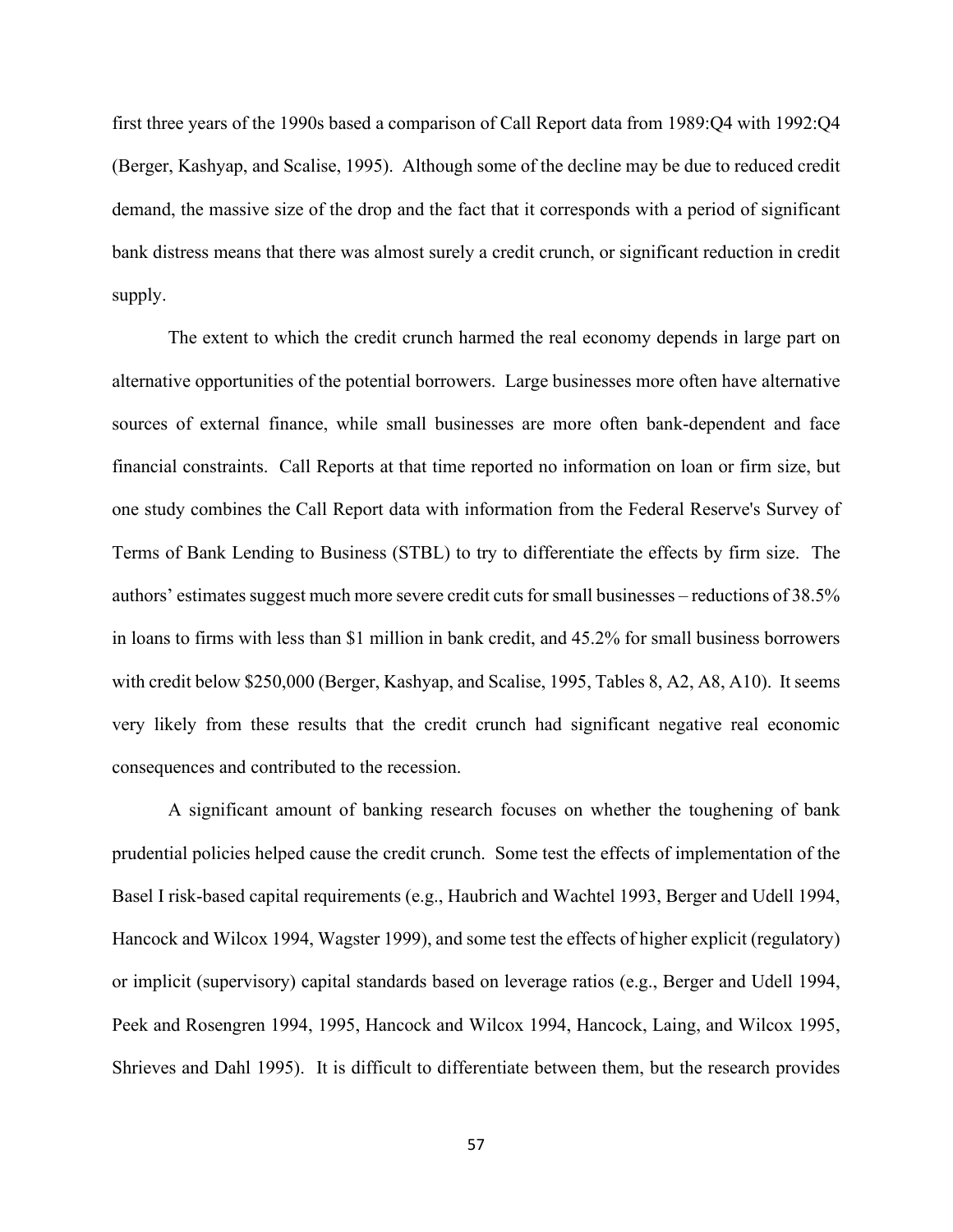more support for the leverage standards and relatively little support for the role of the Basel I riskbased capital requirements.

Other papers test whether the tougher supervisory standards imposed during bank examinations resulted in reduced lending. Bizer (1993) and Berger, Kyle, and Scalise (2001) both find that the tougher standards caused reductions in credit supply, but the latter study concludes that the effects were relatively small economically.

Thus, the research on the credit crunch of the early 1990s suggests that the strengthening of bank prudential policies was likely responsible for only a small portion of the credit crunch and harm to the real economy at that time. It seems likely more of the declines in lending were due to other causes, such as the financial distress of the banks at that time.

# **7.3.3 Research on Bank Credit Supplies Other Than the PPP Effects and the Real Economy during the COVID-19 Crisis**

We finally turn to the research evidence on bank credit supplies other than PPP effects during the COVID-19 crisis. If it is the case that bank prudential policy responses to the GFC resulted in marginal decreases in credit supply that may have marginally inhibited the "economic surprise," they should be apparent in decreases in bank credit supplies during the crisis other than the effects of the PPP. We specifically exclude the PPP effects on bank lending because these are from a different cause than the prudential policies.

Near the beginning of the crisis in March 2020, many large U.S. corporations participated in the "dash for cash" referenced above in which they drew down their existing revolvers or credit lines from large banks (e.g., Acharya and Steffen, 2020; Greenwald, Krainer, and Paul, 2020; Li, Strahan, and Zhang, 2020; Acharya, Engle, and Steffen, 2021; Chodorow-Reich, Darmouni, Luck, and Plosser, forthcoming). This may be viewed primarily as an increase in the demand for credit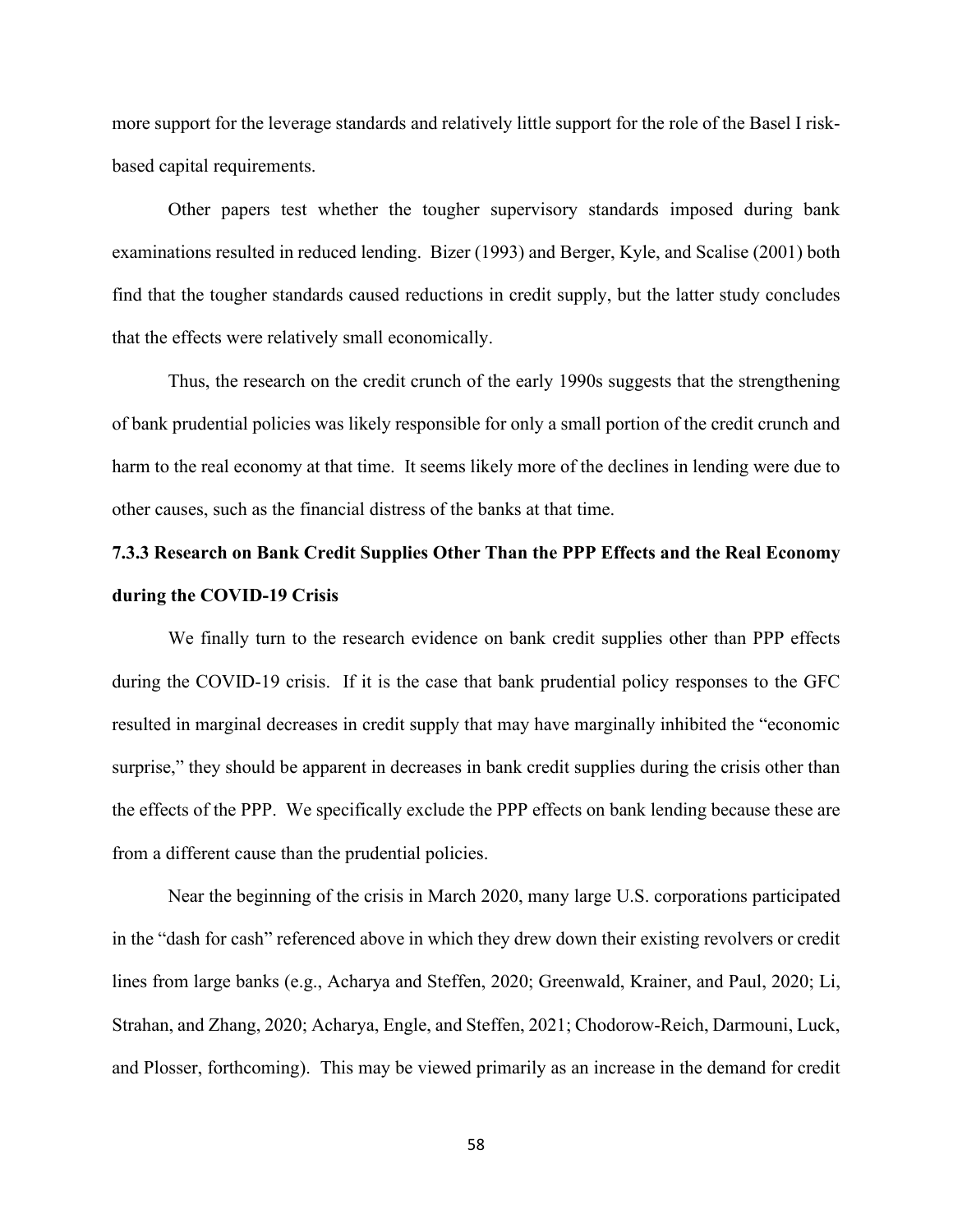due to worries about deteriorations in either their own conditions or those of the banks, rather than a change in credit supply by the banks, since banks are contractually obligated to honor their prior commitments. A similar phenomenon occurred during the GFC (e.g., Ivashina and Scharfstein, 2010). However, the "dash for cash" may have been somewhat limited by credit supply to the extent that some banks exercised material adverse change clauses or stepped up enforcement of covenants, which may help explain why small firms had relatively little participation in this phenomenon (e.g., Chodorow-Reich, Darmouni, Luck, and Plosser, forthcoming).

Nevertheless, the "dash for cash" could potentially affect bank credit supply. The credit line drawdowns raised the banks' liquidity and credit risks, and so may have resulted in reductions in bank credit supply. Several studies find these reactions, reduced credit supply to other borrowers (e.g., Greenwald, Krainer, and Paul, 2020; Acharya, Engle, and Steffen, 2021; Kapan and Minoiu, 2021). Importantly, this particular evidence related to the "dash for cash" does not provide significant support for or against the notion that bank prudential policy responses to the GFC may have reduced credit supply and marginally inhibited the "economic surprise" because these changes in supply are directly related to a different cause.

The Beck and Keil (2021) paper cited above which finds that banks more exposed to the COVID-19 economic consequences had performance issues also finds that these banks reduced SME lending other than PPP loans, and also reduced lending overall inclusive of PPP loans, which could have hindered the "economic surprise" at the margin. In contrast, Levine, Lin, and Xie (2020) find evidence that credit supplies by small banks may have aided the "surprise" at the margin with countercyclical funding to small firms that improved employment relative to what it otherwise might have been.

There is also some limited evidence on the supply of credit card debt. Examining Y-14M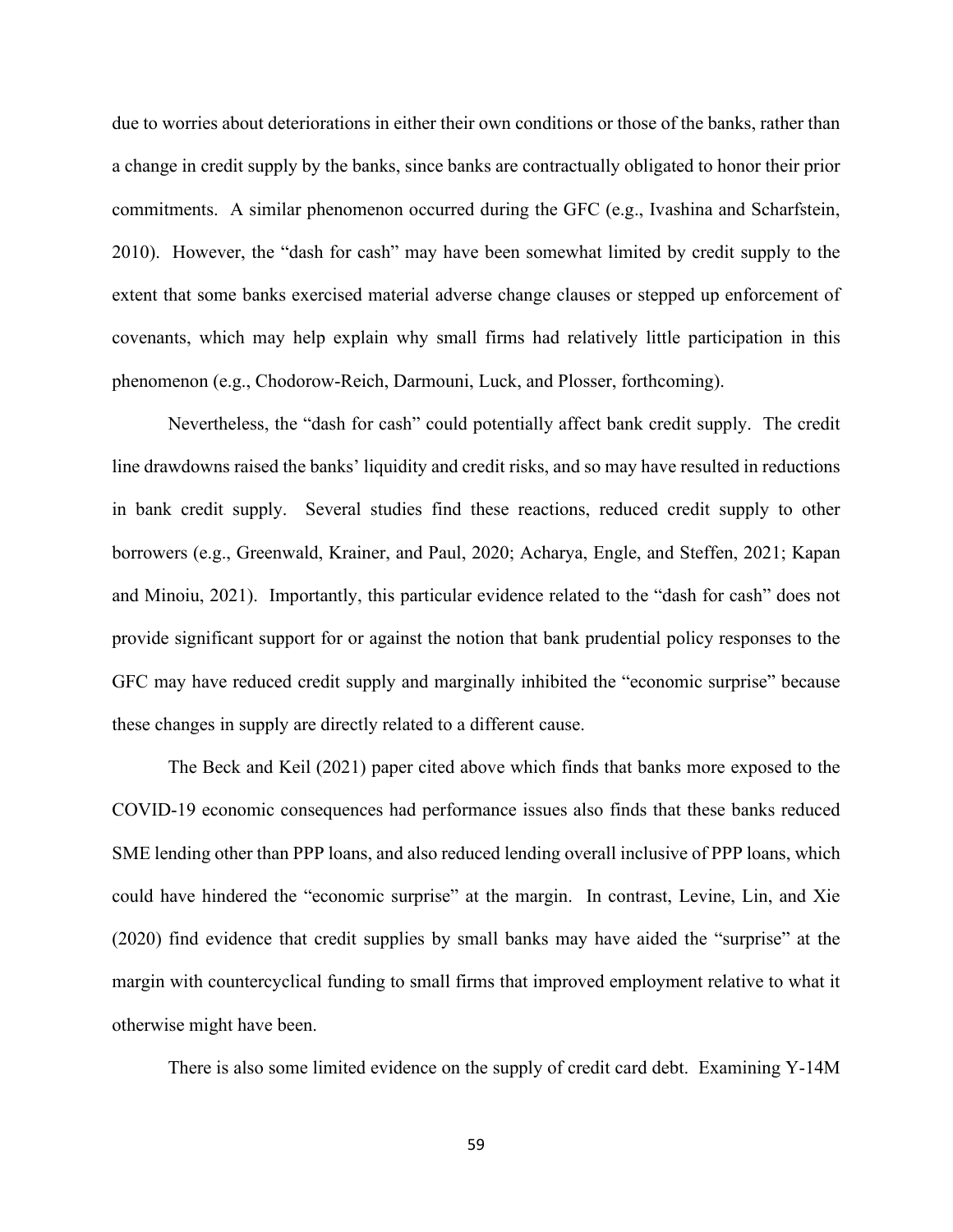credit card data from the Federal Reserve for credit cards up to August 2020, Horvath, Kay, and Wix (2021) show increases in the interest rates of new credit cards to less creditworthy consumers, consistent with a tightening of credit supply and a flight-to-safety response of banks to the COVID-19 shock.

We also review some research results for the relative effects of the COVID-19 on relationship versus non-relationship borrowers for both conventional commercial credit and credit card debt for both consumers and small businesses. Berger, Bouwman, Norden, Roman, Udell, and Wang (2021a) find that conventional commercial relationship borrowers fare significantly worse than non-relationship borrowers in their loan contract terms (spread, collateral, maturity, amount) in response to COVID-19 shocks, contrary to findings for normal times (e.g., Kysucky and Norden, 2016) and prior crises (e.g., Bolton, Freixas, Gambacorta, and Mistrulli, 2016). The results are more pronounced for larger firms and larger banks. Berger, Bouwman, Norden, Roman, Udell, and Wang (2021b) also find different effects for credit cards for consumers and small businesses. During COVID-19, both groups benefit with better contract terms, with more benefits flowing to safer relationship customers.

It is difficult to draw strong conclusions about credit supply from the relative credit terms of relationship versus non-relationship borrowers. The conventional commercial credit results of relatively worse loan contract terms for relationship borrowers may reflect that banks reduced credit supply to relationship borrowers to "hold up" these borrowers when the value of soft information from relationships is relatively high (e.g., Sharpe, 1990; Rajan, 1992). Alternatively, these banks may try to bolster their capital in the crisis with earnings from the higher spreads and other harsher credit terms that they cannot charge non-relationship borrowers. The findings may also reflect increases in supply to non-relationship borrowers to try to gain market shares in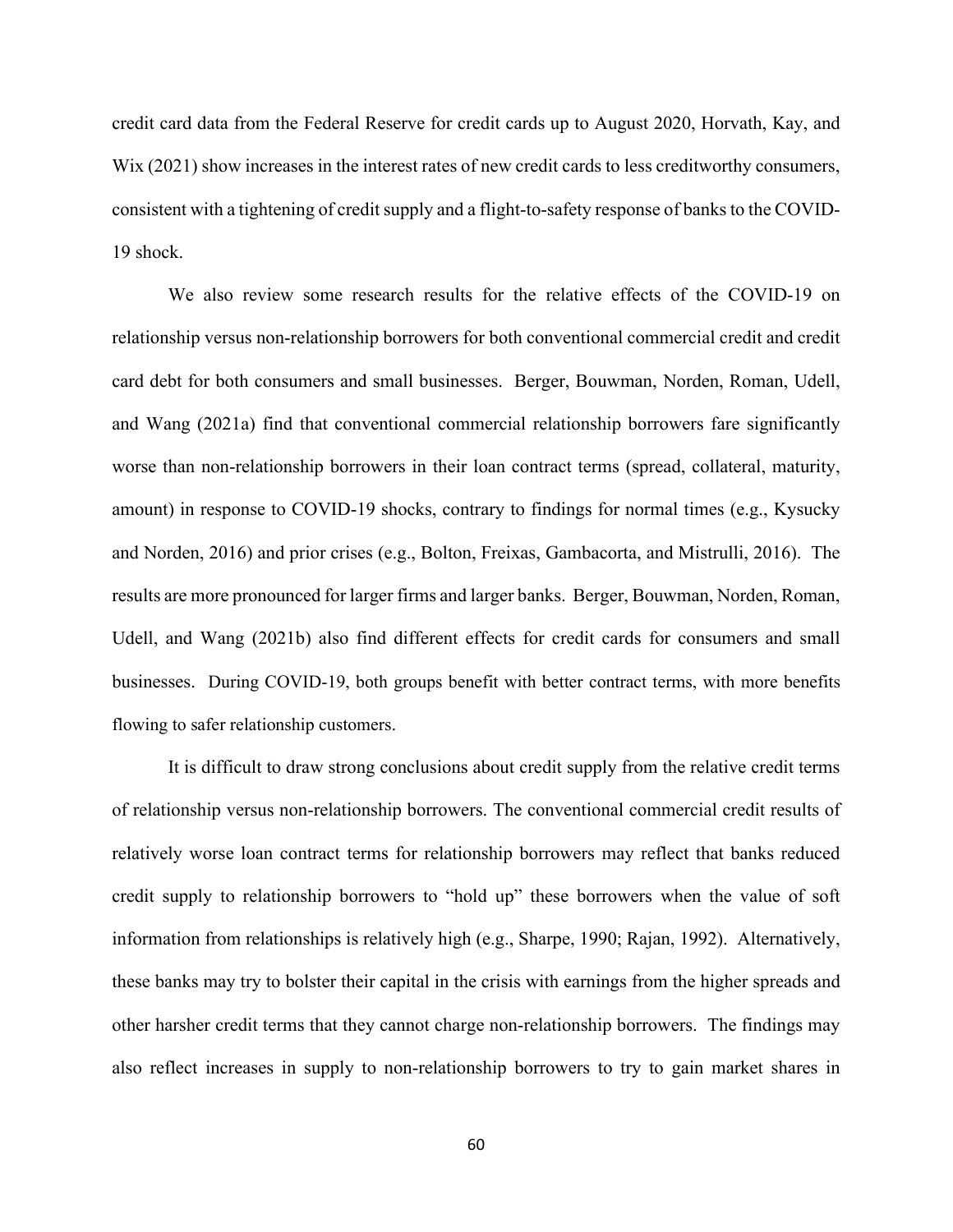turbulent times. Similarly, the relatively beneficial effects of the crisis on contract terms for credit card consumers and small business customers is ambiguous.

Finally, we briefly review extant research on COVID-19 bank credit supply changes from international or non-U.S. studies, despite the fact that they do not provide direct evidence on whether bank credit decisions hindered the "economic surprise" in the U.S. Non-U.S. studies of bank credit supply changes during COVID-19 is valuable evidence on its own of bank reactions to essentially the same crisis, and may give valuable information about bank behavior in the U.S. as well.

A number of cross-country studies find the COVID-19 crisis resulted in tougher credit conditions for borrowers. They faced higher loan spreads at the intensive margin (Hasan, Politsidis, and Sharma, 2021), and received lower credit quantities at the extensive margin (Colak and Oztekin, 2021; Dursun-de Neef and Schandlbauer, 2021; Park and Shin, 2021), with some key differences about which borrowers suffered the worst credit reductions.<sup>[35](#page-62-0)</sup> Some of these differences in credit conditions are due to variations in how COVID-19 affected credit risks. Some research suggests that corporate CDS spread reactions to the pandemic, which reflect these credit risks, vary in systematic ways with firm, debt, and industry characteristics as well as national policies (e.g., Liu, Qiu, and Wang, 2021; Hasan, Marra, To, Wu, and Zhang, 2021).

One study of bank credit supply in Brazil illustrates the effects of different types of government policies. Norden, Mesquita, and Wang (2021) show that credit supply in the nation decreased during the COVID-19 crisis, but that the effects may be moderated or aggravated by government policy interventions. "Soft interventions," such as social distancing and mass

<span id="page-62-0"></span><sup>&</sup>lt;sup>35</sup> In some cases, these additional borrowing difficulties may have been offset to some degree by asset value gains from holdings of "safe haven" currencies that appreciated during the COVID-19 crisis, especially the U.S. dollar (e.g., Hale and Juvenal, 2021).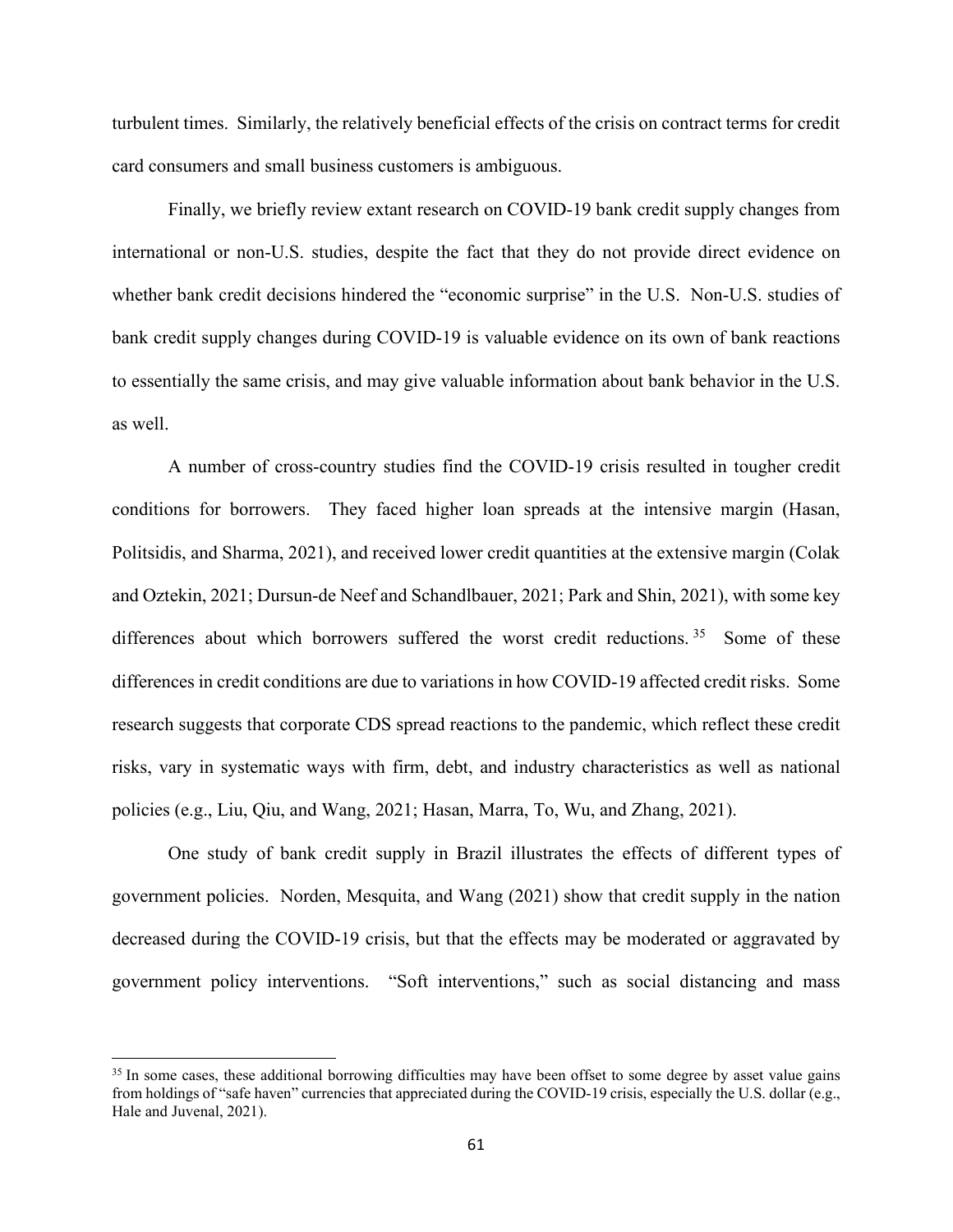gathering restrictions moderate the credit supply shocks and "hard interventions," such as closures of public venues and non-essential services aggravate the shocks.

# **7.3.4 Conclusions from the Research on the Effects of the Bank Prudential Policy Responses to the GFC on the "Economic Surprise"**

The research reviewed here on the extent to which the bank prudential policies implemented in response to the GFC may have significantly inhibited the "economic surprise" at the margin by reducing credit supply is extensive, but largely inconclusive. The research findings on these prudential policies themselves are suggestive of large reductions in credit supply during normal times, but may not necessarily hold in a crisis. The results of similar policy tightenings during a prior crisis – the U.S. credit crunch and recession of the early 1990s – suggest modest effects, but may not be conclusive regarding COVID-19 because the crises are so different. Finally, the research on bank credit supplies other than the PPP effects during the COVID-19 crisis mostly, but not entirely, suggest credit supply reductions at the margin, but much more research on this issue is needed.

### **8. Conclusions and Additional Future Research Directions**

Crises are devastating events and COVID-19 has had very substantial human and economic tolls. Ironically, crises also represent significant research opportunities for us to learn from the experiences. Crises provide chances to learn what works by offering opportunities to observe failures. Crises also generate new government policies to research, and deliver exogenous shocks to use as quasi-natural experiments to tackle new and old research questions. As a consequence, many years of consequential economic and financial research often follow. Given that COVID-19 features all of these properties and is unique among crises in several dimensions as well, we may expect a strong pipeline of research to come over a long period of time, not only in banking,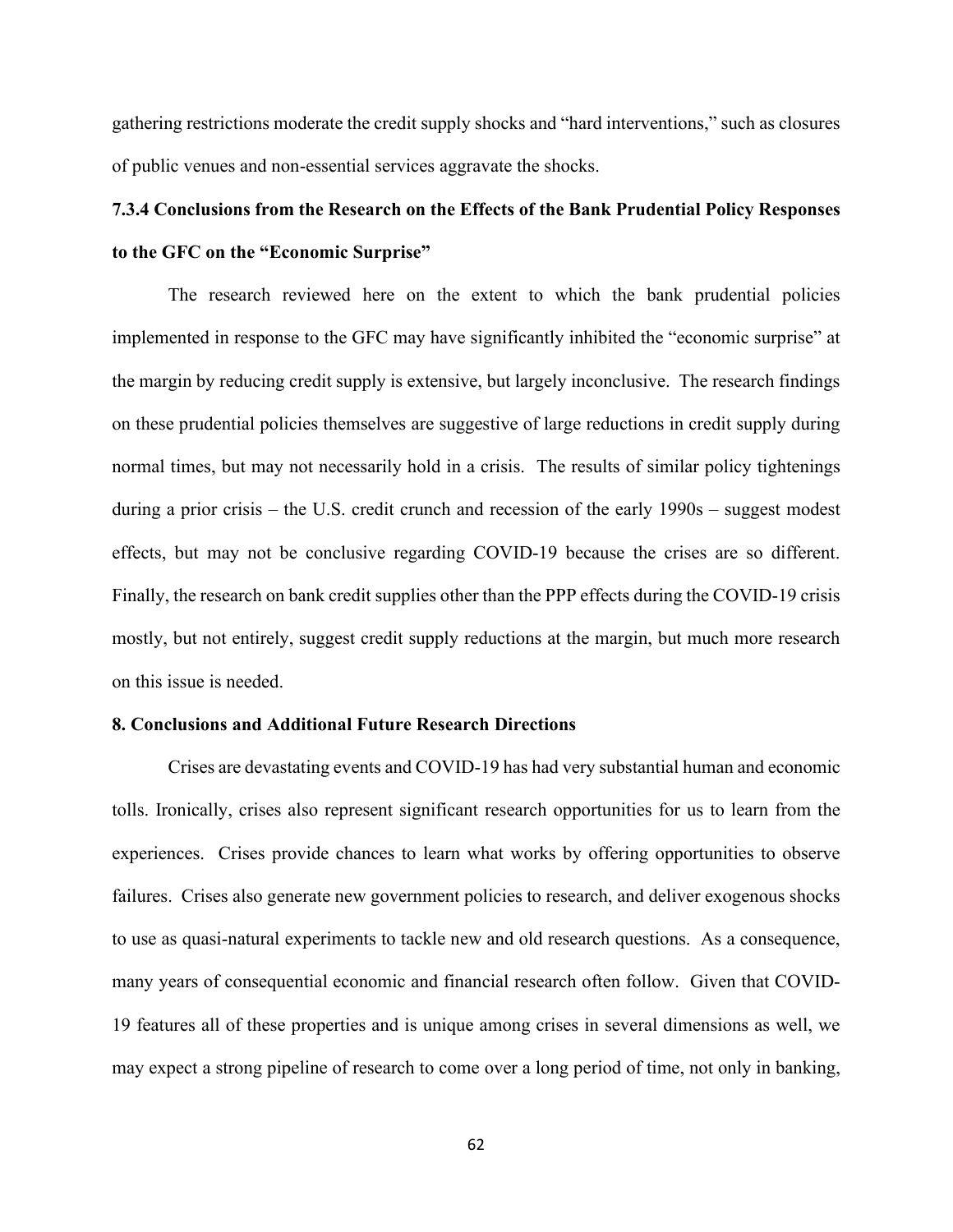economics, and finance, but on all fronts, including other business and social science topics. The earlier sections of this paper suggest that a number of research papers are in process, forthcoming, and published, and also provide suggestions for future research. We add to this list of suggestions here.

Studying the numerous policy approaches employed in the COVID-19 crisis is likely to be particularly fruitful. There were many different policy measures implemented across the world that impacted bank lending decisions, the banks themselves, and real economic outcomes. As discussed above, there is an active research agenda on these topics in the U.S., but much more can be accomplished across the world. Examining policy measures and bank-level data over time and across countries will likely reveal many important lessons, particularly since researchers tend to learn more where failures occur. Initial findings suggest the impact of policy interventions adopted in different countries have been mixed, and depend on bank and country characteristics. As more detailed bank-level data become available across the world, we can observe how banks behaved during the crisis; to what extent they lent to corporations, small firms, and households; and how banks with different size and ownership characteristics – large versus small banks, and private domestic- versus foreign- versus state-owned banks – behaved differently, and how these dynamics varied across countries.

While we have not observed bank runs or market crashes around the world, if economic recovery is not as swift as in the U.S., and banks in other nations were not as well capitalized and fortified entering the crisis, they may experience deteriorations in their asset quality that eventually leads to deleveraging and credit crunches that can slow the recoveries in their countries. Fiscal and financial pressures may also necessitate that countries reduce their fiscal and monetary supports and wind down their forbearance measures, creating potential vulnerabilities that will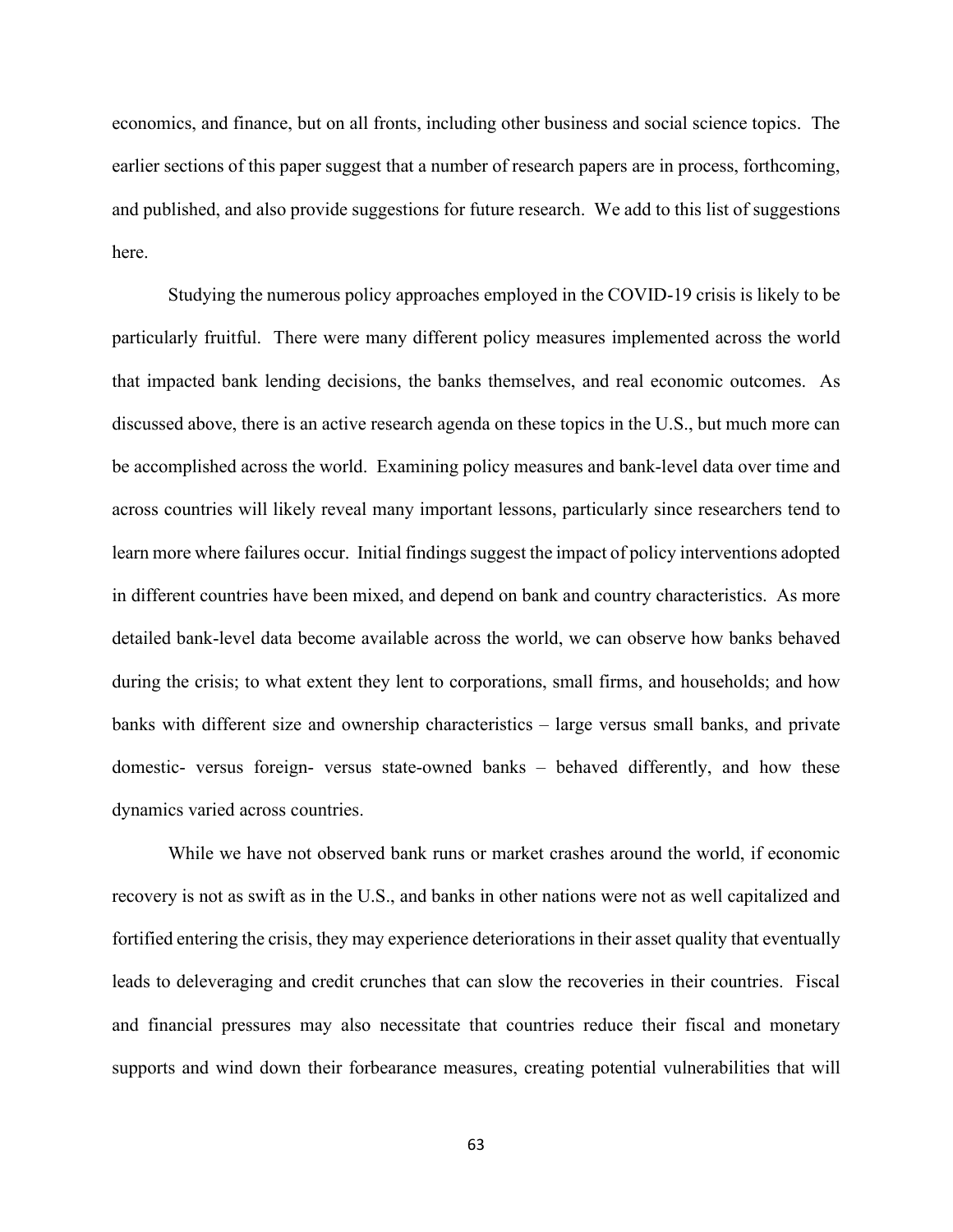need to be carefully monitored.

If deterioration of asset quality happens, how to best repair this damage will be an important topic. For example, what market-based solutions will be available to deal with banks' troubled assets? Are there circumstances under which public intervention, whether targeted or broad, is needed to deal with nonperforming loans? Since insolvency and resolution frameworks are important to speed up the reduction of nonperforming loans, research providing guidance from successful debt restructuring schemes and insolvency reforms may become quite important.

The pressures on governments brought on by their extraordinary largess and reduced tax revenues during the COVID-19 crisis also raise further policy concerns and issues for researchers to monitor carefully at the national level. We observed the European Sovereign Debt Crisis running on for several years after the GFC. Some nations, particularly the GIIPS countries, experienced crippling deficits related to bank bailouts and recessions and in some cases required sovereign bailouts that came with strings attached. It remains possible that the governments of some nations may need to significantly reduce their expenditures, raise their taxes, or require outside assistance again after COVID-19. These are unwelcome developments that policy makers may have to contend with and may provide valuable research opportunities to study.

Another related topic for future research is the impact of bank lending during COVID-19 on the real economy. As in the U.S., it will be important to investigate the experience of different countries to see if additional bank lending helped firms to avoid closures and retain employment and whether this lending aided healthy versus zombie firms. What was the experience after government support measures were discontinued? Did the timing and manner in which this winding down occurred determine the extent and impact of any resulting contraction? The role of credit factors in the decisions of households, firms, and particularly financial intermediaries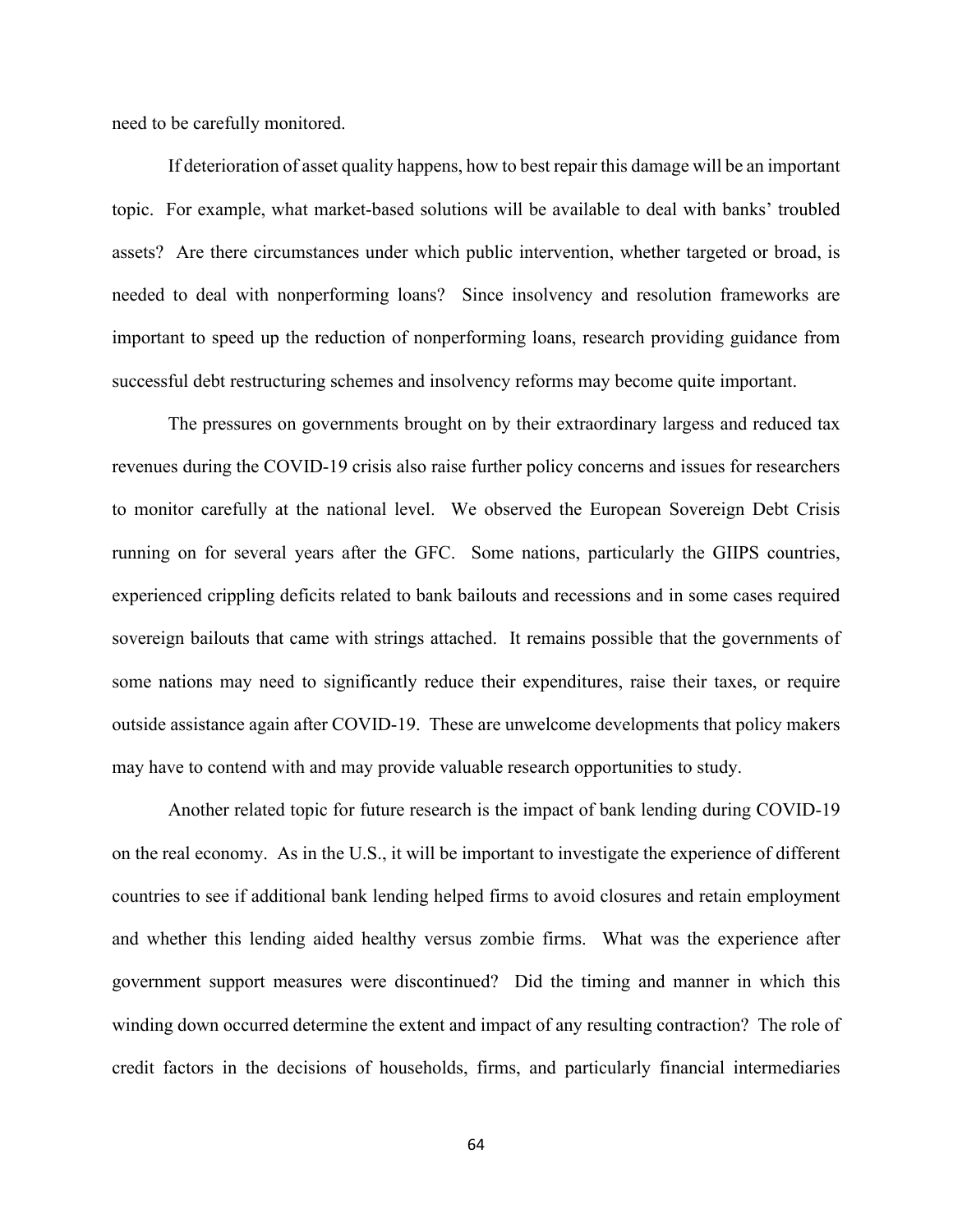during, and even more so, after the pandemic is likely to be another promising research avenue.

Another fruitful area to examine is the impact of COVID-19 on longer-term structural issues. Under this broad area, one interesting topic is whether the crisis has impacted bank operations and business models. While digitalization and FinTech were significant trends predating the crisis, it is important to determine if the crisis accelerated these trends, given how prominent digital services became during the pandemic. Has the pandemic accelerated the trend away from brick-and-mortar banking and move to on-line services? One study suggests that COVID-19 very substantially accelerated the adoption of FinTech platforms in payments, but much more research is needed (Tut, 2020). Another research paper suggests that COVID-19 had important effects on on-line trading for retail investors using Robinhood, which may draw funds away from conventional brick-and-mortar banking (Pagano, Sedunov, and Velthuis, 2021).

Another longer-term research question is whether and how the COVID-19 crisis will impact banking market structure. There has been significant prior research and policy discussions about how globalization and technological change have been leading to increasing levels of market power and concentration in the corporate sector. After the crisis, these worries have intensified, since failures of small firms and government support to larger corporations may have further increased market concentration, eroding competition in the real sector and hampering inclusive recovery. Similarly, it would be interesting to explore the companion trends in the banking sector. Will we see a more concentrated banking sector around the world after COVID-19, consolidating power and reducing efficiency? Or since digital services and mobile banking gained so much traction during the crisis, will the banking industry face increased contestability due to competitive pressures from FinTech and technology-savvy banking players?

Finally, COVID-19 also reinforced the concerns around climate change, as a way to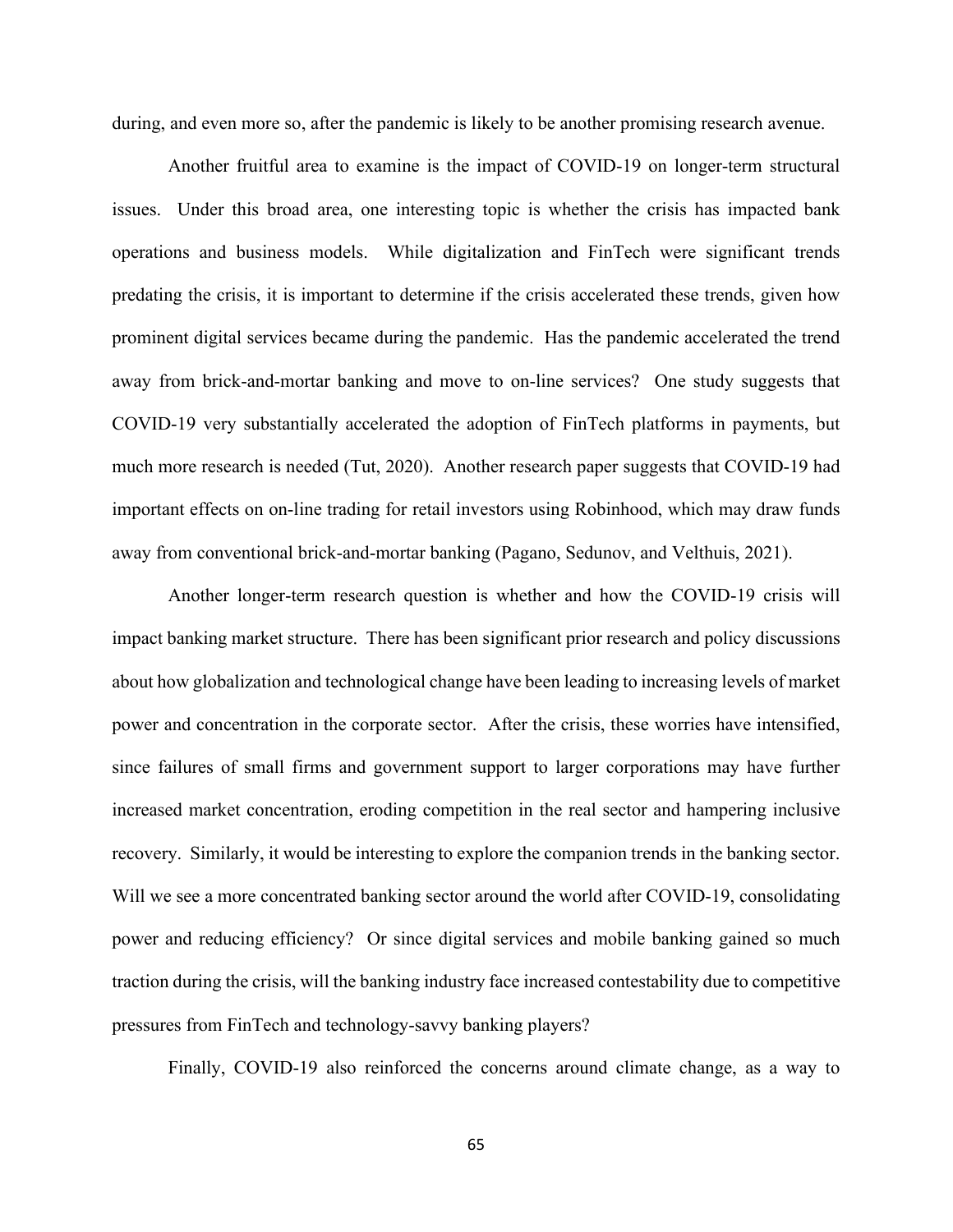increase resilience to future shocks, as well as reduce risks. There is now increasing recognition around the world that climate change is a global emergency, and that building green objectives into COVID-19 recovery packages is a priority. Importantly, sustainable policies also need to make economic sense, and financial institutions will be important in financing the investments required for green transition. Indeed, emerging research already suggests that credit constraints are important barriers that may prevent corporations from reducing their carbon footprints. Central banks around the world are working on assessing climate risks, and financial institutions are already re-orienting investments toward green projects. In the post-COVID-19 world, the impacts and implications of these developments for the banking industry will be key topics of future research.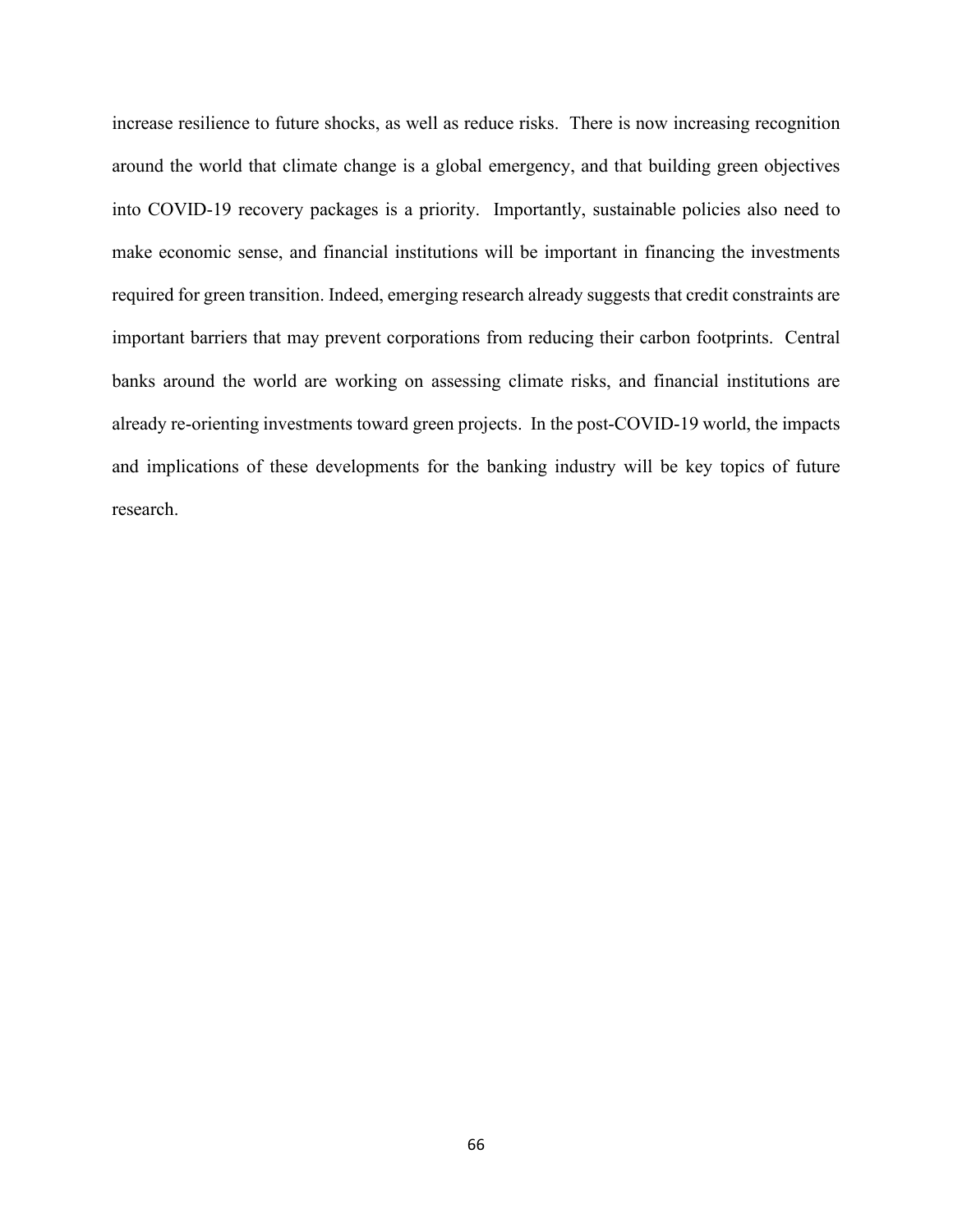### **References**

- Abboud, A., Duncan, E., Horvath, A., Iercosan, D., Loudis, B., Martinez, F., Mooney, T., Ranish, B., Wang, K., Warusawitharana, M., Wix, C., 2021. COVID-19 as a stress test: Assessing the bank regulatory framework. Working Paper.
- Acharya, V., Naqvi, H., 2012. The seeds of a crisis: A theory of bank liquidity and risk taking over the business cycle. Journal of Financial Economics 106, 349–366.
- Acharya, V., Berger, A.N., Roman, R.A., 2018. Lending implications of US bank stress tests: Costs or benefits? Journal of Financial Intermediation 34, 58–90.
- Acharya, V., Engle III, R.F., Steffen, S., 2021. Why did bank stocks crash during COVID-19? Working Paper.
- Acharya, V., Steffen, S., 2020. The risk of being a fallen angel and the corporate dash for cash in the midst of COVID. The Review of Corporate Finance Studies 9, 430–471.
- Adams, R.M., Bord, V., 2020. The effects of the COVID-19 shutdown on the consumer credit card market: Revolvers versus transactors. FEDS Notes 21.
- Admati, A.R., DeMarzo, P.M., Hellwig, M.F., Pfleiderer, P.C., 2013. Fallacies, irrelevant facts, and myths in the discussion of capital regulation: Why bank equity is not socially expensive. Max Planck Institute for Research on Collective Goods 23.
- Adolph, C., Amano, K., Bang-Jensen, B., Fullman, N., Wilkerson, J., 2021. Pandemic politics: Timing state-level social distancing responses to COVID-19. Journal of Health Politics, Policy and Law 46, 211–233.
- Agarwal, S., An, X., Cordell, L., Roman, R.A., 2021. Bank stress tests results and their impact on consumer credit markets. Working Paper.
- Amiram, D., Rabetti, D., 2020. The relevance of relationship lending in times of crisis. Working Paper.
- Anginer, D., Demirgüç-Kunt, A., Bank runs and moral hazard: A review of deposit insurance," 2019 in Oxford Handbook of Banking, Third Edition, A.N. Berger, P.Molyneux, and J.O.S. Wilson, editors, Oxford University Press, Oxford.
- Anginer, D., Bertay, A.C., Cull, R., Demirgüç-Kunt, A., Mare, D.S., 2021. Bank capital regulation and risk after the Global Financial Crisis. Journal of Financial Stability 100891.
- Armantier, O., Ghysels, E., Sarkar, A., Shrader, J., 2015. Discount window stigma during the 2007–2008 financial crisis. Journal of Financial Economics 118, 317–335.
- Assaf, A.G., Berger, A.N., Roman, R.A., Tsionas, M.G., 2019. Does efficiency help banks survive and thrive during financial crises? Journal of Banking & Finance 106, 445–470.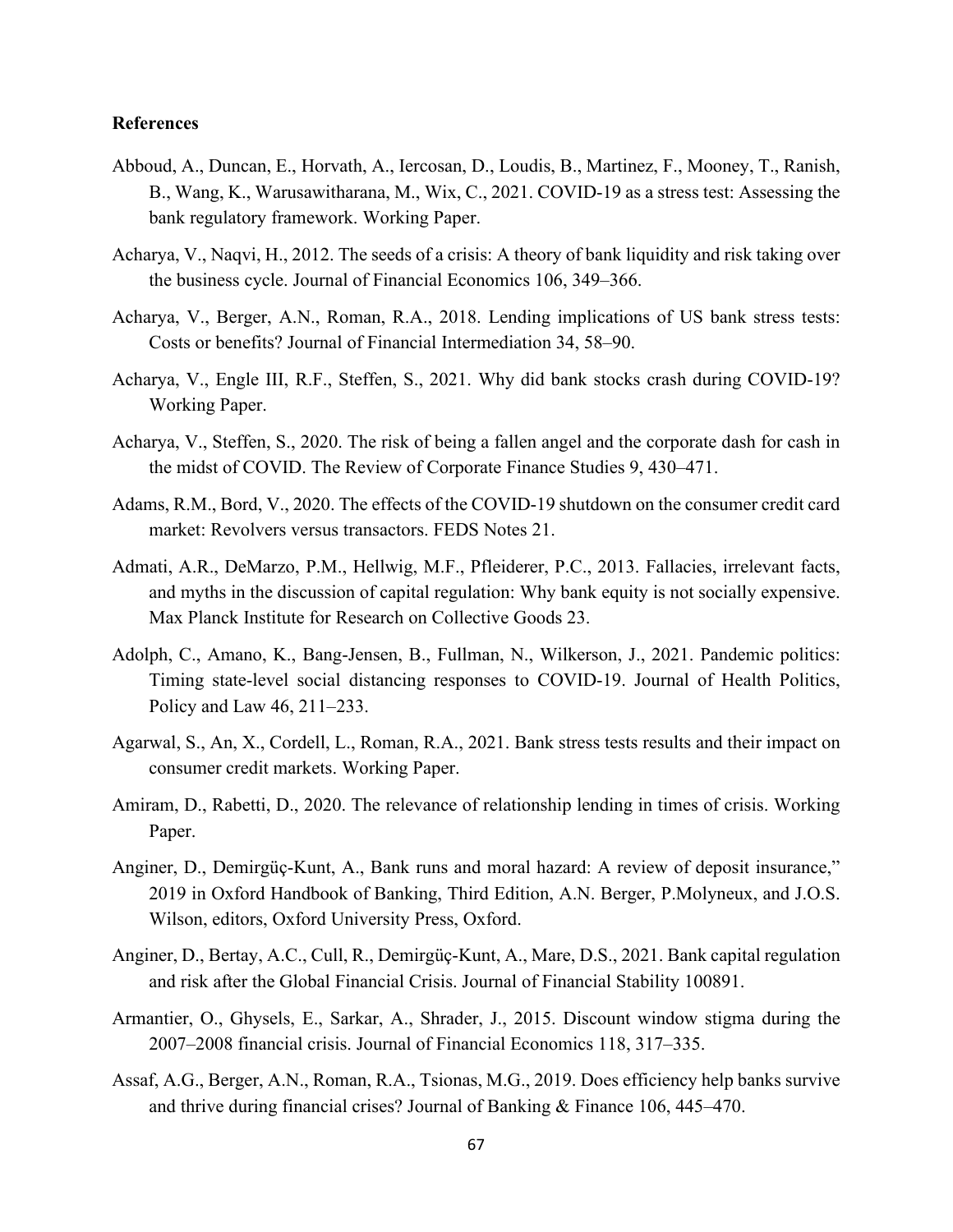- Atkins, R., Cook, L.D., Seamans, R., forthcoming. Discrimination in lending? Evidence from the Paycheck Protection Program. Small Business Economics.
- Atkinson, T., Luttrell, D., Rosenblum, H., 2013. How bad was it? The costs and consequences of the 2007–09 financial crisis. Working Paper.
- Bai, J., Cabanilla, C., Middledorp, M., 2012. The new bank resolution regimes and "Too-big-tofail." Federal Reserve Bank of New York Liberty Street Economics.
- Balyuk, T., Prabhala, N.R., Puri, M., 2021. Small bank financing and funding hesitancy in a crisis: Evidence from the Paycheck Protection Program. Working Paper.
- Barrazza, S., Rossi, M.A., Yeager, T.J., 2020. The short-term effect of the Paycheck Protection Program on unemployment. Working Paper.
- Barth, J.R., Caprio, G., Levine, R., 2006. The design and governance of bank supervision, in: Riksbank Conference on the Governance of Central Banks.
- Bartik, A.W., Cullen, Z.B., Glaeser, E.L., Luca, M., Stanton, C.T., Sunderam, A., 2020. The targeting and impact of Paycheck Protection Program loans to small businesses. Working Paper.
- Bartlett III, R.P., Morse, A., forthcoming. Small business survival capabilities and policy effectiveness: Evidence from Oakland. Journal of Financial and Quantitative Analysis.
- Beck, T., Da-Rocha-Lopes, S., Silva, A.F., 2021. Sharing the pain? Credit supply and real effects of bank bail-ins. The Review of Financial Studies 34, 1747–1788.
- Beck, T., Keil, J., 2021. Are banks catching corona? Effects of COVID on lending in the US. Working Paper.
- Berger, A.N., 1995. The relationship between capital and earnings in banking. Journal of Money, Credit and Banking 27, 432–456.
- Berger, A.N., 2018. The benefits and costs of the TARP bailouts: A critical assessment. Quarterly Journal of Finance 8, 1850011.
- Berger, A.N., Black, L.K., Bouwman, C.H.S., Dlugosz, J., 2017. Bank loan supply responses to Federal Reserve emergency liquidity facilities. Journal of Financial Intermediation 32, 1–15.
- Berger, A.N., Bouwman, C.H.S., 2013. How does capital affect bank performance during financial crises? Journal of Financial Economics 109, 146–176.
- Berger, A.N., Bouwman, C.H.S., 2017. Bank liquidity creation, monetary policy, and financial crises. Journal of Financial Stability 30, 139–155.
- Berger, A.N., Bouwman, C.H.S., Norden, L., Roman, R.A., Udell, G.F., Wang, T., 2021a. Is a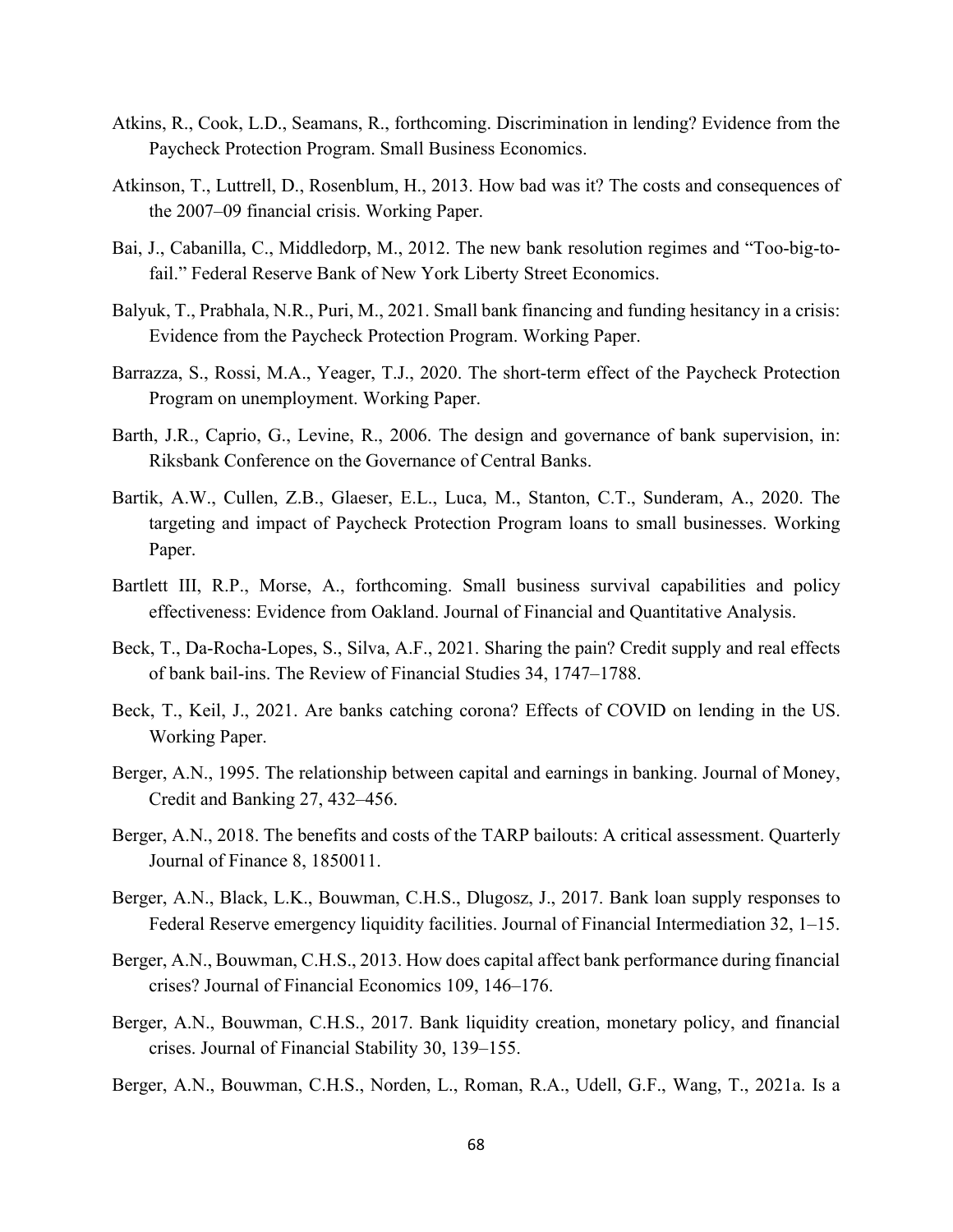friend in need a friend indeed? How relationship borrowers fare during the COVID-19 crisis. Working Paper.

- Berger, A.N., Bouwman, C.H.S., Norden, L., Roman, R.A., Udell, G.F., Wang, T., 2021b. Piercing through opacity: Relationships and credit card lending to consumers and small businesses during normal times and the COVID-19 crisis. Working Paper.
- Berger, A.N., Cai, J., Roman, R.A., Sedunov, J., forthcoming. Supervisory enforcement actions against banks and systemic risk. Journal of Banking & Finance.
- Berger, A.N., Davies, S.M., 1998. The information content of bank examinations. Journal of Financial Services Research 14, 117–144.
- Berger, A.N., Davies, S.M., Flannery, M.J., 2000. Comparing market and supervisory assessments of bank performance: who knows what when? Journal of Money, Credit and Banking 641– 667.
- Berger, A.N., DeYoung, R., Flannery, M.J., Lee, D., Öztekin, Ö., 2008. How do large banking organizations manage their capital ratios? Journal of Financial Services Research 34, 123– 149.
- Berger, A.N., Epouhe, O., Roman, R.A., 2021. A tale of two bailouts: Effects of TARP and PPP on subprime consumer debt. Working Paper.
- Berger, A.N., Freed, P.G., Scott, J.A., Zhang, S., 2021. The Paycheck Protection Program (PPP) from the small business perspective: Did the PPP help alleviate financial and economic constraints? Working Paper.
- Berger, A.N., Herring, R.J., Szegö, G.P., 1995. The role of capital in financial institutions. Journal of Banking & Finance 19, 393–430.
- Berger, A.N., Himmelberg, C.P., Roman, R.A., Tsyplakov, S., 2021. Bank bailouts, bail-ins, or no regulatory intervention? A dynamic model and empirical tests of optimal regulation. Working Paper.
- Berger, A.N., Imbierowicz, B., Rauch, C., 2016. The roles of corporate governance in bank failures during the recent financial crisis. Journal of Money, Credit and Banking 48, 729–770.
- Berger, A.N., Karakaplan, M.U., Roman, R.A., 2021. Whose bailout is it anyway? Political connections of small businesses vs. banks in PPP bailouts. Working Paper.
- Berger, A.N., Kyle, M.K., Scalise, J.M., 2001. Did US bank supervisors get tougher during the credit crunch? Did they get easier during the banking boom? Did it matter to bank lending?, in: National Bureau of Economic Research. University of Chicago Press, pp. 301–356.
- Berger, A.N., Lamers, M., Roman, R.A., Schoors, K., 2021. Unexpected effects of bank bailouts: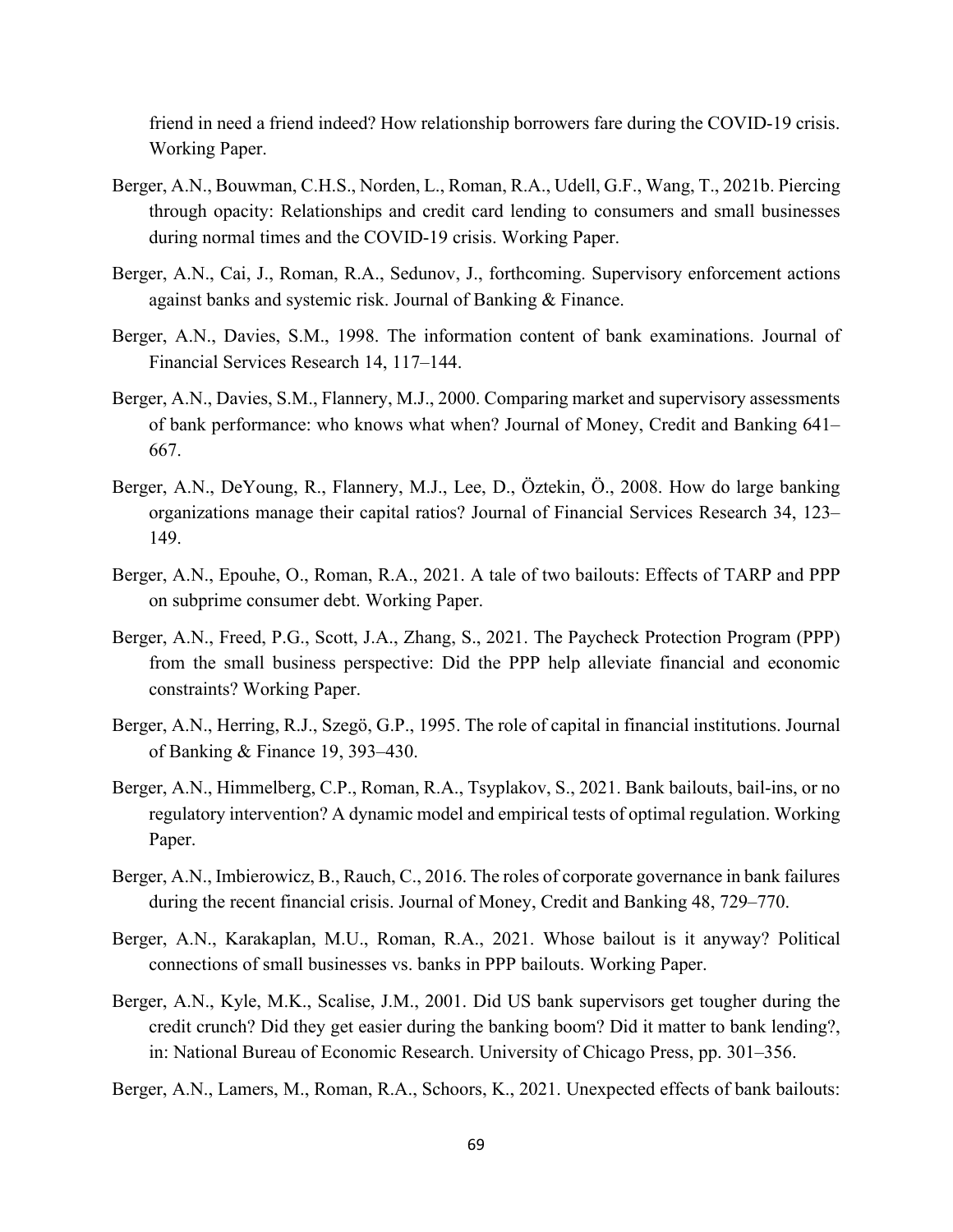Depositors need not apply or worry. Working Paper.

- Berger, A.N., Makaew, T., Roman, R.A., 2019. Do business borrowers benefit from bank bailouts?: The effects of tarp on loan contract terms. Financial Management 48, 575–639.
- Berger, A.N., Molyneux, P., Wilson, J.O.S., 2020. Banks and the real economy: An assessment of the research. Journal of Corporate Finance 62, 101513.
- Berger, A.N., Roman, R.A., 2015. Did TARP banks get competitive advantages? Journal of Financial and Quantitative Analysis 1199–1236.
- Berger, A.N., Roman, R.A., 2017. Did saving Wall Street really save Main Street? The real effects of TARP on local economic conditions. Journal of Financial and Quantitative Analysis 52, 1827–1867.
- Berger, A.N., Roman, R.A., 2020. TARP and other bank bailouts and bail-ins around the world: Connecting Wall Street, Main Street, and the financial system. Academic Press.
- Berger, A.N., Roman, R.A., Sedunov, J., 2020. Did TARP reduce or increase systemic risk? The effects of government aid on financial system stability. Journal of Financial Intermediation 43, 100810.
- Berger, A.N., Udell, G.F., 1994. Did risk-based capital allocate bank credit and cause a" credit crunch" in the United States? Journal of Money, Credit and Banking 26, 585–628.
- Berger, A.N., Udell, G.F., 2004. The institutional memory hypothesis and the procyclicality of bank lending behavior. Journal of Financial Intermediation 13, 458–495.
- Bernanke, B.S., 1983. Nonmonetary effects of the Financial Crisis in the propagation of the Great Depression. The American Economic Review 73, 257–276.
- Berrospide, J.M., Edge, R.M., 2019. The effects of bank capital buffers on bank lending and firm activity: What can we learn from five years of stress-test results? Working Paper.
- Bizer, D.S., 1993. Regulatory discretion and the credit crunch. Working paper, U.S. Securities and Exchange Commission.
- Black, L.K., Hazelwood, L.N., 2013. The effect of TARP on bank risk-taking. Journal of Financial Stability 9, 790–803.
- Blau, B.M., Brough, T.J., Thomas, D.W., 2013. Corporate lobbying, political connections, and the bailout of banks. Journal of Banking & Finance 37, 3007–3017.
- Boccuzzi, G., De Lisa, R., 2017. Does bail-in definitely rule out bailout? Journal of Financial Management, Markets and Institutions 93–110.
- Bolton, P., Freixas, X., Gambacorta, L., Mistrulli, P.E., 2016. Relationship and transaction lending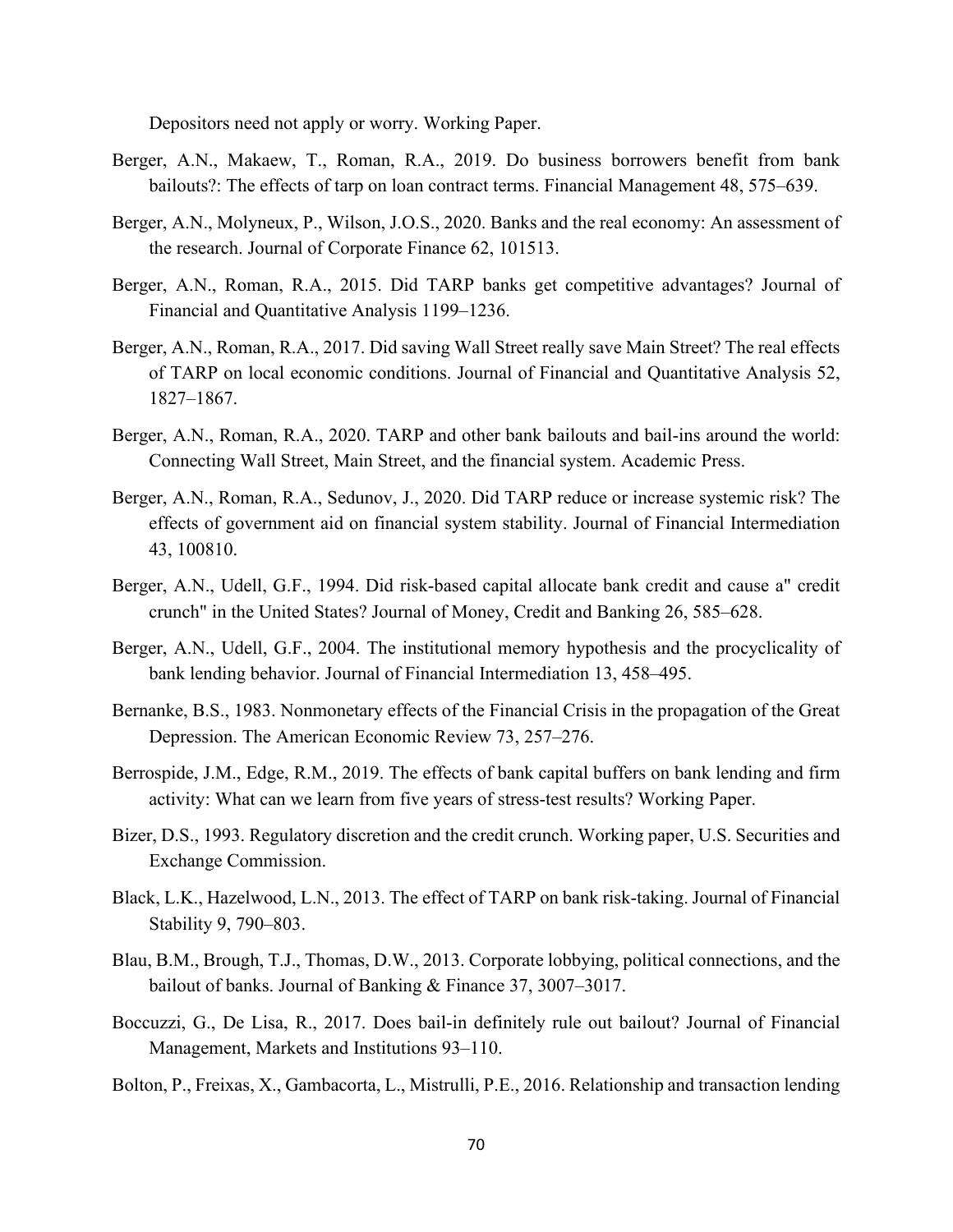in a crisis. The Review of Financial Studies 29, 2643–2676.

Bonfim, D., Santos, J.A.C., 2020. The importance of deposit insurance credibility. Working Paper.

- Calabrese, R., Degl'Innocenti, M., Osmetti, S.A., 2017. The effectiveness of TARP-CPP on the US banking industry: A new copula-based approach. European Journal of Operational Research 256, 1029–1037.
- Calem, P., Rob, R., 1999. The impact of capital-based regulation on bank risk-taking. Journal of Financial Intermediation 8, 317–352.
- Calomiris, C.W., Khan, U., 2015. An assessment of TARP assistance to financial institutions. Journal of Economic Perspectives 29, 53–80.
- Cao‐Alvira, J.J., Núñez‐Torres, A., 2019. On TARP and agency securitization. International Finance 22, 186–200.
- Chavaz, M., Rose, A.K., 2019. Political borders and bank lending in post-crisis America. Review of Finance 23, 935–959.
- Chen, H. and Yeh, C. 2020. Global financial crisis and COVID-19: Industrial reactions. Finance Research Letters.
- Chetty, R., Friedman, J., Hendren, N., Stepner, M., 2020. How did covid-19 and stabilization policies affect spending and employment? A new real-time economic tracker based on private sector data. NBER Working Paper.
- Chodorow-Reich, G., Darmouni, O., Luck, S., Plosser, M.C., forthcoming. Bank liquidity provision across the firm size distribution. Journal of Financial Economics.
- Cole, R.A., Gunther, J.W., 1995. Separating the likelihood and timing of bank failure. Journal of Banking & Finance 19, 1073–1089.
- Cole, R.A., Gunther, J.W., 1998. Predicting bank failures: A comparison of on-and off-site monitoring systems. Journal of Financial Services Research 13, 103–117.
- Cole, R.A., White, L.J., 2012. Déjà vu all over again: The causes of US commercial bank failures this time around. Journal of Financial Services Research 42, 5–29.
- Connolly, M., 2018. The real effects of stress testing. Working Paper.
- Contreras, S., Delis, M.D., Ghosh, A., Hasan, I., 2021. Bank failures, local business dynamics, and government policy. Small Business Economics 1–29.
- Contreras, S., Ghosh, A., Kong, J.H., 2021. Financial crisis, bank failures, and corporate innovation. Journal of Banking & Finance 106161.
- Cortés, K.R., Demyanyk, Y., Li, L., Loutskina, E., Strahan, P.E., 2020. Stress tests and small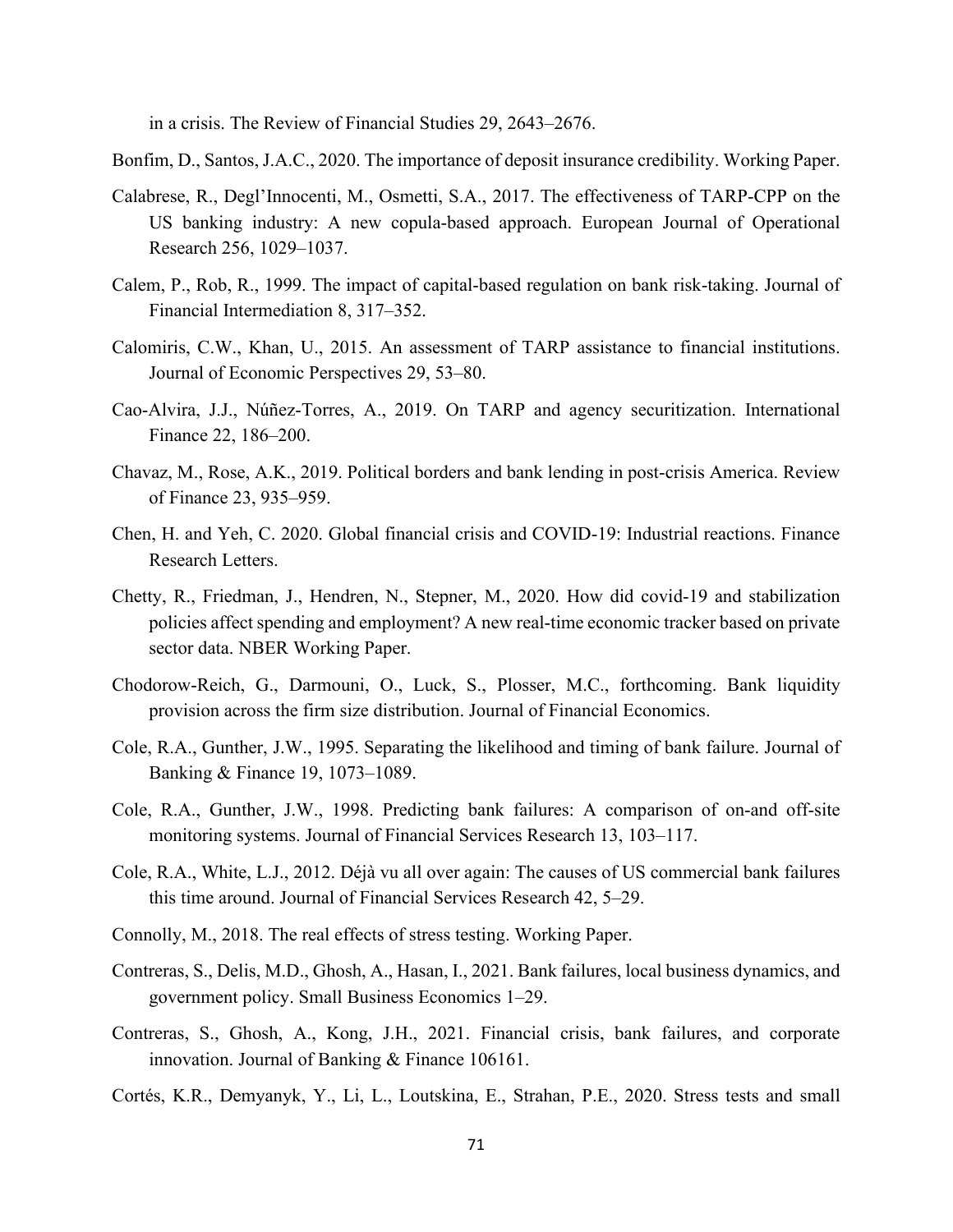business lending. Journal of Financial Economics 136, 260–279.

- Covas, F., 2017. The capital allocation inherent in the Federal Reserve's capital stress test. Research Note, January 31.
- Crane, L.D., Decker, R.A., Flaaen, A., Hamins-Puertolas, A., Kurz, C., 2021. Business exit during the COVID-19 pandemic: Non-traditional measures in historical context. Working Paper.
- Cyree, K.B., Griffiths, M.D., Winters, D.B., 2013. Federal Reserve financial crisis lending programs and bank stock returns. Journal of Banking & Finance 37, 3819–3829.
- Danisewicz, P., McGowan, D., Onali, E., Schaeck, K., 2018. The real effects of banking supervision: Evidence from enforcement actions. Journal of Financial Intermediation 35, 86– 101.
- Del Viva, L., Kasanen, E., Saunders, A., Trigeorgis, L., 2017. Bank lottery behavior and regulatory bailouts. Working Paper.
- Delis, M.D., Savva, C., Theodossiou, P., 2021. The impact of the coronavirus crisis on the market price of risk, Journal of Financial Stability, 53, 100840.
- Demirgüç-Kunt, A., Lokshin, M., Torre, I., 2021. The sooner the better: The economic impact of non-pharmaceutical interventions during the early stage of the COVID-19 Pandemic. The Economics of Transition and Institutional Change.
- Demirgüç-Kunt, A., Pedraza, A., Ruiz-Ortega, C., 2021. Banking sector performance during the COVID-19 Crisis. Journal of Banking and Finance.106305
- DeYoung, R., Torna, G., 2013. Nontraditional banking activities and bank failures during the financial crisis. Journal of Financial Intermediation 22, 397–421.
- DeYoung, R.E., Hughes, J.P., Moon, C.-G., 2001. Efficient risk-taking and regulatory covenant enforcement in a deregulated banking industry. Journal of Economics and Business 53, 255– 282.
- Didier, T., Huneeus, F., Larrain, M., Schmukler, S., 2021. [Financing firms in hibernation during](https://www.sciencedirect.com/science/article/pii/S1572308920301406)  [the COVID-19 pandemic,](https://www.sciencedirect.com/science/article/pii/S1572308920301406) Journal of Financial Stability, 53, 100837.
- Ding, W., Levine, R., Lin, C., Xie, W., 2021. Corporate immunity to the COVID-19 pandemic. Journal of Financial Economics 141, 802-830.
- Duan, Y., Ghoul, S. El, Guedhami, O., Li, H., Li, X., 2021. Bank systemic risk around COVID-19: A cross-country analysis. Journal of Banking & Finance 133.
- Duchin, R., Hackney, J., Forthcoming. Buying the vote? The economics of electoral politics and small business loans. Journal of Financial and Quantitative Analysis.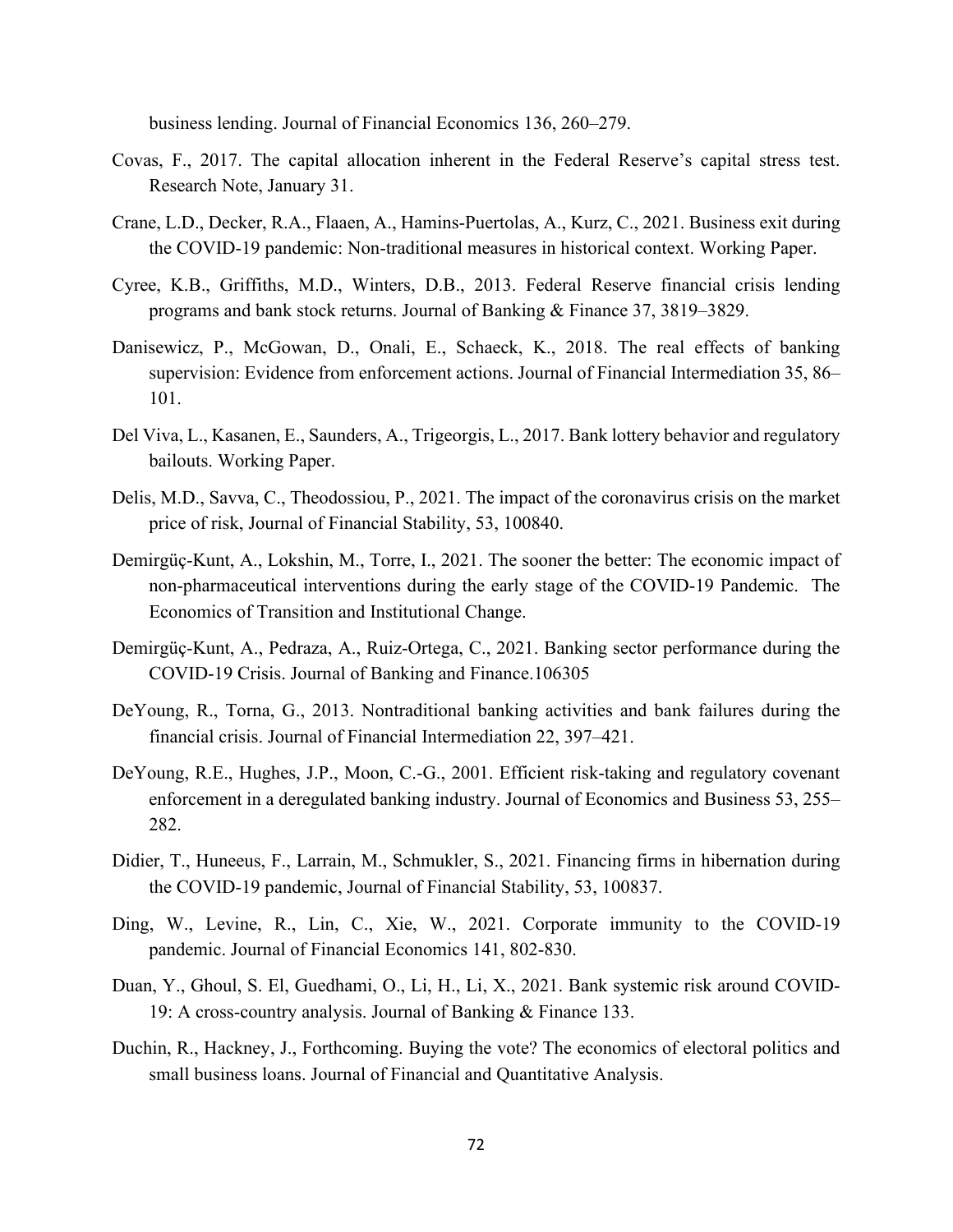- Duchin, R., Sosyura, D., 2012. The politics of government investment. Journal of Financial Economics 106, 24–48.
- Duchin, R., Sosyura, D., 2014. Safer ratios, riskier portfolios: Banks׳ response to government aid. Journal of Financial Economics 113, 1–28.
- Dursun-de Neef, H.Ö., Schandlbauer, A., 2021. COVID-19 and bank loan supply. Working Paper.
- Erel, I., Liebersohn, J., 2020. Does FinTech substitute for banks? Evidence from the Paycheck Protection Program. Working Paper.
- Feyen, E., Gispert, T.A., Kliatskova, T., Mare, D.S., 2021. Financial sector policy response to COVID-19 in emerging markets and developing economies. Journal of Banking & Finance 106184.
- Flanagan, T., Purnanandam, A., 2021. Did banks pay "fair" returns to taxpayers on TARP?. Working Paper.
- Forssbæck, J., Nielsen, C.Y., 2016. TARP and market discipline: Evidence on the moral hazard effects of bank recapitalizations. Working Paper.
- Freixas, X., Rochet, J.-C., 2008. Microeconomics of banking. MIT press.
- Friedman, M., Schwartz, A.J., 1963. A monetary history of the United States, 1867-1960. Princeton University Press.
- Giuliana, R., 2019. Impact of bail-in on banks' bond yields and market discipline. Working Paper.
- Goel, A.M. and Thakor, A.V., 2020. Pandemic Death Traps. Working Paper.
- Goldstein, I., Sapra, H., 2014. Should banks' stress test results be disclosed? An analysis of the costs and benefits. Foundations and Trends in Finance 8, 1–54.
- Granja, J., Makridis, C., Yannelis, C., Zwick, E., 2020. Did the Paycheck Protection Program hit the target? Working Paper.
- Greenspan, 2001. The worst loans are made at the top of the business cycle. Chicago Bank Structure Conference May 10, 2001.
- Greenwald, D.L., Krainer, J., Paul, P., 2020. The credit line channel. Working Paper.
- Griffin, J.M., Kruger, S., Mahajan, P., 2021. Did FinTech lenders facilitate PPP fraud?. Working Paper.
- Gunther, J.W., Moore, R.R., 2003. Loss underreporting and the auditing role of bank exams. Journal of Financial Intermediation 12, 153–177.
- Hale, G., Juvenal, L., 2021. External balance sheets and the COVID-19 crisis. Working Paper.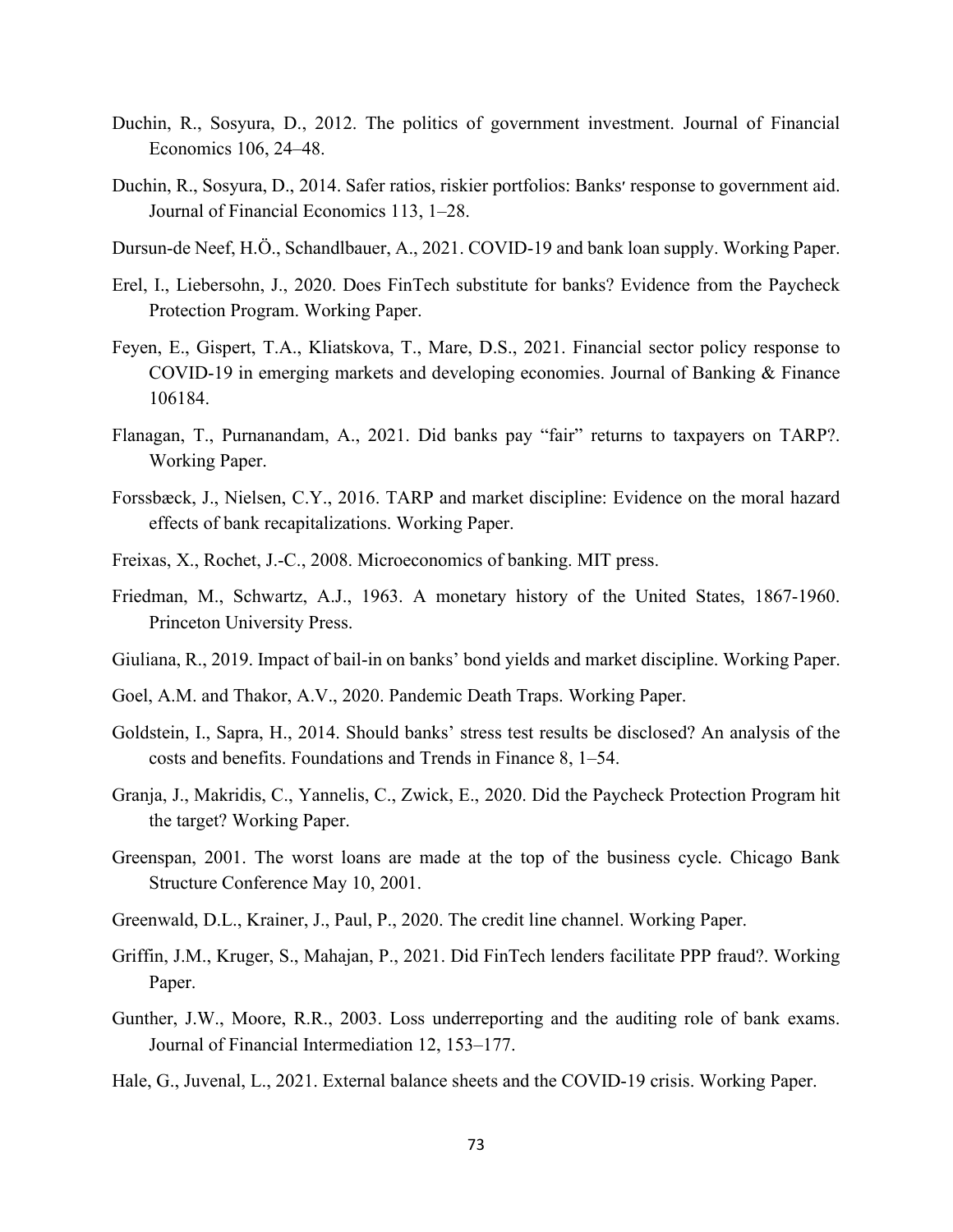- Hale, T., Petherick A., Phillips T., Webster S., 2020. Variation in government responses to COVID-19. Working Paper.
- Han, J., Meyer, B.D., Sullivan, J.X., 2020. Income and poverty in the COVID-19 pandemic. Working Paper.
- Hancock, D., Laing, A.J., Wilcox, J.A., 1995. Bank capital shocks: Dynamic effects on securities, loans, and capital. Journal of Banking & Finance 19, 661–677.
- Hancock, D., Wilcox, J.A., 1994. Bank capital and the credit crunch: The roles of risk-weighted and unweighted capital regulations. Real Estate Economics 22, 59–94.
- Hasan, I., Marra, M., To, T., Wu, E., and Zhang, G., 2021, COVID-19 pandemic and global corporate CDS spreads, Working Paper.
- Hasan, I., Politsidis, P.N., Sharma, Z., 2021. Global syndicated lending during the COVID-19 pandemic. Journal of Banking & Finance 106121.
- Haubrich, J.G., Wachtel, P., 1993. Capital requirements and shifts in commercial bank portfolios. New York University Salomon Center, Leonard N. Stern School of Business.
- Helwege, J., Boyson, N.M., Jindra, J., 2017. Thawing frozen capital markets and backdoor bailouts: Evidence from the Fed's liquidity programs. Journal of Banking & Finance 76, 92– 119.
- Horvath, A., Kay, B., Wix, C., 2021. The covid-19 shock and consumer credit: Evidence from credit card data. Finance and Economics Discussion Series 2021-008, Board of Governors of the Federal Reserve System.
- Hubbard, R.G., Strain, M.R., 2020. Has the Paycheck Protection Program succeeded? National Bureau of Economic Research Working Paper 28032.
- [Humphries,](https://scholar.google.com/citations?user=thdVBWwAAAAJ&hl=en&oi=sra) J.E., [Neilson,](https://scholar.google.com/citations?user=6MZfok0AAAAJ&hl=en&oi=sra) C.A., [Ulyssea,](https://scholar.google.com/citations?user=VdFSRLUAAAAJ&hl=en&oi=sra) G., 2020. [Information frictions and access to the](https://www.sciencedirect.com/science/article/pii/S0047272720301080)  [Paycheck Protection Program.](https://www.sciencedirect.com/science/article/pii/S0047272720301080) Journal of Public Economics, 190.n
- International Monetary Fund, 2020. Policy responses to COVID-19. <https://www.imf.org/en/Topics/imf-and-covid19/Policy-Responses-to-COVID-19>
- Iqbal, N., Fareed, Z., Guangcai, W., 2021. Financial stress and Banking returns in the U.S. during COVID-19 shock: Fresh evidence from the Wavelet based analysis. Journal of Banking  $\&$ Finance 133.
- Ivashina, V., Scharfstein, D., 2010. Bank lending during the financial crisis of 2008. Journal of Financial Economics 97, 319–338.
- Iwanicz-Drozdowska, M., Rogowicz, K., Kurowski, L., Smaga, P., 2021. Two decades of contagion effect on stock markets: Which events are more contagious? Journal of Financial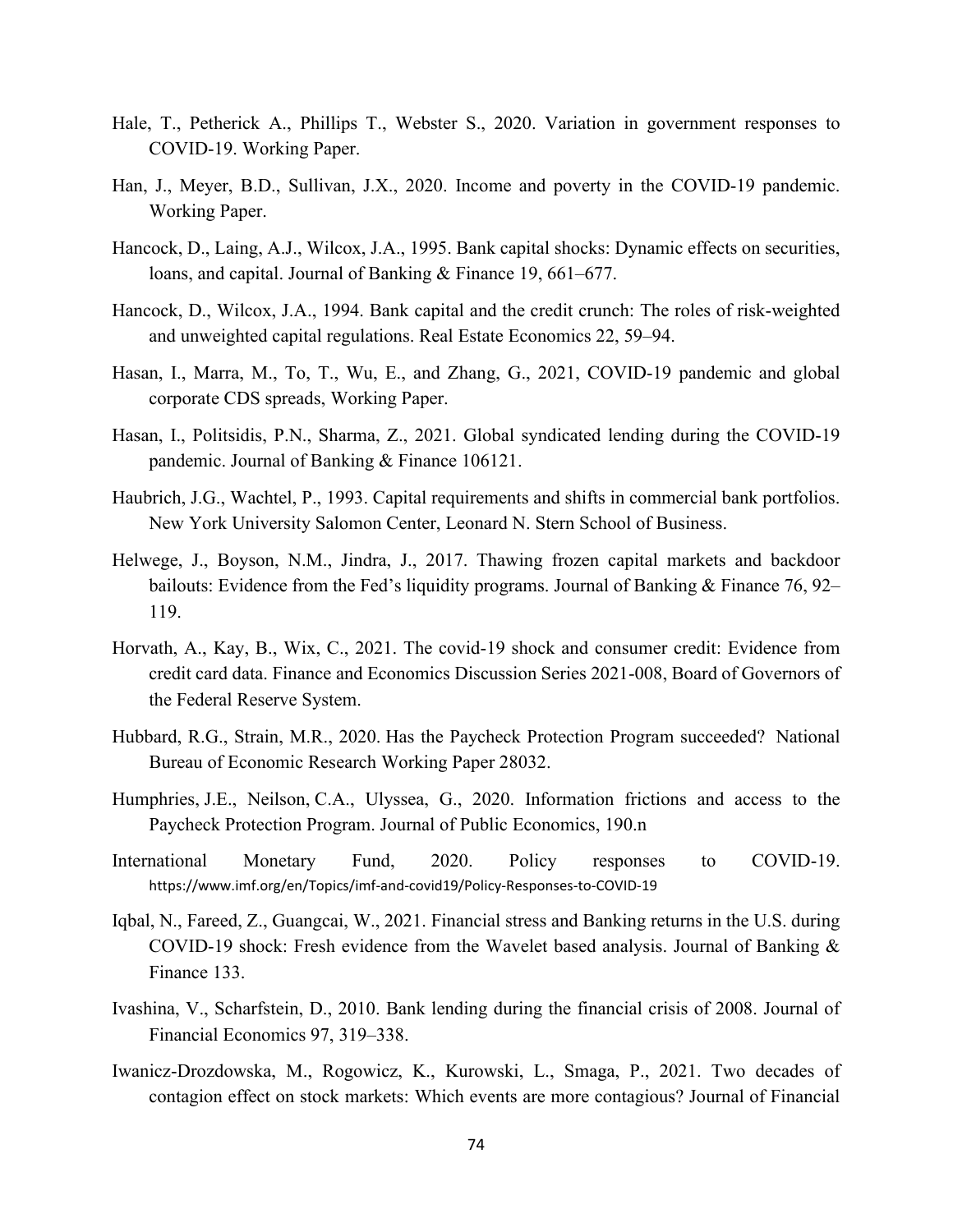Stability, 55, 100907.

- James, C.M., Lu, J., Sun, Y., 2021. Time is money: Real effects of relationship lending in a crisis. Journal of Banking & Finance 133.
- Jang, K.Y., 2017. The effect of TARP on the propagation of real estate shocks: Evidence from geographically diversified banks. Journal of Banking & Finance 83, 173–192.
- Joaquim, G., Netto, F., 2021. Bank incentives and the impact of the Paycheck Protection Program. Working Paper.
- John, K., Li, J., 2021. COVID-19, volatility dynamics, and sentiment trading. Journal of Banking & Finance, 106162.
- Jordan, J.S., Peek, J., Rosengren, E.S., 1999. Impact of greater bank disclosure amidst a banking crisis.
- Kapan, T., Minoiu, C., 2021. Liquidity insurance vs. credit provision: Evidence from the COVID-19 crisis. Working Paper.
- Karakaplan, M.U., 2021. This time is really different: The multiplier effect of the Paycheck Protection Program (PPP) on small business bank loans. Journal of Banking & Finance 133.
- Kim, D., Santomero, A.M., 1988. Risk in banking and capital regulation. The Journal of Finance 43, 1219–1233.
- Kliesen, K.L., 2020. A comparison of Fed "tightening" episodes since the 1980s. Federal Reserve Bank of St. Louis, Research Division.
- Koehn, M., Santomero, A.M., 1980. Regulation of bank capital and portfolio risk. The Journal of Finance 35, 1235–1244.
- Kohn, D., 2020. COVID-19 and the banks, Brookings Institution.
- Koont, N., Walz S., 2021. Bank credit provision and leverage constraints: Evidence from the supplementary leverage ratio. CEPR Covid Economics Papers 72, 1- 23.
- Kysucky, V., Norden, L., 2016. The benefits of relationship lending in a cross-country context: A meta-analysis. Management Science 62, 90–110.
- Lembo Stolla, S., 2021. Experian 2020 consumer credit review.
- Levine, R., Lin, C., Tai, M., Xie, W., forthcoming. How did depositors respond to COVID-19? Review of Financial Studies.
- Levine, R., Lin, C., Xie, W., 2020. Local financial structure and economic resilience. Working paper.
- Levine, R., Lin, C., Xie, W., 2021. Geographic diversification and banks' funding costs.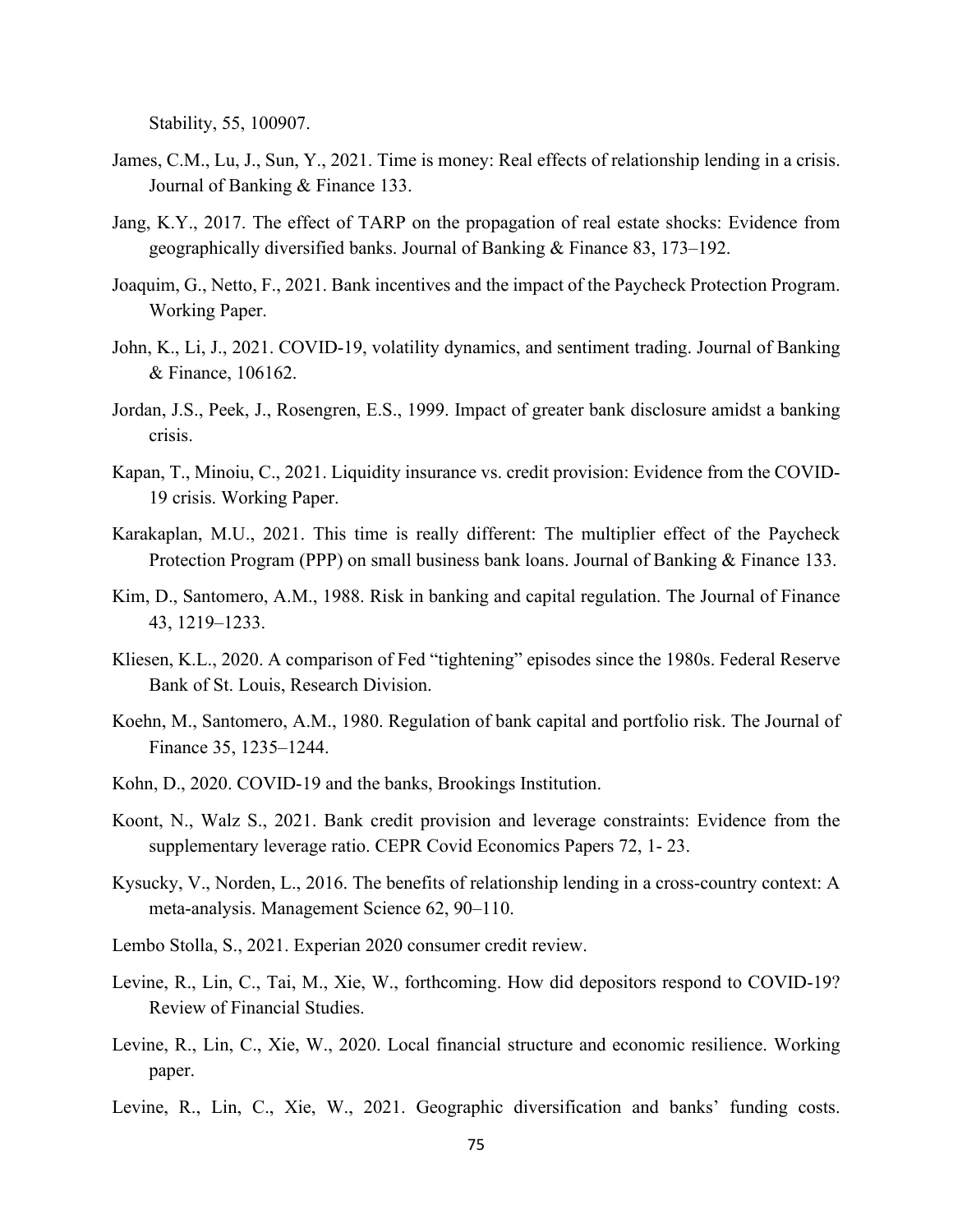Management Science 67, 2657–2678.

- Li, L., 2013. TARP funds distribution and bank loan supply. Journal of Banking & Finance 37, 4777–4792.
- Li, L., Strahan, P., forthcoming. Who supplies PPP loans (and does it matter)? Banks, relationships and the COVID crisis. Journal of Financial and Quantitative Analysis.
- Li, L., Strahan, P.E., Zhang, S., 2020. Banks as lenders of first resort: Evidence from the COVID-19 crisis. The Review of Corporate Finance Studies 9, 472–500.
- Lin, Y., Liu, X., Srinivasan, A., 2017. Unintended consequences of government bailouts: Evidence from bank-dependent borrowers of large banks. Working Paper.
- Lindner, P., Redak, V., 2017. The resilience of households in bank bail-ins. Financial Stability Report, Oesterreichische Nationalbank 88–101.
- Liu, Y., Qiu, B., Wang, T., 2021. Debt rollover risk, credit default swap spread and stock returns: Evidence from the COVID-19 crisis, Journal of Financial Stability, 53, 100855.
- Lopez, J.A., Spiegel, M.M., 2021. Small business lending under the PPP and PPPLF programs," Federal Reserve Bank of San Francisco Working Paper 2021-10. [https://doi.org/10.24148/wp2021-10.](https://doi.org/10.24148/wp2021-10)
- Lucas, D., 2019. Measuring the cost of bailouts. Annual Review of Financial Economics 11, 85– 108.
- Lutz, B., Cho, D., Crane, L., Ratner, D., Peterman, W., Villar, D., Montes, J., Autor, D., Yildirmaz, A., Goldar, M., 2020. An evaluation of the paycheck protection program using administrative payroll microdata, in: 113th Annual Conference on Taxation. NTA.
- Marsh, W.B., Sharma, P., 2021. Government loan guarantees during a crisis: The effect of the PPP on bank lending and profitability. Working Paper.
- Muecke, C., Pelizzon, L., Pezone, V., and Thakor, A., 2021. The carrot and the stick: Bank bailouts and the disciplining role of board appointments, Working paper.
- Minoiu, C., Zarutskie, R., Zlate, A., 2021. Motivating banks to lend? Credit spillover effects of the Main Street lending program. Working Paper.
- Modigliani, F., Miller, M.H., 1958. The cost of capital, corporation finance and the theory of investment. The American Economic Review 48, 261–297.
- Neuberg, R., Glasserman, P., Kay, B., Rajan, S., 2018. The market-implied probability of government support for distressed European banks. Working Paper.
- Norden, L., Mesquita, D., Wang, W., 2021. COVID-19, Policy interventions and credit: The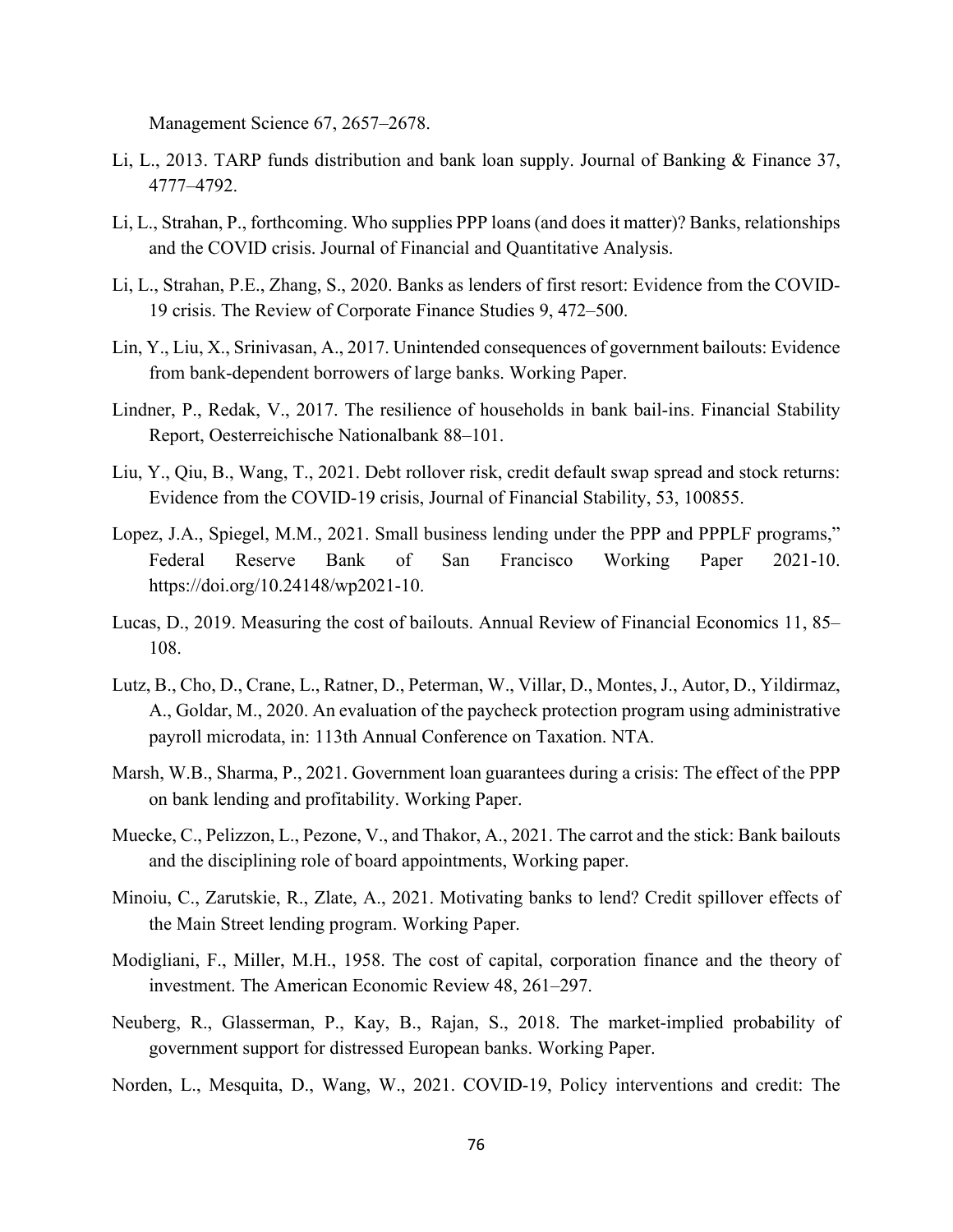Brazilian experience. Working Paper.

- Norden, L., Roosenboom, P., Wang, T., 2013. The impact of government intervention in banks on corporate borrowers' stock returns. Journal of Financial and Quantitative Analysis 48, 1635– 1662.
- Norden, L., Udell, G.F, Wang, T. 2020. Do bank bailouts affect the provision of trade credit? Journal of Corporate Finance 60, 101522.
- Nozawa, Y., Qiu, Y,, 2021. Corporate bond market reactions to quantitative easing during the COVID-19 pandemic. Journal of Banking & Finance 133.
- OECD, 2021. The COVID-19 crisis and banking system resilience: Simulation of losses on nonperforming loans and policy implications. OECD Paris.
- Omeokwe, A., 2021. Small-business aid program winds down. Wall Street Journal June 1, A4.
- Pagano, M.S., Sedunov, J., Veltuis, R., 2021. How did retail investors respond to the COVID-19 pandemic? The effect of Robinhood brokerage customers on market quality. [Finance](https://www.sciencedirect.com/science/journal/15446123)  [Research Letters.](https://www.sciencedirect.com/science/journal/15446123)
- Park, C.-Y., Shin, MM., 2021. COVID-19, nonperforming loans, and cross-border bank lending. Journal of Banking & Finance 133.
- Parlatore, C., Philippon, T., 2021. Designing stress scenarios. Working paper.
- Peek, J., Rosengren, E.S., 1994. Bank real estate lending and the New England capital crunch. Real Estate Economics 22, 33–58.
- Peek, J., Rosengren, E., 1995. Bank regulation and the credit crunch. Journal of Banking & Finance 19, 679–692.
- Pool, S., Mink, M., 2021. Bank recapitalizations, credit supply, and the transmission of monetary policy. Journal of Banking & Finance 133.
- Puddu, S., Waelchli, A., 2015. TARP effect on bank lending behaviour: Evidence from the last financial crisis. Working Paper.
- Quintyn, M., Taylor, M.W., 2003. Regulatory and supervisory independence and financial stability. CESifo Economic Studies 49, 259–294.
- Rajan, R.G., 1992. Insiders and outsiders: The choice between informed and arm's‐length debt. The Journal of Finance 47, 1367–1400.
- Rajan, R.G., 1994. Why bank credit policies fluctuate: A theory and some evidence. The Quarterly Journal of Economics 109, 399–441.
- Reinhart, C.M., 2021. The quiet financial crisis. World Bank blog.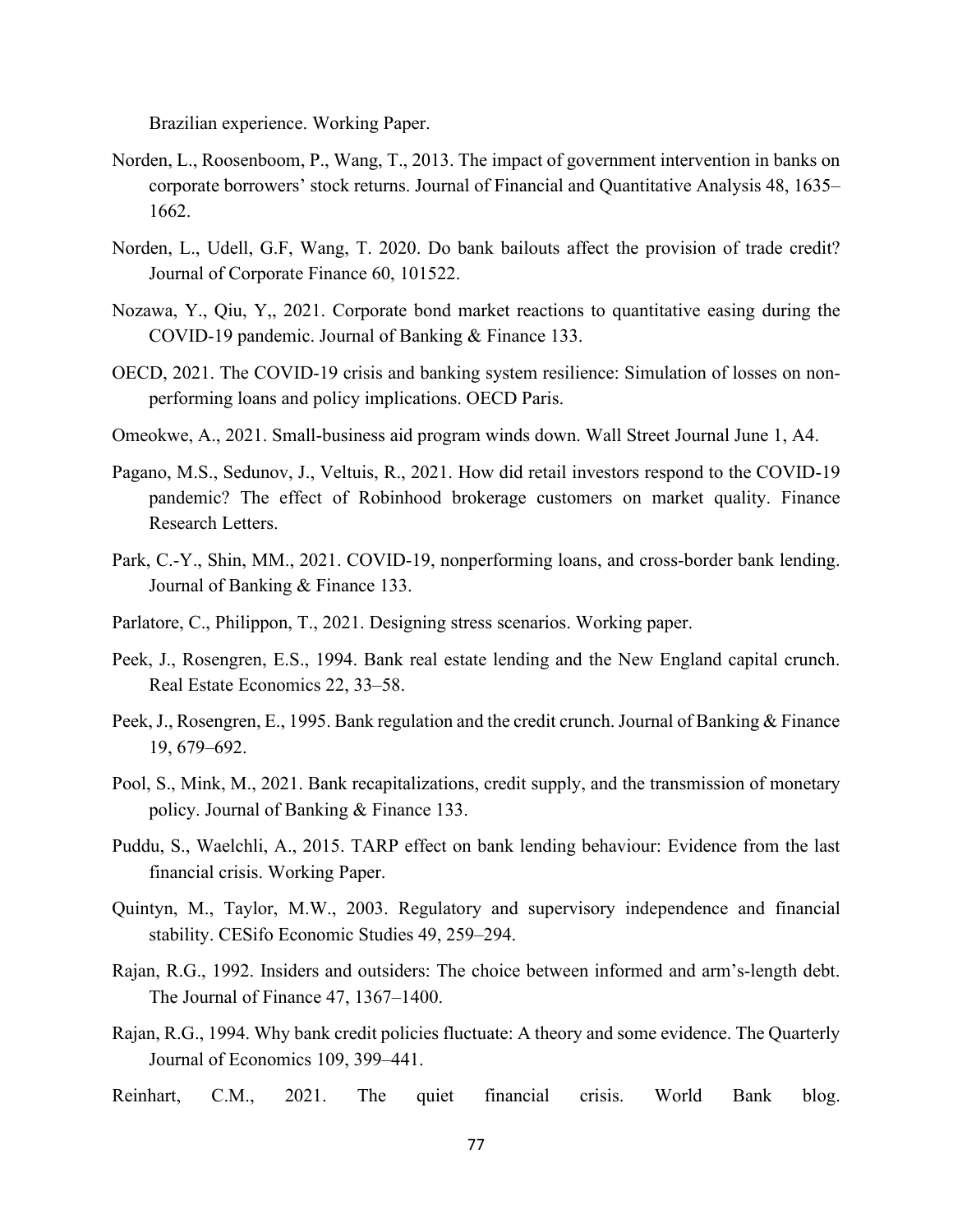<https://blogs.worldbank.org/developmenttalk/quiet-financial-crisis>

- Reinhart, C.M., Rogoff, K.S., 2009. The aftermath of financial crises. American Economic Review 99, 466–472.
- Roman, R.A., 2019. Bank bailouts and bail-Ins, in: The Oxford Handbook of Banking.
- Schäfer, A., Schnabel, I., Weder di Mauro, B., 2016a. Bail-in expectations for European banks: Actions speak louder than words. Working Paper.
- Schäfer, A., Schnabel, I., Weder di Mauro, B., 2016b. Financial sector reform after the subprime crisis: Has anything happened? Review of Finance 20, 77–125.
- Sedunov, J., 2021. Federal Reserve intervention and systemic risk during financial crises. Journal of Banking & Finance 133.
- Semaan, E., Drake, P.P., 2016. TARP and the long-term perception of risk. Journal of Banking & Finance 68, 216–235.
- Shapiro, J., Skeie, D., 2015. Information management in banking crises. Review of Financial Studies 28, 2322–2363.
- Sharpe, S.A., 1990. Asymmetric information, bank lending, and implicit contracts: A stylized model of customer relationships. The Journal of Finance 45, 1069–1087.
- Shleifer, A., Vishny, R.W., 1988. Value maximization and the acquisition process. Journal of Economic perspectives 2, 7–20.
- Shrieves, R.E., Dahl, D., 1995. Regulation, recession, and bank lending behavior: The 1990 credit crunch. Journal of Financial Services Research 9, 5–30.
- Srinivas, V., Byler, D., Wadhwani, R., Ranjan, A., Krishna, V., 2015. Enforcement actions in the banking industry: Trends and lessons learned. Deloitte Centre for Financial Services, Deloitte University Press. Deloitte University Press.
- Taliaferro, R., 2009. How do banks use bailout money? Optimal capital structure, new equity, and the TARP. Working Paper.
- Thakor, A.V, 2005. Do loan commitments cause overlending? Journal of Money, Credit and Banking 1067–1099.
- Thakor, A.V, 2015. The financial crisis of 2007–2009: Why did it happen and what did we learn? The Review of Corporate Finance Studies 4, 155–205.
- Thakor, A.V, 2019. A canonical model of disagreement and moral hazard with applications. Working Paper.
- Tut, D., 2020. FinTech and the Covid-19 pandemic: Evidence from electronic payment systems.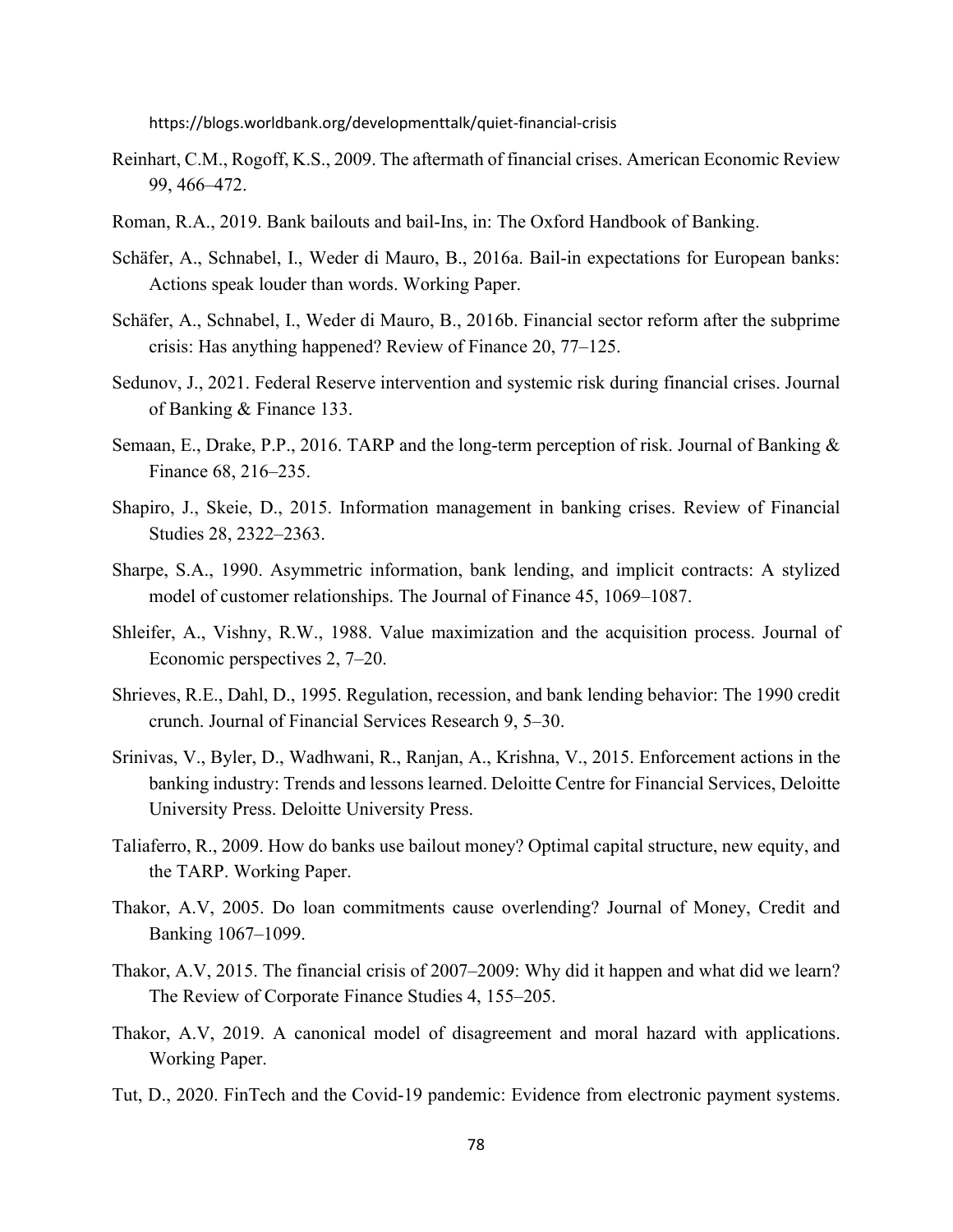Working Paper.

- Van Der Weide, M.E., Zhang, J.Y., 2019. Bank capital requirements after the Financial Crisis, in: The Oxford Handbook of Banking.
- van Thiel, D., Goedee, J., Leenders, R., 2021. Better, faster, cheaper human centered risk decisioning for post-COVID lending. Journal of Banking & Finance 133.
- Wagster, J.D., 1999. The Basle Accord of 1988 and the international credit crunch of 1989–1992. Journal of Financial Services Research 15, 123–143.
- Wheelock, D.C., 2020. Comparing the COVID-19 recession with the Great Depression. Economic Synopses 39, 1–4.
- Wheelock, D.C., Wilson, P.W., 2000. Why do banks disappear? The determinants of US bank failures and acquisitions. Review of Economics and Statistics 82, 127–138.
- Wheelock, D.C., Wilson, P.W., 2005. The contribution of on-site examination ratings to an empirical model of bank failures. Review of Accounting and Finance 4, 110–133.
- Wheelock, D.C., Wilson, P.W., 2013. The evolution of cost-productivity and efficiency among US credit unions. Journal of Banking & Finance 37, 75–88.
- Yin, J., Han, B., Wong, H.Y., 2021. COVID-19 and credit risk: A long memory perspective. Journal of Banking & Finance 133.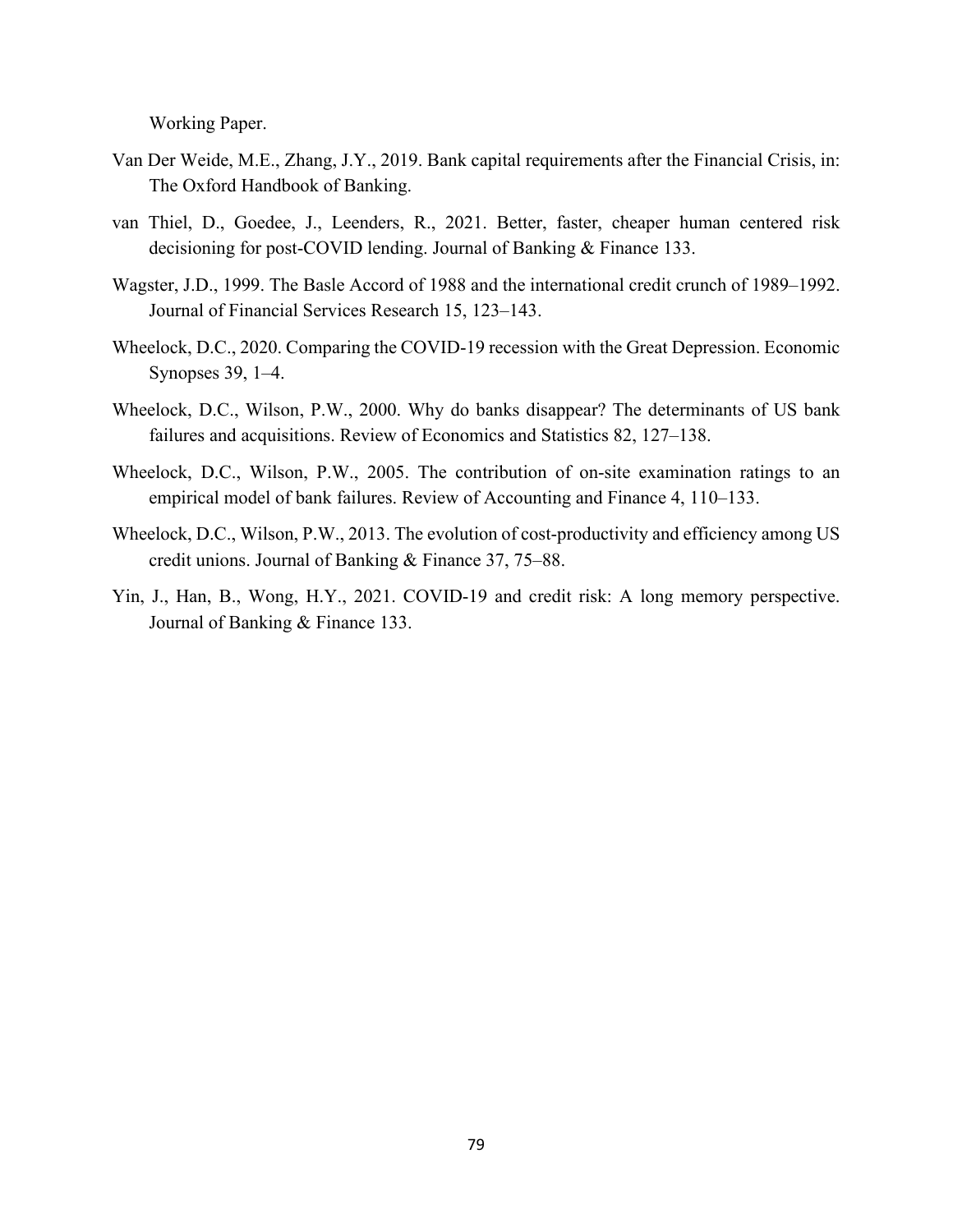## **Table 1. Summary statistics of bank conditions, credit performance, and portfolio allocations for the U.S. banking industry and U.S. G-SIBs over 2019:Q4 to 2020:Q4.**

All variables shown are ratios to Gross Total Assets (GTA), expressed in percent, where GTA equals total assets plus the allowance for loan and lease losses and the allocated transfer risk reserve (a reserve for certain foreign loans). All Banks refers to data on all banks completing a U.S. Call Report during the quarter, and G-SIBs refers to Call Report data on the largest or only commercial bank in each bank holding company (BHC) in the eight U.S. Globally Systemically Important Banks (G-SIBs) designated by the [Financial Stability](https://en.wikipedia.org/wiki/Financial_Stability_Board)  [Board](https://en.wikipedia.org/wiki/Financial_Stability_Board) (Citigroup, JP Morgan Chase, Bank of America, Bank of New York Mellon, Goldman Sachs, Morgan Stanley, State Street, and Wells Fargo).

| Panel A - 2019: Q4                  | <b>All Banks</b> |       |           |            |                 |            |       |            |   | <b>G-SIBs</b> |           |       |            |       |  |  |
|-------------------------------------|------------------|-------|-----------|------------|-----------------|------------|-------|------------|---|---------------|-----------|-------|------------|-------|--|--|
|                                     | N                | Mean  | <b>SD</b> | <b>P10</b> | P <sub>25</sub> | <b>P50</b> | P75   | <b>P90</b> | N | Mean          | <b>SD</b> | Min   | <b>P50</b> | Max   |  |  |
| <b>Bank Conditions</b>              |                  |       |           |            |                 |            |       |            |   |               |           |       |            |       |  |  |
| Equity/GTA                          | 5227             | 13.41 | 10.24     | 8.98       | 9.96            | 11.37      | 13.45 | 16.81      | 8 | 10.54         | 1.27      | 8.35  | 10.49      | 12.77 |  |  |
| Cash, Due from, and Securities/GTA  | 5227             | 30.33 | 17.53     | 12.69      | 17.70           | 25.79      | 38.76 | 54.59      | 8 | 47.71         | 18.93     | 28.03 | 39.49      | 81.91 |  |  |
| <b>Bank Credit Performance</b>      |                  |       |           |            |                 |            |       |            |   |               |           |       |            |       |  |  |
| Charge-offs/GTA                     | 5227             | 0.14  | 0.40      | 0.00       | 0.01            | 0.05       | 0.13  | 0.31       | 8 | 0.20          | 0.19      | 0.00  | 0.22       | 0.55  |  |  |
| Nonperforming Loans/GTA             | 5227             | 0.61  | 0.98      | 0.00       | 0.09            | 0.34       | 0.76  | 1.42       | 8 | 0.31          | 0.24      | 0.00  | 0.33       | 0.78  |  |  |
| Loan and Lease Losses Allowance/GTA | 5227             | 0.81  | 0.51      | 0.36       | 0.57            | 0.77       | 0.98  | 1.23       | 8 | 0.36          | 0.27      | 0.03  | 0.42       | 0.75  |  |  |
| <b>Bank Portfolio Allocations</b>   |                  |       |           |            |                 |            |       |            |   |               |           |       |            |       |  |  |
| Loans/GTA                           | 5227             | 64.48 | 17.74     | 40.99      | 56.27           | 68.76      | 76.81 | 82.45      | 8 | 36.80         | 17.83     | 8.07  | 42.90      | 54.80 |  |  |
| Unused Commitment/GTA               | 5227             | 22.98 | 448.69    | 2.36       | 5.41            | 9.53       | 14.34 | 19.60      | 8 | 42.35         | 19.68     | 12.26 | 48.48      | 69.29 |  |  |
| Deposits/GTA                        | 5227             | 81.33 | 12.07     | 74.47      | 79.69           | 83.98      | 86.88 | 88.71      | 8 | 78.18         | 5.52      | 70.21 | 78.86      | 85.31 |  |  |
| <i>Panel B - 2020: Q1</i>           |                  |       |           |            |                 |            |       |            |   |               |           |       |            |       |  |  |
|                                     | N                | Mean  | SD        | <b>P10</b> | P <sub>25</sub> | <b>P50</b> | P75   | <b>P90</b> | N | Mean          | <b>SD</b> | Min   | <b>P50</b> | Max   |  |  |
| <b>Bank Conditions</b>              |                  |       |           |            |                 |            |       |            |   |               |           |       |            |       |  |  |
| Equity/GTA                          | 5165             | 13.31 | 10.26     | 8.93       | 9.88            | 11.29      | 13.31 | 16.67      | 8 | 9.13          | 1.47      | 6.96  | 9.31       | 11.51 |  |  |
| Cash, Due from, and Securities/GTA  | 5165             | 30.99 | 17.45     | 13.29      | 18.41           | 26.70      | 39.34 | 55.23      | 8 | 49.88         | 20.07     | 28.84 | 41.54      | 82.55 |  |  |
| <b>Bank Credit Performance</b>      |                  |       |           |            |                 |            |       |            |   |               |           |       |            |       |  |  |
| Charge-offs/GTA                     | 5165             | 0.03  | 0.11      | 0.00       | 0.00            | 0.00       | 0.02  | 0.06       | 8 | 0.05          | 0.04      | 0.00  | 0.05       | 0.13  |  |  |
| Nonperforming Loans/GTA             | 5165             | 0.65  | 1.07      | 0.00       | 0.10            | 0.36       | 0.81  | 1.51       | 8 | 0.31          | 0.24      | 0.00  | 0.31       | 0.78  |  |  |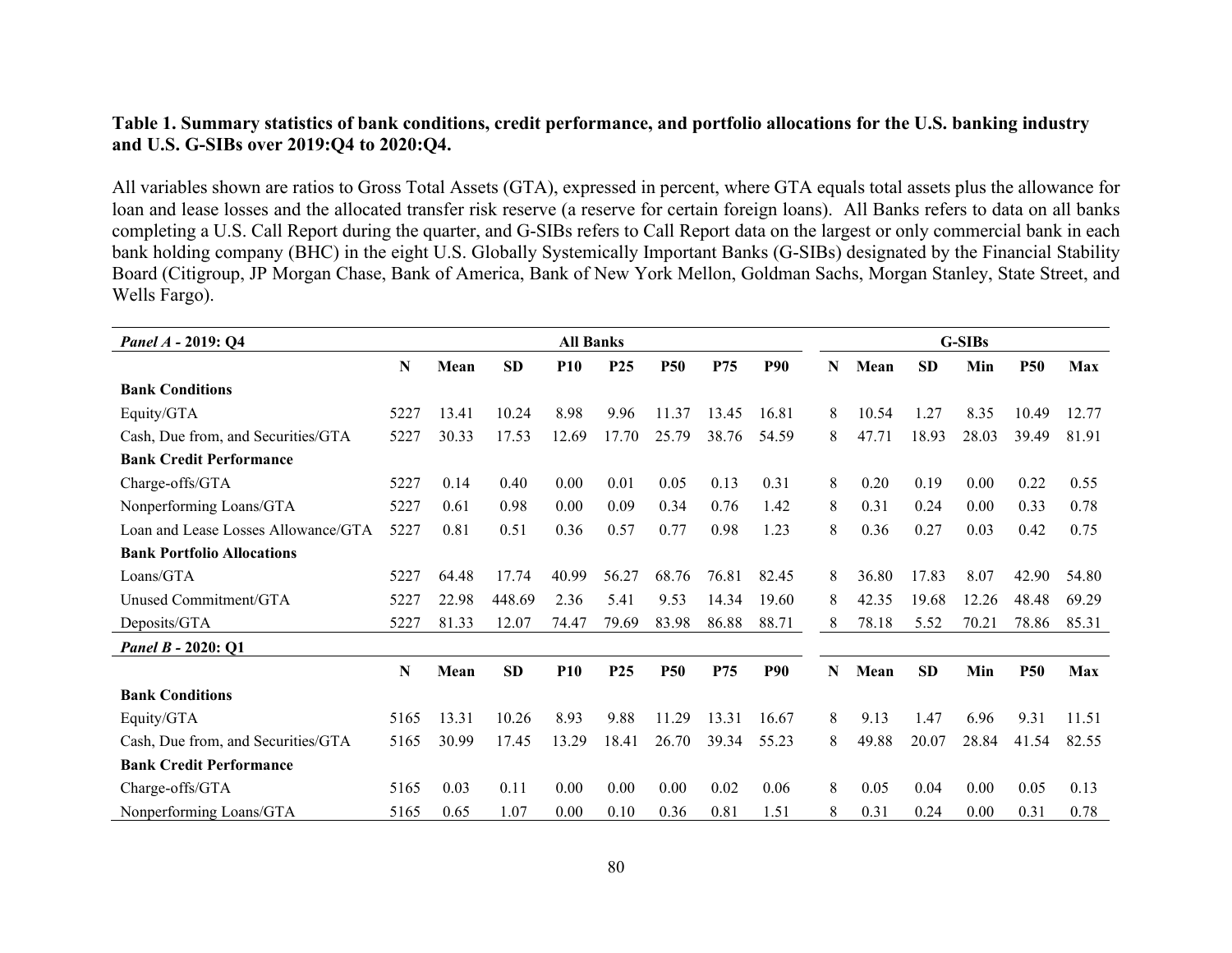| Loan and Lease Losses Allowance/GTA | 5165 | 0.84  | 0.56   | 0.38       | 0.59            | 0.79       | 1.00  | 1.26       | 8 | 0.54  | 0.41      | 0.03  | 0.68       | 1.13  |
|-------------------------------------|------|-------|--------|------------|-----------------|------------|-------|------------|---|-------|-----------|-------|------------|-------|
| <b>Bank Portfolio Allocations</b>   |      |       |        |            |                 |            |       |            |   |       |           |       |            |       |
| Loans/GTA                           | 5165 | 63.82 | 17.66  | 40.71      | 55.75           | 67.99      | 76.29 | 81.58      | 8 | 35.75 | 17.68     | 8.34  | 41.26      | 55.39 |
| Unused Commitment/GTA               | 5165 | 23.08 | 440.76 | 2.45       | 5.53            | 9.69       | 14.67 | 19.85      | 8 | 36.31 | 16.54     | 8.62  | 38.35      | 60.20 |
| Deposits/GTA                        | 5165 | 81.10 | 12.16  | 73.60      | 79.29           | 83.85      | 86.85 | 88.72      | 8 | 78.09 | 7.23      | 70.16 | 77.44      | 87.40 |
| Panel C - 2020: Q2                  |      |       |        |            |                 |            |       |            |   |       |           |       |            |       |
|                                     | N    | Mean  | SD     | <b>P10</b> | P <sub>25</sub> | <b>P50</b> | P75   | <b>P90</b> | N | Mean  | <b>SD</b> | Min   | <b>P50</b> | Max   |
| <b>Bank Conditions</b>              |      |       |        |            |                 |            |       |            |   |       |           |       |            |       |
| Equity/GTA                          | 5113 | 12.63 | 9.99   | 8.30       | 9.27            | 10.70      | 12.69 | 15.98      | 8 | 9.35  | 0.75      | 7.96  | 9.29       | 10.29 |
| Cash, Due from, and Securities/GTA  | 5113 | 32.25 | 17.20  | 14.18      | 19.77           | 28.69      | 40.68 | 55.60      | 8 | 53.38 | 17.26     | 35.33 | 46.72      | 83.43 |
| <b>Bank Credit Performance</b>      |      |       |        |            |                 |            |       |            |   |       |           |       |            |       |
| Charge-offs/GTA                     | 5113 | 0.06  | 0.20   | 0.00       | 0.00            | 0.01       | 0.04  | 0.12       | 8 | 0.10  | 0.09      | 0.00  | 0.13       | 0.27  |
| Nonperforming Loans/GTA             | 5113 | 0.61  | 1.00   | 0.00       | 0.09            | 0.34       | 0.78  | 1.41       | 8 | 0.42  | 0.35      | 0.00  | 0.40       | 1.02  |
| Loan and Lease Losses Allowance/GTA | 5113 | 0.82  | 0.56   | 0.37       | 0.58            | 0.77       | 0.97  | 1.22       | 8 | 0.72  | 0.52      | 0.05  | 0.89       | 1.43  |
| <b>Bank Portfolio Allocations</b>   |      |       |        |            |                 |            |       |            |   |       |           |       |            |       |
| Loans/GTA                           | 5113 | 62.95 | 17.47  | 40.28      | 54.73           | 66.76      | 75.22 | 80.93      | 8 | 32.73 | 15.93     | 7.64  | 37.08      | 51.33 |
| Unused Commitment/GTA               | 5113 | 23.18 | 470.95 | 2.28       | 5.30            | 9.16       | 13.56 | 18.29      | 8 | 36.44 | 16.80     | 11.96 | 42.18      | 61.46 |
| Deposits/GTA                        | 5113 | 81.13 | 12.27  | 73.35      | 79.38           | 83.83      | 87.10 | 88.98      | 8 | 79.96 | 5.90      | 71.86 | 79.98      | 88.16 |
| Panel D - 2020: Q3                  |      |       |        |            |                 |            |       |            |   |       |           |       |            |       |
|                                     | N    | Mean  | SD     | <b>P10</b> | P <sub>25</sub> | <b>P50</b> | P75   | <b>P90</b> | N | Mean  | <b>SD</b> | Min   | <b>P50</b> | Max   |
| <b>Bank Conditions</b>              |      |       |        |            |                 |            |       |            |   |       |           |       |            |       |
| Equity/GTA                          | 5082 | 12.69 | 10.00  | 8.32       | 9.32            | 10.79      | 12.79 | 15.97      | 8 | 9.60  | 0.75      | 8.32  | 9.71       | 10.65 |
| Cash, Due from, and Securities/GTA  | 5082 | 32.58 | 17.34  | 14.03      | 19.98           | 29.17      | 41.18 | 56.13      | 8 | 54.39 | 15.90     | 39.14 | 47.81      | 83.57 |
| <b>Bank Credit Performance</b>      |      |       |        |            |                 |            |       |            |   |       |           |       |            |       |
| Charge-offs/GTA                     | 5082 | 0.08  | 0.28   | 0.00       | 0.00            | 0.02       | 0.07  | 0.18       | 8 | 0.15  | 0.13      | 0.00  | 0.19       | 0.39  |
| Nonperforming Loans/GTA             | 5082 | 0.59  | 1.02   | 0.00       | 0.08            | 0.32       | 0.74  | 1.37       | 8 | 0.43  | 0.38      | 0.00  | 0.37       | 1.15  |
| Loan and Lease Losses Allowance/GTA | 5082 | 0.83  | 0.57   | 0.38       | 0.59            | 0.79       | 1.00  | 1.25       | 8 | 0.72  | 0.50      | 0.05  | 0.87       | 1.39  |
| <b>Bank Portfolio Allocations</b>   |      |       |        |            |                 |            |       |            |   |       |           |       |            |       |
| Loans/GTA                           | 5082 | 62.61 | 17.60  | 39.81      | 54.20           | 66.10      | 74.99 | 81.29      | 8 | 32.21 | 15.72     | 7.32  | 36.29      | 51.58 |
| Unused Commitment/GTA               | 5082 | 21.17 | 399.66 | 2.40       | 5.25            | 9.22       | 13.97 | 18.78      | 8 | 36.90 | 16.86     | 12.55 | 41.51      | 61.25 |
| Deposits/GTA                        | 5082 | 81.27 | 12.30  | 73.41      | 79.58           | 84.02      | 87.12 | 89.05      | 8 | 80.37 | 5.55      | 72.58 | 80.49      | 88.38 |